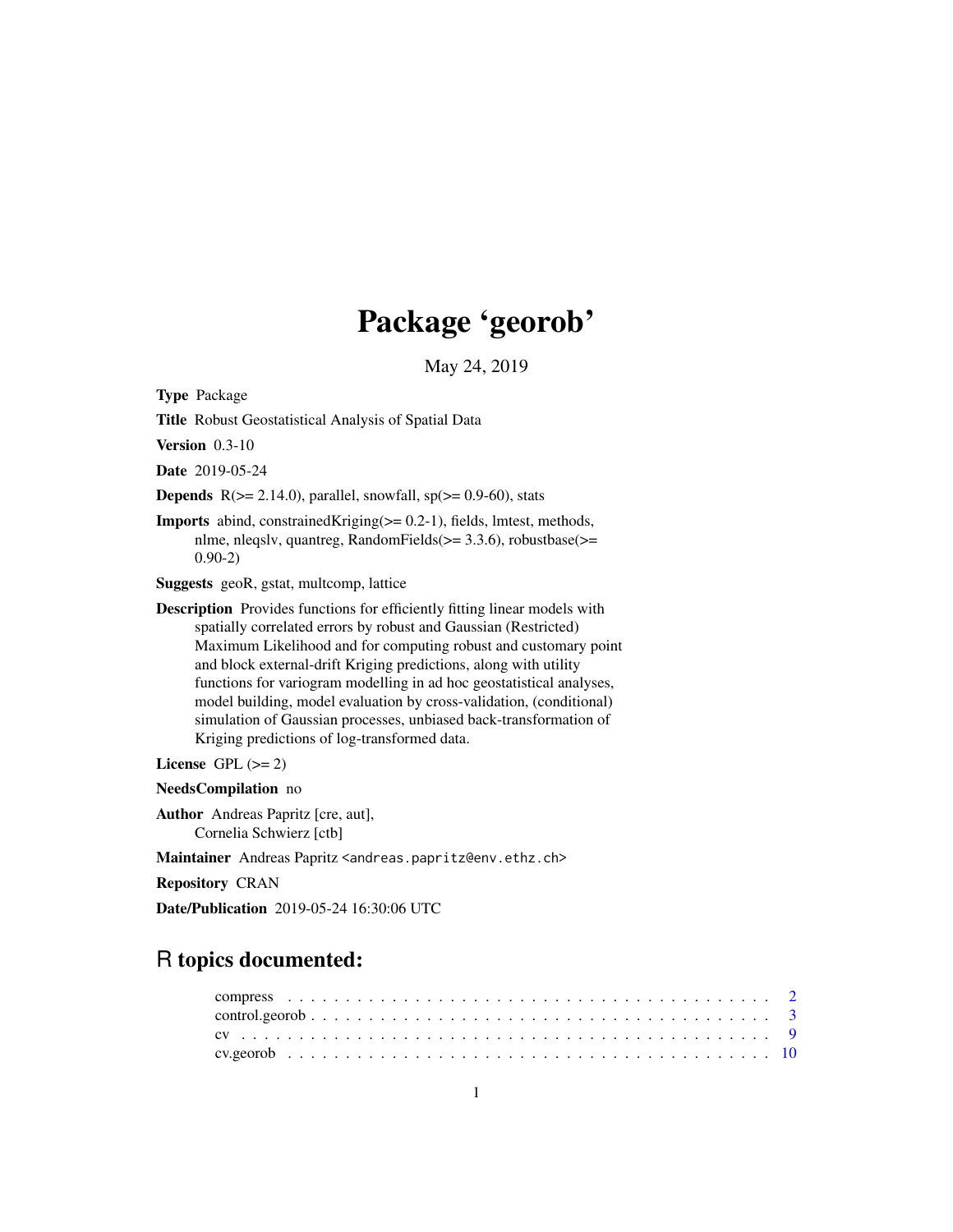### <span id="page-1-0"></span>2 compresses and the compresses of the compresses of the compresses of the compresses of the compresses of the compresses of the compresses of the compresses of the compresses of the compresses of the compresses of the com

### **Index** [73](#page-72-0)

<span id="page-1-1"></span>compress *Compact Storage of Symmetric and Triangular Matrices*

### <span id="page-1-2"></span>Description

The utility function compress stores symmetric or triangular matrices compactly by retaining only the diagonal and either the lower or upper off-diagonal elements. The function expand restores such compressed matrices again to a square form.

### Usage

compress(m)

expand(object)

### Arguments

| m      | either a single symmetric, lower or upper triangular matrix or a list of such<br>matrices. The type of m (or of its component matrices) must be defined by the<br>attribute struc with possible values "sym" (symmetric), "1t" (lower triangular)<br>or "ut" (upper triangular).      |
|--------|---------------------------------------------------------------------------------------------------------------------------------------------------------------------------------------------------------------------------------------------------------------------------------------|
| object | a single compressed matrix or a list of such matrices generated by compress,<br>see <i>Value</i> . The type of object (or of its components) must be defined by the<br>attribute struc with possible values "sym" (symmetric), "1t" (lower triangular)<br>or "ut" (upper triangular). |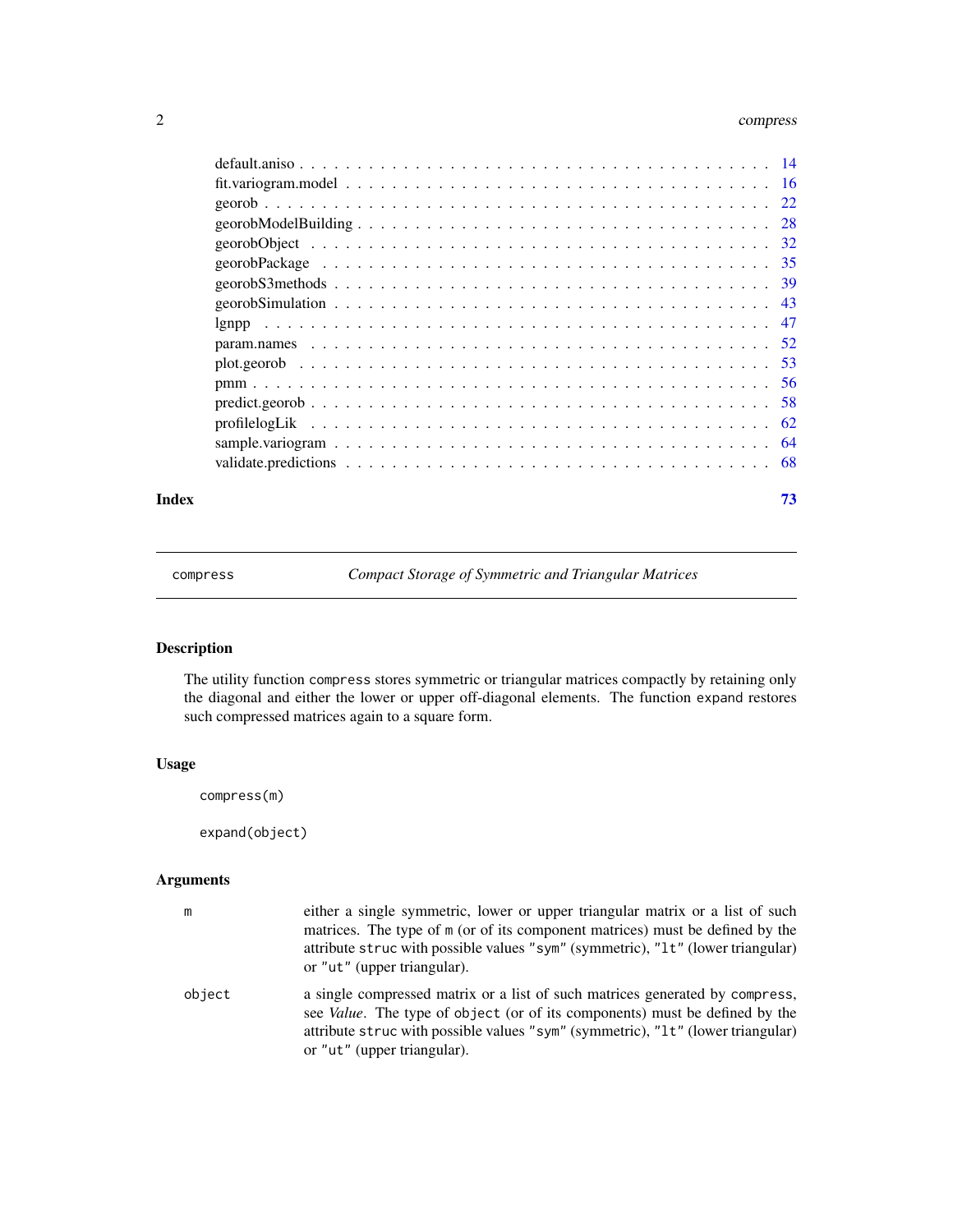### <span id="page-2-0"></span>control.georob 3

### Value

If m is a single square matrix then compress generates a compressed matrix, which is a list with two components:

| diag | a vector with the diagonal elements of m.          |
|------|----------------------------------------------------|
| tri  | a vector with non-redundant off-diagonal elements. |

If m is a list of square matrices then the result is also a list of compressed matrices.

expand creates a square matrix if object is a list with components diag and tri and a list of square matrices if object is a list of such lists. If m or objects are lists that contain further components than squares or compressed matrices then these additional components are returned unchanged.

### Author(s)

Andreas Papritz <andreas.papritz@env.ethz.ch>

### See Also

[georob](#page-21-1) for (robust) fitting of spatial linear models.

### Examples

```
## Not run:
data(meuse)
r.logzn.rob <- georob(log(zinc) ~ sqrt(dist) + ffreq, data = meuse, locations = \sim x + y,
    variogram.model = "RMexp",
   param = c(variance = 0.15, nugget = 0.05, scale = 200),tuning.psi = 1)cov2cor(expand(r.logzn.rob[["cov"]][["cov.betahat"]]))
## End(Not run)
```
<span id="page-2-1"></span>control.georob *Tuning Parameters for georob*

### <span id="page-2-2"></span>Description

This page documents parameters used to control [georob](#page-21-1). It describes the arguments of the functions control.georob, param.transf, fwd.transf, dfwd.transf, bwd.transf, control.rq, control.nleqslv, control.nlminb and control.optim, which all serve to control the behaviour of [georob](#page-21-1).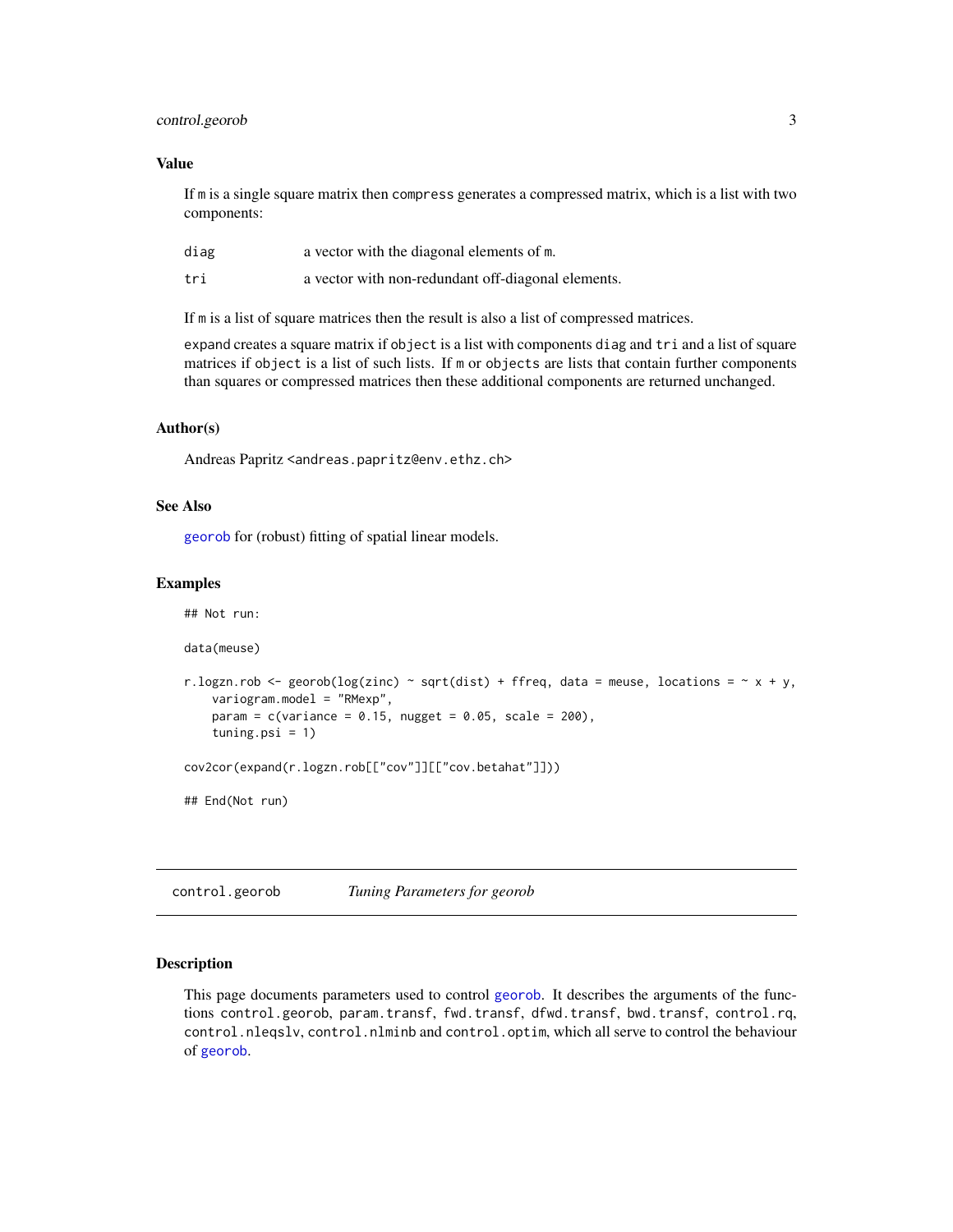#### Usage

```
control.georob(ml.method = c("REML", "ML"), reparam = TRUE,
    maximizer = c("nlmin", "optim"), initial.param = TRUE,
    initial.fixef = c("lmrob", "rq", "lm"), bhat = NULL,
    min.rweight = 0.25,
    param.tf = param.transf(), fwd.tf = fwd.transf(),
    deriv.fwd.tf = dfwd.transf(), bwd.tf = bwd.transf(),
    psi.func = c("logistic", "t.dist", "huber"),
    irwls.maxiter = 50,
    irwls.ftol = 1.e-5, force.gradient = FALSE,
    min.condnum = 1.e-12, zero.dist = sqrt(.Machine[["double.eps"]),
    error.family.estimation = c("gaussian", "long.tailed"),
    error.family.cov.effects = c("gaussian", "long.tailed"),
    error.family.cov.residuals = c("gaussian", "long.tailed"),
    cov.bhat = TRUE, full.cov.bhat = FALSE, cov.bhathatovcov.delta.bhat = TRUE, full.cov.delta.bhat = TRUE,
    cov.delta.bhat.betahat = TRUE,
    cov.ehat = TRUE, full.cov.ehat = FALSE,
    cov.ehat.p.bhat = FALSE, full.cov.ehat.p.bhat = FALSE,
    hessian = TRUE,rq = control.rq(), lmrob = lmrob.control(),
    nleqslv = control.nleqslv(),
    optim = control.optim(), nlminb = control.nlminb(),
    pcmp = control.pcmp(), ...)param.transf(variance = "log", snugget = "log", nugget = "log", scale = "log",
    alpha = c(RMaskey = "log", RMdewijsian = "logit2", RMfbm = "logit2", RMgencauchy = "logit2",
    RMgenfbm = "logit2", RMlgd = "identity", RMqexp = "logit1", RMstable = "logit2"
    ),
   beta = c(RMdagum = "logit1", RMgencauchy = "log", RMlgd = "log"),
    delta = "logit1", gamma = c(RMcauchy = "log", RMdagum = "logit1"),
   kappa = "\log i 3", \log b 4 = "\log", \log b 2", \log b 1", \log b 3",
   f1 = "log", f2 = "log", \text{omega} = "identity", \text{phi} = "identity", zeta = "identity")fwd.transf(...)
dfwd.transf(...)
bwd.transf(...)
control.rq(tau = 0.5, rq.method = c("br", "fnb", "pfn"),rq.alpha = 0.1, ci = FALSE, iid = TRUE,
    \text{interp} = \text{TRUE}, \text{terit} = \text{TRUE}, \text{rq}.\text{beta} = 0.99995, \text{eps} = 1\text{e-06},Mm.factor = 0.8, max.bad.fixup = 3, ...)
control.nleqslv(method = c("Broyden", "Newton"),
    global = c("dbldog", "pwldog", "qline", "gline", "none"),
```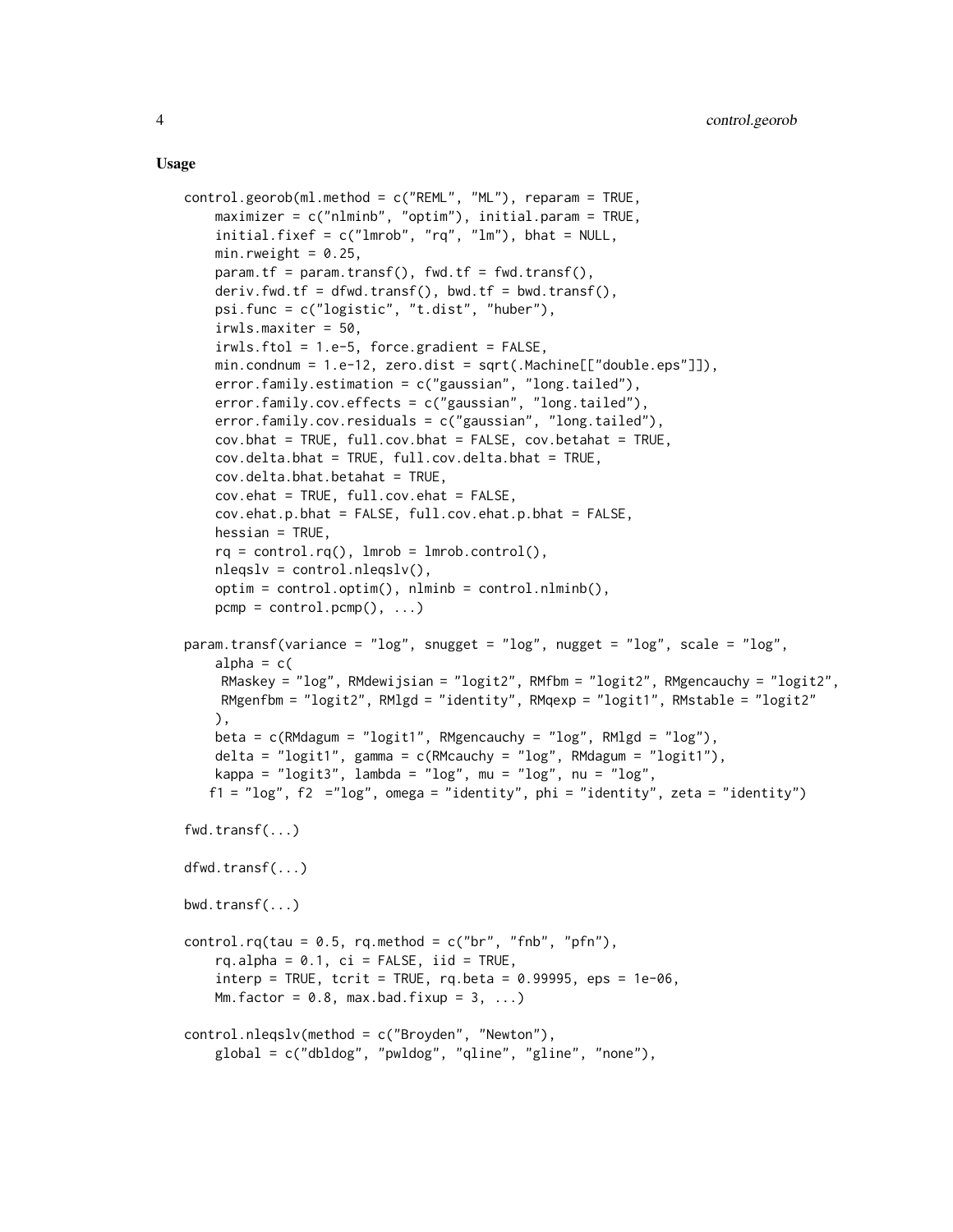```
xscalm = c("fixed", "auto"), control = list(ftol = 1e-04), ...)control.optim(method = c("BFGS", "Nelder-Mead", "CG",
       "L-BFGS-B", "SANN", "Brent"), lower = -Inf, upper = Inf,
    control = list(relto1 = 1e-05), ...control.nlminb(control = list(rel.tol = 1.e-5), lower = -Inf,upper = Inf, ...
```
### Arguments

| ml.method     | character keyword defining whether non-robust maximum likelihood (ML) or re-<br>stricted maximum likelihood (REML default) estimates will be computed (ignored<br>if tuning.psi $\leq$ tuning.psi.nr).                                                                                                                                                                                                                                                                                                                                                                                                                                                                                |
|---------------|---------------------------------------------------------------------------------------------------------------------------------------------------------------------------------------------------------------------------------------------------------------------------------------------------------------------------------------------------------------------------------------------------------------------------------------------------------------------------------------------------------------------------------------------------------------------------------------------------------------------------------------------------------------------------------------|
| reparam       | logical. If TRUE (default) the re-parametrized variance parameters $\sigma_B^2$ , $\eta$ and $\xi$<br>are estimated by Gaussian (RE)ML, otherwise the original parameters $\tau^2$ , $\sigma_n^2$<br>and $\sigma^2$ (cf. subsection <i>Estimating variance parameters by Gaussian (RE)ML</i> ,<br>section <i>Details</i> of georob).                                                                                                                                                                                                                                                                                                                                                  |
| maximizer     | character keyword defining whether the Gaussian (restricted) log-likelihood is<br>maximized by nlminb (default) or optim.                                                                                                                                                                                                                                                                                                                                                                                                                                                                                                                                                             |
| initial.param | logical, controlling whether initial values of variogram parameters are computed<br>for solving the estimating equations of the variogram and anisotropy parameters.<br>If initial.param = TRUE (default) robust initial values of parameters are com-<br>puted by discarding outlying observations based on the "robustness weights" of<br>the initial fit of the regression model by lmrob and fitting the spatial linear model<br>by Gaussian REML to the pruned data set. For initial.param = FALSE no<br>initial parameter values are computed and the estimating equations are solved<br>with the initial values passed by param and aniso to georob (see Details of<br>georob. |
| initial.fixef | character keyword defining whether the function lmrob or rq is used to compute<br>robust initial estimates of the regression parameters $\beta$ (default "1mrob"). If the<br>fixed effects model matrix has not full columns rank, then $\text{Im}$ is used to compute<br>initial values of the regression coefficients.                                                                                                                                                                                                                                                                                                                                                              |
| bhat          | initial values for the spatial random effects $\hat{B}$ , with $\hat{B} = 0$ if bhat is equal to<br>NULL (default).                                                                                                                                                                                                                                                                                                                                                                                                                                                                                                                                                                   |
| min.rweight   | positive numeric. "Robustness weight" of the initial <i>Imrob</i> fit that observations<br>must exceed to be used for computing robust initial estimates of variogram pa-<br>rameters by setting initial.param = TRUE (see georob; default $0.25$ ).                                                                                                                                                                                                                                                                                                                                                                                                                                  |
| param.tf      | a function such as param. transf, which returns a named vector of character<br>strings that define the transformations to be applied to the variogram parameters<br>for model fitting, see Details.                                                                                                                                                                                                                                                                                                                                                                                                                                                                                   |
| fwd.tf        | a function such as fwd. transf, which returns a named list of invertible func-<br>tions to be used to transform variogram parameters, see Details.                                                                                                                                                                                                                                                                                                                                                                                                                                                                                                                                    |
| deriv.fwd.tf  | a function such as dfwd. transf, which returns a named list of functions corre-<br>sponding to the first derivatives of fwd. tf, see Details.                                                                                                                                                                                                                                                                                                                                                                                                                                                                                                                                         |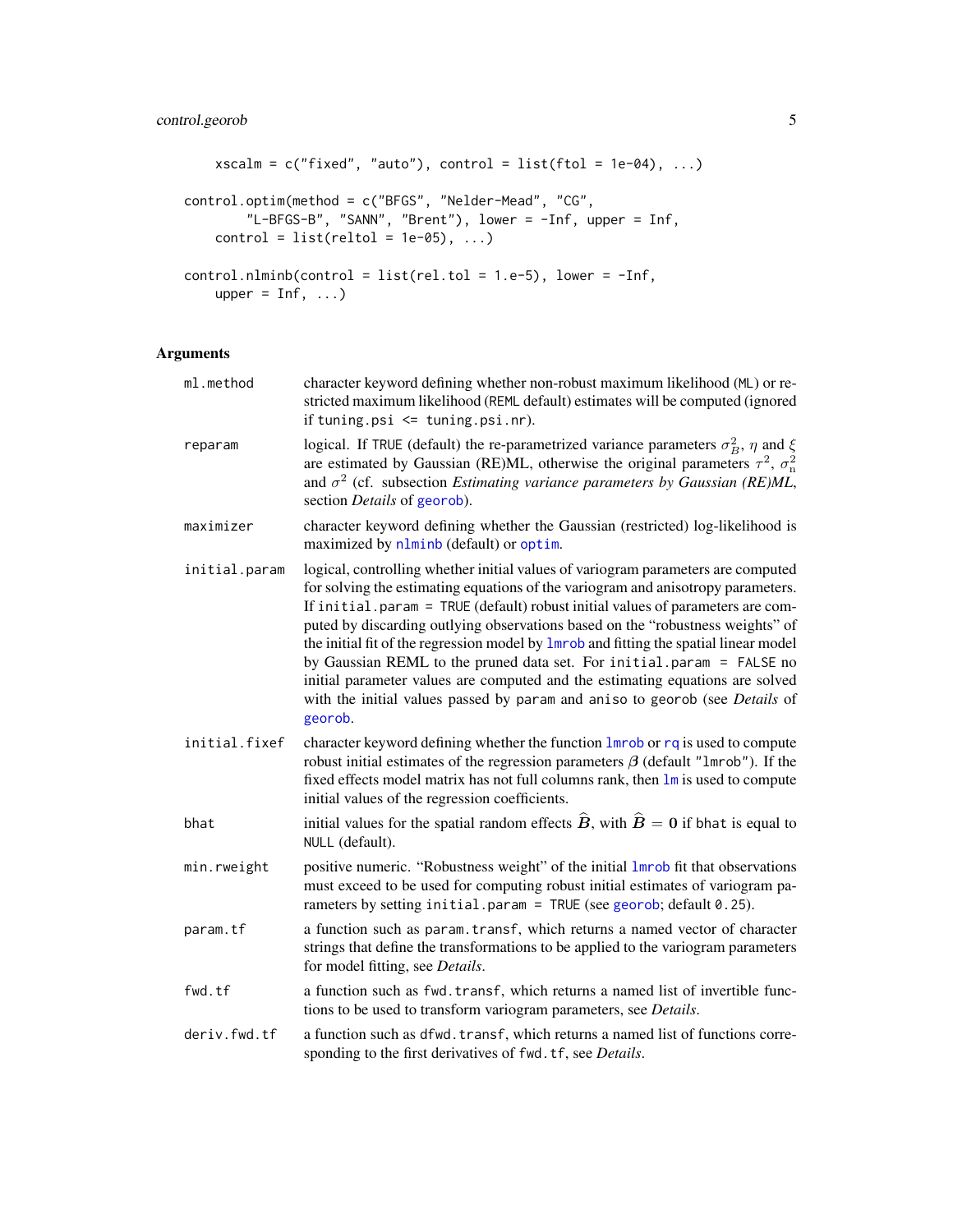| bwd.tf                     | a function such as bwd. transf, which returns the named list of inverse functions<br>corresponding to fwd. tf, see Details.                                                                                                                                                                                                                |
|----------------------------|--------------------------------------------------------------------------------------------------------------------------------------------------------------------------------------------------------------------------------------------------------------------------------------------------------------------------------------------|
| psi.func                   | character keyword defining what $\psi_c$ -function should be used for robust model<br>fitting. Possible values are "logistic" (a scaled and shifted logistic CDF, de-<br>fault), "t.dist" (re-descending $\psi_c$ -function associated with Student t-distribution<br>with c degrees of freedom) and "huber" (Huber's $\psi_c$ -function). |
| irwls.maxiter              | positive integer equal to the maximum number of IRWLS iterations to solve the<br>estimating equations of $B$ and $\beta$ (default 50).                                                                                                                                                                                                     |
| irwls.ftol                 | numeric convergence criterion for IRWLS. Convergence is assumed if the ob-<br>jective function changes in one IRWLS iteration does not exceed ftol.                                                                                                                                                                                        |
| force.gradient             | logical controlling whether the estimating equations or the gradient of the Gaus-<br>sian restricted log-likelihood are evaluated even if all variogram parameters are<br>fixed (default FALSE).                                                                                                                                           |
| min.condnum                | positive numeric. Minimum acceptable ratio of smallest to largest singular value<br>of the model matrix $X$ (default 1.e-12).                                                                                                                                                                                                              |
| zero.dist                  | positive numeric equal to the maximum distance, separating two sampling loca-<br>tions that are still considered as being coincident.                                                                                                                                                                                                      |
| error.family.estimation    |                                                                                                                                                                                                                                                                                                                                            |
|                            | character keyword, defining the probability distribution for $\varepsilon$ (default: "gaussian")<br>that is used to approximate the covariance of $\vec{B}$ when solving the estimating<br>equations, see Details.                                                                                                                         |
| error.family.cov.effects   |                                                                                                                                                                                                                                                                                                                                            |
|                            | character keyword, defining the probability distribution for $\varepsilon$ (default: "gaussian")<br>that is used to approximate the covariances of $\hat{\beta}$ , $\hat{B}$ and $B - \hat{B}$ , see <i>Details</i> .                                                                                                                      |
| error.family.cov.residuals |                                                                                                                                                                                                                                                                                                                                            |
|                            | character keyword, defining the probability distribution for $\varepsilon$ (default: "long.tailed")<br>that is used to approximate the covariances of $\hat{\epsilon} = \mathbf{Y} - \mathbf{X}\hat{\boldsymbol{\beta}} - \hat{\mathbf{B}}$ and $\hat{\epsilon} + \hat{\mathbf{B}} =$<br>$Y - X\hat{\beta}$ , see Details.                 |
| cov.bhat                   | logical controlling whether the covariances of $\hat{B}$ are returned by georob (default<br>FALSE).                                                                                                                                                                                                                                        |
| full.cov.bhat              | logical controlling whether the full covariance matrix (TRUE) or only the vari-<br>ance vector of $\vec{B}$ is returned (default FALSE).                                                                                                                                                                                                   |
| cov.betahat                | logical controlling whether the covariance matrix of $\hat{\beta}$ is returned (default TRUE).                                                                                                                                                                                                                                             |
|                            | cov.delta.bhat logical controlling whether the covariances of $B - \hat{B}$ are returned (default<br>TRUE).                                                                                                                                                                                                                                |
| full.cov.delta.bhat        |                                                                                                                                                                                                                                                                                                                                            |
|                            | logical controlling whether the full covariance matrix (TRUE) or only the vari-<br>ance vector of $\mathbf{B} - \hat{\mathbf{B}}$ is returned (default TRUE).                                                                                                                                                                              |
| cov.delta.bhat.betahat     |                                                                                                                                                                                                                                                                                                                                            |
|                            | logical controlling whether the covariance matrix of $B - \hat{B}$ and $\hat{\beta}$ is returned<br>(default TRUE).                                                                                                                                                                                                                        |
| cov.ehat                   | logical controlling whether the covariances of $\hat{\epsilon} = Y - X\hat{\beta} - \hat{B}$ are returned<br>(default TRUE).                                                                                                                                                                                                               |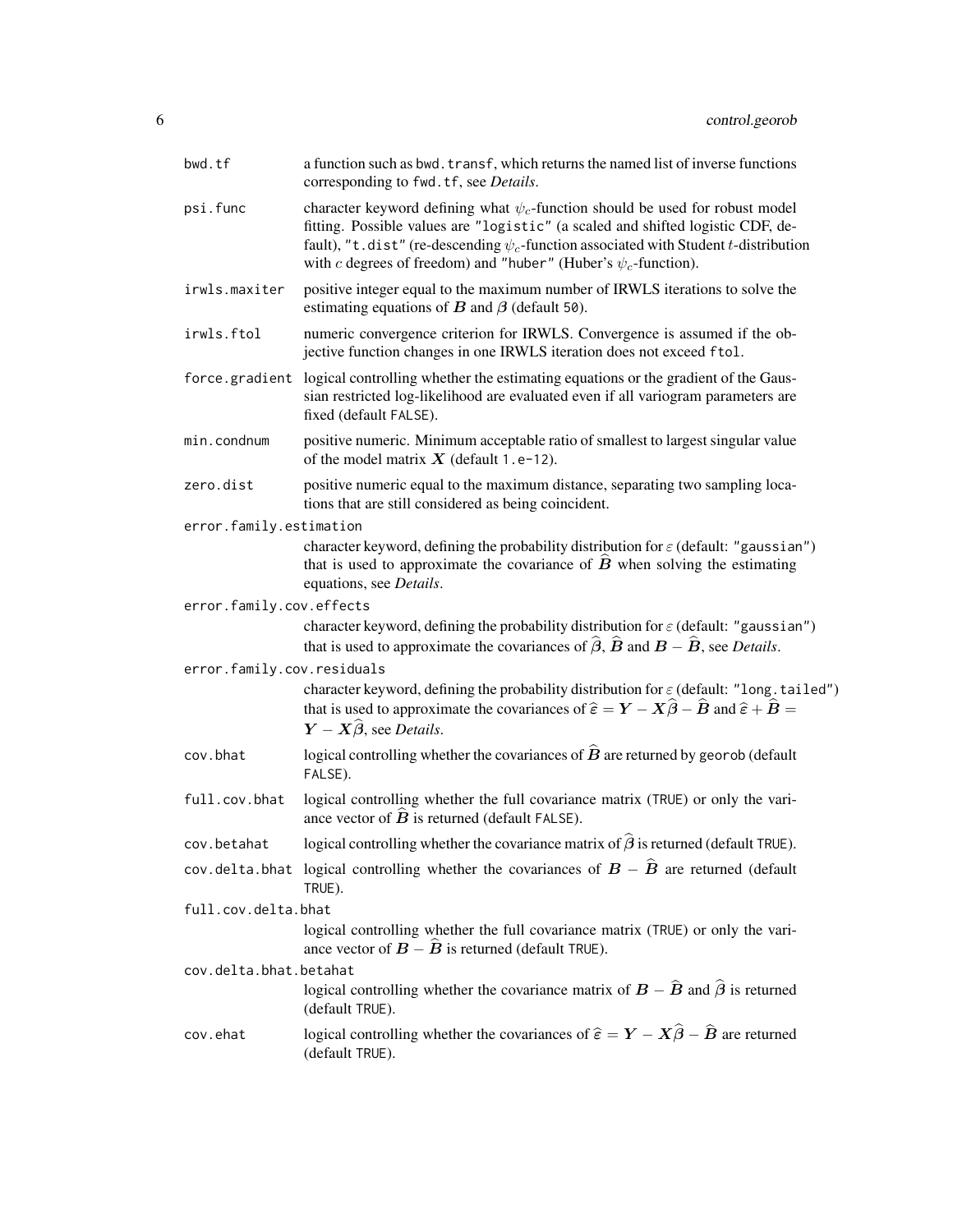# control.georob 7

| full.cov.ehat            | logical controlling whether the full covariance matrix (TRUE) or only the vari-<br>ance vector of $\hat{\epsilon} = Y - X\hat{\beta} - \hat{B}$ is returned (default FALSE).     |
|--------------------------|----------------------------------------------------------------------------------------------------------------------------------------------------------------------------------|
| cov.ehat.p.bhat          |                                                                                                                                                                                  |
|                          | logical controlling whether the covariances of $\hat{\epsilon} + \hat{B} = Y - X\hat{\beta}$ are returned<br>(default FALSE).                                                    |
| full.cov.ehat.p.bhat     | logical controlling whether the full covariance matrix (TRUE) or only the vari-<br>ance vector of $\hat{\epsilon} + \hat{B} = Y - X\hat{\beta}$ is returned (default FALSE).     |
| hessian                  | logical scalar controlling whether for Gaussian (RE)ML the Hessian should be<br>computed at the MLEs.                                                                            |
| rq                       | a list of arguments passed to rq or a function such as control. rq that generates<br>such a list (see rq for allowed arguments).                                                 |
| lmrob                    | a list of arguments passed to the control argument of lmrob or a function such<br>as 1mrob.control that generates such a list (see 1mrob.control for allowed<br>arguments).      |
| nlegslv                  | a list of arguments passed to nleqslv or a function such as control.nleqslv<br>that generates such a list (see nleqslv for allowed arguments).                                   |
| nlminb                   | a list of arguments passed to nlminb or a function such as control. nlminb that<br>generates such a list (see nlminb for allowed arguments).                                     |
| optim                    | a list of arguments passed to optim or a function such as control. optim that<br>generates such a list (see optime for allowed arguments).                                       |
| pcmp                     | a list of arguments, passed e.g. to pmm or a function such as control. pcmp that<br>generates such a list (see control.pcmp for allowed arguments).                              |
| $\cdots$                 | for fwd. transf, dfwd. transf and bwd. transf a named vectors of functions,<br>extending the definition of transformations for variogram parameters (see De-<br>tails).          |
|                          | variance, snugget, nugget, scale, alpha, beta, delta, gamma, kappa, lambda, mu, nu<br>character strings with names of transformation functions of the variogram pa-<br>rameters. |
| f1, f2, omega, phi, zeta | character strings with names of transformation functions of the variogram pa-<br>rameters.                                                                                       |
|                          | tau, rq.method, rq.alpha, ci, iid, interp, tcrit<br>arguments passed as $\dots$ to rq. Note that only "br", "fnb" and "pfn" methods<br>of rq() are currently supported.          |
|                          | rq.beta, eps, Mm.factor, max.bad.fixup<br>arguments passed as $\dots$ to rq.                                                                                                     |
|                          | method, global, xscalm, control, lower, upper, reltol, rel.tol<br>arguments passed to related arguments of nleqslv, nlminb and optim, respec-<br>tively.                         |

### Details

Parameter transformations: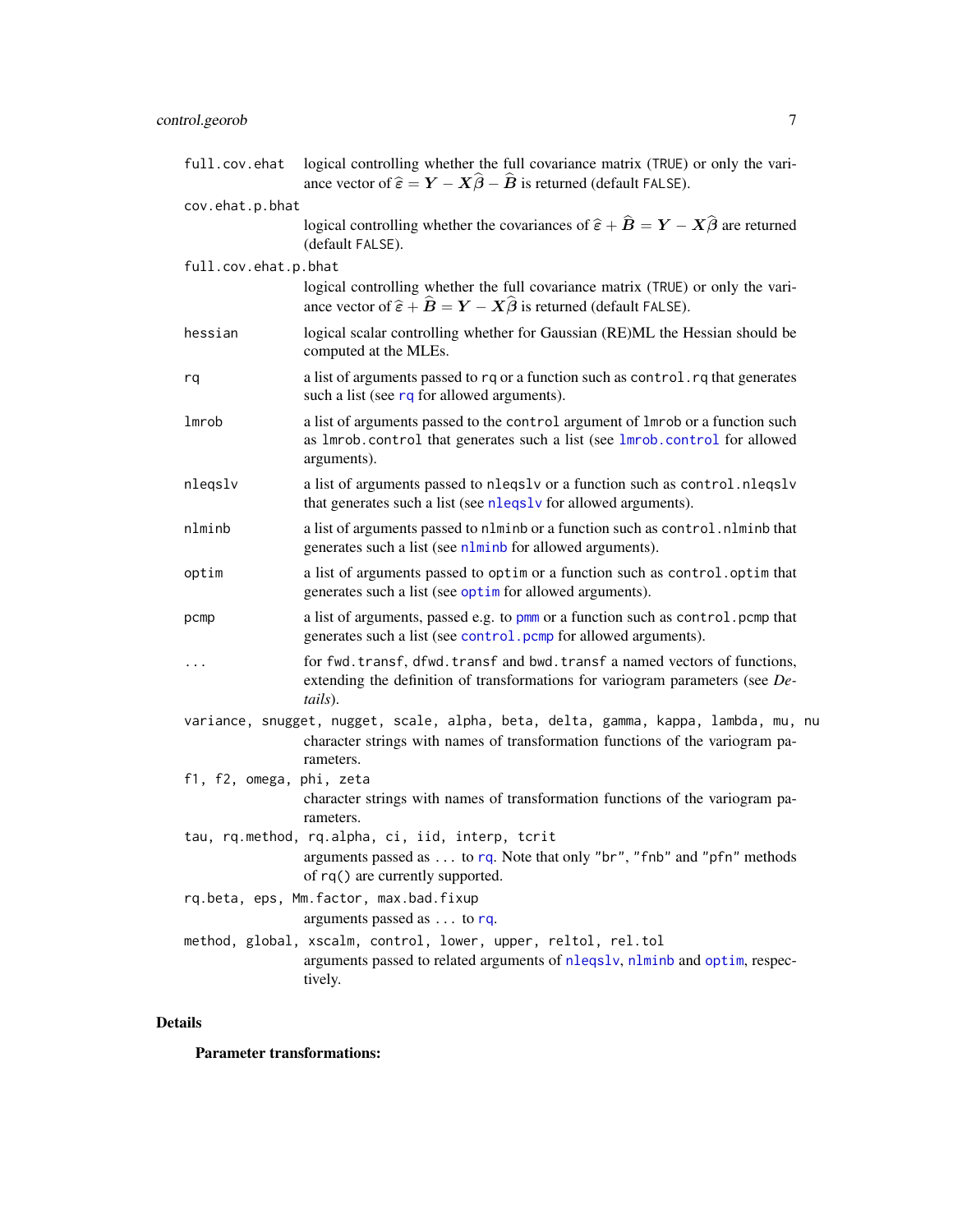The arguments param.tf, fwd.tf, deriv.fwd.tf, bwd.tf define the transformations of the variogram parameters for RE(ML) estimation. Implemented are currently "log", "logit1", "logit2", "logit3" (various variants of logit-transformation, see code of function fwd.transf) and "identity" (= no) transformations. These are the possible values that the many arguments of the function param.transf accept (as quoted character strings) and these are the names of the list components returned by fwd.transf, dfwd.transf and bwd.transf. Additional transformations can be implemented by:

- 1. Extending the function definitions by arguments like fwd.tf = fwd.transf(my.fun = function(x) your transformation), deriv.fwd.tf = dfwd.transf(my.fun = function(x) your derivative), bwd.tf = bwd.transf(my.fun = function(x) your back-transformation),
- 2. Assigning to a given argument of param.transf the name of the new function, e.g. variance =  $"my.fun".$

Note the values given for the arguments of param.transf must match the names of the functions returned by fwd.transf, dfwd.transf and bwd.transf.

### Approximation of covariances of fixed and random effects and residuals:

The robustified estimating equations of robust REML depend on the covariances of  $B$ . These covariances (and the covariances of  $\vec{B}-\vec{B}, \vec{\beta}, \hat{\epsilon}, \hat{\epsilon}+\vec{B}$ ) are approximated by expressions that in turn depend on the variances of  $\varepsilon$ ,  $\psi(\varepsilon/\tau)$  and the expectation of  $\psi'(\varepsilon/\tau)$  =  $\partial/\partial \varepsilon \psi(\varepsilon/\tau)$ ). The arguments error.family.estimation, error.family.cov.effects and error.family.cov.residuals control what parametric distribution for  $\varepsilon$  is used to compute the variance of  $\varepsilon$ ,  $\psi(\varepsilon/\tau)$  and the expectation of  $\psi'(\varepsilon/\tau)$  when

- solving the estimating equations (error.family.estimation),
- computing the covariances of  $\widehat{\beta}$ ,  $\widehat{B}$  and  $B \widehat{B}$  (error.family.cov.effects) and
- computing the covariances of  $\hat{\epsilon} = Y X\hat{\beta} \hat{B}$  and  $\hat{\epsilon} + \hat{B} = Y X\hat{\beta}$  (error. family.cov.residuals).

Possible options are: "gaussian" or "long.tailed". In the latter case the PDF of  $\varepsilon$  is assumed to be proportional to  $1/\tau \exp(-\rho(\varepsilon/\tau))$ , where  $\psi(x) = \rho'(x)$ .

### Value

control.georob, control.rq, control.nleqslv, control.optim and control.nlminb all create lists with control parameters passed to [georob](#page-21-1), [rq](#page-0-0), [nleqslv](#page-0-0), [optim](#page-0-0), [nlminb](#page-0-0), respectively. Note that the list returned by code.georob contains some components (irwls.initial, tuning.psi.nr, cov.bhat.betahat, aux.cov.pred.target) that cannot be changed by the user.

param.transf generates a list with character strings that define what transformations are used for estimating the variogram parameters, and fwd.transf, bwd.transf and dfwd.transf return lists of functions with forward and backward transformations and the first derivatives of the forward transformations.

### Author(s)

Andreas Papritz <andreas.papritz@env.ethz.ch>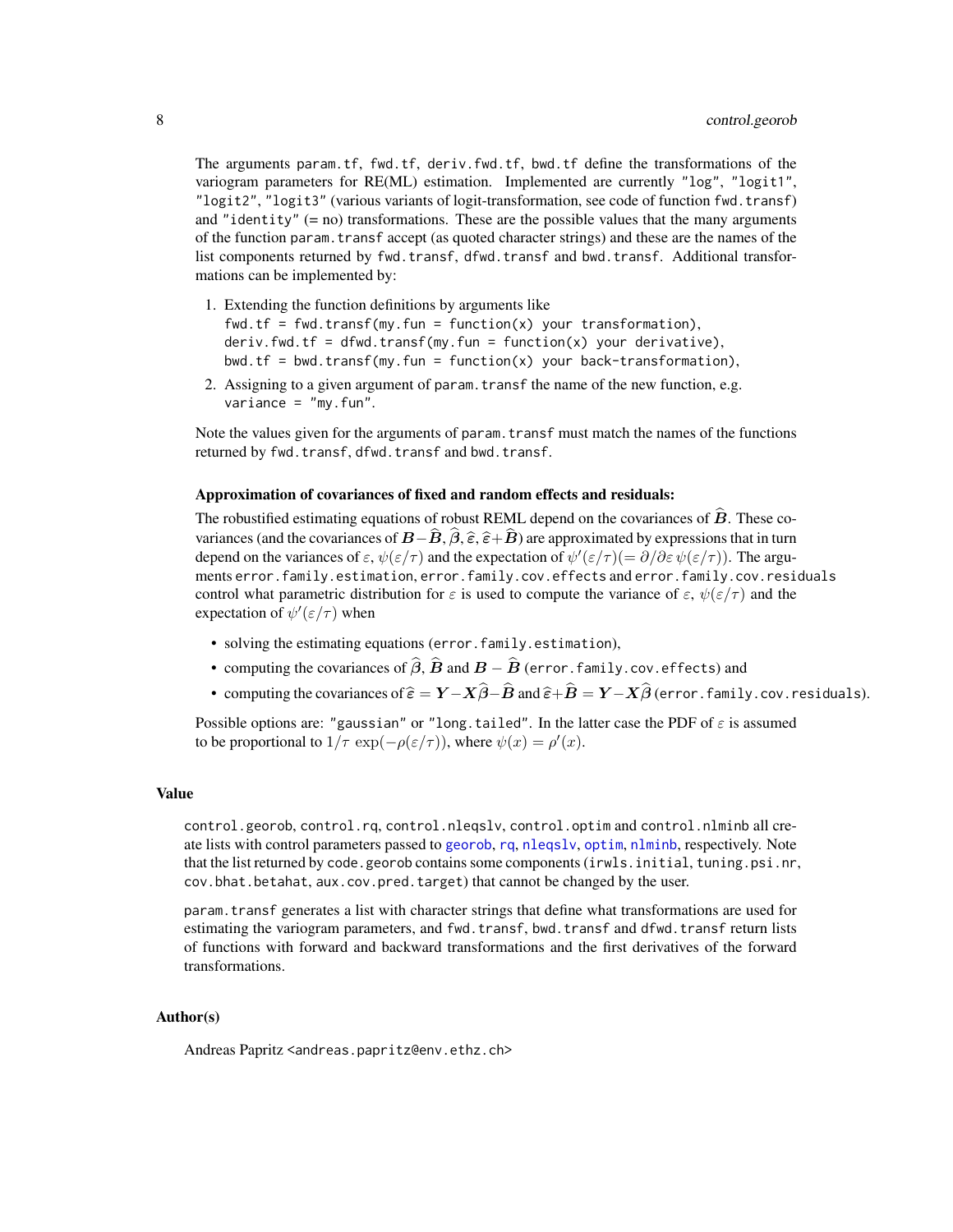### See Also

[georobIntro](#page-34-1) for a description of the model and a brief summary of the algorithms; [georob](#page-21-1) for (robust) fitting of spatial linear models;

[georobObject](#page-31-1) for a description of the class georob;

[profilelogLik](#page-61-1) for computing profiles of Gaussian likelihoods;

[plot.georob](#page-52-1) for display of RE(ML) variogram estimates;

[georobModelBuilding](#page-27-1) for stepwise building models of class georob;

[cv.georob](#page-9-1) for assessing the goodness of a fit by georob;

[georobMethods](#page-38-1) for further methods for the class georob;

[predict.georob](#page-57-1) for computing robust Kriging predictions;

[lgnpp](#page-46-1) for unbiased back-transformation of Kriging prediction of log-transformed data;

[georobSimulation](#page-42-1) for simulating realizations of a Gaussian process from model fitted by georob; and finally

[sample.variogram](#page-63-1) and [fit.variogram.model](#page-15-1) for robust estimation and modelling of sample variograms.

### Examples

```
## Not run:
data(meuse)
```

```
r.logzn.rob <- georob(log(zinc) ~ sqrt(dist), data = meuse, locations = \sim x + y,
   variogram.model = "RMexp",
   param = c(variance = 0.15, nugget = 0.05, scale = 200),
   tuning.psi = 1, control = control.georob(cov.bhat = TRUE,
   cov.ehat.p.bhat = TRUE, initial.fixef = "rq"), verbose = 2)
```

```
qqnorm(rstandard(r.logzn.rob, level = 0)); abline(0, 1)
qqnorm(ranef(r.logzn.rob, standard = TRUE)); abline(0, 1)
```
## End(Not run)

cv *Generic Cross-validation*

#### **Description**

Generic function for cross-validating models.

### Usage

cv(object, ...)

<span id="page-8-0"></span> $\alpha$  9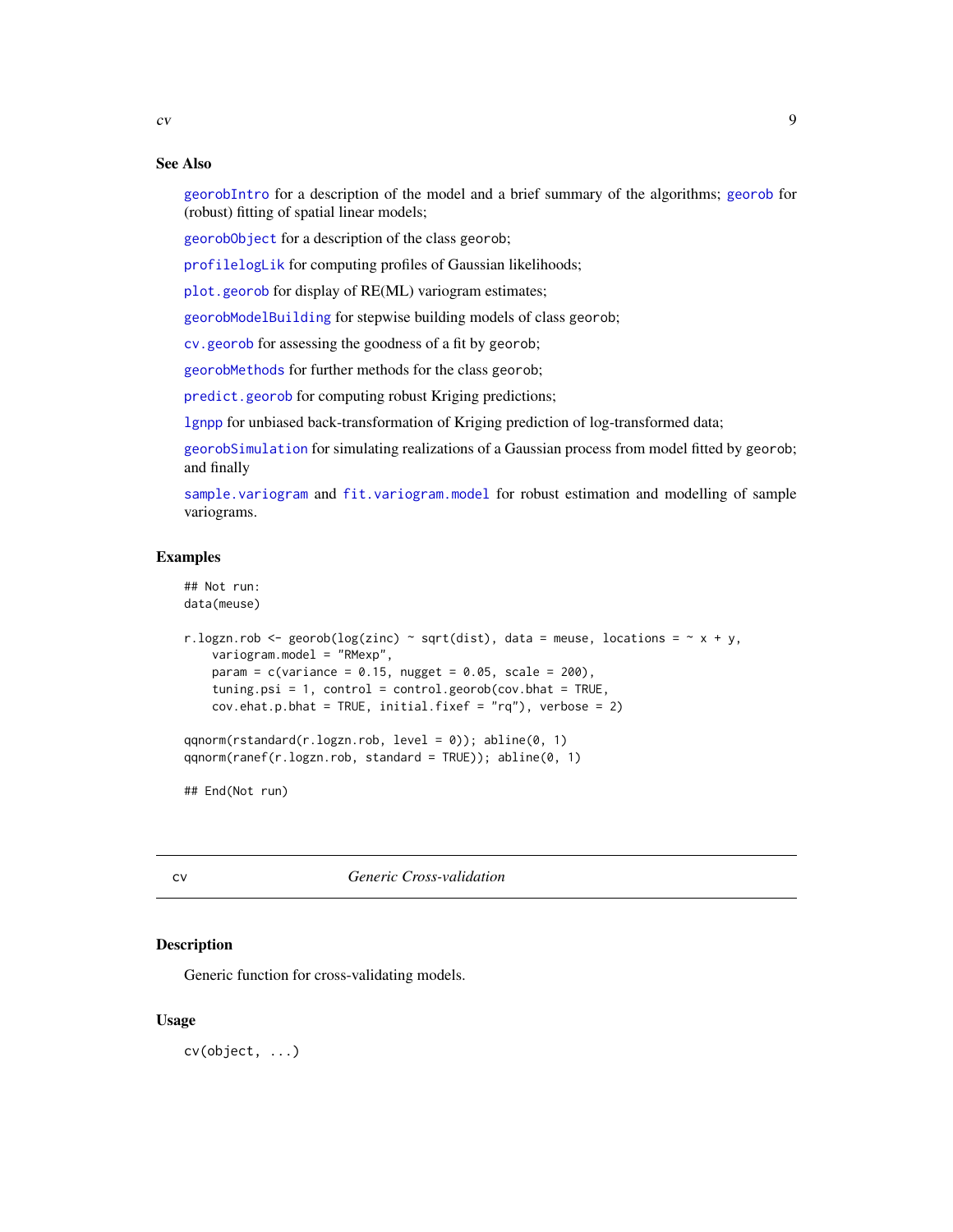### <span id="page-9-0"></span>10 cv.georob

#### **Arguments**

| object  | any model object.                                |
|---------|--------------------------------------------------|
| $\cdot$ | additional arguments as required by the methods. |

### Value

will depend on the method function used; see the respective documentation.

#### Author(s)

Andreas Papritz <andreas.papritz@env.ethz.ch>

### See Also

[georob](#page-21-1) for (robust) fitting of spatial linear models;

[cv.georob](#page-9-1) for assessing the goodness of a model fitted by georob.

<span id="page-9-1"></span>cv.georob *Cross-Validating a Spatial Linear Model Fitted by* georob

### **Description**

This function assesses the goodness-of-fit of a spatial linear model by  $K$ -fold cross-validation. In more detail, the model is re-fitted K times by robust (or Gaussian) (RE)ML, excluding each time 1/Kth of the data. The re-fitted models are used to compute robust (or customary) external Kriging predictions for the omitted observations. If the response variable is log-transformed then the Kriging predictions can be optionally transformed back to the original scale of the measurements. S3methods for evaluating and plotting diagnostic summaries of the cross-validation errors are described for the function [validate.predictions](#page-67-1).

### Usage

```
## S3 method for class 'georob'
cv(object, formula = NULL, subset = NULL,
   method = c("block", "random"), nset = 10, seed = NULL,
   sets = NULL, duplicates.in.same.set = TRUE, re.estimate = TRUE,
   param = object[["variogram.object"]][[1]][["param"]],
   fit.param = object[["variogram.object"]][[1]][["fit.param"]],
   aniso = object[["variogram.object"]][[1]][["aniso"]],
   fit.aniso = object[["variogram.object"]][[1]][["fit.aniso"]],
   variogram.object = NULL,
   use.fitted.param = TRUE, return.fit = FALSE,
   reduced.output = TRUE, 1gn = FALSE,mfl.action = c("offset", "stop"),
   ncores = min(nset, detectCores()), verbose = 0, ...)
```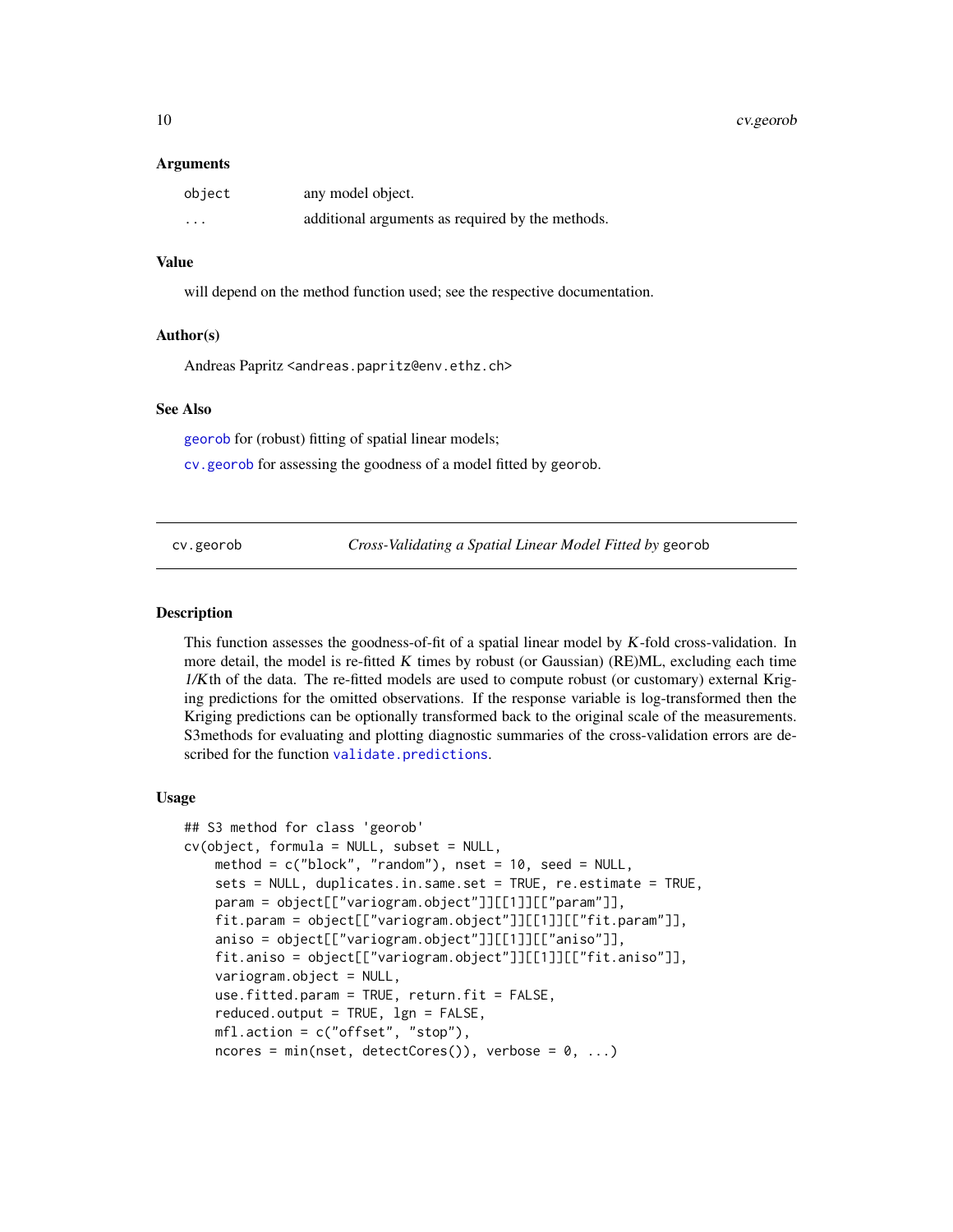# cv.georob 11

### Arguments

| object                 | an object of class of "georob", see georobObject.                                                                                                                                                                                                                                                                                                                                                                                                  |
|------------------------|----------------------------------------------------------------------------------------------------------------------------------------------------------------------------------------------------------------------------------------------------------------------------------------------------------------------------------------------------------------------------------------------------------------------------------------------------|
| formula                | an optional formula for the regression model passed by update to georob.                                                                                                                                                                                                                                                                                                                                                                           |
| subset                 | an optional vector specifying a subset of observations to be used in the fitting<br>process.                                                                                                                                                                                                                                                                                                                                                       |
| method                 | keyword, controlling whether subsets are formed by partitioning data set into<br>blocks by kmeans (default) or randomly. Ignored if sets is non-NULL.                                                                                                                                                                                                                                                                                              |
| nset                   | positive integer defining the number $K$ of subsets into which the data set is<br>partitioned (default: nset = 10). Ignored if sets is non-NULL.                                                                                                                                                                                                                                                                                                   |
| seed                   | optional integer seed to initialize random number generation, see set.seed.<br>Ignored if sets is non-NULL.                                                                                                                                                                                                                                                                                                                                        |
| sets                   | an optional vector of the same length as the response vector of the fitted model<br>and with positive integers taking values in $(1, 2, \ldots, K)$ , defining in this way the<br>$K$ subsets into which the data set is split. If sets = NULL (default) the partition<br>is randomly generated by kmeans or runif (using possibly seed).                                                                                                          |
| duplicates.in.same.set |                                                                                                                                                                                                                                                                                                                                                                                                                                                    |
|                        | logical controlling whether replicated observations at a given location are as-<br>signed to the same subset when partitioning the data (default TRUE).                                                                                                                                                                                                                                                                                            |
| re.estimate            | logical controlling whether the model is re-fitted to the reduced data sets before<br>computing the Kriging predictions (TRUE, default) or whether the model passed<br>in object is used to compute the predictions for the omitted observations, see<br>Details.                                                                                                                                                                                  |
| param                  | a named numeric vector or a matrix or data frame with initial values of vari-<br>ogram parameters passed by update to georob. If param is a matrix (or a data<br>frame) then it must have nset rows and length(object[["variogram.object"]][[1]][["param"]])<br>columns with initial values of variogram parameters for the nset cross-validation<br>sets, and colnames (param) must match names (object [["variogram.object"]][[1]][["param"]]).  |
| fit.param              | a named logical vector or a matrix or data frame defining which variogram pa-<br>rameters should be adjusted by update. If fit param is a matrix (or a data<br>frame) then it must have nset rows and length(object[["variogram.object"]][[1]][["fit.param'<br>columns with variogram parameter fitting flags for the nset cross-validation<br>sets, and colnames (param) must match names (object[["variogram.object"]][[1]][["fit.param'         |
| aniso                  | a named numeric vector or a matrix or data frame with initial values of anisotropy<br>parameters passed by update to georob. If aniso is a matrix (or a data frame)<br>then it must have nset rows and length (object[["variogram.object"]][[1]][["aniso"]])<br>columns with initial values of anisotropy parameters for the nset cross-validation<br>sets, and colnames (aniso) must match names (object [["variogram.object"]][[1]][["aniso"]]). |
| fit.aniso              | a named logical vector or a matrix or data frame defining which anisotropy pa-<br>rameters should be adjusted by update. If fit aniso is a matrix (or a data<br>frame) then it must have nset rows and length(object[["variogram.object"]][[1]][["fit.aniso'<br>columns with anisotropy parameter fitting flags for the nset cross-validation<br>sets, and colnames (param) must match names (object[["variogram.object"]][[1]][["fit.aniso'       |
| variogram.object       |                                                                                                                                                                                                                                                                                                                                                                                                                                                    |
|                        | an optional list that gives initial values of for fitting a possibly nested variogram<br>model for the cross-validation sets. Each component is a list with the following<br>components:                                                                                                                                                                                                                                                           |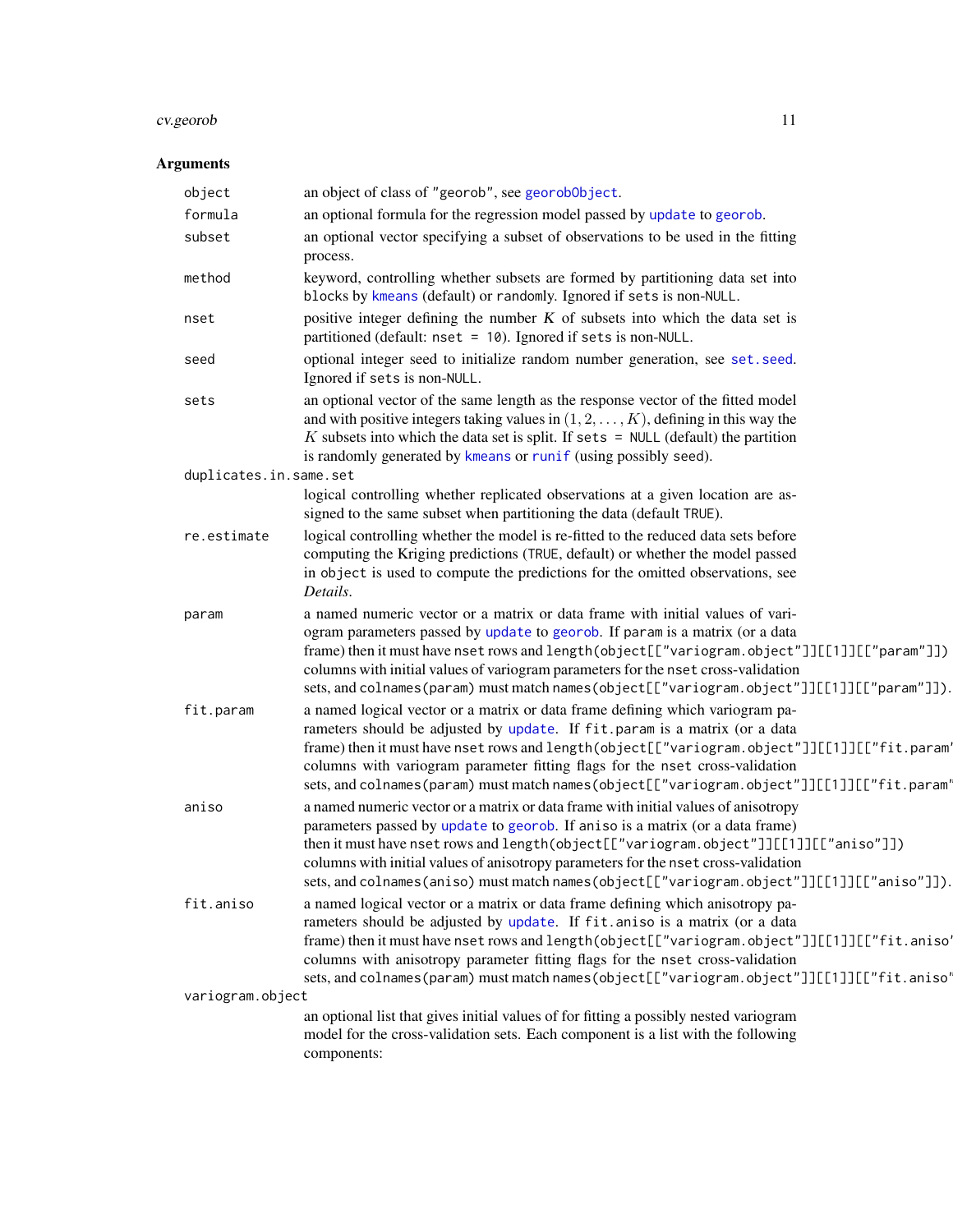|                  | • param: an optional named numeric vector or a matrix or data frame with ini-<br>tial values of variogram parameters passed by update to georob. If param<br>is a matrix (or a data frame) then it must have nset rows and length (object[["variogram.object']<br>columns with initial values of variogram parameters for the nset cross-<br>validation sets $(i$ is the <i>i</i> th variogram structure), and colnames (param)<br>must match names(object[["variogram.object"]][[i]][["param"]]).    |
|------------------|-------------------------------------------------------------------------------------------------------------------------------------------------------------------------------------------------------------------------------------------------------------------------------------------------------------------------------------------------------------------------------------------------------------------------------------------------------------------------------------------------------|
|                  | • fit.param: an optional named logical vector or a matrix or data frame defin-<br>ing which variogram parameters should be adjusted by update. If fit.param<br>is a matrix (or a data frame) then it must have nset rows and length (object [["variogram.object'<br>columns with variogram parameter fitting flags for the nset cross-validation<br>sets (i is the ith variogram structure), and colnames (param) must match<br>names(object[["variogram.object"]][[i]][["fit.param"]]).              |
|                  | • aniso: an optional named numeric vector or a matrix or data frame with ini-<br>tial values of anisotropy parameters passed by update to georob. If aniso<br>is a matrix (or a data frame) then it must have nset rows and length (object [["variogram.object'<br>columns with initial values of anisotropy parameters for the nset cross-<br>validation sets $(i$ is the <i>i</i> th variogram structure), and colnames (aniso)<br>must match names(object[["variogram.object"]][[i]][["aniso"]]).  |
|                  | • fit.aniso: an optional named logical vector or a matrix or data frame defin-<br>ing which anisotropy parameters should be adjusted by update. If fit. aniso<br>is a matrix (or a data frame) then it must have nset rows and length (object [["variogram.object'<br>columns with anisotropy parameter fitting flags for the nset cross-validation<br>sets $(i$ is the <i>i</i> th variogram structure), and colnames (param) must match<br>names(object[["variogram.object"]][[i]][["fit.aniso"]]). |
| use.fitted.param | logical scalar controlling whether fitted values of param (and aniso are used as<br>initial values when variogram parameters are fitted for the cross-validation sets<br>(default TRUE).                                                                                                                                                                                                                                                                                                              |
| return.fit       | logical controlling whether information about the fit should be returned when<br>re-estimating the model with the reduced data sets (default FALSE).                                                                                                                                                                                                                                                                                                                                                  |
|                  | reduced output logical controlling whether the complete fitted model objects, fitted to the re-<br>duced data sets, are returned (FALSE) or only some components (TRUE, default,<br>see Value). Ignored if return. fit = FALSE.                                                                                                                                                                                                                                                                       |
| lgn              | logical controlling whether Kriging predictions of a log-transformed response<br>should be transformed back to the original scale of the measurements (default<br>FALSE).                                                                                                                                                                                                                                                                                                                             |
| mfl.action       | character controlling what is done when some levels of factor(s) are not present<br>in any of the subsets used to fit the model. The function either stops ("stop")<br>or treats the respective factors as model offset ("offset", default).                                                                                                                                                                                                                                                          |
| ncores           | positive integer controlling how many cores are used for parallelized computa-<br>tions, see Details.                                                                                                                                                                                                                                                                                                                                                                                                 |
| verbose          | positive integer controlling logging of diagnostic messages to the console during<br>model fitting. Passed by update to georob.                                                                                                                                                                                                                                                                                                                                                                       |
| .                | additional arguments passed by update to georob, see Details.                                                                                                                                                                                                                                                                                                                                                                                                                                         |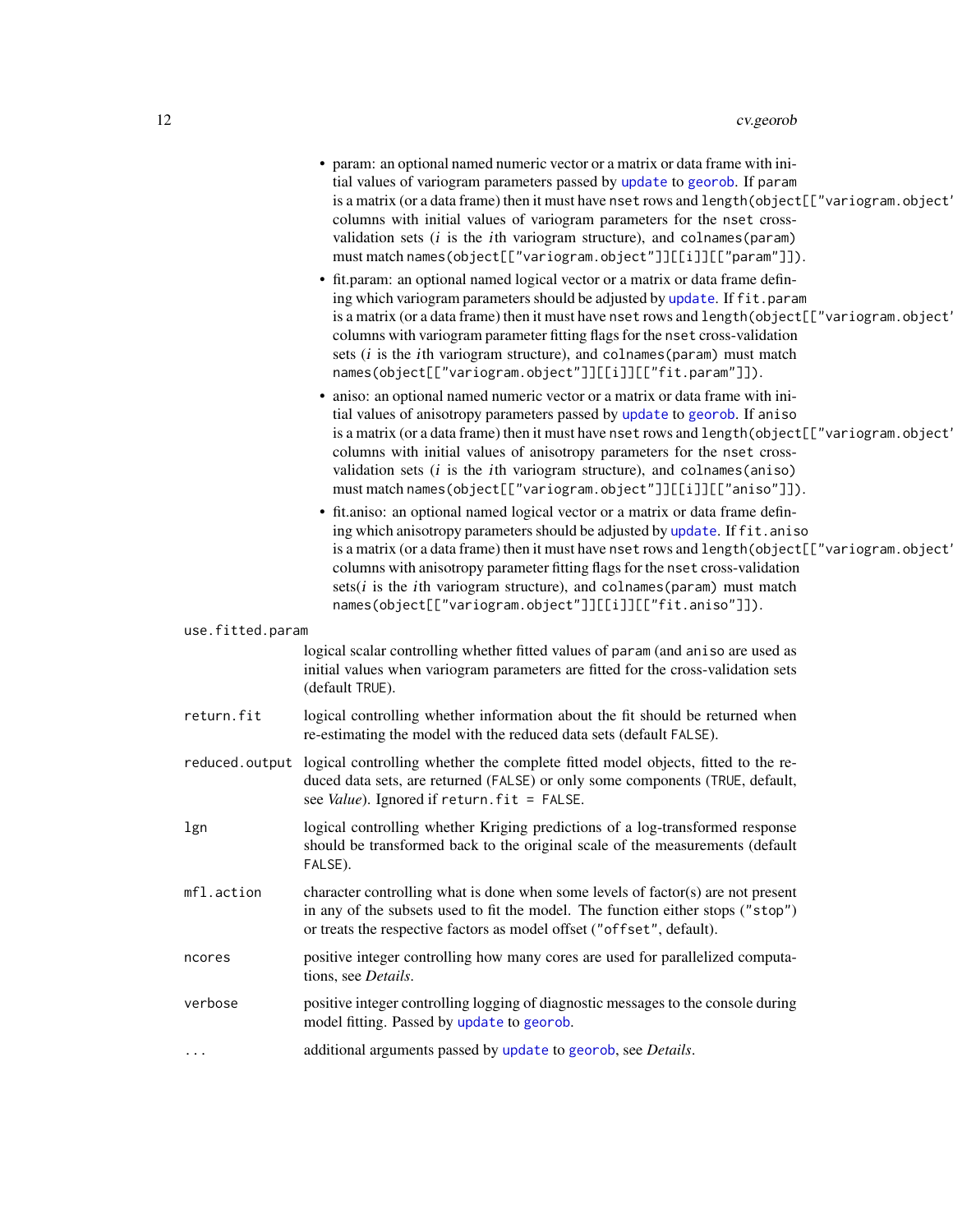### cv.georob 13

#### Details

Note that *the data frame passed as* data *argument to* georob *must exist in the user workspace when calling* cv.georob.

cv.georob then uses the packages parallel, snow and snowfall for parallelized computations. By default, the function uses  $K$  CPUs but not more than are physically available (as returned by [detectCores](#page-0-0)).

cv.georob uses the function [update](#page-0-0) to re-estimated the model with the reduced data sets. Therefore, any argument accepted by [georob](#page-21-1) except data can be changed when re-fitting the model. Some of them (e.g. formula, subset, etc.) are explicit arguments of cv.georob, but also the remaining ones can be passed by ... to the function.

Practitioners in geostatistics commonly cross-validate a fitted model without re-estimating the model parameters with the reduced data sets. This is clearly an unsound practice (see Hastie et al., 2009, sec. 7.10). Therefore, the argument re.estimate should always be set to TRUE. The alternative is provided only for historic reasons.

### Value

An object of class cv.georob, which is a list with the two components pred and fit.

pred is a data frame with the coordinates and the cross-validation prediction results with the following variables:

| subset                                                  | an integer vector defining to which of the $K$ subsets an observation was as-<br>signed. |  |  |  |
|---------------------------------------------------------|------------------------------------------------------------------------------------------|--|--|--|
| data                                                    | the values of the (possibly log-transformed) response.                                   |  |  |  |
| pred                                                    | the Kriging predictions.                                                                 |  |  |  |
| se                                                      | the Kriging standard errors.                                                             |  |  |  |
| If $lgn = TRUE$ then pred has the additional variables: |                                                                                          |  |  |  |

| lgn.data | the untransformed response.                                                          |
|----------|--------------------------------------------------------------------------------------|
| lgn.pred | the unbiased back-transformed predictions of a log-transformed response.             |
| lgn.se   | the Kriging standard errors of the back-transformed predictions of a log-transformed |
|          | response.                                                                            |

The second component fit contains either the full outputs of georob, fitted for the K reduced data sets (reduced.output = FALSE), or  $K$  lists with the components tuning.psi, converged, convergence.code, gradient, variogram.object, coefficients along with the standard errors of  $\widehat{\boldsymbol{\beta}}$ , see [georobObject](#page-31-1).

### Author(s)

Andreas Papritz <andreas.papritz@env.ethz.ch>

### References

Hastie, T., Tibshirani, R. and Friedman, J. (2009) *The Elements of Statistical Learning; Data Mining, Inference and Prediction*. New York: Springer-Verlag.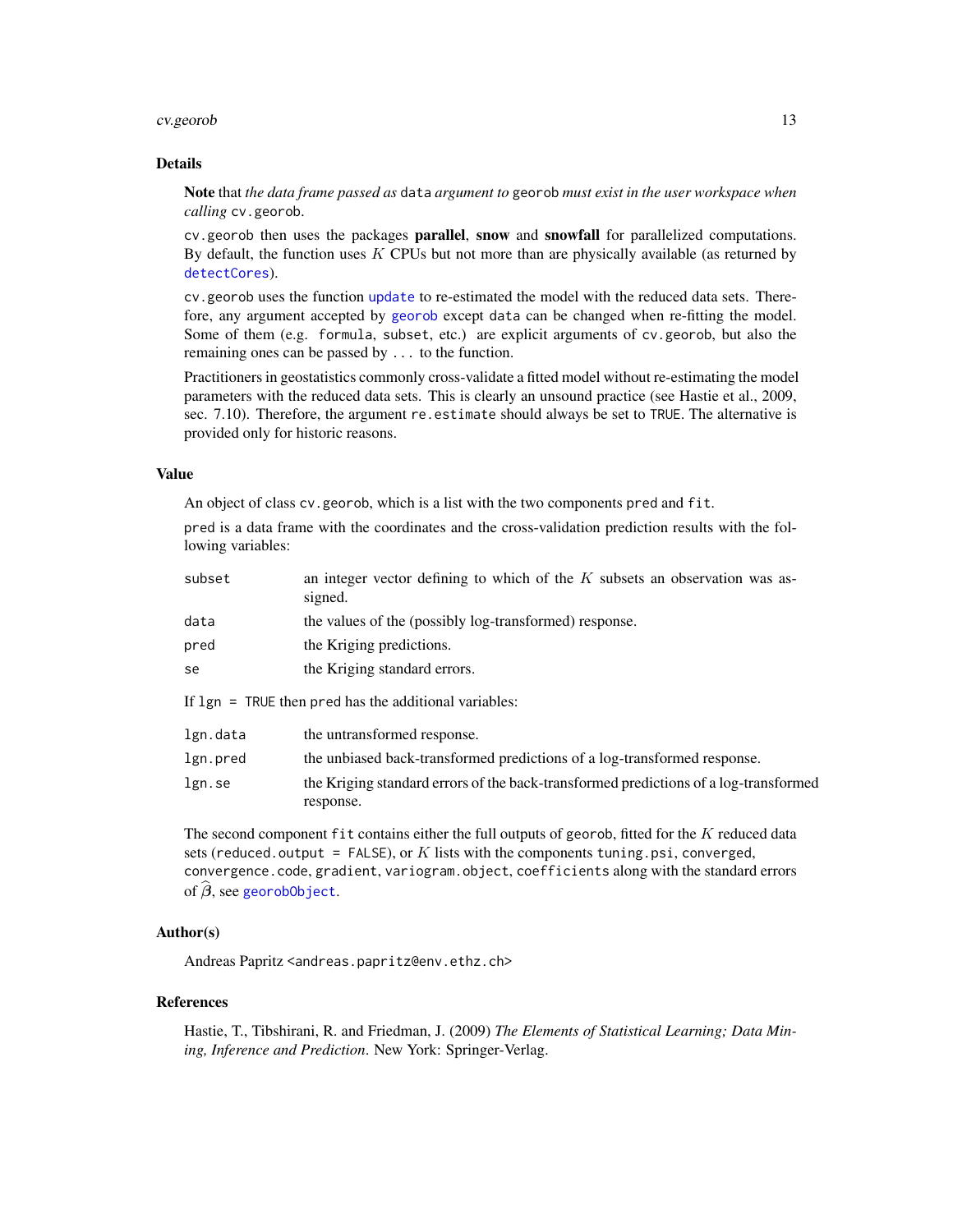[georobIntro](#page-34-1) for a description of the model and a brief summary of the algorithms;

[georob](#page-21-1) for (robust) fitting of spatial linear models;

[georobObject](#page-31-1) for a description of the class georob;

[profilelogLik](#page-61-1) for computing profiles of Gaussian likelihoods;

[plot.georob](#page-52-1) for display of RE(ML) variogram estimates;

[control.georob](#page-2-1) for controlling the behaviour of georob;

[georobModelBuilding](#page-27-1) for stepwise building models of class georob;

[georobMethods](#page-38-1) for further methods for the class georob;

[predict.georob](#page-57-1) for computing robust Kriging predictions;

[validate.predictions](#page-67-1) for validating Kriging predictions;

[lgnpp](#page-46-1) for unbiased back-transformation of Kriging prediction of log-transformed data;

[georobSimulation](#page-42-1) for simulating realizations of a Gaussian process from model fitted by georob; and finally

[sample.variogram](#page-63-1) and [fit.variogram.model](#page-15-1) for robust estimation and modelling of sample variograms.

### Examples

```
## Not run:
data(meuse)
r.logzn <- georob(log(zinc) ~ sqrt(dist), data = meuse, locations = \sim x + y,
    variogram.model = "RMexp",
    param = c(variance = 0.15, nugget = 0.05, scale = 200),tuning.psi = 1)
r.logzn.cv.1 \leq cv(r.logzn, seed = 1, Ign = TRUE)r.logzn.cv.2 <- cv(r.logzn, formula = . \sim. + ffreq, seed = 1, lgn = TRUE)
plot(r.logzn.cv.1, type = "bs")
plot(r.logzn.cv.2, type = "bs", add = TRUE, col = "red")legend("topright", lty = 1, col = c("black", "red"), bty = "n",legend = c("log(Zn) \sim sqrt(dist)", "log(Zn) \sim sqrt(dist) + ffreq"))## End(Not run)
```
<span id="page-13-2"></span>default.aniso *Setting Default Values of Variogram Parameters*

#### <span id="page-13-1"></span>Description

Helper functions to set sensible default values for anisotropy parameters and for controlling what variogram and anisotropy parameters should be estimated.

<span id="page-13-0"></span>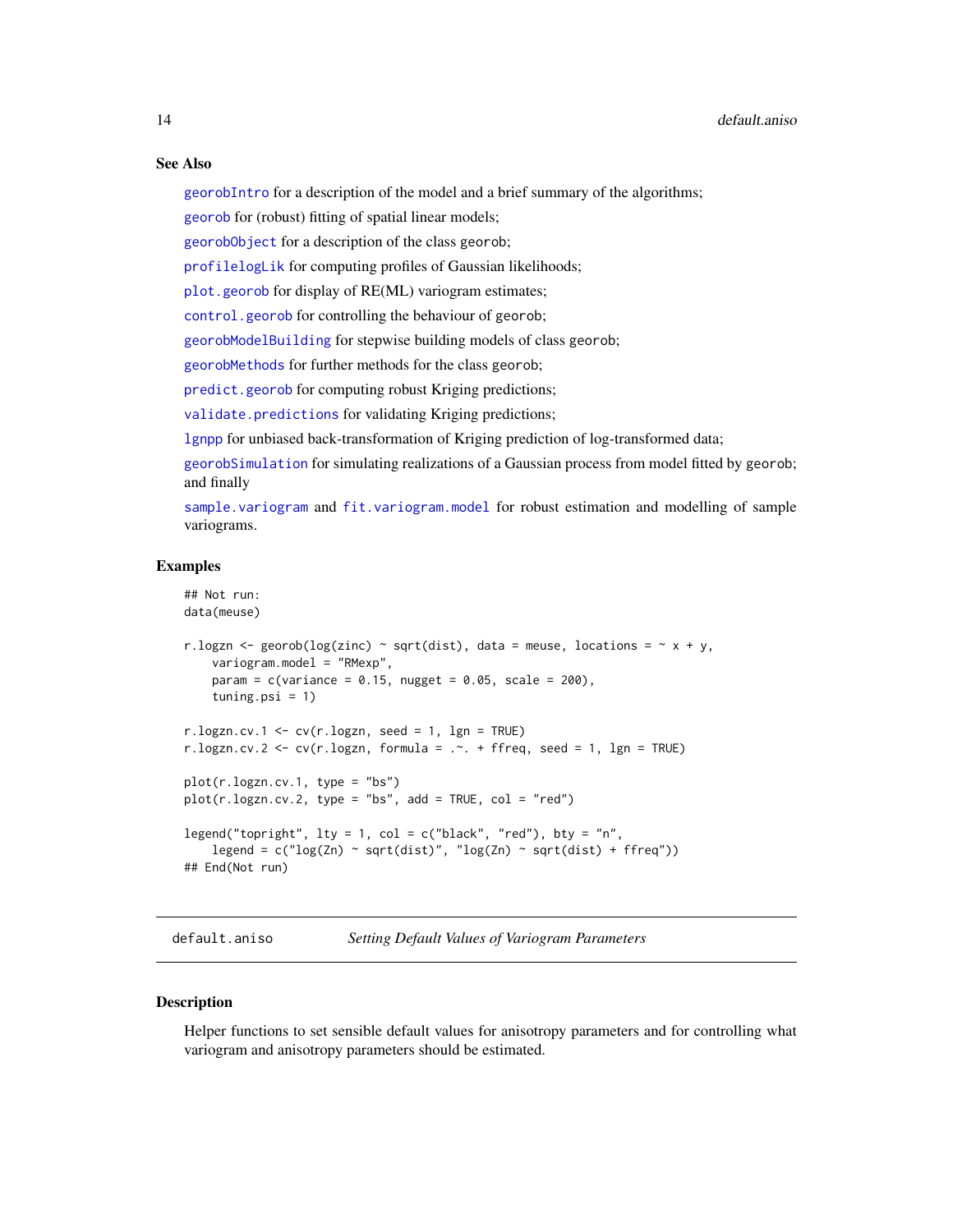### default.aniso 15

### Usage

```
default.aniso(f1 = 1., f2 = 1., omega = 90., phi = 90., zeta = 0.)
default.fit.param(
 variance = TRUE, snugget = FALSE, nugget = TRUE, scale = TRUE,
 alpha = FALSE, beta = FALSE, delta = FALSE, gamma = FALSE,
 kappa = FALSE, lambda = FALSE, mu = FALSE, nu = FALSE)
default.fit.aniso(f1 = FALSE, f2 = FALSE, omega = FALSE,
 phi = FALSE, zeta = FALSE)
```
### Arguments

| variance | variance (sill $\sigma^2$ ) of the auto-correlated component of the Gaussian random field<br>$B(s)$ .                                                                                                                                                                                       |
|----------|---------------------------------------------------------------------------------------------------------------------------------------------------------------------------------------------------------------------------------------------------------------------------------------------|
| snugget  | variance (spatial nugget $\sigma_n^2$ ) of the seemingly spatially uncorrelated component<br>of $B(s)$ (micro-scale spatial variation; default value<br>snugget = $\theta$ ).                                                                                                               |
| nugget   | variance (nugget $\tau^2$ ) of the independent errors $\varepsilon(s)$ .                                                                                                                                                                                                                    |
| scale    | range parameter $(\alpha)$ of the variogram.                                                                                                                                                                                                                                                |
|          | alpha, beta, delta, gamma, kappa, lambda, mu, nu<br>names of additional variogram parameters such as the smoothness parameter $\nu$<br>of the Whittle-Matérn model (see RMmodel and param.names).                                                                                           |
| f1       | ratio $f_1$ of lengths of second and first semi-principal axes of an ellipsoidal sur-<br>face with constant semi-variance in $\mathbb{R}^3$ (default f1 = 1).                                                                                                                               |
| f2       | ratio $f_2$ of lengths of third and first semi-principal axes of the semi-variance<br>ellipsoid (default $f2 = 1$ ).                                                                                                                                                                        |
| omega    | azimuth in degrees of the first semi-principal axis of the semi-variance ellipsoid<br>$(default \,omega = 90).$                                                                                                                                                                             |
| phi      | 90 degrees minus altitude of the first semi-principal axis of the semi-variance<br>ellipsoid (default $phi = 90$ ).                                                                                                                                                                         |
| zeta     | angle in degrees between the second semi-principal axis and the direction of the<br>line defined by the intersection between the $x-y$ -plane and the plane orthogonal<br>to the first semi-principal axis of the semi-variance ellipsoid through the origin<br>(default zeta = $\theta$ ). |

### Value

Either a named numeric with initial values of anisotropy parameters (default.aniso) or named logical vector, controlling what parameters should be estimated (default.fit.param default.fit.aniso).

### Author(s)

Andreas Papritz <andreas.papritz@env.ethz.ch>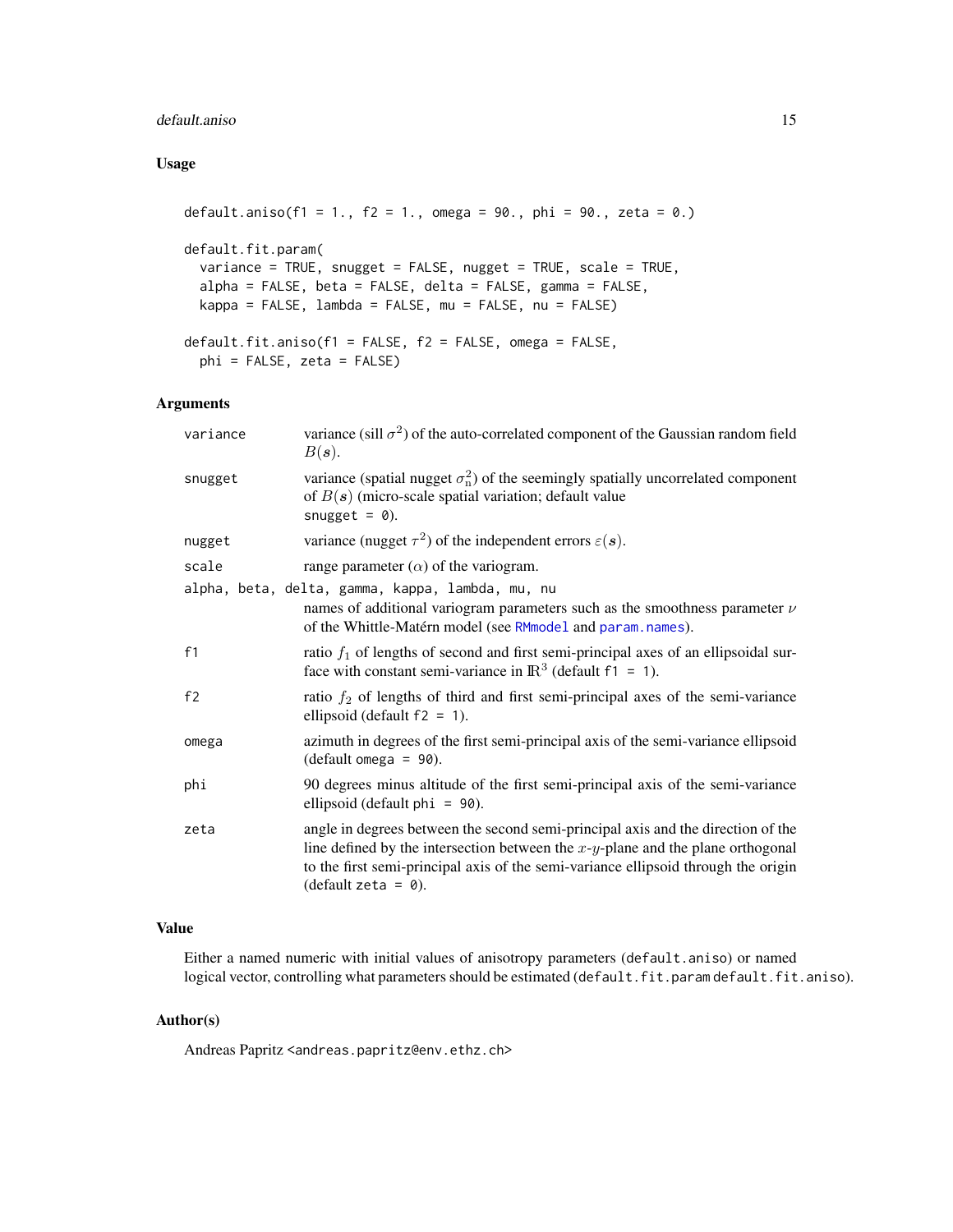### See Also

[georobIntro](#page-34-1) for a description of the model and a brief summary of the algorithms; [georob](#page-21-1) for (robust) fitting of spatial linear models.

#### Examples

```
default.aniso(f1 = 0.5, omega = 45)
default.fit.param(scale=FALSE, alpha = TRUE)
default.fit.aniso(f1 = TRUE, omega = TRUE)
```
<span id="page-15-1"></span>fit.variogram.model *Fitting Model Functions to Sample Variograms*

#### **Description**

The function fit.variogram.model fits a variogram model to a sample variogram by (weighted) non-linear least squares. There are print, summary and lines methods for summarizing and displaying fitted variogram models.

#### Usage

```
fit.variogram.model(sv,
   variogram.model = c("RMexp", "RMaskey", "RMbessel", "RMcauchy",
        "RMcircular", "RMcubic", "RMdagum", "RMdampedcos", "RMdewijsian",
        "RMfbm", "RMgauss", "RMgencauchy", "RMgenfbm", "RMgengneiting",
        "RMgneiting", "RMlgd", "RMmatern", "RMpenta", "RMqexp",
        "RMspheric", "RMstable", "RMwave", "RMwhittle"),
   param, fit.param = default.fit.param()[names(param)],
  aniso = default.aniso(), fit.aniso = default.fit.aniso(),
    variogram.object = NULL,
   max.lag = max(sv[["lag.dist"]]), min.npairs = 30,weighting.method = c("cressie", "equal", "npairs"),
    control = control.fit.variogram.model(),
    verbose = 0control.fit.variogram.model(maximizer = c("nlminb", "optim"),
    param.tf = param.transf(), fwd.tf = fwd.transf(), bwd.tf = bwd.transf(),
    hessian = TRUE, optim = control.optim(), nlminb = control.nlminb())
## S3 method for class 'fitted.variogram'
print(x, \text{ digits} = \text{max}(3, \text{ getOption("digits")} - 3), ...)## S3 method for class 'fitted.variogram'
summary(object, correlation = FALSE, signif = 0.95, ...)
## S3 method for class 'fitted.variogram'
```
<span id="page-15-0"></span>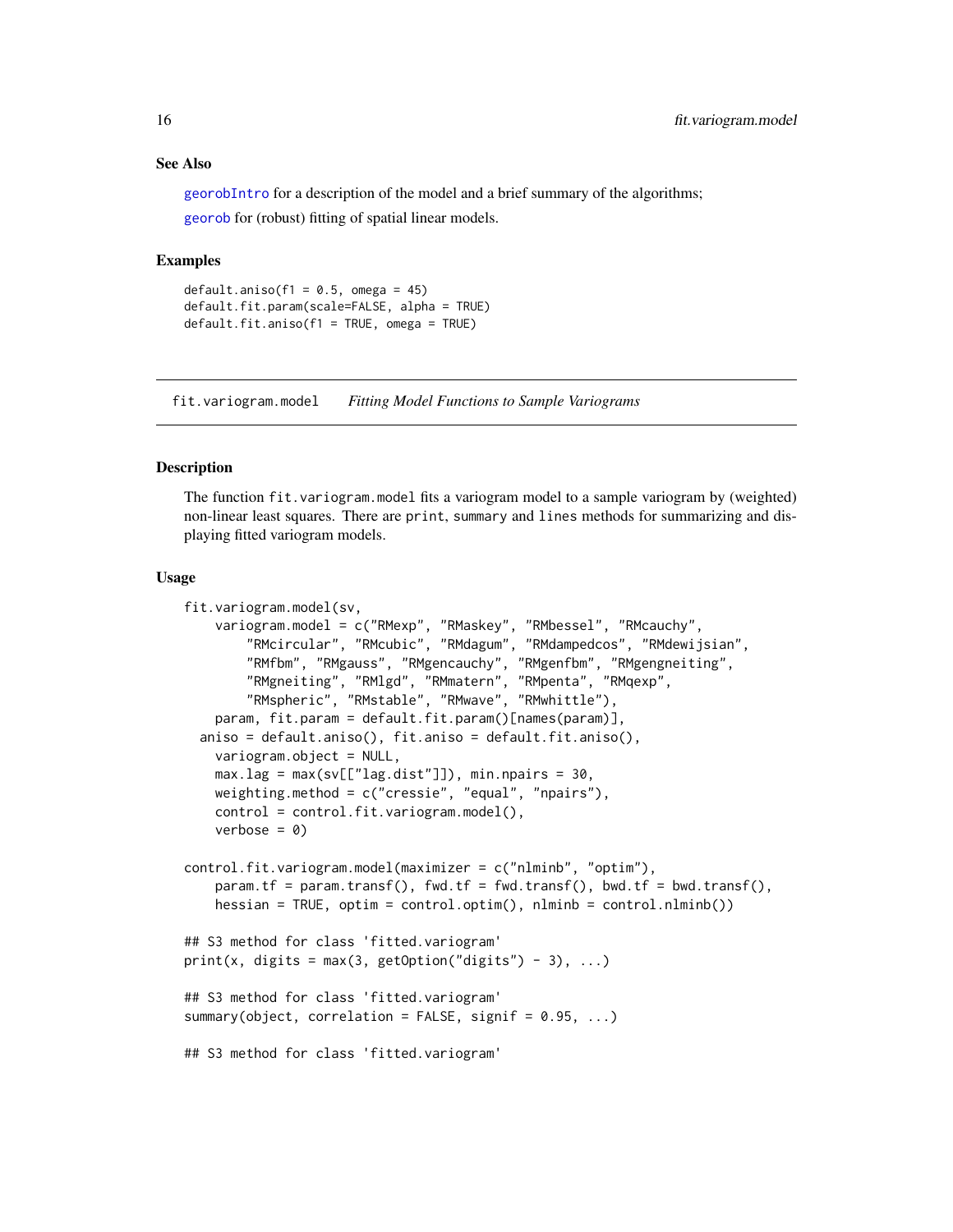```
lines(x, what = c("variogram", "covariance", "correlation"),
    from = 1.e-6, to, n = 501, xy.angle = 90, xz.angle = 90,
   col = 1:length(xy.angle), pch = 1:length(xz.angle), lty = "solid", ...)
```
### Arguments

| <b>SV</b>       | an object of class sample. variogram, see sample. variogram.                                                                                                                                                                                                                                                                       |
|-----------------|------------------------------------------------------------------------------------------------------------------------------------------------------------------------------------------------------------------------------------------------------------------------------------------------------------------------------------|
| variogram.model |                                                                                                                                                                                                                                                                                                                                    |
|                 | a character keyword defining the variogram model to be fitted. Currently, most<br>basic variogram models provided by the package RandomFields can be fitted<br>(see Details of georob and RMmodel).                                                                                                                                |
| param           | a named numeric vector with initial values of the variogram parameters. The fol-<br>lowing parameter names are allowed (see Details of georob and georobIntro<br>for information about the parametrization of variogram models):                                                                                                   |
|                 | • variance: variance (sill $\sigma^2$ ) of the auto-correlated component of the Gaus-<br>sian random field $B(s)$ .                                                                                                                                                                                                                |
|                 | • snugget: variance (spatial nugget $\sigma_n^2$ ) of the seemingly spatially uncorre-<br>lated component of $B(s)$ (micro-scale spatial variation; default value<br>snugget = $\theta$ ).                                                                                                                                         |
|                 | • nugget: variance (nugget $\tau^2$ ) of the independent errors $\varepsilon(s)$ .                                                                                                                                                                                                                                                 |
|                 | • scale: range parameter $(\alpha)$ of the variogram.                                                                                                                                                                                                                                                                              |
|                 | • names of additional variogram parameters such as the smoothness parame-<br>ter $\nu$ of the Whittle-Mat\'ern model (see RMmodel and param.names).                                                                                                                                                                                |
| fit.param       | a named logical vector (or a function such as default.fit.param that creates<br>this vector) with the same names as used for param, defining which parameters<br>are adjusted (TRUE) and which are kept fixed at their initial values (FALSE) when<br>fitting the model.                                                           |
| aniso           | a named numeric vector with initial values (or a function such as default.aniso<br>that creates this vector) for fitting geometrically anisotropic variogram models.<br>The names of aniso are matched against the following names (see Details and<br>georobIntro for information about the parametrization of variogram models): |
|                 | • f1: ratio $f_1$ of lengths of second and first semi-principal axes of an ellip-<br>soidal surface with constant semi-variance in $\mathbb{R}^3$ (default f1 = 1).                                                                                                                                                                |
|                 | • f2: ratio $f_2$ of lengths of third and first semi-principal axes of the semi-<br>variance ellipsoid (default $f2 = 1$ ).                                                                                                                                                                                                        |
|                 | • omega: azimuth in degrees of the first semi-principal axis of the semi-<br>variance ellipsoid (default omega = 90).                                                                                                                                                                                                              |
|                 | • phi: 90 degrees minus altitude of the first semi-principal axis of the semi-<br>variance ellipsoid (default phi = 90).                                                                                                                                                                                                           |
|                 | • zeta: angle in degrees between the second semi-principal axis and the di-<br>rection of the line defined by the intersection between the $x-y$ -plane and<br>the plane orthogonal to the first semi-principal axis of the semi-variance<br>ellipsoid through the origin (default zeta = $\theta$ ).                              |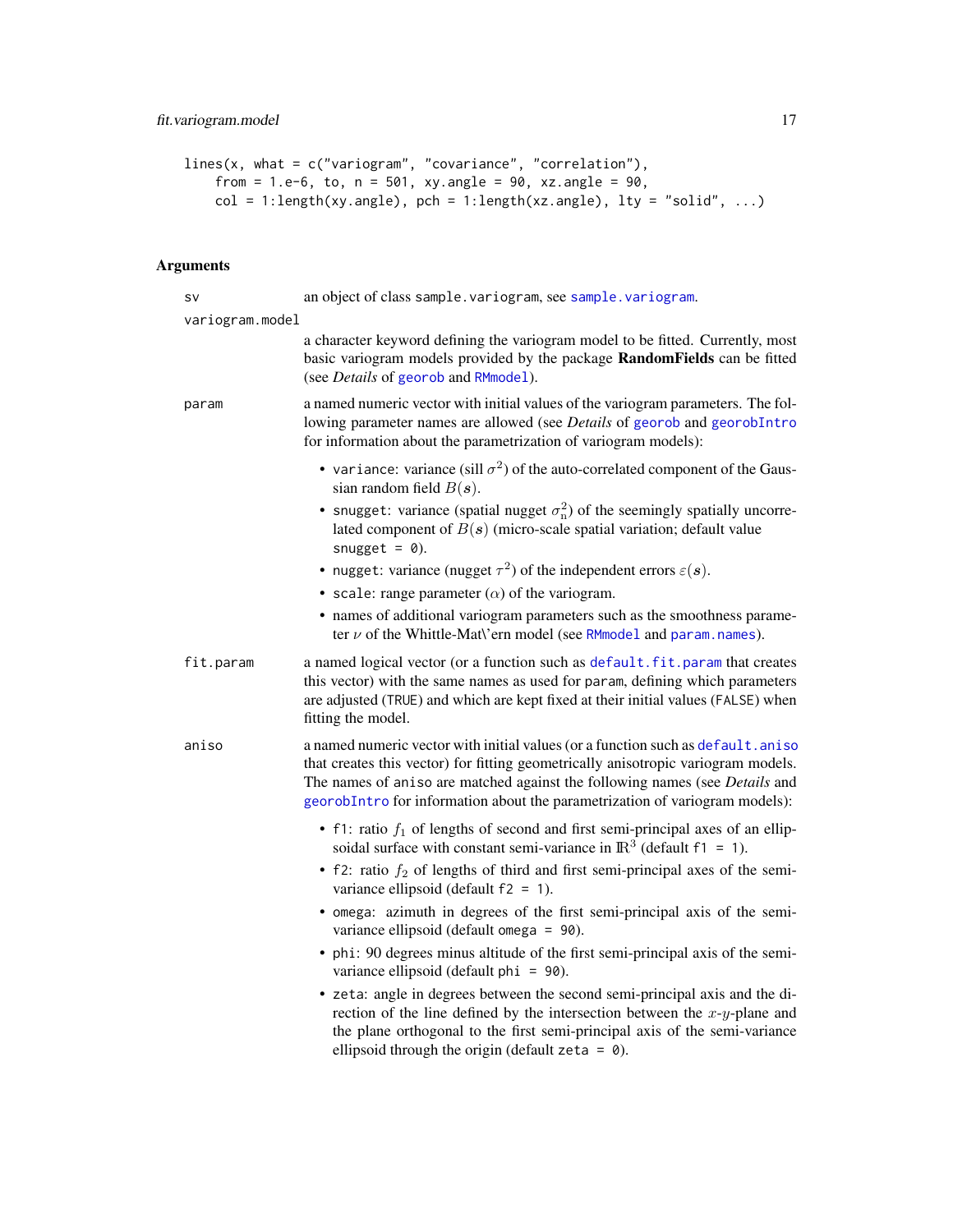# 18 fit.variogram.model

| fit.aniso        | a named logical vector (or a function such as default.fit.aniso that creates<br>this vector) with the same names as used for aniso, defining which parameters<br>are adjusted (TRUE) and which are kept fixed at their initial values (FALSE) when<br>fitting the model.                       |
|------------------|------------------------------------------------------------------------------------------------------------------------------------------------------------------------------------------------------------------------------------------------------------------------------------------------|
| variogram.object |                                                                                                                                                                                                                                                                                                |
|                  | an optional list that defines a possibly nested variogram model. Each component<br>is itself a list with the following components:                                                                                                                                                             |
|                  | • variogram.model: a character keyword defining the variogram model, see<br>respective argument above.                                                                                                                                                                                         |
|                  | • param: a named numeric vector with initial values of the variogram param-<br>eters, see respective argument above.                                                                                                                                                                           |
|                  | • fit.param: a named logical vector defining which parameters are adjusted,<br>see respective argument above.                                                                                                                                                                                  |
|                  | • aniso: a named numeric vector with initial values for fitting geometrically<br>anisotropic variogram models, see respective argument above.                                                                                                                                                  |
|                  | • fit.param: a named logical vector defining which anisotropy parameters are<br>adjusted, see respective argument above.                                                                                                                                                                       |
|                  | Note that the arguments variogram.model, param, fit.param, aniso and fit.aniso<br>are ignored when variogram. object is passed to fit. variogram. model.                                                                                                                                       |
| max.lag          | a positive numeric defining the maximum lag distance to be used for fitting or<br>plotting variogram models (default all lag classes).                                                                                                                                                         |
| min.npairs       | a positive integer defining the minimum number of data pairs required so that a<br>lag class is used for fitting a variogram model (default 30).                                                                                                                                               |
| weighting.method |                                                                                                                                                                                                                                                                                                |
|                  | a character keyword defining the weights for non-linear least squares. Possible<br>values are:                                                                                                                                                                                                 |
|                  | • "equal": no weighting,                                                                                                                                                                                                                                                                       |
|                  | • "npairs": weighting by number of data pairs in a lag class,                                                                                                                                                                                                                                  |
|                  | • "cressie": "Cressie's weights" (default, see Cressie, 1993, sec. 2.6.2).                                                                                                                                                                                                                     |
| verbose          | positive integer controlling logging of diagnostic messages to the console during<br>model fitting.                                                                                                                                                                                            |
| control          | a list with the components maximizer, param.tf, fwd.tf, bwd.tf, hessian,<br>optim and nlminb or a function such as control.fit.variogram.model that<br>generates such a list. See codecontrol.georob for information on codemaximizer,<br>param.tf, fwd.tf, bwd.tf, hessian, optim and nlminb. |
| maximizer        | character keyword defining the optimizer for nonlinear least squares. Possible<br>values are nlminb (default) or optim.                                                                                                                                                                        |
| hessian          | logical scalar controlling whether the Hessian should be computed at the non-<br>linear least squares estimates.                                                                                                                                                                               |
| param.tf         | a function such as param. transf, which returns a named vector of character<br>strings that define the transformations to be applied to the variogram parameters<br>for model fitting, see control.georob.                                                                                     |
| fwd.tf           | a function such as fwd. transf, which returns a named list of invertible func-<br>tions to be used to transform variogram parameters, see control.georob.                                                                                                                                      |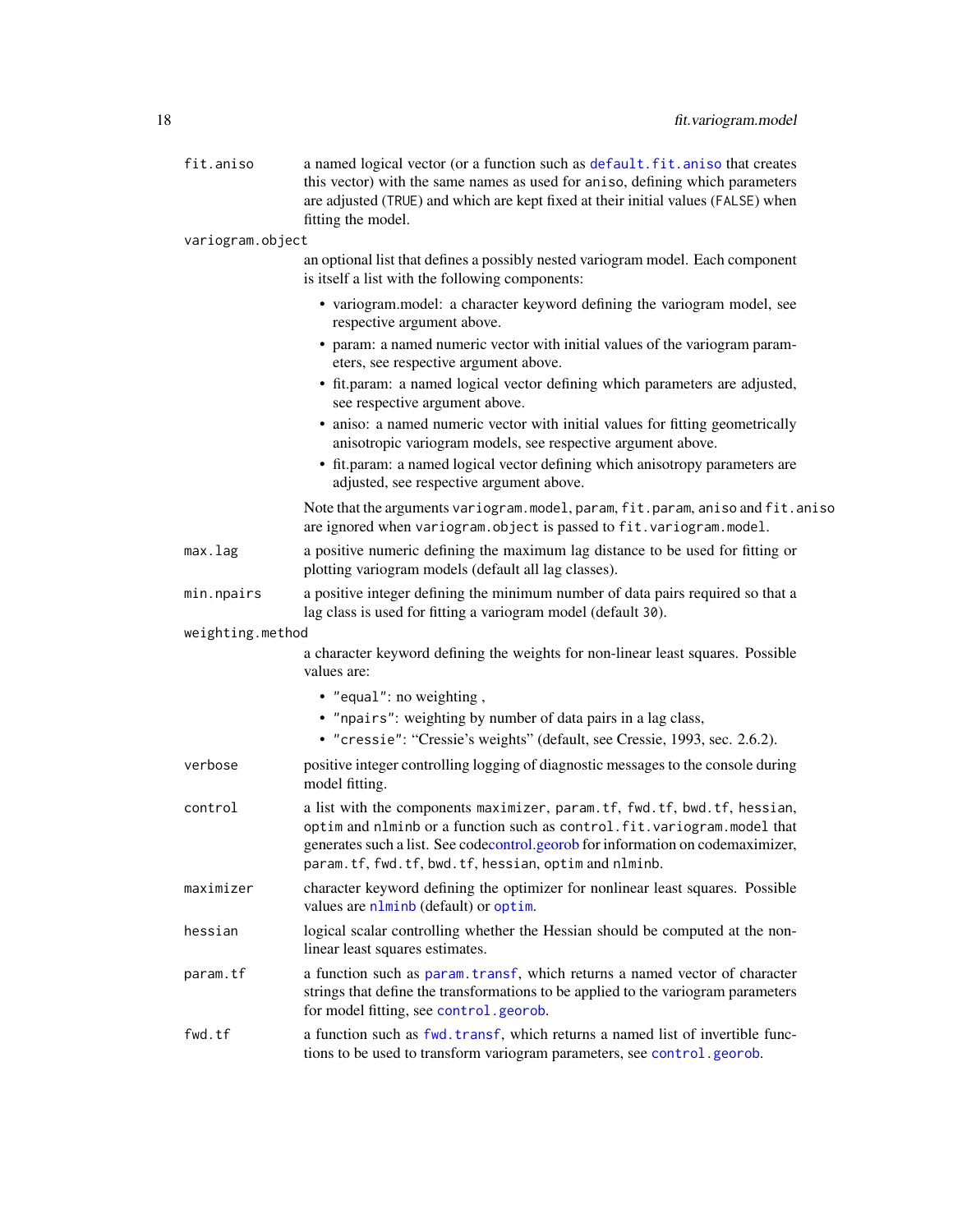| a function such as bwd. transf, which returns the named list of inverse functions<br>corresponding to fwd.tf, see see control.georob.                        |
|--------------------------------------------------------------------------------------------------------------------------------------------------------------|
| a list of arguments passed to nlminb or a function such as control. nlminb that<br>generates such a list (see nlminb for allowed arguments).                 |
| a list of arguments passed to optim or a function such as control. optim that<br>generates such a list (see optim for allowed arguments).                    |
| an object of class fitted. variogram.                                                                                                                        |
| positive integer indicating the number of decimal digits to print.                                                                                           |
| logical controlling whether the correlation matrix of the fitted variogram param-<br>eters is computed (default FALSE).                                      |
| confidence level for computing confidence intervals for variogram parameters<br>(default 0.95).                                                              |
| the quantity that should be displayed (default "variogram").                                                                                                 |
| numeric, minimal lag distance used in plotting variogram models.                                                                                             |
| numeric, maximum lag distance used in plotting variogram models (default:<br>largest lag distance of current plot).                                          |
| positive integer specifying the number of equally spaced lag distances for which<br>semi-variances are evaluated in plotting variogram models (default 501). |
| numeric (vector) with azimuth angles (in degrees, clockwise positive from north)<br>in $x-y$ -plane for which semi-variances should be plotted.              |
| numeric (vector) with angles in $x$ - $z$ -plane (in degrees, clockwise positive from<br>zenith to south) for which semi-variances should be plotted.        |
| color of curves to distinguish curves relating to different azimuth angles in $x-y$ -<br>plane.                                                              |
| type of plotting symbols added to lines to distinguish curves relating to different<br>angles in $x$ - $z$ -plane.                                           |
| line type for plotting variogram models.                                                                                                                     |
| additional arguments passed to methods.                                                                                                                      |
|                                                                                                                                                              |

### Details

The parametrization of geometrically anisotropic variograms is described in detail in [georobIntro](#page-34-1), and the section *Details* of [georob](#page-21-1) describes how the parameter estimates are constrained to permissible ranges. The same mechanisms are used in fit.variogram.model.

### Value

The function fit.variogram.model generates an object of class fitted.variogram which is a list with the following components:

sse the value of the object function (weighted residual sum of squares) evaluated at the solution.

variogram.object

the estimated parameters of a possibly nested variograms model. This is a list that contains for each variogram model structure the following components: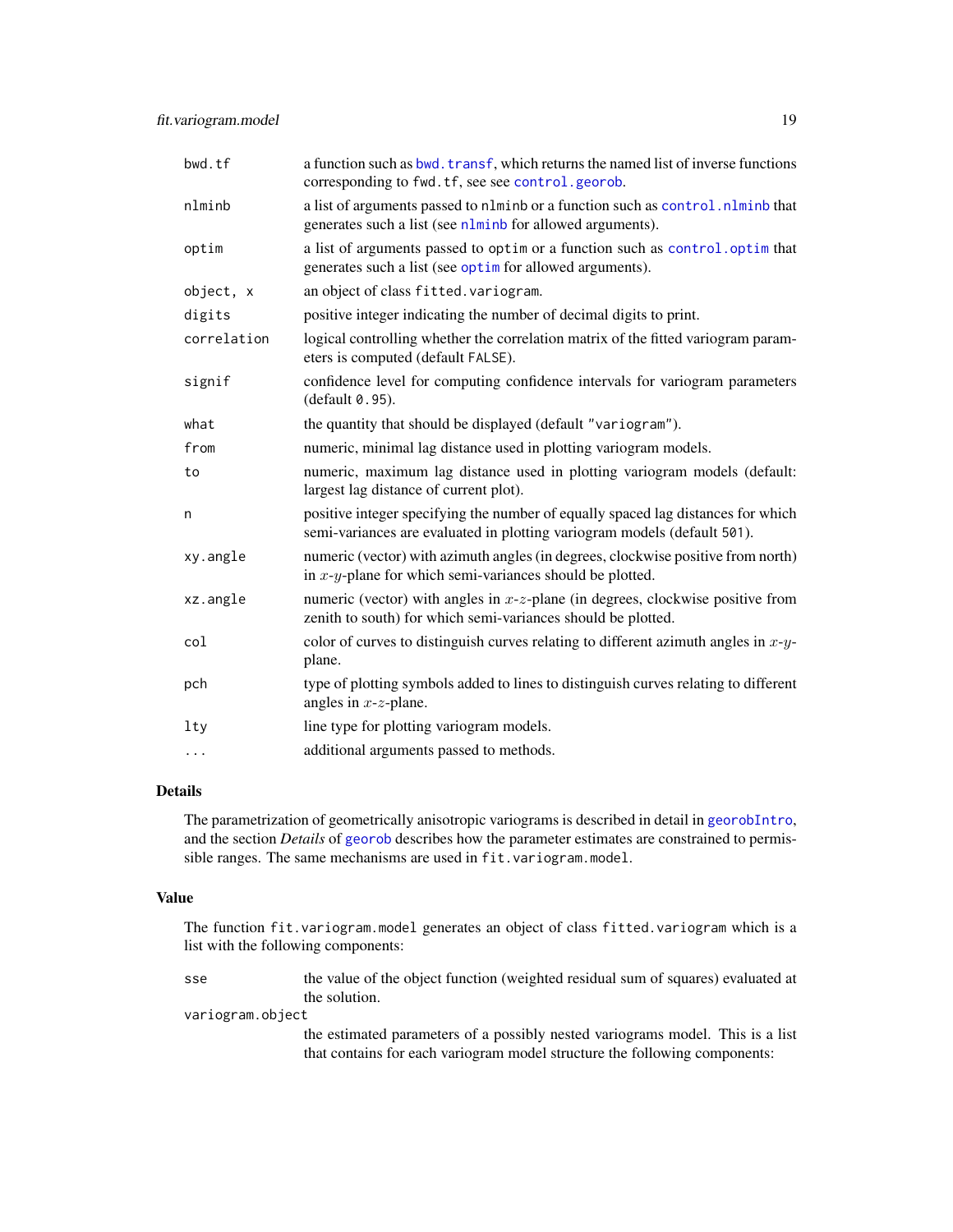|                  | • variogram.model: the name of the fitted parametric variogram model.                                                                     |
|------------------|-------------------------------------------------------------------------------------------------------------------------------------------|
|                  | • param: a named numeric vector with the (estimated) variogram parameters.                                                                |
|                  | • fit.param: a named logical vector with the flags defining what variogram<br>parameters were estimated.                                  |
|                  | • isotropic: logical indicating whether an isotropic variogram was fitted.                                                                |
|                  | • aniso: a named numeric vector with the (estimated) anisotropy parameters.                                                               |
|                  | • fit. aniso: a named logical vector with the flags defining what anisotropy<br>parameters were estimated.                                |
|                  | • sincos: a list with sin and cos of the angles $\omega$ , $\phi$ and $\zeta$ that define the<br>orientation of the anisotropy ellipsoid. |
|                  | • rotmat: the matrix $(C_1, C_2, C_3)$ (see georobIntro).                                                                                 |
|                  | • sclmat: a vector with the elements 1, $1/f_1$ , $1/f_2$ (see georobIntro).                                                              |
| param.tf         | a character vector listing the transformations of the variogram parameters used<br>for model fitting.                                     |
| fwd.tf           | a list of functions for variogram parameter transformations.                                                                              |
| bwd.tf           | a list of functions for <i>inverse</i> variogram parameter transformations.                                                               |
| converged        | logical indicating whether numerical maximization by optim converged.                                                                     |
| convergence.code |                                                                                                                                           |
|                  | a diagnostic integer issued by optim (component convergence) about conver-<br>gence.                                                      |
| iter             | a named integer vector of length two with the number of function and gradient<br>evaluations by optim.                                    |
| call             | the matched call.                                                                                                                         |
| residuals        | a numeric vector with the residuals, that is the sample semi-variance minus the<br>fitted values.                                         |
| fitted           | a numeric vector with the modelled semi-variances.                                                                                        |
| weights          | a numeric vector with the weights used for fitting.                                                                                       |
| hessian          | a symmetric matrix giving an estimate of the Hessian at the solution (missing if<br>hessian is false).                                    |

### Author(s)

Andreas Papritz <andreas.papritz@env.ethz.ch>.

### References

Cressie, N. A. C. (1993) *Statistics for Spatial Data*. New York: John Wiley & Sons.

### See Also

[georobIntro](#page-34-1) for a description of the model and a brief summary of the algorithms; [georob](#page-21-1) for (robust) fitting of spatial linear models;

[georobObject](#page-31-1) for a description of the class georob;

[profilelogLik](#page-61-1) for computing profiles of Gaussian likelihoods;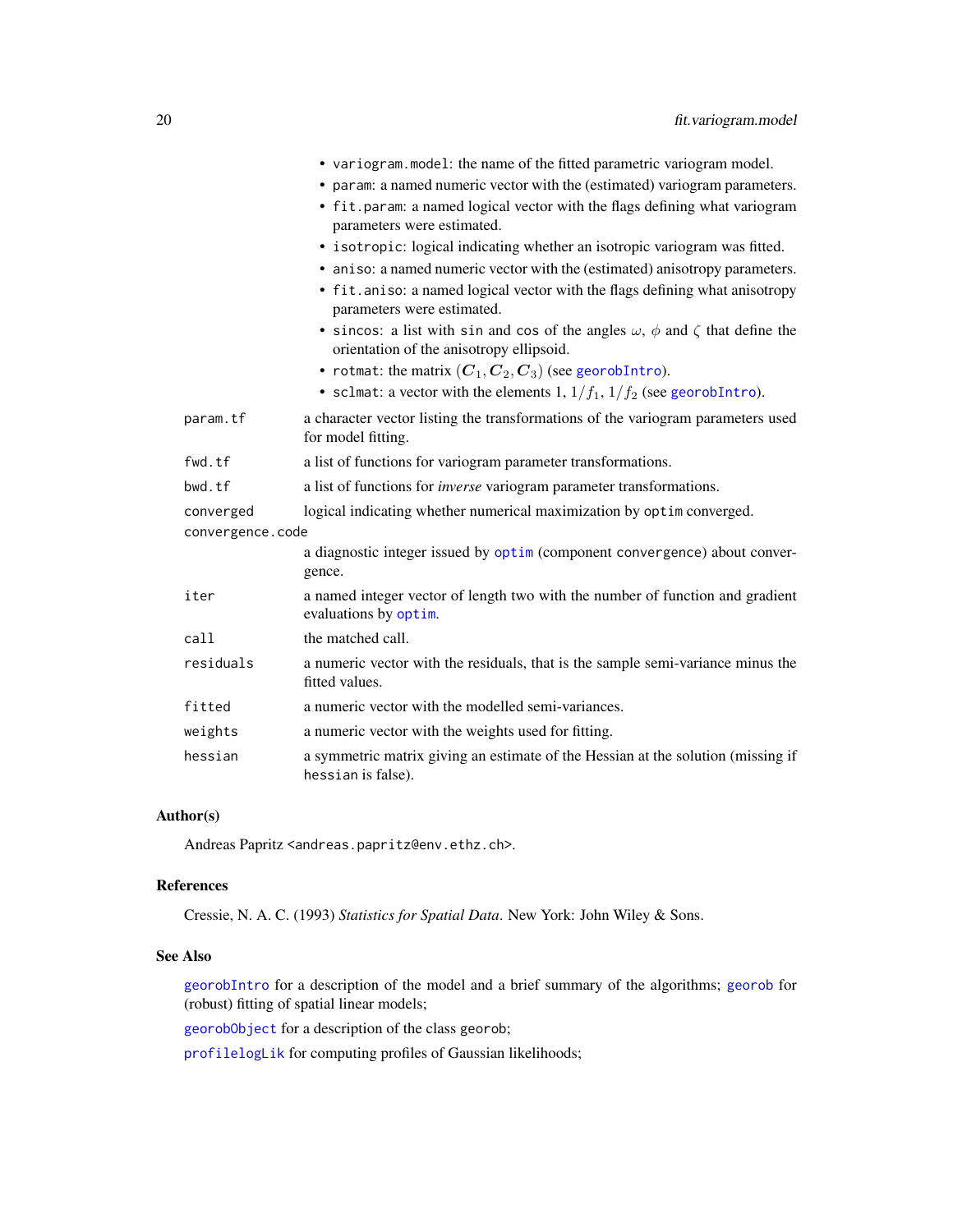[plot.georob](#page-52-1) for display of RE(ML) variogram estimates; [control.georob](#page-2-1) for controlling the behaviour of georob; [georobModelBuilding](#page-27-1) for stepwise building models of class georob; [cv.georob](#page-9-1) for assessing the goodness of a fit by georob; [georobMethods](#page-38-1) for further methods for the class georob; [predict.georob](#page-57-1) for computing robust Kriging predictions; [lgnpp](#page-46-1) for unbiased back-transformation of Kriging prediction of log-transformed data;

[georobSimulation](#page-42-1) for simulating realizations of a Gaussian process from model fitted by georob.

### Examples

```
data(wolfcamp, package = "geoR")
```

```
## fitting an isotropic IRF(0) model
r.sv.iso <- sample.variogram(wolfcamp[["data"]], locations = wolfcamp[[1]],
    lag.dist.def = seq(0, 200, by = 15))## Not run:
r.irf0.iso <- fit.variogram.model(r.sv.iso, variogram.model = "RMfbm",
    param = c(variance = 100, nugget = 1000, scale = 1., alpha = 1.),
    fit.param = default.fit.param(scale = FALSE, alpha = TRUE))
summary(r.irf0.iso, correlation = TRUE)
plot(r.sv.iso, type = "l")
lines(r.irf0.iso, line.col = "red")
## End(Not run)
## fitting an anisotropic IRF(0) model
r.sv.aniso <- sample.variogram(wolfcamp[["data"]],
    locations = wolfcamp[[1]], lag.dist.def = seq(0, 200, by = 15),
   xy.angle.def = c(0., 22.5, 67.5, 112.5, 157.5, 180.))
## Not run:
r.irf0.aniso <- fit.variogram.model(r.sv.aniso, variogram.model = "RMfbm",
    param = c(variance = 100, nugget = 1000, scale = 1., alpha = 1.5),fit.param = default.fit.param(scale = FALSE, alpha = TRUE),
   aniso = default.aniso(f1 = 0.4, omega = 135.),
   fit.aniso = default.fit.aniso(f1 = TRUE, omega = TRUE),
   control = control.fit.variogram.model(
     maximizer = "optim",
     optim = control.optim(
       method = "BFGS", hessian = TRUE, control = list(maxit = 5000)\lambda))
summary(r.irf0.aniso, correlation = TRUE)
plot(r.sv.aniso, type = "l")
lines(r.irf0.aniso, xy.angle = seq(0, 135, by = 45))## End(Not run)
```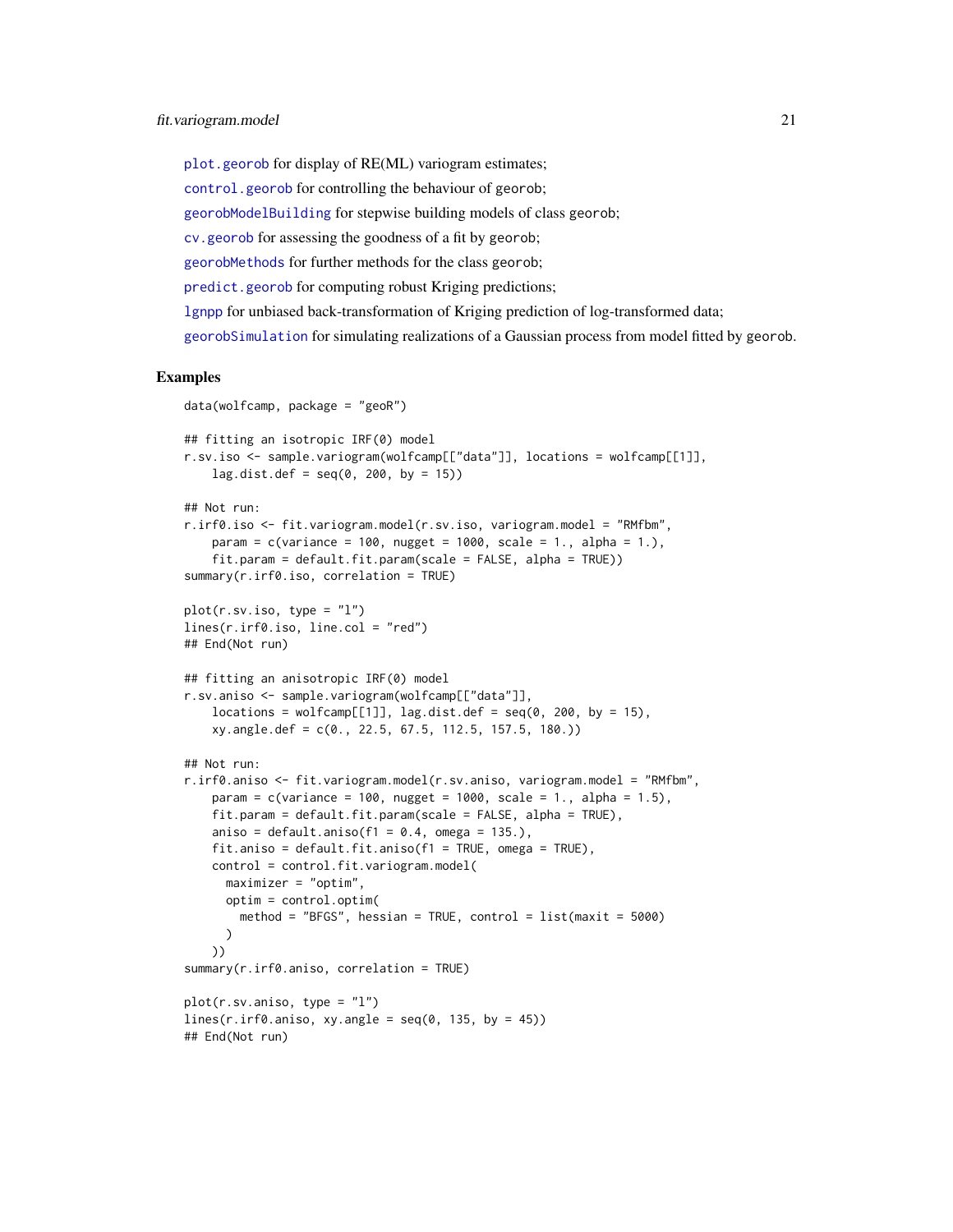### <span id="page-21-1"></span><span id="page-21-0"></span>Description

The function georob fits a linear model with spatially correlated errors to geostatistical data that are possibly contaminated by independent outliers. The regression coefficients and the parameters of the variogram model are estimated by robust or Gaussian restricted maximum likelihood (REML) or by Gaussian maximum likelihood (ML).

### Usage

```
georob(formula, data, subset, weights, na.action, model = TRUE,
    x = FALSE, y = FALSE, contrasts = NULL, offset, locations,
    variogram.model = c("RMexp", "RMaskey", "RMbessel", "RMcauchy",
        "RMcircular", "RMcubic", "RMdagum", "RMdampedcos", "RMdewijsian",
        "RMfbm", "RMgauss", "RMgencauchy", "RMgenfbm", "RMgengneiting",
        "RMgneiting", "RMlgd", "RMmatern", "RMpenta", "RMqexp",
        "RMspheric", "RMstable", "RMwave", "RMwhittle"),
    param, fit.param = default.fit.param()[names(param)],
  aniso = default.aniso(), fit.aniso = default.fit.aniso(),
    variogram.object = NULL,
    tuning.psi = 2, control = control.getorob(),
    verbose = 0, \ldots)
```
### Arguments

| formula       | a symbolic description of the regression model for the external drift to be fit<br>(mandatory argument). See lm and formula for more details.                                                                                                                                                                                                                                 |
|---------------|-------------------------------------------------------------------------------------------------------------------------------------------------------------------------------------------------------------------------------------------------------------------------------------------------------------------------------------------------------------------------------|
| data          | an optional data frame, a SpatialPointsDataFrame, list or environment (or an-<br>other object coercible by as data. frame to a data frame) containing the vari-<br>ables in the model and the coordinates where the data was recorded. If not<br>found in data, the variables are taken from environment (formula), typically<br>the environment from which georob is called. |
| subset        | an optional vector specifying a subset of observations to be used in the fitting<br>process.                                                                                                                                                                                                                                                                                  |
| weights       | an optional vector of weights to be used in the fitting process, currently ignored.                                                                                                                                                                                                                                                                                           |
| na.action     | a function which indicates what should happen when the data contain NAs. The<br>default is set by the na. action argument of options, and is na. fail if that is<br>unset. The "factory-fresh" default is na. omit. Another possible value is NULL,<br>no action. Value na exclude can be useful.                                                                             |
| model, $x, y$ | logicals. If TRUE the corresponding components of the fit (the model frame, the<br>model matrix, the response) are returned. The model frame is augmented by the<br>coordinates.                                                                                                                                                                                              |
| contrasts     | an optional list. See the contrasts. arg of model. matrix. default.                                                                                                                                                                                                                                                                                                           |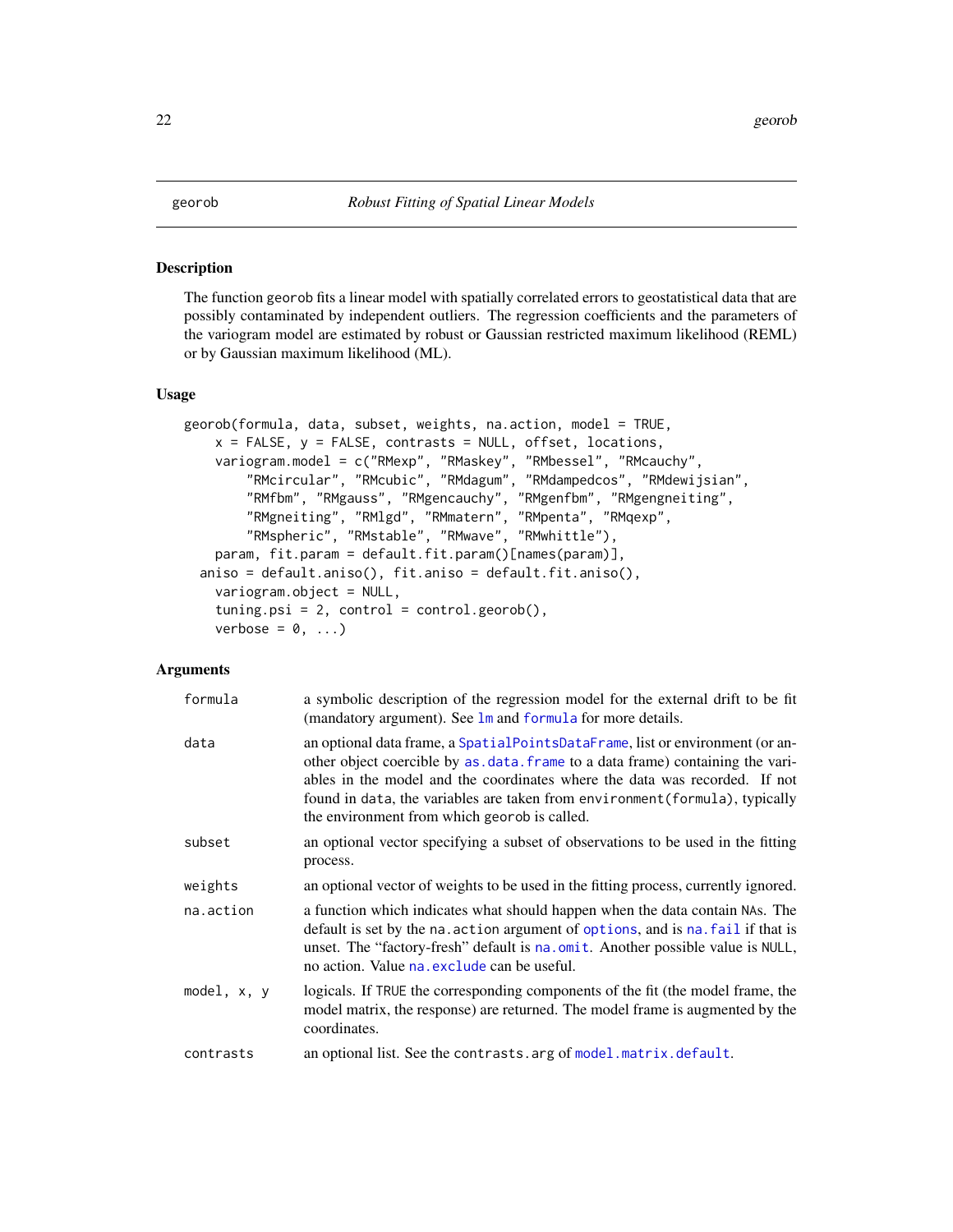### georob 23

| offset          | this optional argument can be used to specify an <i>a priori</i> known component to be<br>included in the linear predictor during fitting. An offset term can be included<br>in the formula instead or as well, and if both are specified their sum is used.                                                                       |
|-----------------|------------------------------------------------------------------------------------------------------------------------------------------------------------------------------------------------------------------------------------------------------------------------------------------------------------------------------------|
| locations       | a one-sided formula defining the variables that are used as coordinates of the<br>locations were the data was recorded (mandatory argument).                                                                                                                                                                                       |
| variogram.model |                                                                                                                                                                                                                                                                                                                                    |
|                 | a character keyword defining the variogram model to be fitted. Currently, most<br>basic variogram models provided by the package RandomFields can be fitted<br>(see <i>Details</i> and RMmodel).                                                                                                                                   |
| param           | a named numeric vector with initial values of the variogram parameters (manda-<br>tory argument). The names of param are matched against the following names<br>(see Details and georobIntro for information about the parametrization of var-<br>iogram models):                                                                  |
|                 | • variance: variance (sill $\sigma^2$ ) of the auto-correlated component of the Gaus-<br>sian random field $B(s)$ .                                                                                                                                                                                                                |
|                 | • snugget: variance (spatial nugget $\sigma_n^2$ ) of the seemingly spatially uncorre-<br>lated component of $B(s)$ (micro-scale spatial variation; default value<br>snugget = $\theta$ ).                                                                                                                                         |
|                 | • nugget: variance (nugget $\tau^2$ ) of the independent errors $\varepsilon(s)$ .                                                                                                                                                                                                                                                 |
|                 | • scale: range parameter $(\alpha)$ of the variogram.                                                                                                                                                                                                                                                                              |
|                 | • names of additional variogram parameters such as the smoothness parame-<br>ter $\nu$ of the Whittle-Mat-érn model (see RMmodel and param. names).                                                                                                                                                                                |
| fit.param       | a named logical vector (or a function such as default.fit.param that creates<br>this vector) with the same names as used for param, defining which parameters<br>are adjusted (TRUE) and which are kept fixed at their initial values (FALSE) when<br>fitting the model.                                                           |
| aniso           | a named numeric vector with initial values (or a function such as default.aniso<br>that creates this vector) for fitting geometrically anisotropic variogram models.<br>The names of aniso are matched against the following names (see Details and<br>georobIntro for information about the parametrization of variogram models): |
|                 | • f1: ratio $f_1$ of lengths of second and first semi-principal axes of an ellip-<br>soidal surface with constant semi-variance in $\mathbb{R}^3$ (default f1 = 1).                                                                                                                                                                |
|                 | • f2: ratio $f_2$ of lengths of third and first semi-principal axes of the semi-<br>variance ellipsoid (default $f2 = 1$ ).                                                                                                                                                                                                        |
|                 | • omega: azimuth in degrees of the first semi-principal axis of the semi-<br>variance ellipsoid (default omega = 90).                                                                                                                                                                                                              |
|                 | • phi: 90 degrees minus altitude of the first semi-principal axis of the semi-<br>variance ellipsoid (default phi = 90).                                                                                                                                                                                                           |
|                 | • zeta: angle in degrees between the second semi-principal axis and the di-<br>rection of the line defined by the intersection between the $x-y$ -plane and<br>the plane orthogonal to the first semi-principal axis of the semi-variance<br>ellipsoid through the origin (default zeta = $\theta$ ).                              |
| fit.aniso       | a named logical vector (or a function such as default.fit.aniso that creates<br>this vector) with the same names as used for aniso, defining which parameters<br>are adjusted (TRUE) and which are kept fixed at their initial values (FALSE) when<br>fitting the model.                                                           |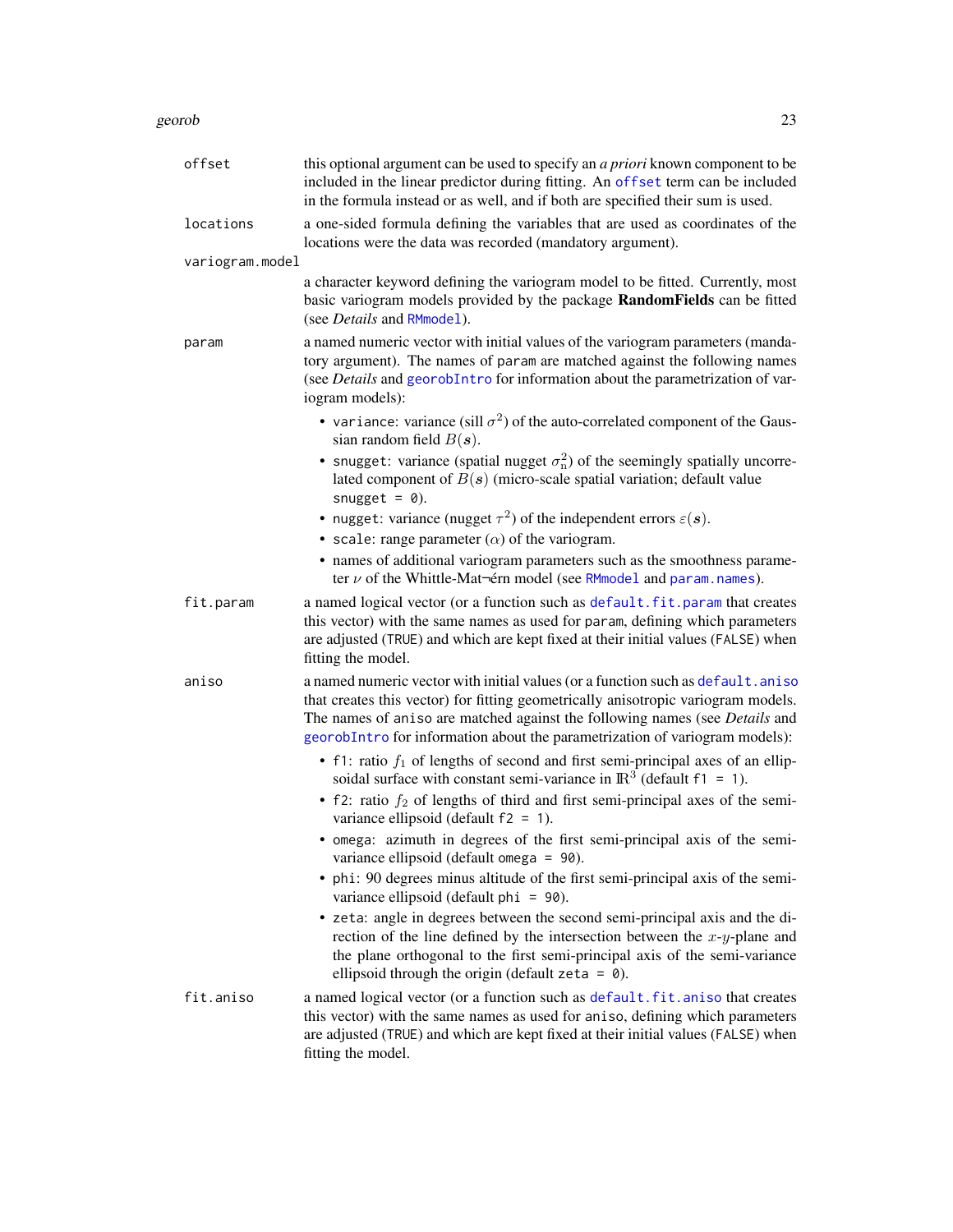| variogram.object |  |
|------------------|--|
|                  |  |

| an optional list that defines a possibly nested variogram model. Each component |  |  |  |
|---------------------------------------------------------------------------------|--|--|--|
| is itself a list with the following components:                                 |  |  |  |

- variogram.model: a mandatory character keyword defining the variogram model, see respective argument above.
- param: a mandatory named numeric vector with initial values of the variogram parameters, see respective argument above.
- fit.param: an optional named logical vector defining which parameters are adjusted, see respective argument above.
- aniso: an optional named numeric vector with initial values for fitting geometrically anisotropic variogram models, see respective argument above.
- fit.param: an optional named logical vector defining which anisotropy parameters are adjusted, see respective argument above.

Note that the arguments variogram.model, param, fit.param, aniso and fit.aniso are ignored when variogram.object is passed to georob.

- tuning.psi positive numeric. The tuning constant c of the  $\psi_c$ -function of the robust REML algorithm.
- control a list specifying parameters that control the behaviour of georob. Use the function [control.georob](#page-2-1) and see its help page for the components of control.
- verbose positive integer controlling logging of diagnostic messages to the console during model fitting. verbose =  $\theta$  largely suppresses such messages and verbose = 4 asks for most verbose output (see control arguments of [nleqslv](#page-0-0), [nlminb](#page-0-0) and [optim](#page-0-0) and [control.georob](#page-2-1) for information how to fine tuning diagnostic output generated by nleqslv, nlminb and optim).
- ... further arguments passed to function (e.g. object. used internally for updating georob objects).

### Details

georob fits a spatial linear model by robust or Gaussian RE(ML) (Künsch et al., 2011, Künsch et al., in preparation). [georobIntro](#page-34-1) describes the employed model and briefly sketches the robust REML estimation and the robust external drift Kriging method. Here, we describe further details of georob.

### Implemented variograms:

Currently, most basic variogram models provided by the package RandomFields can be fitted by georob (see argument variogram.model for a list of implemented models). Some of these models have in addition to variance, snugget, nugget and scale further parameters. Initial values of these parameters (param) and fitting flags (fit.param) must be passed to georob by the same names as used by the functions  $RM$ ... of the package **RandomFields** (see [RMmodel](#page-0-0)). Use the function [param.names](#page-51-1) to list additional parameters of a given variogram.model.

The arguments fit.param and fit.aniso are used to control what variogram and anisotropy parameters are estimated and which are kept at the constant initial values. The functions [default.fit.param](#page-13-1) and [default.fit.aniso](#page-13-1) set reasonable default values for these arguments. Note, as an aside, that the function [default.aniso](#page-13-2) sets (default) values of the anisotropy parameters for an isotropic variogram.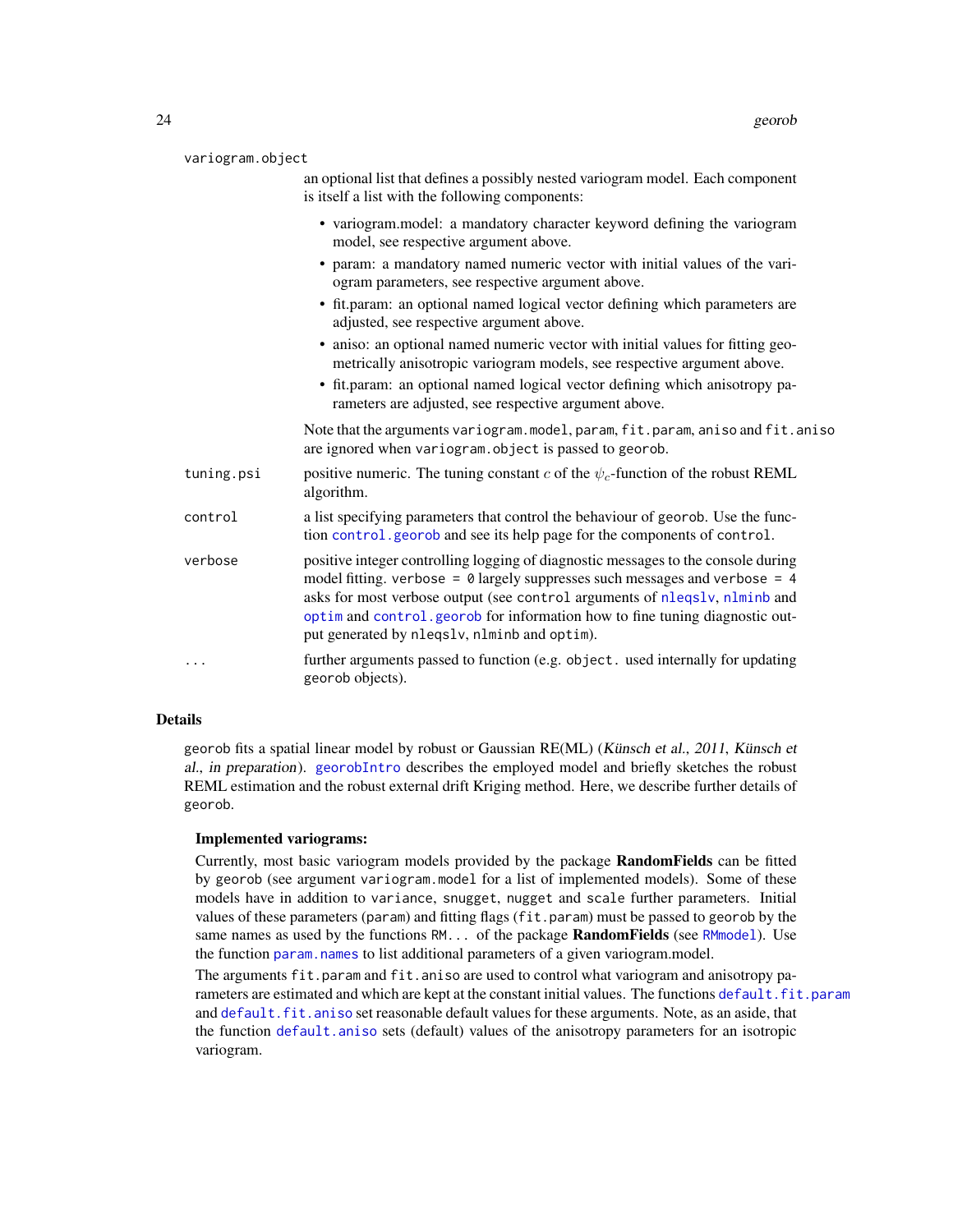### Estimating parameters of power function variogram:

The intrinsic variogram model RMfbm is over-parametrized when both the variance (plus possibly snugget) and the scale are estimated. Therefore, to estimate the parameters of this model, scale must be kept fixed at an arbitrary value by using fit.param["scale"] = FALSE.

### Estimating parameters of geometrically anisotropic variograms:

The subsection Model of [georobIntro](#page-34-1) describes how such models are parametrized and gives definitions the various elements of aniso. Some additional remarks might be helpful:

- The first semi-principal axis points into the direction with the farthest reaching auto-correlation, which is described by the range parameter scale  $(\alpha)$ .
- The ranges in the direction of the second and third semi-principal axes are given by  $f_1\alpha$  and  $f_2\alpha$ , with  $0 < f_2 \le f_1 \le 1$ .
- The default values for aniso ( $f_1 = 1$ ,  $f_2 = 1$ ) define an isotropic variogram model.
- Valid ranges for the angles characterizing the orientation of the semi-variance ellipsoid are (in degrees):  $\omega$  [0, 180],  $\phi$  [0, 180],  $\zeta$  [-90, 90].

### Estimating variance of micro-scale variation:

Simultaneous estimation of the variance of the micro-scale variation (snugget,  $\sigma_n^2$ ), appears seemingly as spatially uncorrelated with a given sampling design, and of the variance (nugget,  $\tau^2$ ) of the independent errors requires that for some locations  $s_i$  replicated observations are available. Locations less or equal than zero.dist apart are thereby considered as being coincident (see [control.georob](#page-2-1)).

### Constraining estimates of variogram parameters:

Parameters of variogram models can vary only within certain bounds (see [param.bounds](#page-51-2) and [RMmodel](#page-0-0) for allowed ranges). georob uses three mechanisms to constrain parameter estimates to permissible ranges:

- 1. *Parameter transformations*: By default, all variance (variance, snugget, nugget), the range scale, the anisotropy parameters f1 and f2 and many of the additional parameters are log-transformed before solving the estimating equations or maximizing the restricted loglikelihood and this warrants that the estimates are always positive (see [control.georob](#page-2-1) for detailed explanations how to control parameter transformations).
- 2. *Checking permissible ranges*: The additional parameters of the variogram models such as the smoothness parameter  $\nu$  of the Whittle-Mat-érn model are forced to stay in the permissible ranges by signalling an error to nleqslv, nlminb or optim if the current trial values are invalid. These functions then graciously update the trial values of the parameters and carry their task on. However, it is clear that such a procedure likely gets stuck at a point on the boundary of the parameter space and is therefore just a workaround for avoiding runtime errors due to invalid parameter values.
- 3. *Exploiting the functionality of* nlminb *and* optim: If a spatial model is fitted non-robustly, then the arguments lower, upper (and method of [optim](#page-0-0)) can be used to constrain the parameters (see [control.optim](#page-2-2) how to pass them to optim). For optim one has to use the arguments method =  $\text{"L-BFGS-B", lower = } I$ , upper = u, where I and u are numeric vectors with the lower and upper bounds of the *transformed* parameters in the order as they appear in

c(variance, snugget, nugget, scale, ...)[fit.param], aniso[fit.aniso]), where ... are additional parameters of isotropic variogram models (use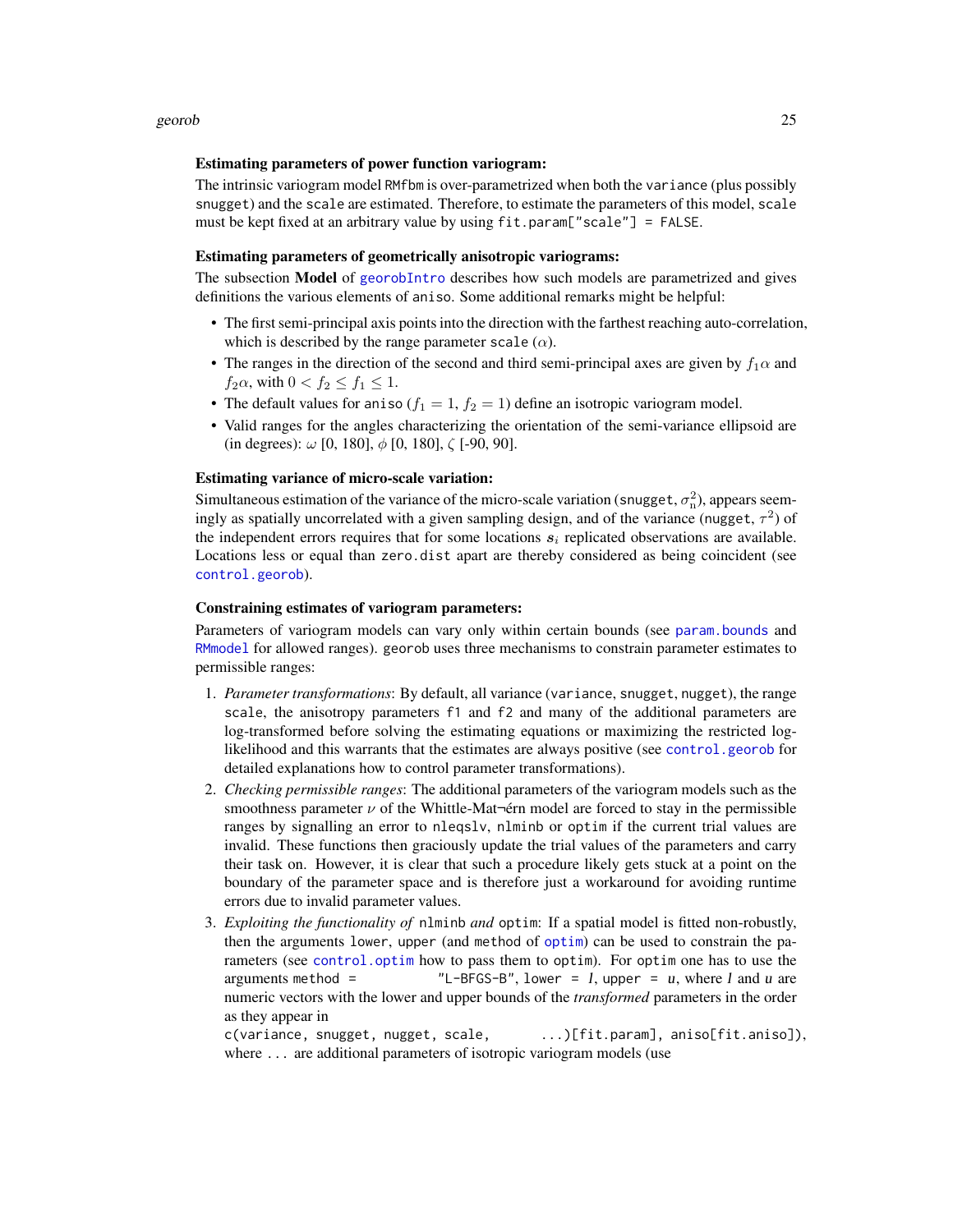param.names(variogram.model) to display the names and the order of the additional parameters for variogram.model).

#### Computing robust initial estimates of parameters for robust REML:

To solve the robustified estimating equations for  $B$  and  $\beta$  the following initial estimates are used:

- $\hat{B} = 0$ , if this turns out to be infeasible, initial values can be passed to georob by the argument bhat of [control.georob](#page-2-1).
- $\hat{\beta}$  is either estimated robustly by the function [lmrob](#page-0-0), [rq](#page-0-0) or non-robustly by [lm](#page-0-0) (see argument initial.fixef of [control.georob](#page-2-1)).

Finding the roots of the robustified estimating equations of the variogram and anisotropy parameters is more sensitive to a good choice of initial values than maximizing the Gaussian (restricted) log-likelihood with respect to the same parameters. If the initial values for param and aniso are not sufficiently close to the roots of the system of nonlinear equations, then [nleqslv](#page-0-0) may fail to find them. Setting initial.param = TRUE (see [control.georob](#page-2-1)) allows one to find initial values that are often sufficiently close to the roots so that [nleqslv](#page-0-0) converges. This is achieved by:

- 1. Initial values of the regression parameters are computed by [lmrob](#page-0-0) irrespective of the choice for initial.fixef (see [control.georob](#page-2-1)).
- 2. Observations with "robustness weights" of the lmrob fit, satisfying  $\psi_c(\widehat{\varepsilon}_i/\widehat{\tau})/(\widehat{\varepsilon}_i/\widehat{\tau}) \leq \min$ .rweight, are discarded (see [control.georob](#page-2-1)).
- 3. The model is fit to the pruned data set by Gaussian REML using [optim](#page-0-0).
- 4. The resulting estimates of the variogram parameters (param, aniso) are used as initial estimates for the subsequent robust fit of the model by [nleqslv](#page-0-0).

Note that for step 3 above, initial values of param and aniso must be provided to georob.

#### Estimating variance parameters by Gaussian (RE)ML:

Unlike robust REML, where robustified estimating equations are solved for the variance parameters nugget  $(\tau^2)$ , variance  $(\sigma^2)$ , and possibly snugget  $(\sigma_\mathrm{n}^2)$ , for Gaussian (RE)ML the variances can be re-parametrized to

- the signal variance  $\sigma_B^2 = \sigma^2 + \sigma_n^2$ ,
- the inverse relative nugget  $\eta = \sigma_B^2/\tau^2$  and
- the relative auto-correlated signal variance  $\xi = \frac{\sigma^2}{\sigma_B^2}$ .

georob maximizes then a (restricted) *profile log-likelihood* that depends only on  $\eta$ ,  $\xi$ ,  $\alpha$ , ..., and  $\sigma_B^2$  is estimated by an explicit expression that depends on these parameters (e.g. Diggle and Ribeiro, 2006, p. 113). This is usually more efficient than maximizing the (restricted) loglikelihood with respect to the original variance parameters  $\tau^2$ ,  $\sigma_{\rm n}^2$  and  $\sigma^2$ . georob chooses the parametrization automatically, but the user can control it by the argument reparam of the function [control.georob](#page-2-1).

### Value

An object of class georob representing a robust (or Gaussian) (RE)ML fit of a spatial linear model. See [georobObject](#page-31-1) for the components of the fit.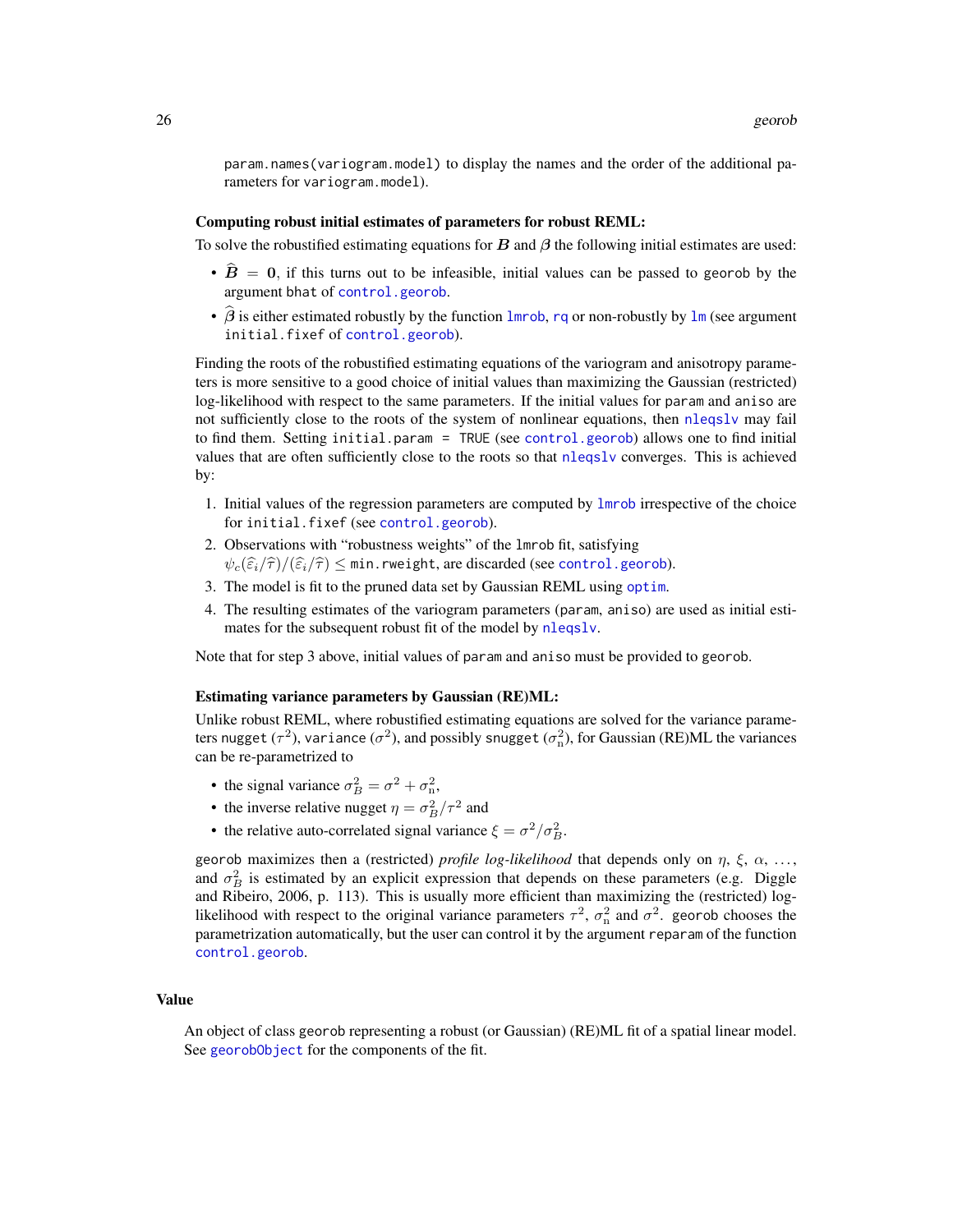### georob 27

### Author(s)

Andreas Papritz <andreas.papritz@env.ethz.ch> <http://www.step.ethz.ch/people/scientific-staff/andreas-papritz.html> with contributions by Cornelia Schwierz.

### References

Diggle, P. J. and Ribeiro, P. J. R. (2006) Model-based Geostatistics. Springer.

Künsch, H. R., Papritz, A., Schwierz, C. and Stahel, W. A. (in preparation) Robust Geostatistics.

Künsch, H. R., Papritz, A., Schwierz, C. and Stahel, W. A. (2011) Robust estimation of the external drift and the variogram of spatial data. Proceedings of the ISI 58th World Statistics Congress of the International Statistical Institute. [http://e-collection.library.ethz.ch/eserv/eth:](http://e-collection.library.ethz.ch/eserv/eth:7080/eth-7080-01.pdf) [7080/eth-7080-01.pdf](http://e-collection.library.ethz.ch/eserv/eth:7080/eth-7080-01.pdf)

### See Also

[georobIntro](#page-34-1) for a description of the model and a brief summary of the algorithms;

[georobObject](#page-31-1) for a description of the class georob;

[profilelogLik](#page-61-1) for computing profiles of Gaussian likelihoods;

[plot.georob](#page-52-1) for display of RE(ML) variogram estimates;

[control.georob](#page-2-1) for controlling the behaviour of georob;

[georobModelBuilding](#page-27-1) for stepwise building models of class georob;

[cv.georob](#page-9-1) for assessing the goodness of a fit by georob;

[georobMethods](#page-38-1) for further methods for the class georob;

[predict.georob](#page-57-1) for computing robust Kriging predictions;

[lgnpp](#page-46-1) for unbiased back-transformation of Kriging prediction of log-transformed data;

[georobSimulation](#page-42-1) for simulating realizations of a Gaussian process from model fitted by georob; and finally

[sample.variogram](#page-63-1) and [fit.variogram.model](#page-15-1) for robust estimation and modelling of sample variograms.

#### Examples

```
## Not run:
################
## meuse data ##
################
data(meuse)
## Gaussian REML fit
r.logzn.reml <- georob(log(zinc) ~ sqrt(dist), data = meuse, locations = \sim x + y,
   variogram.model = "RMexp",
   param = c(variance = 0.15, nugget = 0.05, scale = 200),tuning.psi = 1000summary(r.logzn.reml, correlation = TRUE)
```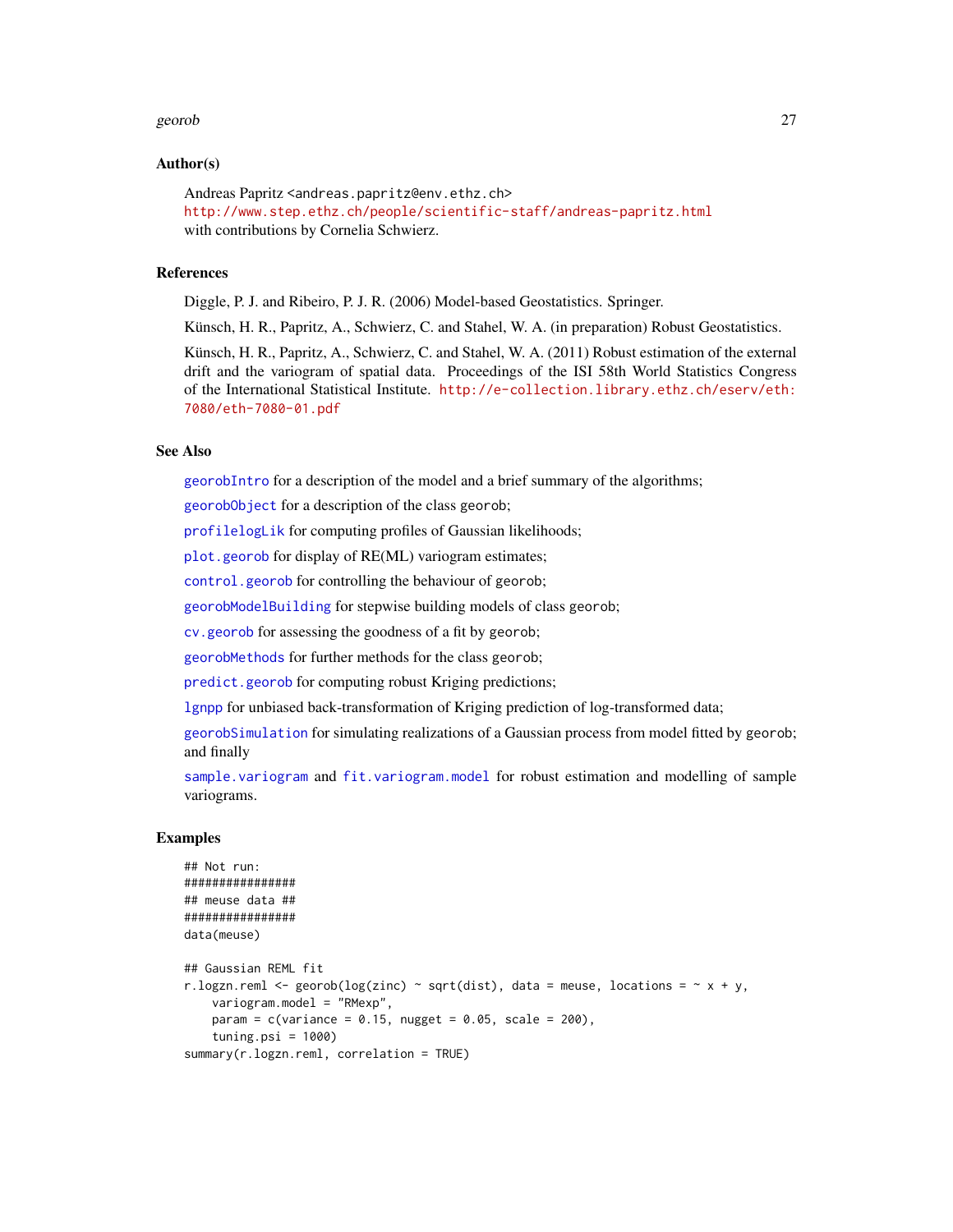```
## robust REML fit
r.logzn.rob <- update(r.logzn.reml, tuning.psi = 1)
summary(r.logzn.rob, correlation = TRUE)
plot(r.logzn.reml, lag.dist.def = seq(0, 2000, by = 100))lines(r.logzn.rob, col = "red")
###################
## wolfcamp data ##
###################
data(wolfcamp, package = "geoR")
d.wolfcamp \leq data.frame(x = wolfcamp[[1]][,1], y = wolfcamp[[1]][,2],
    pressure = wolfcamp[[2]])
## fitting isotropic IRF(0) model
r.irf0.iso <- georob(pressure \sim 1, data = d.wolfcamp, locations = \sim x + y,
    variogram.model = "RMfbm",
    param = c(variance = 10, nugget = 1500, scale = 1, alpha = 1.5),
    fit.param = default.fit.param(scale = FALSE, alpha = TRUE),
    tuning.psi = 1000)
summary(r.irf0.iso)
## fitting anisotropic IRF(0) model
r.irf0.aniso <- georob(pressure \sim 1, data = d.wolfcamp, locations = \sim x + y,
   variogram.model = "RMfbm",
    param = c(variance = 5.9, nugget = 1450, scale = 1, alpha = 1),
    fit.param = default.fit.param(scale = FALSE, alpha = TRUE),
    aniso = default.aniso(f1 = 0.51, omega = 148.),
    fit.aniso = default.fit.aniso(f1 = TRUE, omega = TRUE),
    tuning.psi = 1000)
summary(r.irf0.aniso)
plot(r.irf0.iso, lag.dist.def = seq(0, 200, by = 7.5))plot(r.irf0.aniso, lag.dist.def = seq(0, 200, by = 7.5),xy.angle.def = c(0, 22.5, 67.5, 112.5, 157.5, 180.),
    add = TRUE, col = 2:5)pchisq(2*(r.irf0.aniso[["loglik"]] - r.irf0.iso[["loglik"]]), 2, lower = FALSE)
## End(Not run)
```
<span id="page-27-2"></span><span id="page-27-1"></span>georobModelBuilding *S3 Methods for Stepwise Building Fixed-Effects Models for Class* georob

<span id="page-27-0"></span>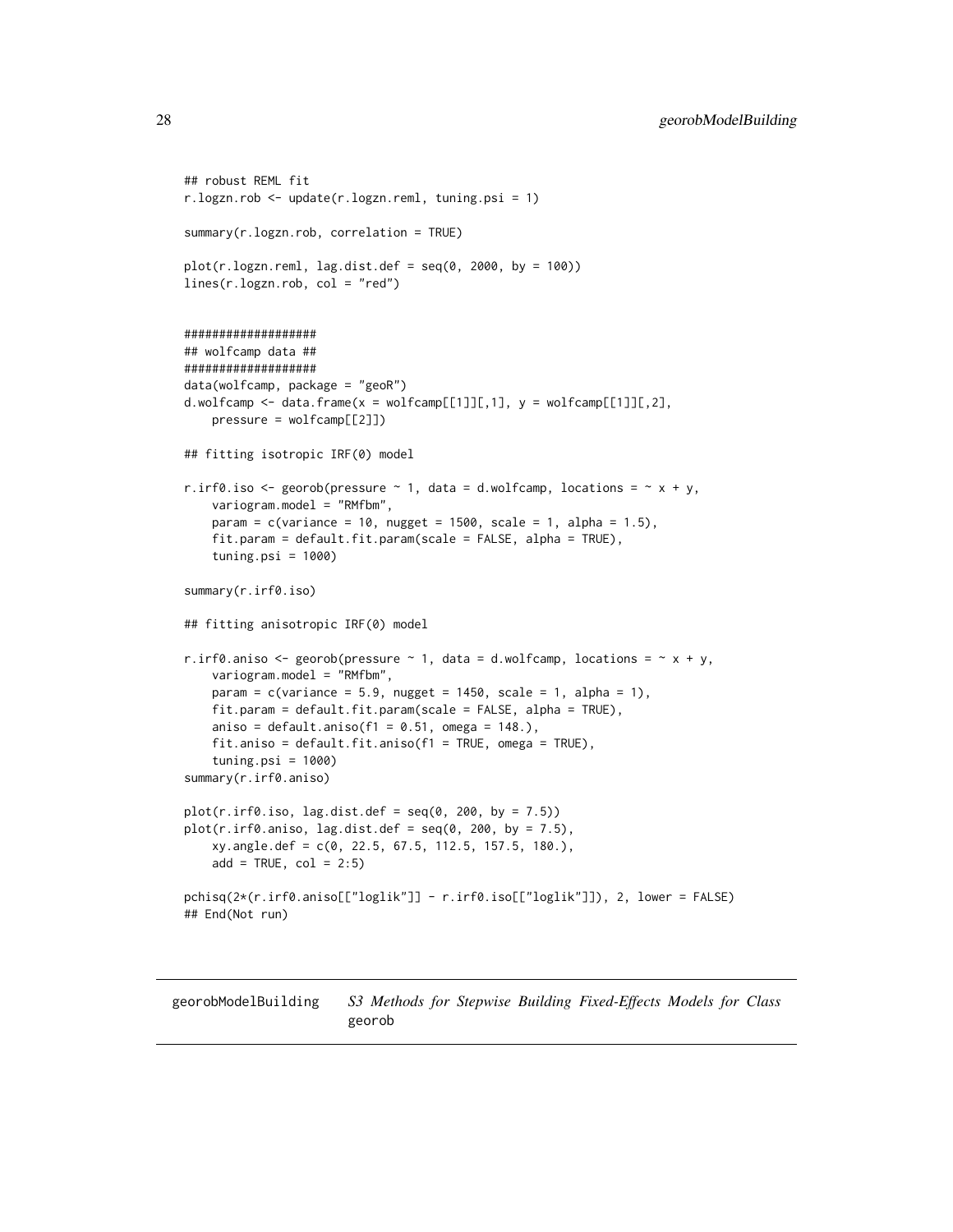### georobModelBuilding 29

### Description

This page documents the methods deviance, logLik, extractAIC, add1, drop1, step and waldtest for the class georob. The package georob provides a generic step function and a default method which is identical with the (non-generic) function [step](#page-27-2).

### Usage

```
## S3 method for class 'georob'
deviance(object, warn = TRUE, REML = FALSE, ...)
## S3 method for class 'georob'
logLik(object, warn = TRUE, REML = FALSE, ...)## S3 method for class 'georob'
extractAIC(fit, scale = 0, k = 2, ...)
## S3 method for class 'georob'
add1(object, scope, scale = 0, test = c("none", "Chisq"), k = 2,
   trace = FALSE, fixed = TRUE, use.fitted.param = TRUE, verbose = 0,
   ncores = 1, ...## S3 method for class 'georob'
drop1(object, scope, scale = 0, test = c("none", "Chisq"), k = 2,
   trace = FALSE, fixed = TRUE, use.fitted.param = TRUE, verbose = 0,
   ncores = 1, ...step(object, ...)
## Default S3 method:
step(object, scope, scale = 0,
   direction = c("both", "backward", "forward"), trace = 1,keep = NULL, steps = 1000, k = 2, ...)## S3 method for class 'georob'
step(object, scope, scale = 0,
   direction = c("both", "backward", "forward"), trace = 1,
   keep = NULL, steps = 1000, k = 2,
   fixed.add1.drop1 = TRUE, fixed.step = fixed.add1.drop1,
   use.fitted.param = TRUE, verbose = 0, ncores = 1, ...)
## S3 method for class 'georob'
waldtest(object, ..., vcov = NULL, test = c("F", "Chisq"),name = NULL)
```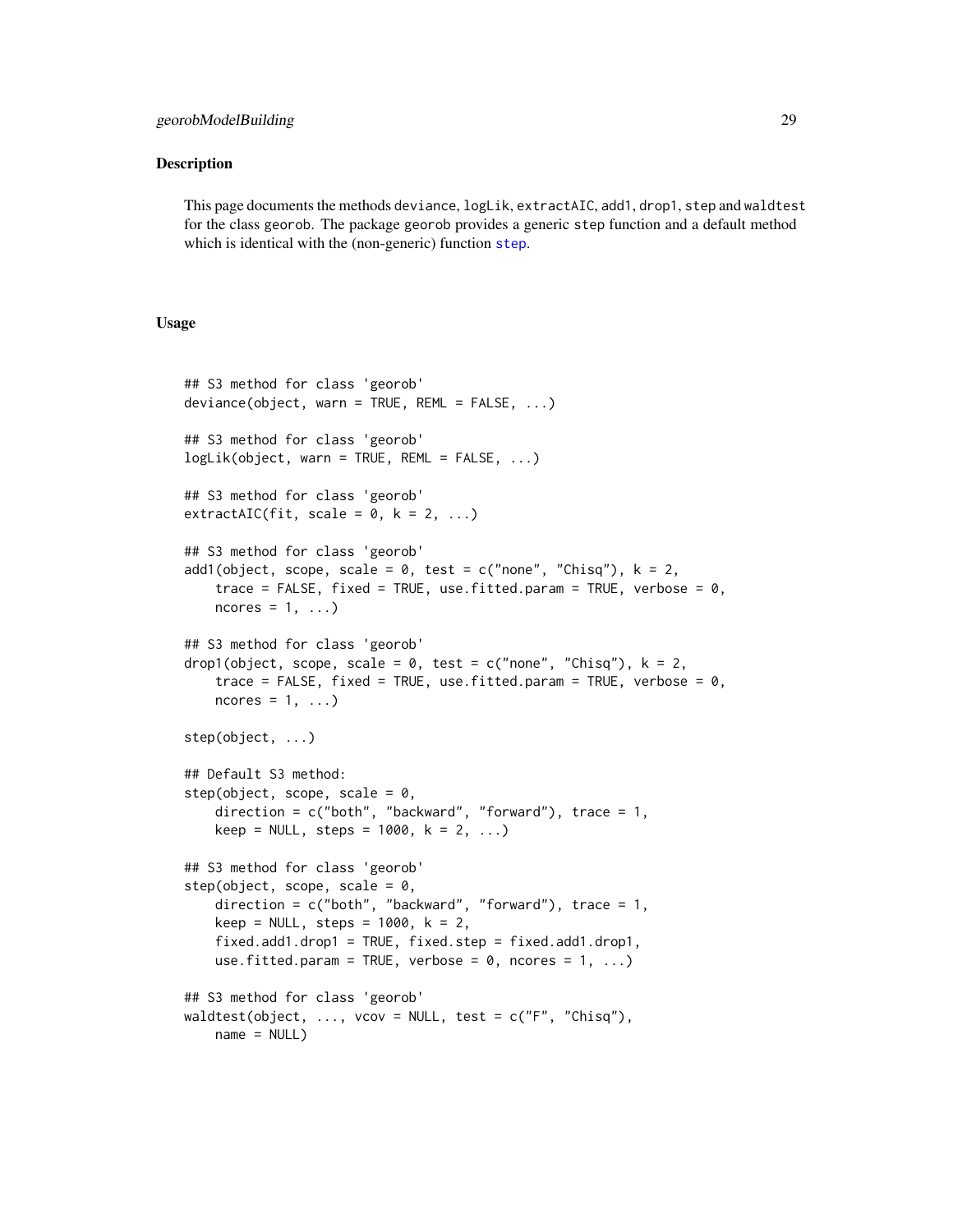### Arguments

| object, fit             | an object of class georob, see georobobject.                                                                                                                                                                                                                         |  |
|-------------------------|----------------------------------------------------------------------------------------------------------------------------------------------------------------------------------------------------------------------------------------------------------------------|--|
| direction               | the mode of stepwise search, see step.                                                                                                                                                                                                                               |  |
| fixed, fixed.add1.drop1 |                                                                                                                                                                                                                                                                      |  |
|                         | logical controlling whether the variogram parameters are <i>not</i> adjusted when<br>adding or dropping model terms by add1 and drop1 (default TRUE), see De-<br>tails.                                                                                              |  |
| fixed.step              | logical controlling whether the variogram parameters are not adjusted after hav-<br>ing called add1 and drop1 in step (default TRUE), see Details.                                                                                                                   |  |
| k                       | numeric specifying the 'weight' of the equivalent degrees of freedom $(=: edf)$<br>part in the AIC formula, see extractAIC.                                                                                                                                          |  |
| keep                    | a filter function whose input is a fitted model object and the associated AIC<br>statistic, and whose output is arbitrary, see step.                                                                                                                                 |  |
| name                    | a function for extracting a suitable name/description from a fitted model object.<br>By default the name is queried by calling formula, see waldtest.                                                                                                                |  |
| ncores                  | integer specifying the number of cores used for parallelized execution of add1<br>and drop1. If larger than one then the minimum of ncores, detectCores() and<br>the number of terms to be added or dropped determines the number of cores that<br>is actually used. |  |
| <b>REML</b>             | logical controlling whether the restricted log-likelihood should be extracted (de-<br>fault TRUE).                                                                                                                                                                   |  |
| scale                   | numeric, currently not used, see extractAIC.                                                                                                                                                                                                                         |  |
| scope                   | defines the range of models examined in the stepwise search. This should be<br>either a single formula, or a list containing components upper and lower, both<br>formulae, see step for details.                                                                     |  |
| steps                   | the maximum number of steps to be considered (default is 1000), see step.                                                                                                                                                                                            |  |
| test                    | character keyword specifying whether to compute the large sample Chi-squared<br>statistic (with asymptotic Chi-squared distribution) or the finite sample F statis-<br>tic (with approximate F distribution), see waldtest.                                          |  |
| trace                   | if positive, information is printed during the running of step, see step.                                                                                                                                                                                            |  |
| use.fitted.param        |                                                                                                                                                                                                                                                                      |  |
|                         | logical scalar controlling whether fitted values of param (and aniso are used<br>as initial values when variogram parameters are fitted afresh for adding and<br>dropping terms from the model (default TRUE).                                                       |  |
| <b>VCOV</b>             | a function for estimating the covariance matrix of the regression coefficients, see<br>waldtest.                                                                                                                                                                     |  |
| verbose                 | positive integer controlling logging of diagnostic messages to the console during<br>model fitting, see georob (default 0).                                                                                                                                          |  |
| warn                    | logical scalar controlling whether warnings should be suppressed.                                                                                                                                                                                                    |  |
| $\ddotsc$               | additional arguments passed to methods (see in particular waldtest.default).                                                                                                                                                                                         |  |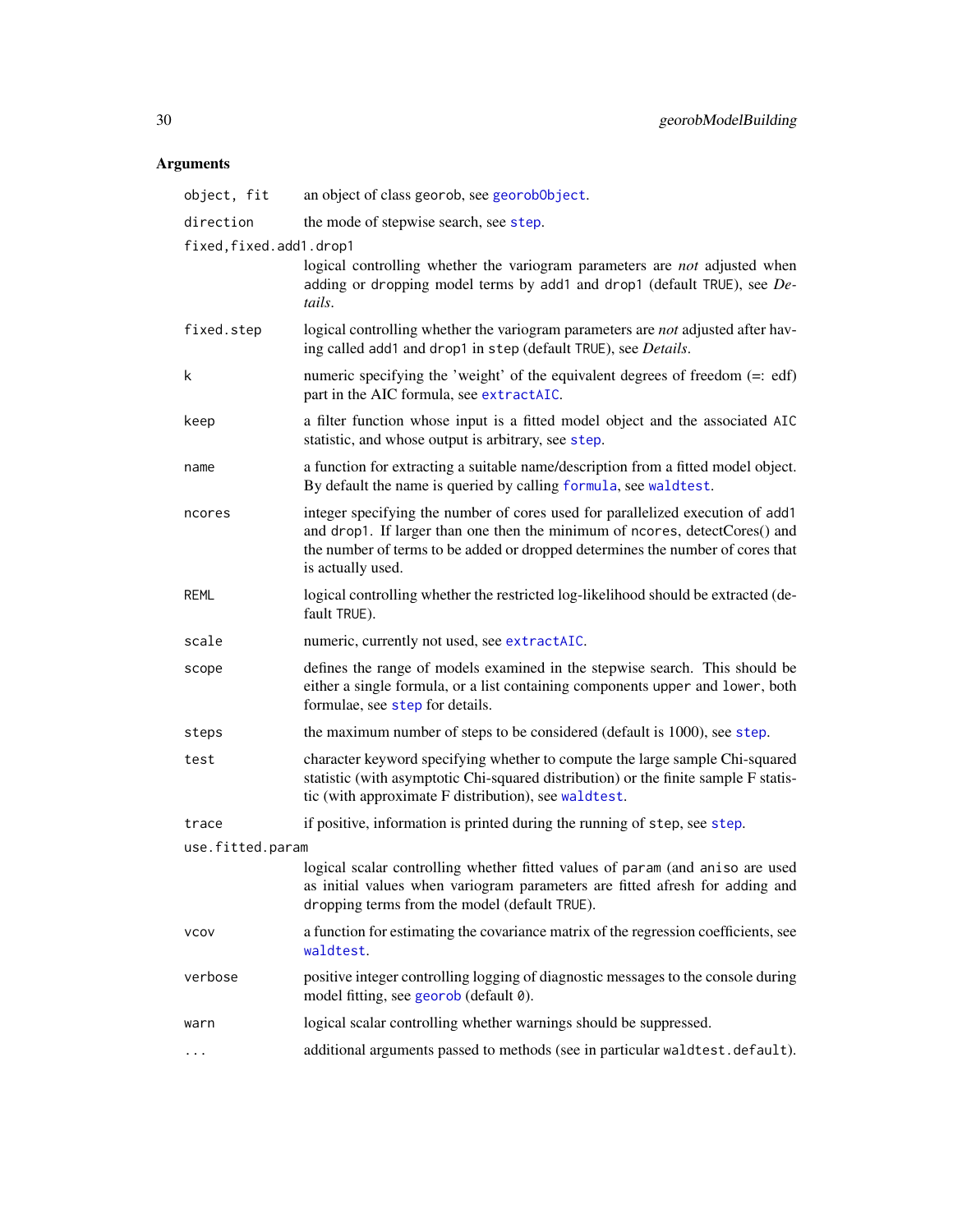### Details

For a non-robust fit the function deviance returns the residual deviance

$$
(\boldsymbol{Y} - \boldsymbol{X}\widehat{\boldsymbol{\beta}})^{\mathrm{T}}(\widehat{\tau}^2\boldsymbol{I} + \boldsymbol{\Gamma}_{\widehat{\boldsymbol{\theta}}})^{-1}(\boldsymbol{Y} - \boldsymbol{X}\widehat{\boldsymbol{\beta}})
$$

(see [georobPackage](#page-34-2) for an explanation of the notation). For a robust fit the deviance is not defined. The function then computes with a warning the deviance of an equivalent Gaussian model with heteroscedastic nugget  $\tau^2/\boldsymbol{w}$  where  $\boldsymbol{w}$  are the "robustness weights" rweights, see georob0bject.

logLik returns the the maximized (restricted) log-likelihood. For a robust fit, the log-likelihood is not defined. The function then computes the (restricted) log-likelihood of an equivalent Gaussian model with heteroscedastic nugget (see above).

The methods extractAIC, add1, drop1 and step are used for stepwise model building. If fixed==TRUE or fixed.add1.drop1==TRUE (default) then the variogram parameters are kept fixed at the values of object. For fixed==FALSE or fixed.add1.drop1==FALSE the variogram parameters are fitted afresh for each model tested by add1 and drop1. Then either the variogram parameters in object\$initial.objects (use.fitted.param==FALSE) or the fitted parameters of object (use.fitted.param==TRUE) are used as initial values. For fixed.step==TRUE the variogram parameters are *not* fitted afresh by step after the calls to drop1 and add1 have been completed, unlike for fixed.step==FALSE where the parameters are estimated afresh for the new model that minimized AIC (BIC) in the previous step.

In addition, the functions of the R package multcomp can be used to test general linear hypotheses about the fixed effects of the model.

### Author(s)

Andreas Papritz <andreas.papritz@env.ethz.ch>

### See Also

[georobIntro](#page-34-1) for a description of the model and a brief summary of the algorithms;

[georob](#page-21-1) for (robust) fitting of spatial linear models;

[georobObject](#page-31-1) for a description of the class georob;

[profilelogLik](#page-61-1) for computing profiles of Gaussian likelihoods;

[plot.georob](#page-52-1) for display of RE(ML) variogram estimates;

[control.georob](#page-2-1) for controlling the behaviour of georob;

[cv.georob](#page-9-1) for assessing the goodness of a fit by georob;

[georobMethods](#page-38-1) for further methods for the class georob;

[predict.georob](#page-57-1) for computing robust Kriging predictions;

[lgnpp](#page-46-1) for unbiased back-transformation of Kriging prediction of log-transformed data;

[georobSimulation](#page-42-1) for simulating realizations of a Gaussian process from model fitted by georob; and finally

[sample.variogram](#page-63-1) and [fit.variogram.model](#page-15-1) for robust estimation and modelling of sample variograms.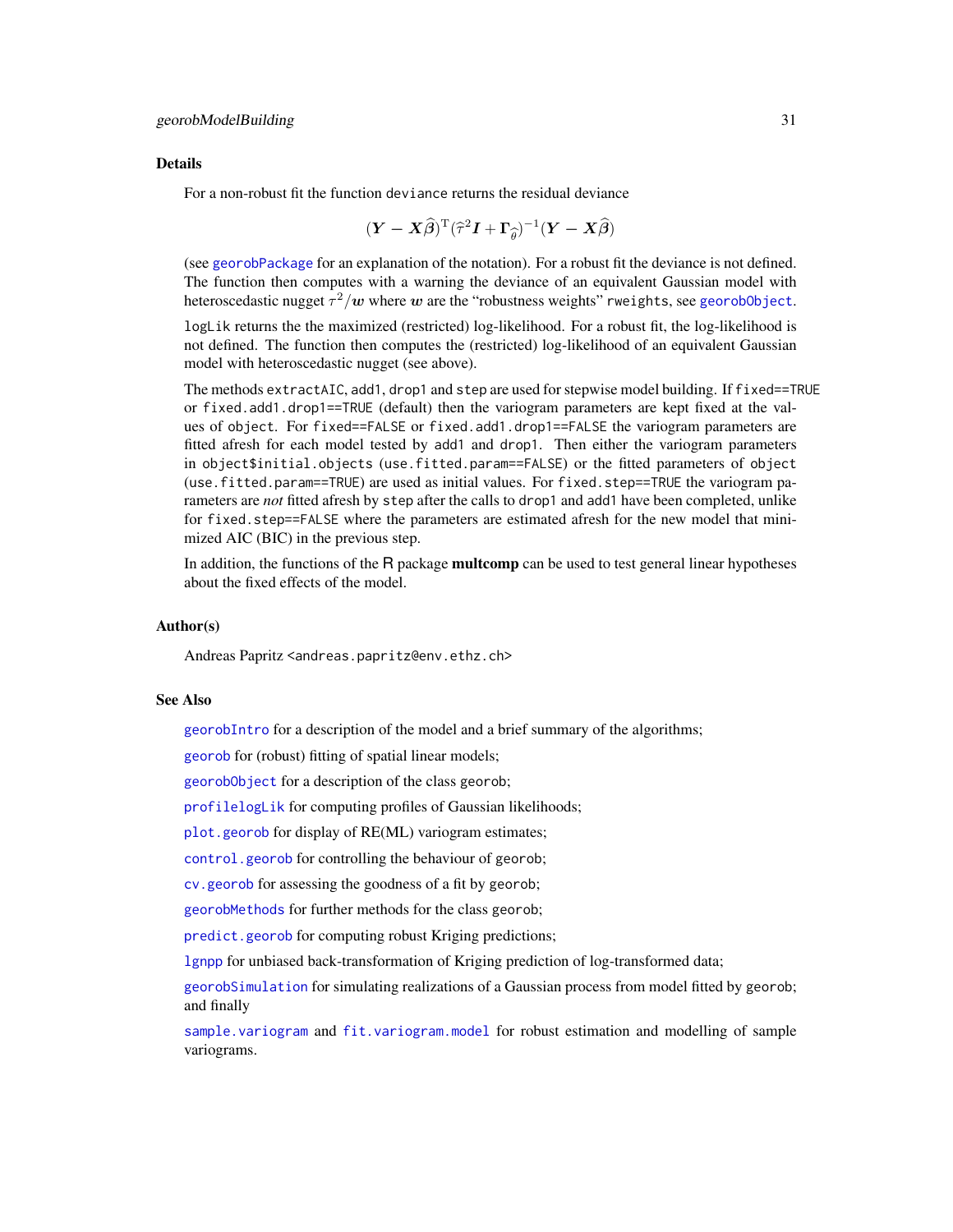### Examples

## Not run:

```
data(meuse)
## Gaussian REML fit
r.logzn.reml <- georob(log(zinc) ~ sqrt(dist), data = meuse, locations = \sim x + y,
   variogram.model = "RMexp",
   param = c(variance = 0.15, nugget = 0.05, scale = 200),tuning.psi = 1000summary(r.logzn.reml, correlation = TRUE)
deviance(r.logzn.reml)
logLik(r.logzn.reml)
waldtest(r.logzn.reml, .~. + ffreq)
step(r.logzn.reml, ~ sqrt(dist) + ffreq + soil)
## robust REML fit
r.logzn.rob <- update(r.logzn.reml, tuning.psi = 1)
deviance(r.logzn.rob)
logLik(r.logzn.rob)
logLik(r.logzn.rob, REML=TRUE)
step(r.logzn.rob, ~ sqrt(dist) + ffreq + soil, fixed.step=FALSE, trace=2)
## End(Not run)
```
<span id="page-31-1"></span>georobObject *Fitted georob Object*

### Description

An object of class georob as returned by [georob](#page-21-1) and representing a (robustly) fitted spatial linear model. Objects of this class have methods for model building (see [georobModelBuilding](#page-27-1)) and cross-validation (see [cv.georob](#page-9-1)), for computing (robust) Kriging predictions (see [predict.georob](#page-57-1)), for plotting (see [plot.georob](#page-52-1)) and for common generic functions (see [georobMethods](#page-38-1)).

### Value

A georob object is a list with following components:

loglik the maximized (restricted) Gaussian log-likelihood of a non-robust (RE)ML fit or NA for a robust fit if tuning.psi is less than tuning.psi.nr. variogram.object

the estimated parameters of a possibly nested variograms model. This is a list that contains for each variogram model structure the following components:

<span id="page-31-0"></span>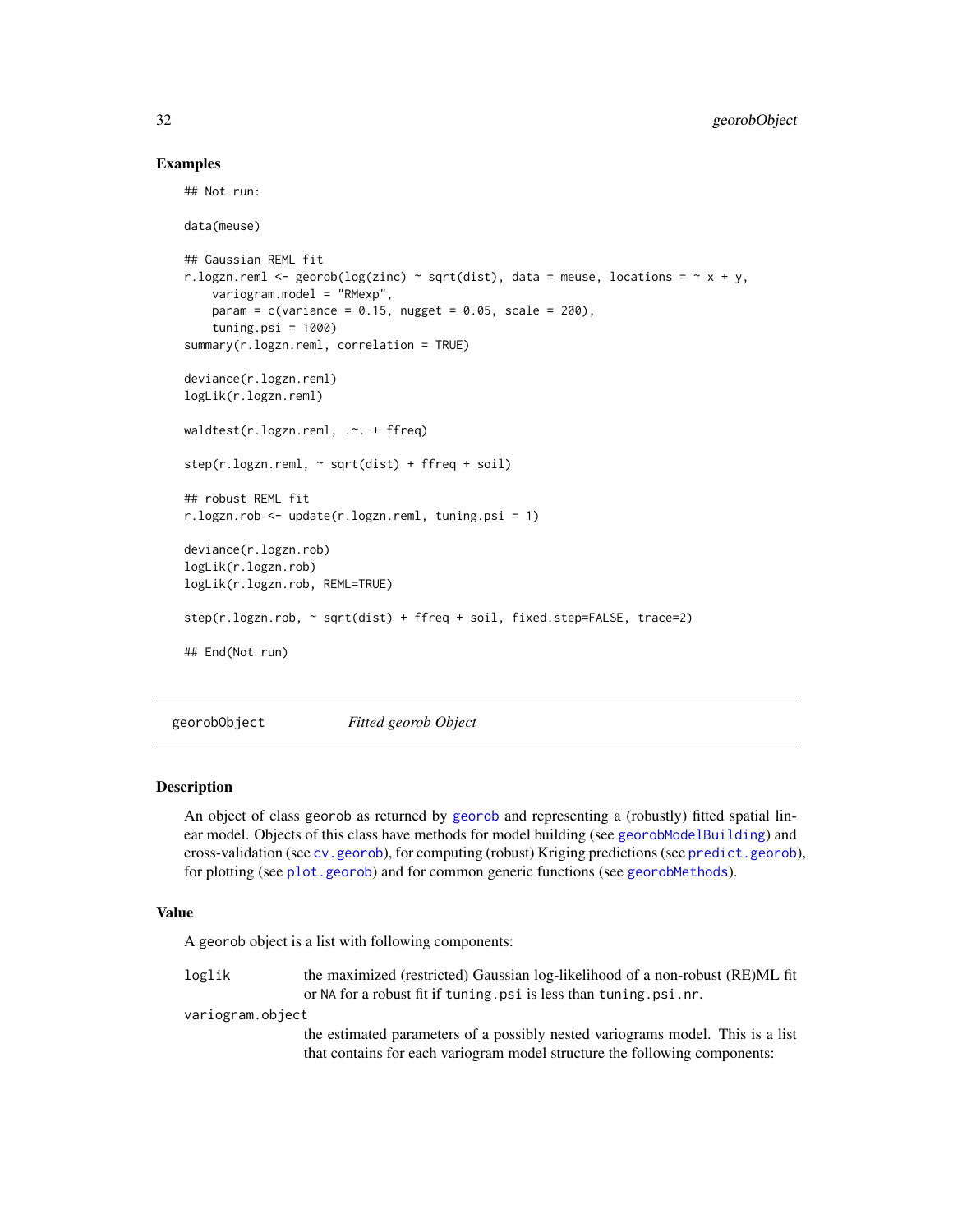|                  | • variogram. model: the name of the fitted parametric variogram model.<br>• param: a named numeric vector with the (estimated) variogram parameters.<br>• fit param: a named logical vector with the flags defining what variogram<br>parameters were estimated.                                                                                  |
|------------------|---------------------------------------------------------------------------------------------------------------------------------------------------------------------------------------------------------------------------------------------------------------------------------------------------------------------------------------------------|
|                  | • isotropic: logical indicating whether an isotropic variogram was fitted.                                                                                                                                                                                                                                                                        |
|                  | • aniso: a named numeric vector with the (estimated) anisotropy parameters.                                                                                                                                                                                                                                                                       |
|                  | • fit. aniso: a named logical vector with the flags defining what anisotropy<br>parameters were estimated.                                                                                                                                                                                                                                        |
|                  | • sincos: a list with sin and cos of the angles $\omega$ , $\phi$ and $\zeta$ that define the<br>orientation of the anisotropy ellipsoid.                                                                                                                                                                                                         |
|                  | • rotmat: the matrix $(C_1, C_2, C_3)$ (see georobIntro).<br>• sclmat: a vector with the elements 1, $1/f_1$ , $1/f_2$ (see georobIntro).                                                                                                                                                                                                         |
| gradient         | a named numeric vector with the estimating equations (robust REML) or the<br>gradient of the maximized (restricted) log-likelihood (Gaussian (RE)ML) eval-<br>uated at the solution.                                                                                                                                                              |
| tuning.psi       | the value of the tuning constant c of the $\psi_c$ -function.                                                                                                                                                                                                                                                                                     |
| coefficients     | a named vector with the estimated regression coefficients.                                                                                                                                                                                                                                                                                        |
| fitted.values    | a named vector with the fitted values of the external drift $X\beta$ .                                                                                                                                                                                                                                                                            |
| bhat             | a named vector with the predicted spatial random effects $\hat{B}$ at the data locations.                                                                                                                                                                                                                                                         |
| residuals        | a named vector with the residuals $\hat{\epsilon} = \mathbf{Y} - \mathbf{X}\hat{\boldsymbol{\beta}} - \hat{\mathbf{B}}$ .                                                                                                                                                                                                                         |
| rweights         | a named numeric vector with the "robustness weights" $\psi(\hat{\varepsilon}_i/\hat{\tau})/(\hat{\varepsilon}_i/\hat{\tau})$ .                                                                                                                                                                                                                    |
| converged        | logical indicating whether numerical maximization of the (restricted) log-likelihood<br>by nlminb or optim or root finding by nleqslv converged.                                                                                                                                                                                                  |
| convergence.code |                                                                                                                                                                                                                                                                                                                                                   |
|                  | a diagnostic integer issued by nlminb, optim (component convergence) or<br>nleqslv (component termcd) about convergence.                                                                                                                                                                                                                          |
| iter             | a named integer vector of length two, indicating either                                                                                                                                                                                                                                                                                           |
|                  | • the number of function and gradient evaluations when maximizing the (re-<br>stricted) Gaussian log-likelihood by nlminb or optim, or                                                                                                                                                                                                            |
|                  | • the number of function and Jacobian evaluations when solving the robusti-<br>fied estimating equations by nleqslv.                                                                                                                                                                                                                              |
| Tmat             | the compressed design matrix for replicated observations at coincident locations<br>(integer vector that contains for each observation the row index of the respective<br>unique location).                                                                                                                                                       |
| cov              | a list with covariance matrices (or diagonal variance vectors). Covariance ma-<br>trices are stored in <i>compressed form</i> (see compress) and can be expanded to<br>square matrices by expand. What cov actually contains depends on the flags<br>passed to georob for computing covariances (see control.georob). Possible<br>components are: |
|                  | • cov. bhat: the covariances of $\hat{B}$ .                                                                                                                                                                                                                                                                                                       |
|                  | • cov. betahat: the covariances of $\hat{\beta}$ .                                                                                                                                                                                                                                                                                                |
|                  | • cov.delta.bhat: the covariances of $B - \hat{B}$ .                                                                                                                                                                                                                                                                                              |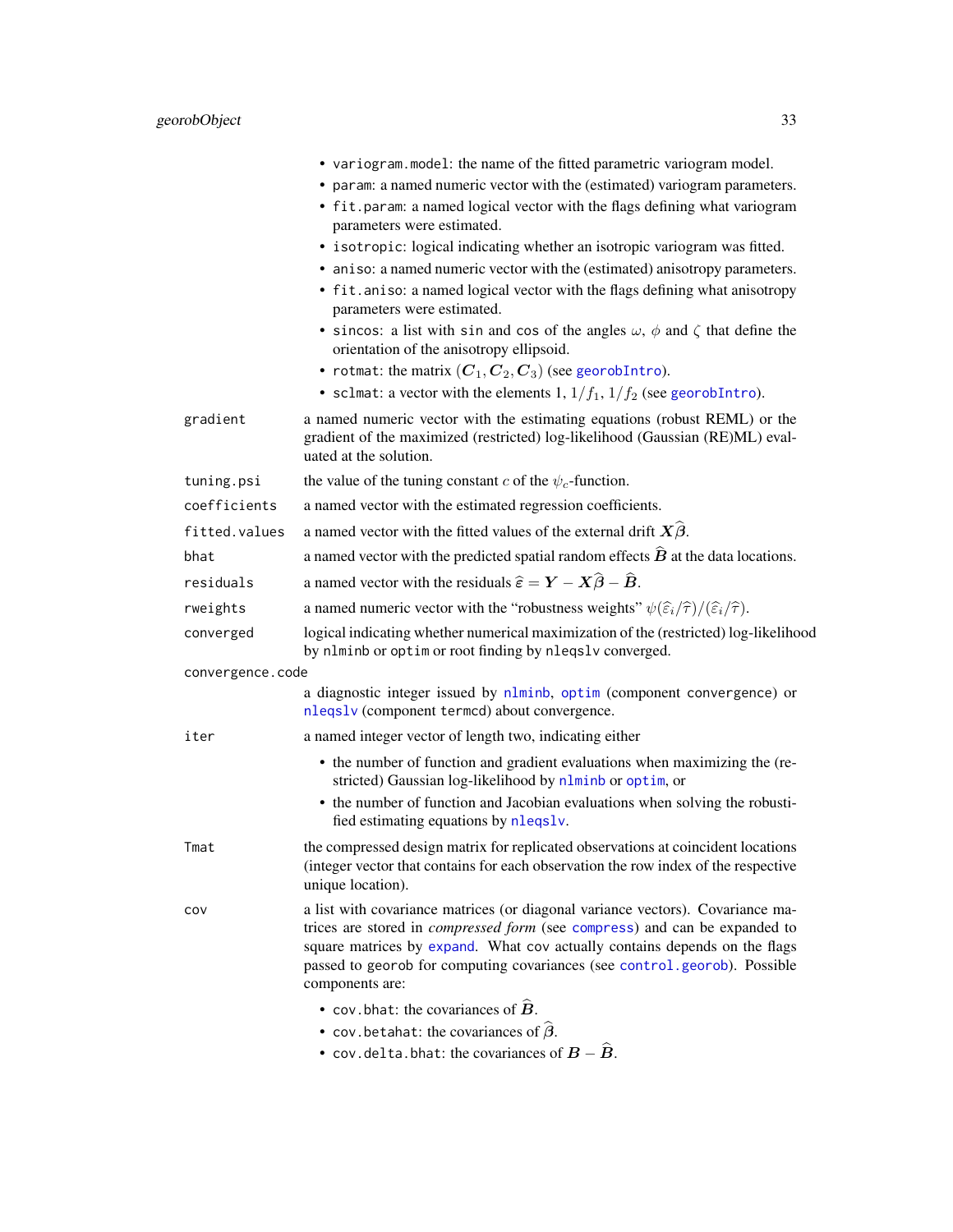|                  | • cov.delta.bhat.betahat: the covariances of $\bm{B}-\widehat{\bm{B}}$ and $\widehat{\bm{\beta}}.$<br>• cov. ehat: the covariances of $\widehat{\epsilon} = \bm{Y} - \bm{X}\widehat{\bm{\beta}} - \widehat{\bm{B}}$ .<br>• cov.ehat.p.bhat: the covariances of $\widehat{\boldsymbol{\varepsilon}}+\widehat{\boldsymbol{B}}=\boldsymbol{Y}-\boldsymbol{X}\widehat{\boldsymbol{\beta}}.$<br>• cov.pred.target: a covariance term required for the back-trans-<br>formation of Kriging predictions of log-transformed data. |
|------------------|---------------------------------------------------------------------------------------------------------------------------------------------------------------------------------------------------------------------------------------------------------------------------------------------------------------------------------------------------------------------------------------------------------------------------------------------------------------------------------------------------------------------------|
| expectations     | a named numeric vector with the expectations of $\partial \psi_c(x)/\partial x$ (dpsi) and $\psi_c^2(x)$<br>(psi2) with respect to a standard normal distribution (exp. gauss) and the long-<br>tailed distribution of $\varepsilon$ (exp. f0) implied by the choice of the $\psi_c$ -function.                                                                                                                                                                                                                           |
| Valphaxi.objects |                                                                                                                                                                                                                                                                                                                                                                                                                                                                                                                           |
|                  | a list of matrices in <i>compressed form</i> with (among others) the following compo-<br>nents:                                                                                                                                                                                                                                                                                                                                                                                                                           |
|                  | • Valpha: a list with the (generalized) correlation matrices (Valpha) of the<br>nested variogram models structures along with the constants (gcr.constant)<br>added to the respective semivariances matrices.                                                                                                                                                                                                                                                                                                             |
|                  | • Valphaxi: the (generalized) correlation matrix $\mathbf{V}_{\alpha,\xi} = \mathbf{\Gamma}_{\alpha,\xi}/(\sigma_{\rm n}^2 + \sigma^2)$<br>that includes the spatial nugget effect.                                                                                                                                                                                                                                                                                                                                       |
|                  | • Valphaxi.inverse: the inverse of $\boldsymbol{V}_{\alpha,\xi}$ .<br>• log.det.Valphaxi: $log(det(\boldsymbol{V}_{\alpha,\xi}))$ .                                                                                                                                                                                                                                                                                                                                                                                       |
| zhat.objects     | a list of matrices in (partly) compressed form with the following components:                                                                                                                                                                                                                                                                                                                                                                                                                                             |
|                  | • Aalphaxi: the matrix $(\boldsymbol{X}^T \boldsymbol{V}_{\alpha,\xi}^{-1} \boldsymbol{X})^{-1} \boldsymbol{X}^T \boldsymbol{V}_{\alpha,\xi}^{-1}$ .                                                                                                                                                                                                                                                                                                                                                                      |
|                  | • Palphaxi: the matrix $\boldsymbol{I} - \boldsymbol{X} \boldsymbol{A}_{\alpha,\xi}$ .                                                                                                                                                                                                                                                                                                                                                                                                                                    |
|                  | • Valphaxi.inverse.Palphaxi: the matrix $\boldsymbol{V}^{-1}_{\alpha,\xi} \boldsymbol{P}_{\alpha,\xi}.$                                                                                                                                                                                                                                                                                                                                                                                                                   |
| locations.object |                                                                                                                                                                                                                                                                                                                                                                                                                                                                                                                           |
|                  | a list with 3 components:                                                                                                                                                                                                                                                                                                                                                                                                                                                                                                 |
|                  | • locations: a formula indicating the coordinates of the measurement loca-<br>tions.                                                                                                                                                                                                                                                                                                                                                                                                                                      |
|                  | • coordinates: a numeric matrix with the coordinates of the measurement<br>locations.                                                                                                                                                                                                                                                                                                                                                                                                                                     |
|                  | • lag. vectors: a numeric matrix with the lag vectors between any distinct<br>pairs of measurement locations.                                                                                                                                                                                                                                                                                                                                                                                                             |
| initial.objects  |                                                                                                                                                                                                                                                                                                                                                                                                                                                                                                                           |
|                  | a list with 3 components:                                                                                                                                                                                                                                                                                                                                                                                                                                                                                                 |
|                  | • coefficients: initial estimates of $\beta$ computed either by Imrob or rq.                                                                                                                                                                                                                                                                                                                                                                                                                                              |

- bhat: initial predictions of  $B$ .
- variogram.object: the initial values of the parameters of a possibly nested variograms model. This is a list with the same structure as described above for the component variogram.object.
- hessian a symmetric matrix giving an estimate of the Hessian at the solution if the model was fitted non-robustly with the argument hessian = TRUE (see [control.georob](#page-2-1)). Missing otherwise.
- control a list with control parameters generated by [control.georob](#page-2-1).
- MD optionally a matrix of robust distances in the space spanned by  $X$  (see argument compute.rd of [lmrob.control](#page-0-0) and [control.georob](#page-2-1)).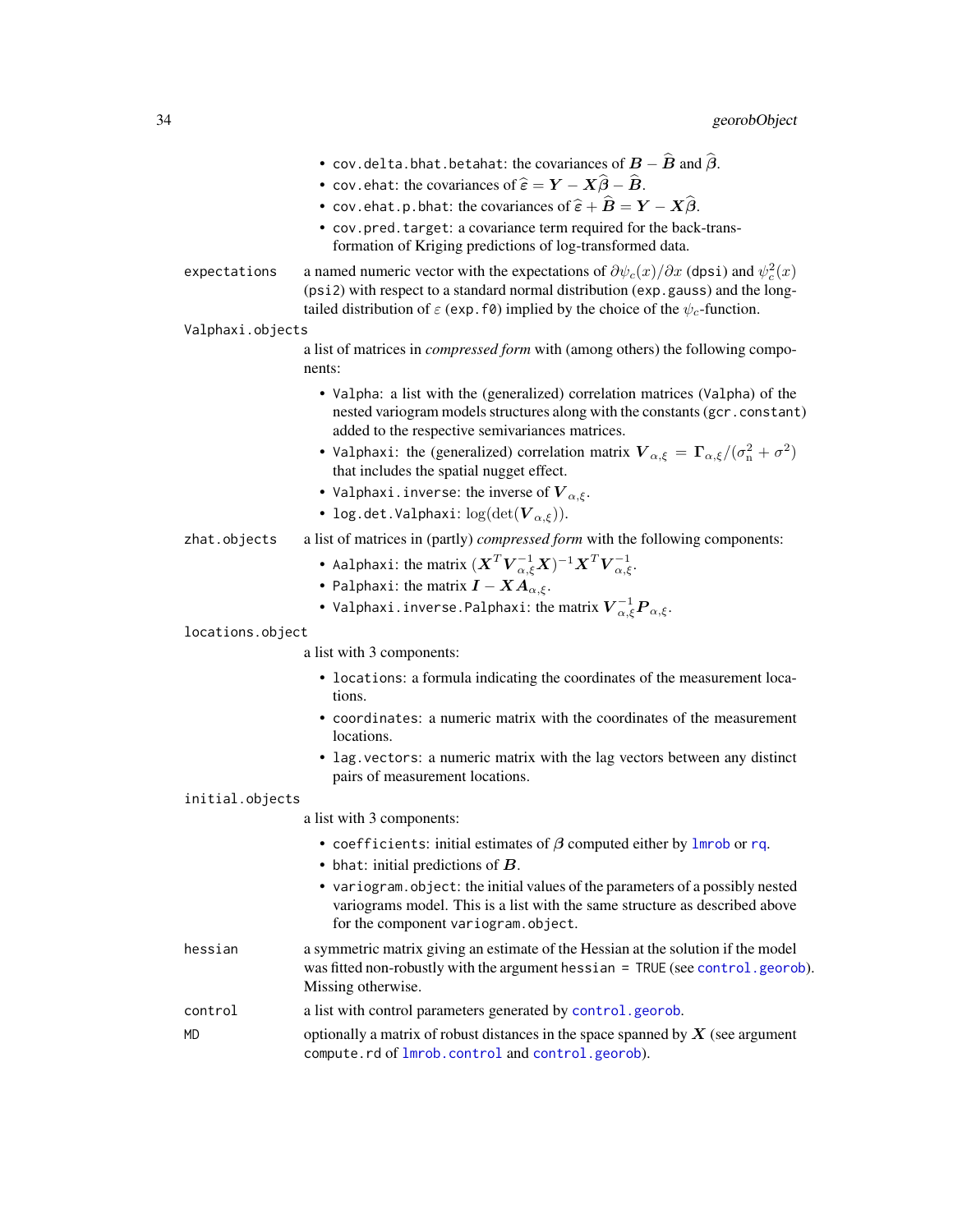### <span id="page-34-0"></span>georobPackage 35

model, x, y if requested the model frame, the model matrix and the response, respectively. na.action, offset, contrasts, xlevels, rank, df.residual, call, te[rms](#page-0-0) further components of the fit as described for an object of class lm.

### Author(s)

Andreas Papritz <andreas.papritz@env.ethz.ch>

### See Also

[georobIntro](#page-34-1) for a description of the model and a brief summary of the algorithms;

[georob](#page-21-1) for (robust) fitting of spatial linear models;

[profilelogLik](#page-61-1) for computing profiles of Gaussian likelihoods;

[plot.georob](#page-52-1) for display of RE(ML) variogram estimates;

[control.georob](#page-2-1) for controlling the behaviour of georob;

[georobModelBuilding](#page-27-1) for stepwise building models of class georob;

[cv.georob](#page-9-1) for assessing the goodness of a fit by georob;

[georobMethods](#page-38-1) for further methods for the class georob;

[predict.georob](#page-57-1) for computing robust Kriging predictions;

[lgnpp](#page-46-1) for unbiased back-transformation of Kriging prediction of log-transformed data;

[georobSimulation](#page-42-1) for simulating realizations of a Gaussian process from model fitted by georob; and finally

[sample.variogram](#page-63-1) and [fit.variogram.model](#page-15-1) for robust estimation and modelling of sample variograms.

<span id="page-34-2"></span>georobPackage *The georob Package*

### <span id="page-34-1"></span>Description

This is a summary of the features and functionality of **georob**, a package in R for robust geostatistical analyses.

### Details

**georob** is a package for robust analyses of geostatistical data. Such data, say  $y_i = y(s_i)$ , are recorded at a set of locations,  $s_i$ ,  $i = 1, 2, ..., n$ , in a domain  $G \in \mathbb{R}^d$ ,  $d \in (1, 2, 3)$ , along with covariate information  $x_j$  ( $s_i$ ),  $j = 1, 2, \ldots, p$ .

**Model:** We use the following model for the data  $y_i = y(s_i)$ :

$$
Y(\boldsymbol{s}_i) = Z(\boldsymbol{s}_i) + \varepsilon = \boldsymbol{x}(\boldsymbol{s}_i)^{\mathrm{T}} \boldsymbol{\beta} + B(\boldsymbol{s}_i) + \varepsilon_i,
$$

where  $Z(s_i) = x(s_i)^T \beta + B(s_i)$  is the so-called signal,  $x(s_i)^T \beta$  is the external drift,  $\{B(s)\}$ is an unobserved stationary or intrinsic spatial Gaussian random field with zero mean, and  $\varepsilon_i$  is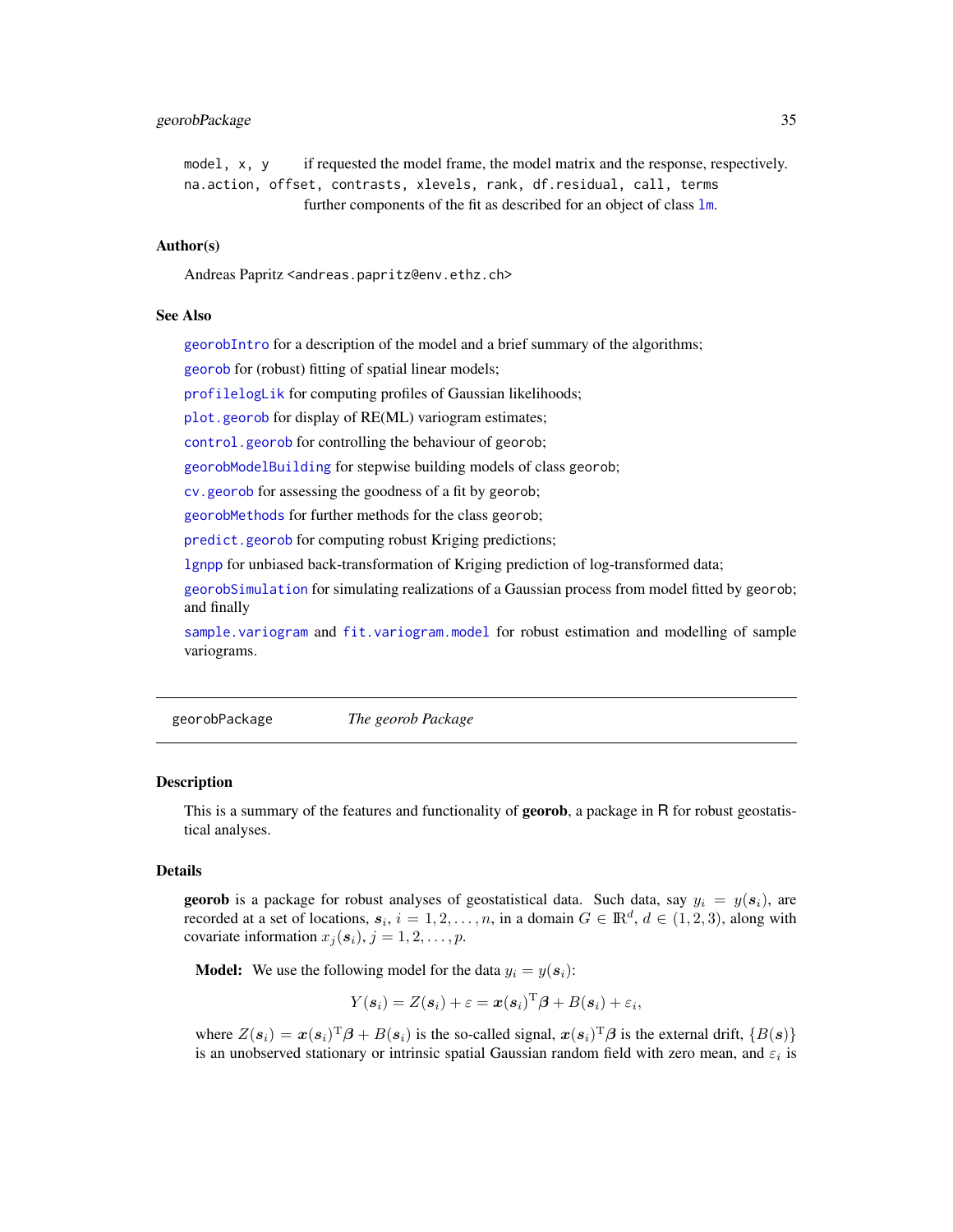an *i.i.d* error from a possibly long-tailed distribution with scale parameter  $\tau$  ( $\tau^2$  is usually called nugget effect). In vector form the model is written as

$$
Y = X\beta + B + \varepsilon,
$$

where X is the model matrix with the rows  $\boldsymbol{x}(\boldsymbol{s}_i)^\mathrm{T}$ .

The (generalized) covariance matrix of the vector of spatial Gaussian random effects  $\boldsymbol{B}$  is denoted by

$$
E[\boldsymbol{B}\boldsymbol{B}^{\mathrm{T}}] = \boldsymbol{\Gamma}_{\theta} = \sigma_{\mathrm{n}}^2 \boldsymbol{I} + \sigma^2 \boldsymbol{V}_{\alpha} = \sigma_Z^2 \boldsymbol{V}_{\alpha,\xi} = \sigma_Z^2 \left( (1 - \xi) \boldsymbol{I} + \xi \boldsymbol{V}_{\alpha} \right),
$$

where  $\sigma_n^2$  is the variance of seemingly uncorrelated micro-scale variation in  $B(s)$  that cannot be resolved with the chosen sampling design,  $\sigma^2$  is the variance of the captured auto-correlated variation in  $B(s)$ ,  $\sigma_B^2 = \sigma_n^2 + \sigma^2$  is the signal variance, and  $\xi = \sigma^2/\sigma_B^2$ . To estimate both  $\sigma_n^2$  and  $\tau^2$  (and not only their sum), one needs replicated measurements for some of the  $s_i$ .

We define  $V_{\alpha}$  to be the matrix with elements

$$
(\boldsymbol{V}_{\alpha})_{ij} = \gamma_0 - \gamma(|\boldsymbol{A}|(\boldsymbol{s}_i - \boldsymbol{s}_j)|),
$$

where the constant  $\gamma_0$  is chosen large enough so that  $V_\alpha$  is positive definite,  $\gamma(\cdot)$  is a valid stationary or intrinsic variogram, and  $A = A(\alpha, f_1, f_2; \omega, \phi, \zeta)$  is a matrix that is used to model geometrically anisotropic auto-correlation. In more detail, A maps an arbitrary point on an ellipsoidal surface with constant semi-variance in  $\mathbb{R}^3$ , centred on the origin, and having lengths of semiprincipal axes,  $p_1$ ,  $p_2$ ,  $p_3$ , equal to  $|\boldsymbol{p}_1| = \alpha$ ,  $|\boldsymbol{p}_2| = f_1 \alpha$  and  $|\boldsymbol{p}_3| = f_2 \alpha$ ,  $0 < f_2 \le f_1 \le 1$ , respectively, onto the surface of the unit ball centred on the origin.

The orientation of the ellipsoid is defined by the three angles  $\omega$ ,  $\phi$  and  $\zeta$ :

- $\omega$  is the azimuth of  $p_1$  (= angle between north and the projection of  $p_1$  onto the x-y-plane, measured from north to south positive clockwise in degrees),
- $\phi$  is 90 degrees minus the altitude of  $p_1$  (= angle between the zenith and  $p_1$ , measured from zenith to nadir positive clockwise in degrees), and
- $\zeta$  is the angle between  $p_2$  and the direction of the line, say y', defined by the intersection between the x-y-plane and the plane orthogonal to  $p_1$  running through the origin ( $\zeta$  is measured from  $y'$  positive counter-clockwise in degrees).

The transformation matrix is given by

$$
\bm{A} = \left( \begin{array}{ccc} 1/\alpha & 0 & 0 \\ 0 & 1/(f_1 \, \alpha) & 0 \\ 0 & 0 & 1/(f_2 \, \alpha) \end{array} \right) (\bm{C}_1, \bm{C}_2, \bm{C}_3, )
$$

where

$$
C_1^{\mathrm{T}} = (\sin \omega \sin \phi, -\cos \omega \cos \zeta - \sin \omega \cos \phi \sin \zeta, \cos \omega \sin \zeta - \sin \omega \cos \phi \cos \zeta)
$$
  

$$
C_2^{\mathrm{T}} = (\cos \omega \sin \phi, \sin \omega \cos \zeta - \cos \omega \cos \phi \sin \zeta, -\sin \omega \sin \zeta - \cos \omega \cos \phi \cos \zeta)
$$
  

$$
C_3^{\mathrm{T}} = (\cos \phi, \sin \phi \sin \zeta, \sin \phi \cos \zeta)
$$

To model geometrically anisotropic variograms in  $\mathbb{R}^2$  one has to set  $\phi = 90$  and  $f_2 = 1$ , and for  $f_1 = f_2 = 1$  one obtains the model for isotropic auto-correlation with range parameter  $\alpha$ . Note that for isotropic auto-correlation the software processes data for which  $d$  may exceed 3. Two remarks are in order: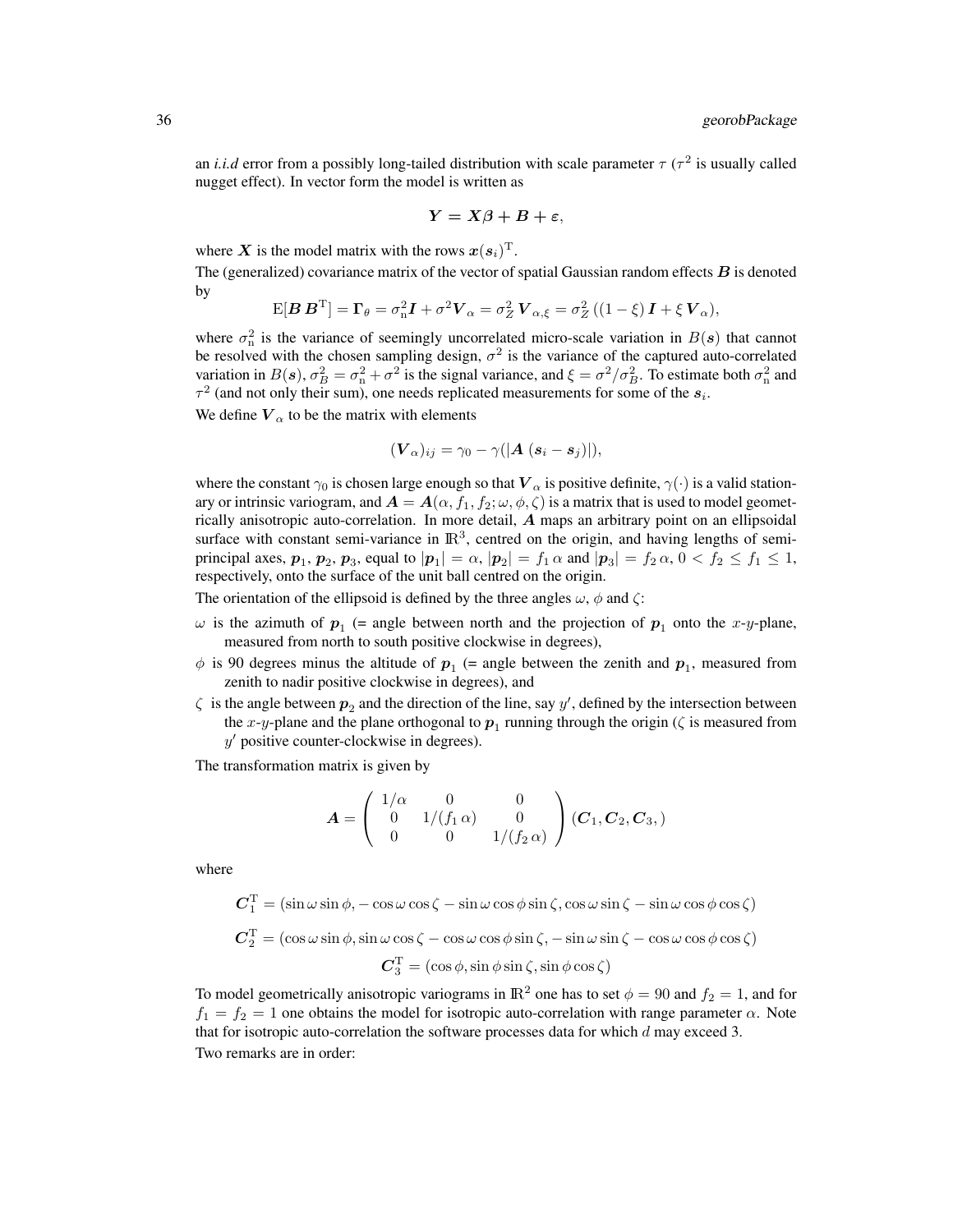1. Clearly, the (generalized) covariance matrix of the observations  $Y$  is given by

$$
Cov[\boldsymbol{Y}, \boldsymbol{Y}^{\mathrm{T}}] = \tau^2 \boldsymbol{I} + \boldsymbol{\Gamma}_{\theta}.
$$

2. Depending on the context, the term "variogram parameters" denotes sometimes all parameters of a geometrically anisotropic variogram model, but in places only the parameters of an isotropic variogram model, i.e.  $\sigma^2, \ldots, \alpha, \ldots$  and  $f_1, \ldots, \zeta$  are denoted by the term "anisotropy parameters". In the sequel  $\theta$  is used to denote all variogram and anisotropy parameters except the nugget effect  $\tau^2$ .

**Estimation:** The unobserved spatial random effects  $B$  at the data locations  $s_i$  and the model parameters  $\beta$ ,  $\tau^2$  and  $\theta^T = (\sigma^2, \sigma_n^2, \alpha, \dots, f_1, f_2, \omega, \phi, \zeta)$  are unknown and are estimated in georob either by Gaussian or robust restricted maximum likelihood (REML) or Gaussian maximum likelihood (ML). Here ... denote further parameters of the variogram such as the smoothness parameter of the Whittle-Mat-érn model.

In brief, the robust REML method is based on the insight that for given  $\theta$  and  $\tau^2$  the Kriging predictions (= BLUP) of B and the generalized least squares (GLS = ML) estimates of  $\beta$  can be obtained simultaneously by maximizing

$$
-\sum_i \left(\frac{y_i-\bm{x}(\bm{s}_i)^{\text{T}}\bm{\beta}-B(\bm{s}_i)}{\tau}\right)^2-\bm{B}^{\text{T}}\bm{\Gamma}_{\theta}^{-1}\bm{B}
$$

with respect to  $B$  and  $\beta$  e.g. Harville (1977). Hence, the BLUP of B, ML estimates of  $\beta$ ,  $\theta$  and  $\tau^2$  are obtained by maximizing

$$
-\log(\det(\tau^2 \boldsymbol I+\boldsymbol\Gamma_{\theta})) - \sum_i \left(\frac{y_i-\boldsymbol x(\boldsymbol s_i)^{\mathrm{T}}\boldsymbol\beta-B(\boldsymbol s_i)}{\tau}\right)^2-\boldsymbol B^{\mathrm{T}}\boldsymbol\Gamma_{\theta}^{-1}\boldsymbol B
$$

jointly with respect to B,  $\beta$ ,  $\theta$  and  $\tau^2$  or by solving the respective estimating equations. The estimating equations can then by robustified by

- replacing the standardized residuals, say  $\varepsilon_i/\tau$ , by a bounded or re-descending  $\psi$ -function,  $\psi_c(\epsilon_i/\tau)$ , of them (e.g. Marona et al, 2006, chap. 2) and by
- introducing suitable bias correction terms for Fisher consistency at the Gaussian model,

see K $\neg$ ünsch et al. (2011) for details. The robustified estimating equations are solved numerically by a combination of iterated re-weighted least squares (IRWLS) to estimate  $B$  and  $\beta$  for given  $\theta$  and  $\tau^2$  and nonlinear root finding by the function [nleqslv](#page-0-0) of the R package nleqslv to get θ and  $τ^2$ . The robustness of the procedure is controlled by the tuning parameter c of the  $ψ_c$ function. For  $c \geq 1000$  the algorithm computes Gaussian (RE)ML estimates and customary plug-in Kriging predictions. Instead of solving the Gaussian (RE)ML estimating equations, our software then maximizes the Gaussian (restricted) log-likelihood using [nlminb](#page-0-0) or [optim](#page-0-0).

georob uses variogram models implemented in the R package RandomFields (see [RMmodel](#page-0-0)). Currently, estimation of the parameters of the following models is implemented: "RMaskey", "RMbessel", "RMcauchy", "RMcircular", "RMcubic", "RMdagum",

```
"RMdampedcos", "RMdewijsian", "RMexp" (default), "RMfbm", "RMgauss",
```

```
"RMgencauchy", "RMgenfbm", "RMgengneiting", "RMgneiting", "RMlgd",
```
"RMmatern", "RMpenta", "RMqexp", "RMspheric", "RMstable", "RMwave", "RMwhittle".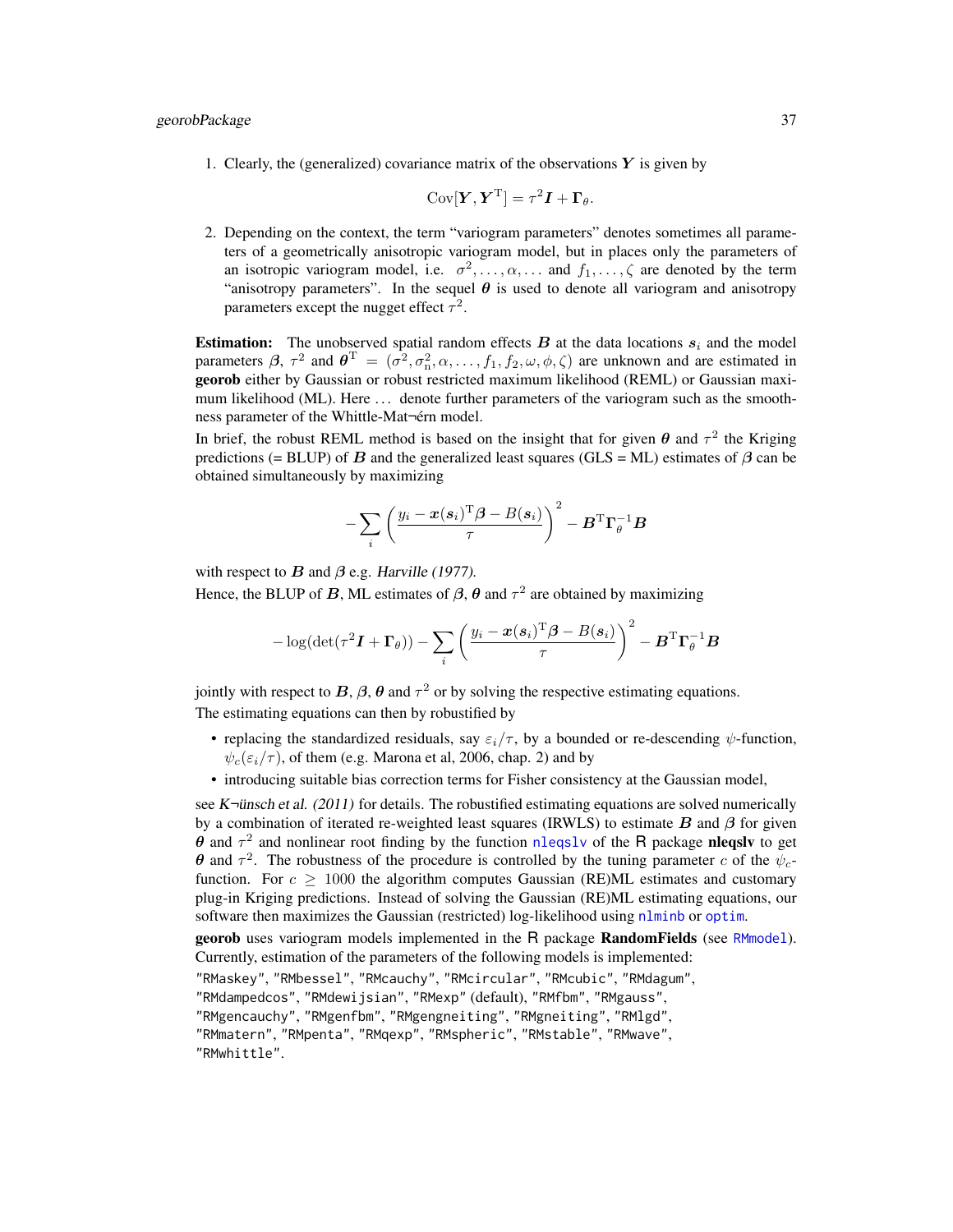For most variogram parameters, closed-form expressions of  $\partial \gamma / \partial \theta_i$  are used in the computations. However, for the parameter  $\nu$  of the models "RMbessel", "RMmatern" and "RMwhittle"  $\partial \gamma/\partial \nu$  is evaluated numerically by the function [numericDeriv](#page-0-0), and this results in an increase in computing time when  $\nu$  is estimated.

## Prediction:

Robust plug-in external drift point Kriging predictions can be computed for an non-sampled location  $s_0$  from the covariates  $x(s_0)$ , the estimated parameters  $\hat{\beta}, \hat{\theta}$  and the predicted random effects  $B<sub>by</sub>$ 

$$
\widehat{Y}(\boldsymbol{s}_0) = \widehat{Z}(\boldsymbol{s}_0) = \boldsymbol{x}(\boldsymbol{s}_0)^{\mathrm{T}} \widehat{\boldsymbol{\beta}} + \boldsymbol{\gamma}_{\widehat{\theta}}^{\mathrm{T}} (\boldsymbol{s}_0) \boldsymbol{\Gamma}_{\widehat{\theta}}^{-1} \widehat{\boldsymbol{B}},
$$

where  $\Gamma_{\hat{\theta}}$  is the estimated (generalized) covariance matrix of B and  $\gamma_{\hat{\theta}}(s_0)$  is the vector with the bestimated (generalized) covariances between B and  $B(s_0)$ . Kriging variances can be computed as well, based on approximated covariances of  $\hat{B}$  and  $\hat{\beta}$  (see K-ünsch et al., 2011, and appendices of Nussbaum et al., 2012, for details).

The package georob provides in addition software for computing robust external drift *block* Kriging predictions. The required integrals of the generalized covariance function are computed by functions of the R package constrainedKriging.

Functionality: For the time being, the functionality of georob is limited to robust geostatistical analyses of *single* response variables. No software is currently available for robust multivariate geostatistical analyses. georob offers functions for:

- 1. Robustly fitting a spatial linear model to data that are possibly contaminated by independent errors from a long-tailed distribution by robust REML (see functions [georob](#page-21-0) — which also fits such models efficiently by Gaussian (RE)ML — [profilelogLik](#page-61-0) and [control.georob](#page-2-0)).
- 2. Extracting estimated model components (see [residuals.georob](#page-38-0), [rstandard.georob](#page-38-0),

[ranef.georob](#page-38-0)).

- 3. Robustly estimating sample variograms and for fitting variogram model functions to them (see [sample.variogram](#page-63-0) and [fit.variogram.model](#page-15-0)).
- 4. Model building by forward and backward selection of covariates for the external drift (see [waldtest.georob](#page-27-0), [step.georob](#page-27-0), [add1.georob](#page-27-0), [drop1.georob](#page-27-0), [extractAIC.georob](#page-27-0), [logLik.georob](#page-27-0), [deviance.georob](#page-27-0)). For a robust fit, the log-likelihood is not defined. The function then computes the (restricted) log-likelihood of an equivalent Gaussian model with heteroscedastic nugget (see [deviance.georob](#page-27-0) for details).
- 5. Assessing the goodness-of-fit and predictive power of the model by K-fold cross-validation (see [cv.georob](#page-9-0) and [validate.predictions](#page-67-0)).
- 6. Computing robust external drift point and block Kriging predictions (see [predict.georob](#page-57-0), [control.predict.georob](#page-57-1)).
- 7. Unbiased back-transformation of both point and block Kriging predictions of log-transformed data to the original scale of the measurements (see 1gnpp).

#### Author(s)

Andreas Papritz <andreas.papritz@env.ethz.ch> <http://www.step.ethz.ch/people/scientific-staff/andreas-papritz.html>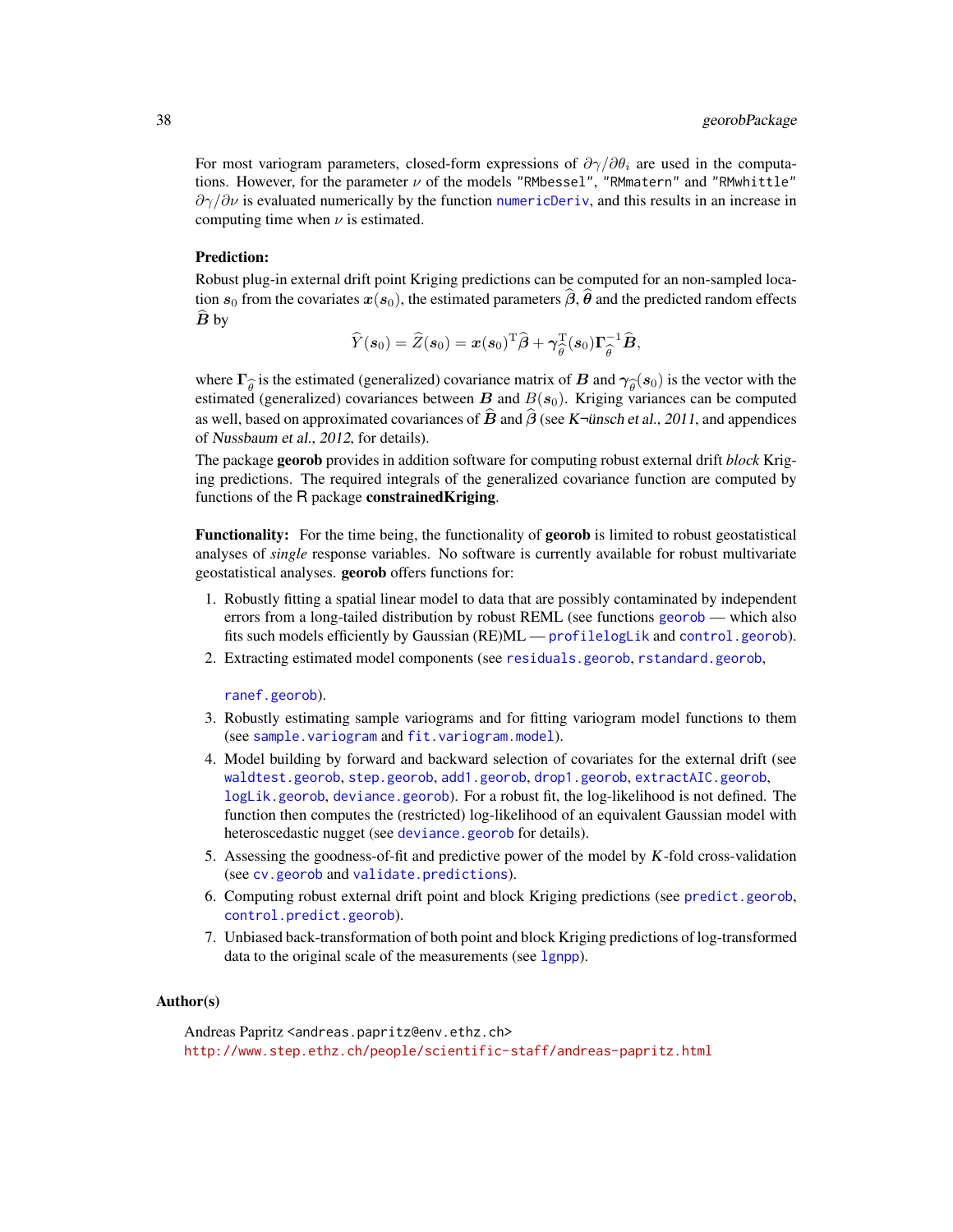# georobS3methods 39

#### References

Nussbaum, M., Papritz, A., Baltensweiler, A. and Walthert, L. (2012) *Organic Carbon Stocks of Swiss Forest Soils*, Institute of Terrestrial Ecosystems, ETH Zurich and Swiss Federal Institute for Forest, Snow and Landscape Research (WSL), pp. 51. [http://dx.doi.org/10.3929/](http://dx.doi.org/10.3929/ethz-a-007555133) [ethz-a-007555133](http://dx.doi.org/10.3929/ethz-a-007555133)

K $\n$ insch, H. R., Papritz, A., Schwierz, C. and Stahel, W. A. (in preparation) Robust Geostatistics.

KŸnsch, H. R., Papritz, A., Schwierz, C. and Stahel, W. A. (2011) Robust estimation of the external drift and the variogram of spatial data. Proceedings of the ISI 58th World Statistics Congress of the International Statistical Institute. [http://e-collection.library.ethz.ch/eserv/eth:](http://e-collection.library.ethz.ch/eserv/eth:7080/eth-7080-01.pdf) [7080/eth-7080-01.pdf](http://e-collection.library.ethz.ch/eserv/eth:7080/eth-7080-01.pdf)

Maronna, R. A., Martin, R. D. and Yohai, V. J. (2006) Robust Statistics Theory and Methods, John Wiley \& Sons.

#### See Also

[georob](#page-21-0) for (robust) fitting of spatial linear models;

[georobObject](#page-31-0) for a description of the class georob;

[profilelogLik](#page-61-0) for computing profiles of Gaussian likelihoods;

[plot.georob](#page-52-0) for display of RE(ML) variogram estimates;

[control.georob](#page-2-0) for controlling the behaviour of georob;

[georobModelBuilding](#page-27-1) for stepwise building models of class georob;

[cv.georob](#page-9-0) for assessing the goodness of a fit by georob;

[georobMethods](#page-38-0) for further methods for the class georob;

[predict.georob](#page-57-0) for computing robust Kriging predictions;

[lgnpp](#page-46-0) for unbiased back-transformation of Kriging prediction of log-transformed data;

[georobSimulation](#page-42-0) for simulating realizations of a Gaussian process from model fitted by georob; and finally

[sample.variogram](#page-63-0) and [fit.variogram.model](#page-15-0) for robust estimation and modelling of sample variograms.

georobS3methods *Common S3 Methods for Class* georob

#### <span id="page-38-0"></span>Description

This page documents the methods coef, fixef, fixed.effects, model.frame, model.matrix, nobs, print, ranef, random.effects, resid, residuals, rstandard, summary and vcov for the class georob which extract the respective components or summarize a georob object.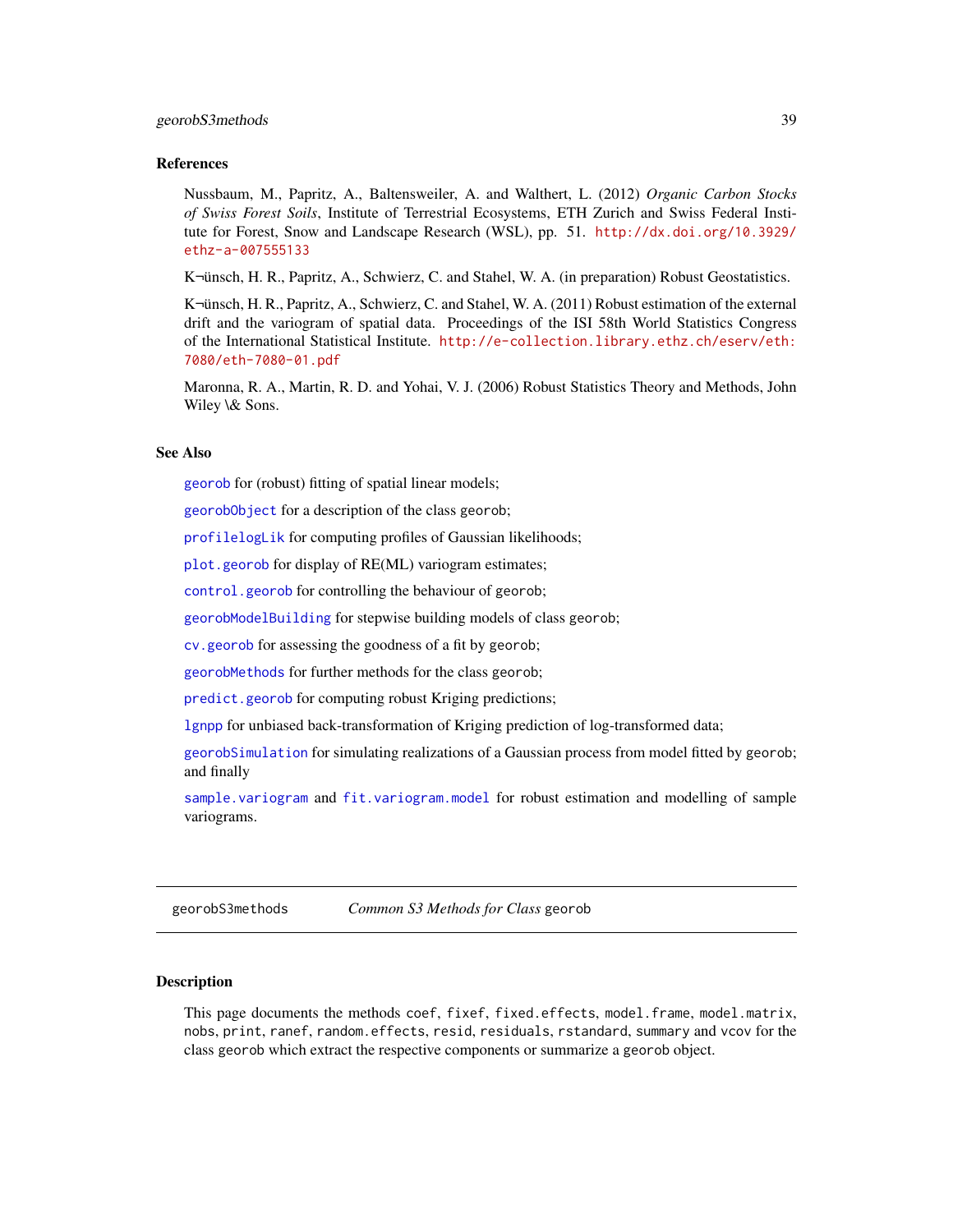## Usage

```
## S3 method for class 'georob'
coef(object, what, ...)
## S3 method for class 'georob'
fixef(object, ...)
## S3 method for class 'georob'
fixed.effects(object, ...)
## S3 method for class 'georob'
model.frame(formula, ...)
## S3 method for class 'georob'
model.matrix(object, ...)
## S3 method for class 'georob'
nobs(object, ...)
## S3 method for class 'georob'
print(x, digits = max(3, getOption("digits") - 3), ...)
## S3 method for class 'georob'
ranef(object, standard = FALSE, ...)## S3 method for class 'georob'
random.effects(object, standard = FALSE, ...)
## S3 method for class 'georob'
resid(object,
    type = c("working", "response", "deviance", "pearson", "partial"),
    terms = NULL,
    level = 1, ...## S3 method for class 'georob'
residuals(object,
    type = c("working", "response", "deviance", "pearson", "partial"),
    terms = NULL,level = 1, ...## S3 method for class 'georob'
rstandard(model, level = 1, ...)
## S3 method for class 'georob'
summary(object, correlation = FALSE, signif = 0.95, ...)
## S3 method for class 'georob'
vcov(object, ...)
```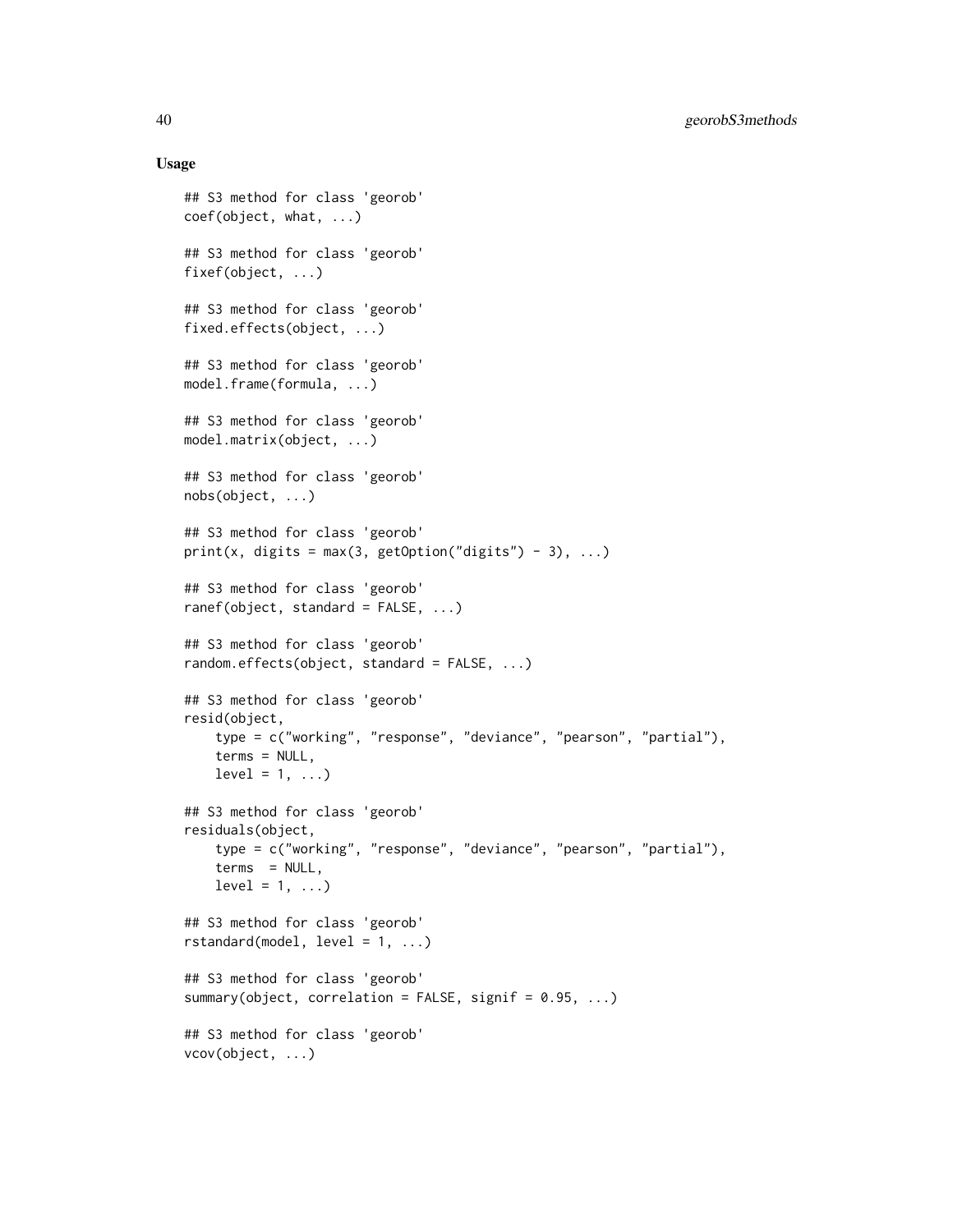# Arguments

| object, model, x |                                                                                                                                                                                                                                              |
|------------------|----------------------------------------------------------------------------------------------------------------------------------------------------------------------------------------------------------------------------------------------|
|                  | an object of class georob, see georobObject.                                                                                                                                                                                                 |
| formula          | a model formula or terms object or an object of class georob, see georob0bject.                                                                                                                                                              |
| correlation      | logical controlling whether the correlation matrix of the estimated regression<br>coefficients and of the fitted variogram parameters (only for non-robust fits) is<br>computed (default FALSE).                                             |
| digits           | positive integer indicating the number of decimal digits to print.                                                                                                                                                                           |
| level            | an optional integer giving the level for extracting the residuals from object.<br>level = 0 extracts the regression residuals $\hat{B}(s) + \hat{\epsilon}(s)$ and level = 1 (default)<br>only the estimated errors $\hat{\varepsilon}(s)$ . |
| signif           | confidence level for computing confidence intervals for variogram parameters<br>(default 0.95).                                                                                                                                              |
| standard         | logical controlling whether the spatial random effects $B$ should be standardized<br>(default FALSE).                                                                                                                                        |
| type             | character keyword indicating the type of residuals to compute, see residuals. Im.<br>type = "huber" computes 'huberized' residuals $\hat{\sigma}/\gamma_1 \psi(\hat{\epsilon}(s)/\hat{\sigma})$ .                                            |
| terms            | If type $=$ "terms", which terms (default is all terms).                                                                                                                                                                                     |
| what             | If what $=$ "trend" (default) the function coef extracts the coefficients of the<br>trend model and for what $=$ "variogram" the variogram parameters.                                                                                       |
| $\cdots$         | additional arguments passed to methods.                                                                                                                                                                                                      |

# Details

For robust REML fits deviance returns (possibly with a warning) the deviance of the Gaussian REML fit of the equivalent Gaussian spatial linear model with heteroscedastic nugget.

The methods model.frame, model.matrix and nobs extract the model frame, model matrix and the number of observations, see help pages of respective generic functions.

The methods residuals (and resid) extract either the estimated independent errors  $\hat{\epsilon}(s)$  or the sum of the latter quantities and the spatial random effects  $\widehat{B}(s)$ . rstandard does the same but standardizes the residuals to unit variance. ranef (random.effects) extracts the spatial random effects with the option to standardize them as well, and fixef (fixed.effects) extracts the fitted regression coefficients, which may of course also be obtained by coef.

Besides, the default methods of the generic functions [confint](#page-0-0), [df.residual](#page-0-0), [fitted](#page-0-0), [formula](#page-0-0), [termplot](#page-0-0) and [update](#page-0-0) can be used for objects of class georob.

# Author(s)

Andreas Papritz <andreas.papritz@env.ethz.ch>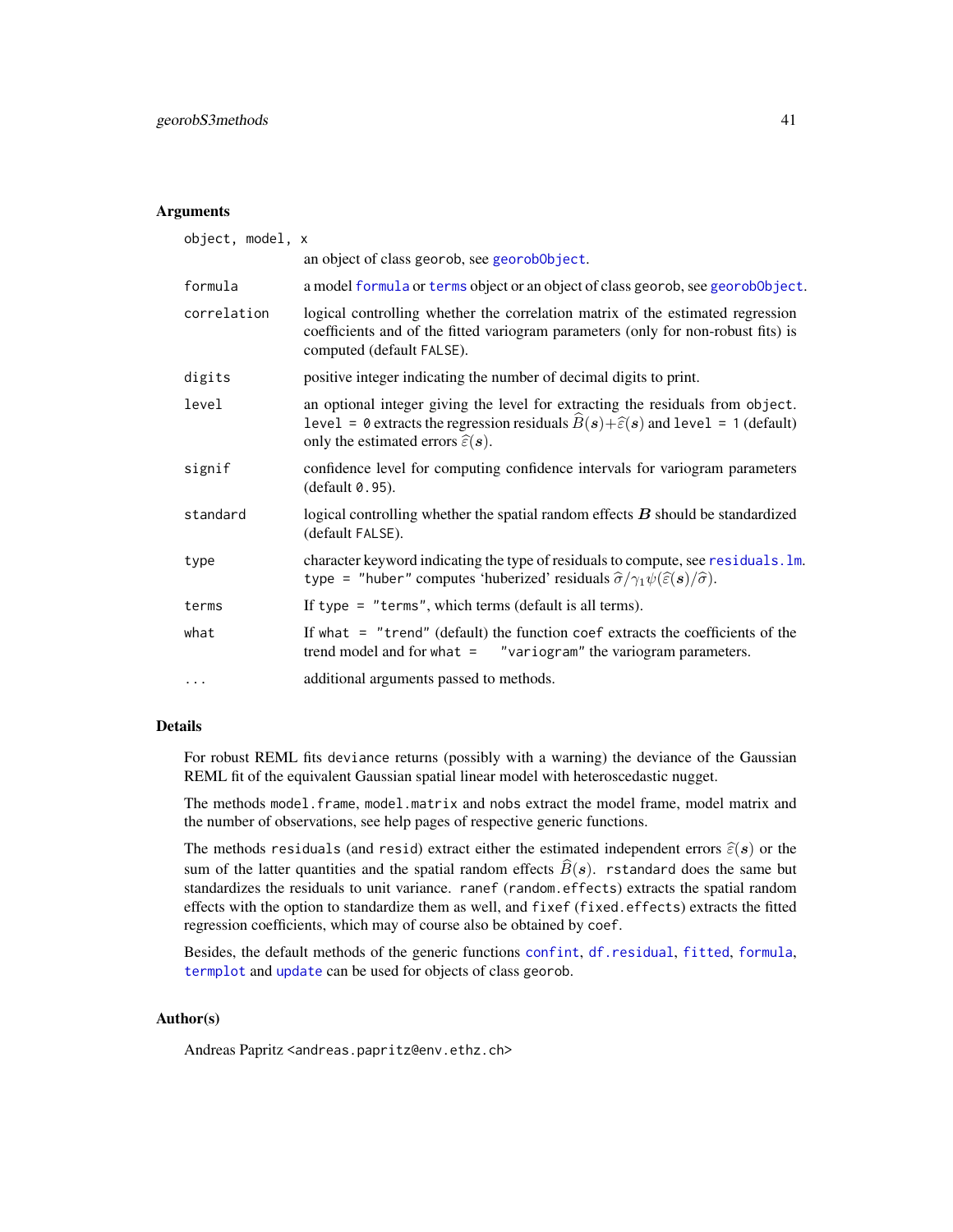#### See Also

[georobIntro](#page-34-0) for a description of the model and a brief summary of the algorithms;

[georob](#page-21-0) for (robust) fitting of spatial linear models;

[georobObject](#page-31-0) for a description of the class georob;

[profilelogLik](#page-61-0) for computing profiles of Gaussian likelihoods;

[plot.georob](#page-52-0) for display of RE(ML) variogram estimates;

[control.georob](#page-2-0) for controlling the behaviour of georob;

[georobModelBuilding](#page-27-1) for stepwise building models of class georob;

[cv.georob](#page-9-0) for assessing the goodness of a fit by georob;

[predict.georob](#page-57-0) for computing robust Kriging predictions;

[lgnpp](#page-46-0) for unbiased back-transformation of Kriging prediction of log-transformed data;

[georobSimulation](#page-42-0) for simulating realizations of a Gaussian process from model fitted by georob; and finally

[sample.variogram](#page-63-0) and [fit.variogram.model](#page-15-0) for robust estimation and modelling of sample variograms.

```
## Not run:
```

```
data(meuse)
## Gaussian REML fit
r.logzn.reml <- georob(log(zinc) ~ sqrt(dist), data = meuse, locations = \sim x + y,
   variogram.model = "RMexp",
   param = c(variance = 0.15, nugget = 0.05, scale = 200),tuning.psi = 1000)
summary(r.logzn.reml, correlation = TRUE)
## robust REML fit
r.logzn.rob <- update(r.logzn.reml, tuning.psi = 1)
summary(r.logzn.rob, correlation = TRUE)
## residual diagnostics
old.par \leq par(mfrow = c(2,3))
plot(fitted(r.logzn.reml), rstandard(r.logzn.reml))
abline(h = 0, lty = "dotted")
qqnorm(rstandard(r.logzn.reml))
abline(0, 1)
qqnorm(ranef(r.logzn.reml, standard = TRUE))
abline(0, 1)
plot(fitted(r.logzn.rob), rstandard(r.logzn.rob))
abline(h = 0, 1ty = "dotted")qqnorm(rstandard(r.logzn.rob))
abline(0, 1)
```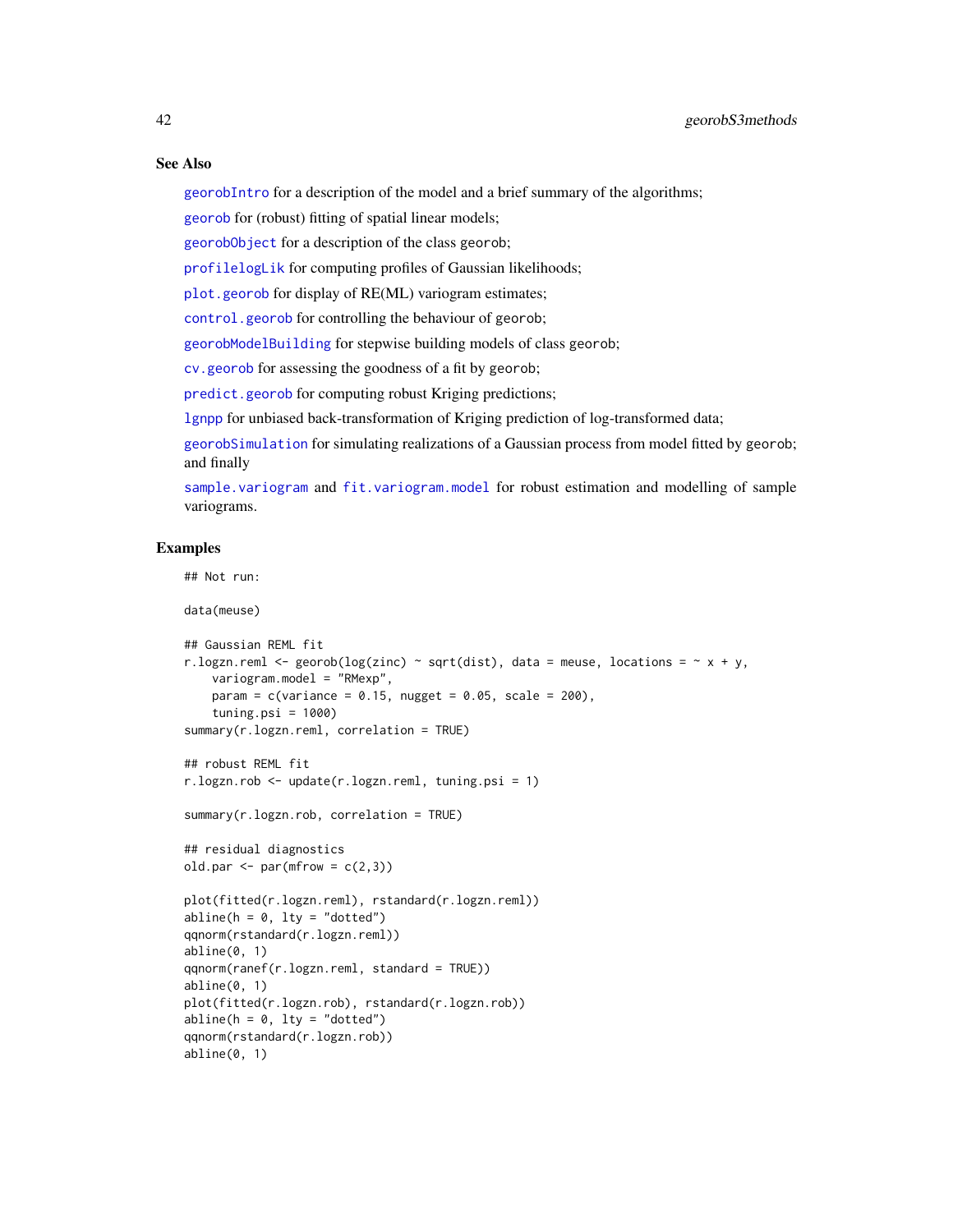# georobSimulation 43

qqnorm(ranef(r.logzn.rob, standard = TRUE)) abline(0, 1) par(old.par) ## End(Not run)

<span id="page-42-0"></span>georobSimulation *Simulating Realizations of Gaussian Processes from Object of Class* georob

### Description

This page documents the function condsim that simulates (un)conditional realizations of Gaussian processes from the parameters of a spatial linear model estimated by the function [georob](#page-21-0).

#### Usage

```
condsim(object, newdata, nsim, seed,
  type = c("response", "signal"), locations, trend.coef = NULL,
 variogram.model = NULL, param = NULL, aniso = NULL, variogram.object = NULL,
 control = control.config(), verbose = 0)
control.condsim(use.grid = FALSE, grid.refinement = 2.,
```

```
condsim = TRUE, include.data.sites = FALSE, means = FALSE,
trend.covariates = FALSE, covariances = FALSE,
ncores = detectCores(), pcmp = control.pcmp())
```
#### Arguments

| object  | an object of class georob (mandatory argument), see georob0bject.                                                                                                                                                                                                                                                                                       |
|---------|---------------------------------------------------------------------------------------------------------------------------------------------------------------------------------------------------------------------------------------------------------------------------------------------------------------------------------------------------------|
| newdata | a mandatory data frame, SpatialPointsDataFrame, SpatialPixelsDataFrame,<br>SpatialGridDataFrame, SpatialPoints, SpatialPixels or SpatialGrid ob-<br>ject, with the coordinates of points for which simulations are computed and in<br>which to look for variables required for computing fitted values or Kriging pre-<br>dictions, see predict.georob. |
| nsim    | number of (condititional) realizations to compute (mandatory argument).                                                                                                                                                                                                                                                                                 |
| seed    | integer seed to initialize random number generation, see set, seed (mandatory<br>argument).                                                                                                                                                                                                                                                             |
| type    | character keyword defining what target quantity should be simulated. Possible<br>values are                                                                                                                                                                                                                                                             |
|         | • "signal": the "signal" $Z(s) = x(s)^T \beta + B(s)$ of the process,<br>• "response": the observations $Y(s) = Z(s) + \varepsilon(s)$ , (default),                                                                                                                                                                                                     |

see [georobIntro](#page-34-0) for details on the model specification.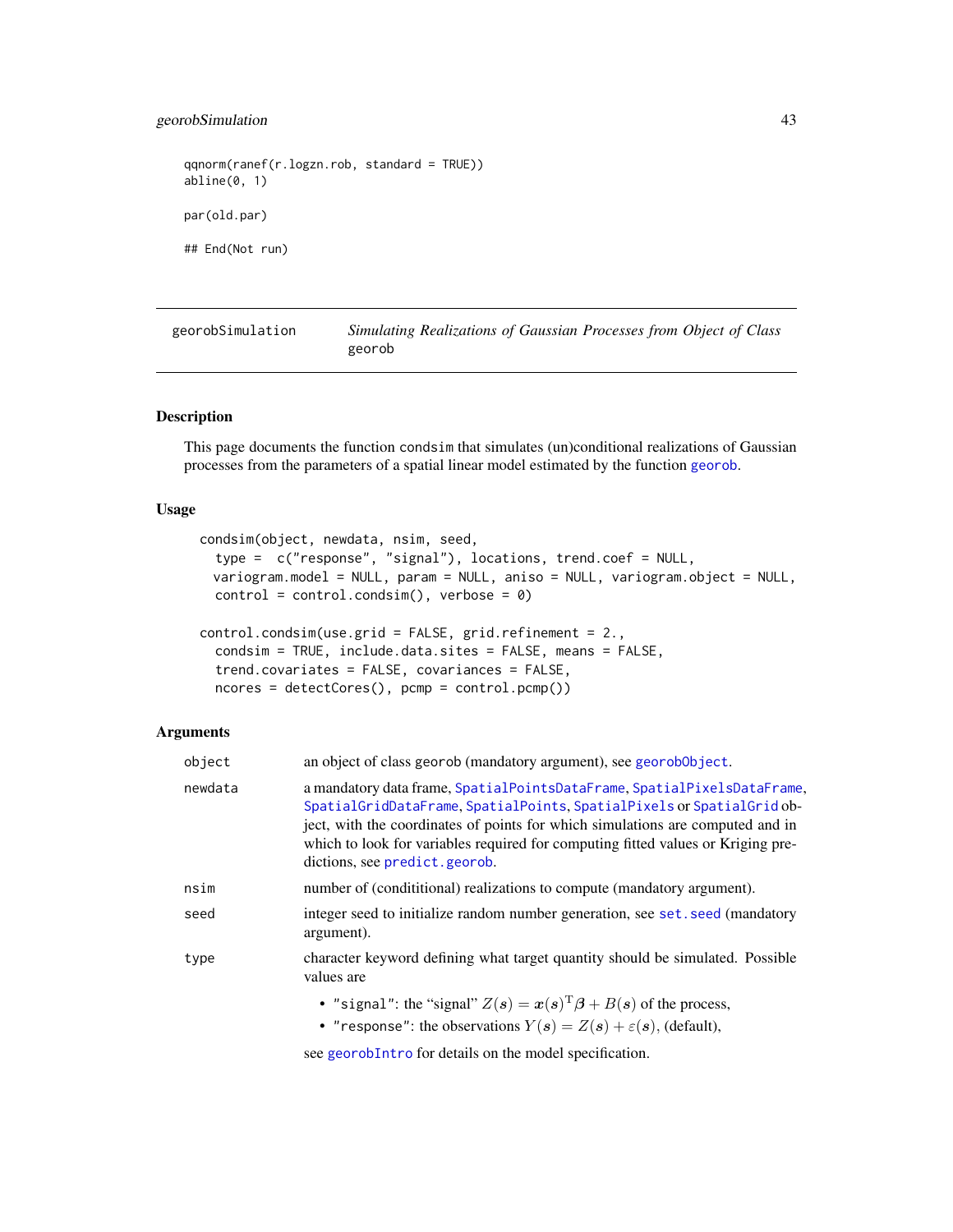| locations          | an optional one-sided formula specifying what variables of newdata are the<br>coordinates of the points for which simulated values are computed (default:<br>object[["locations.objects"]][["locations"]]).                                                                                                                                                                                                                      |
|--------------------|----------------------------------------------------------------------------------------------------------------------------------------------------------------------------------------------------------------------------------------------------------------------------------------------------------------------------------------------------------------------------------------------------------------------------------|
| trend.coef         | an optional numeric vector with the coefficients of the trend model to be used<br>for computing the (conditional) mean function of the random process.                                                                                                                                                                                                                                                                           |
| variogram.model    |                                                                                                                                                                                                                                                                                                                                                                                                                                  |
|                    | an optional character keyword defining the variogram model to be used for the<br>simulations, see georob and Details.                                                                                                                                                                                                                                                                                                            |
| param              | an optional named numeric vector with values of the variogram parameters used<br>for the simulations, see georob and Details.                                                                                                                                                                                                                                                                                                    |
| aniso              | an optional named numeric vector with values of anisotropy parameters of a<br>variogram used for the simulations, see georob and Details.                                                                                                                                                                                                                                                                                        |
| variogram.object   |                                                                                                                                                                                                                                                                                                                                                                                                                                  |
|                    | an optional list that defines a possibly nested variogram model used for the sim-<br>ulations, see georob and <i>Details</i> .                                                                                                                                                                                                                                                                                                   |
| control            | a list with the components use.grid, grid.refinement, condsim,<br>include.data.sites, means, trend.covariates, covariances, ncores, and<br>pcmp or a function such as control. condsim that generates such a list, see<br>arguments of control.consim.georob for details.                                                                                                                                                        |
| verbose            | positive integer controlling logging of diagnostic messages to the console.<br>verbose = $\theta$ (default) suppresses such messages.                                                                                                                                                                                                                                                                                            |
| use.grid           | logical scalar (default FALSE) to control whether (conditional) realizations are<br>computed for a rectangular grid instead of the coordinates of points contained in<br>newdata, see Details.                                                                                                                                                                                                                                   |
| grid.refinement    |                                                                                                                                                                                                                                                                                                                                                                                                                                  |
|                    | numeric scalar that defines a factor by which the minimum differences of the<br>coordinates between any pair of points in newdata are divided to setup the sim-<br>ulation grid, should be $> 1$ (default 2), see <i>Details</i> .                                                                                                                                                                                               |
| condsim            | logical scalar (default TRUE) to control whether conditional (TRUE) or uncondi-<br>tional simulations (FALSE) are computed.                                                                                                                                                                                                                                                                                                      |
| include.data.sites |                                                                                                                                                                                                                                                                                                                                                                                                                                  |
|                    | logical scalar, to control whether (conditionally) simulated values are returned<br>also for the points of the original data set used to estimate the model parameters.                                                                                                                                                                                                                                                          |
| means              | logical scalar, to control whether the (un)conditional means are included in the<br>output.                                                                                                                                                                                                                                                                                                                                      |
| trend.covariates   |                                                                                                                                                                                                                                                                                                                                                                                                                                  |
|                    | logical scalar, to control whether the covariates required for the trend model are<br>included in the output.                                                                                                                                                                                                                                                                                                                    |
| covariances        | logical scalar, to control whether the covariances between the points of the<br>original data set used to estimate the model parameters (attr gcvmat.d.d,<br>compressed matrix) and the covariances between the simulation and the orig-<br>inal data points (attr gcvmat.s.d, matrix) are returned as attributes of the<br>output. Note that these covariances are only returned if<br>use.grid == $TRUE$ & condsim == $TRUE$ . |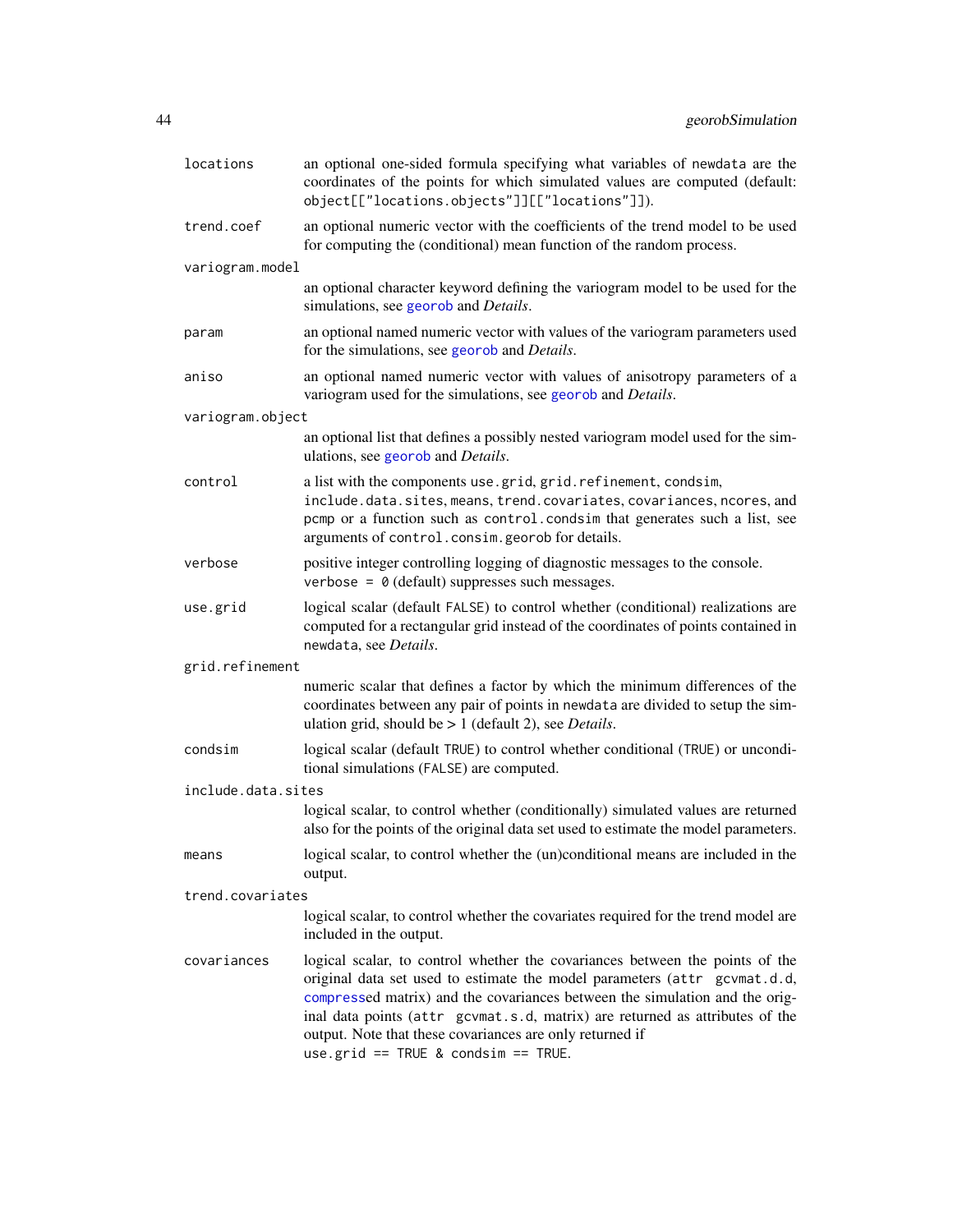| ncores | positive integer controlling how many cores are used for parallelized computa-<br>tions, defaults to all cores.                                      |
|--------|------------------------------------------------------------------------------------------------------------------------------------------------------|
| pcmp   | a list of arguments, passed e.g. to pmm or a function such as control, pcmp that<br>generates such a list (see control, pcmp for allowed arguments). |

## Details

condsim (conditionally) simulates from a Gaussian process that has a linear mean function with parameters  $\beta$  and an auto-correlation structure characterized by a parametric variogram model and variogram parameters  $\tau^2$  and  $\theta$  (see [georobIntro](#page-34-0) for the employed parametrization of the spatial linear model). The parameters of the mean and auto-correlation function are either taken from the the spatial linear model estimated by [georob](#page-21-0) and passed by the argument object to condsim or from the optional arguments trend.coef  $(\beta)$  and variogram.model, param, aniso or variogram.object ( $\tau^2$ ,  $\theta$ ). Note that in the former case the uncertainty in the estimated mean and auto-correlation parameters is not taken into account.

Simulated values are computed for the points in newdata by the function [RFsimulate](#page-0-0) of the package RandomFields. Both unconditional and conditional simulations can be computed. In the latter cases, the simulated values are always conditioned to the response data used to fit the spatial linear model by [georob](#page-21-0) and contained in object.

#### Unconditional simulation:

Unconditional realizations are either computed for the exact locations of the points in newdata (use.grid == FALSE), irrespective of the fact whether these are arranged on a regular grid, or for the (approximate) locations of the points in newdata matched to a rectangular simulation grid (use.grid  $==$  TRUE). The latter approach may be substantially faster for large problems because the simulation algorithm implemented in [RFsimulate](#page-0-0) for grids is faster than for arbitrary geometries of the simulation points.

For use grid == TRUE, a rectangular grid is constructed from the coordinates of the points in newdata and object. The spacing of the grid is equal to the minimum differences of the coordinates between any pair of points in newdata, divided by grid.refinement. The data related to the points in newdata (covariates for the trend model) and of the data in object (response values, covariates) are then assigned to the nodes of the grid that are closest to the respective points. If the same grid node is assigned to several points in newdata (or in object) then the data of the respective points are averaged. If the same node is assigned to a point in object and newdata then the point in object is kept and the concerned point in newdata is omitted.

#### Conditional simulation:

Simulations are conditioned to data either by exploiting the respective built-in functionality of [RFsimulate](#page-0-0) (use.grid == FALSE) or by the Kriging method (use.grid == TRUE, see Chilès and Delfiner, 1999, sec. 7.3). The latter approach may again be faster for large problems because it exploits the larger speed of unconditional simulations for rectangular grids.

#### Parallelized computations:

condsim uses the packages **parallel, snow** and **snowfall** for parallelized computation of simulations. If there are  $m$  realizations to simulate, the task is split into ceiling( $m/ncores$ ) sub-tasks that are then distributed to ncores CPUs. Evidently, ncores = 1 suppresses parallel execution. By default, the function uses all available CPUs as returned by [detectCores](#page-0-0).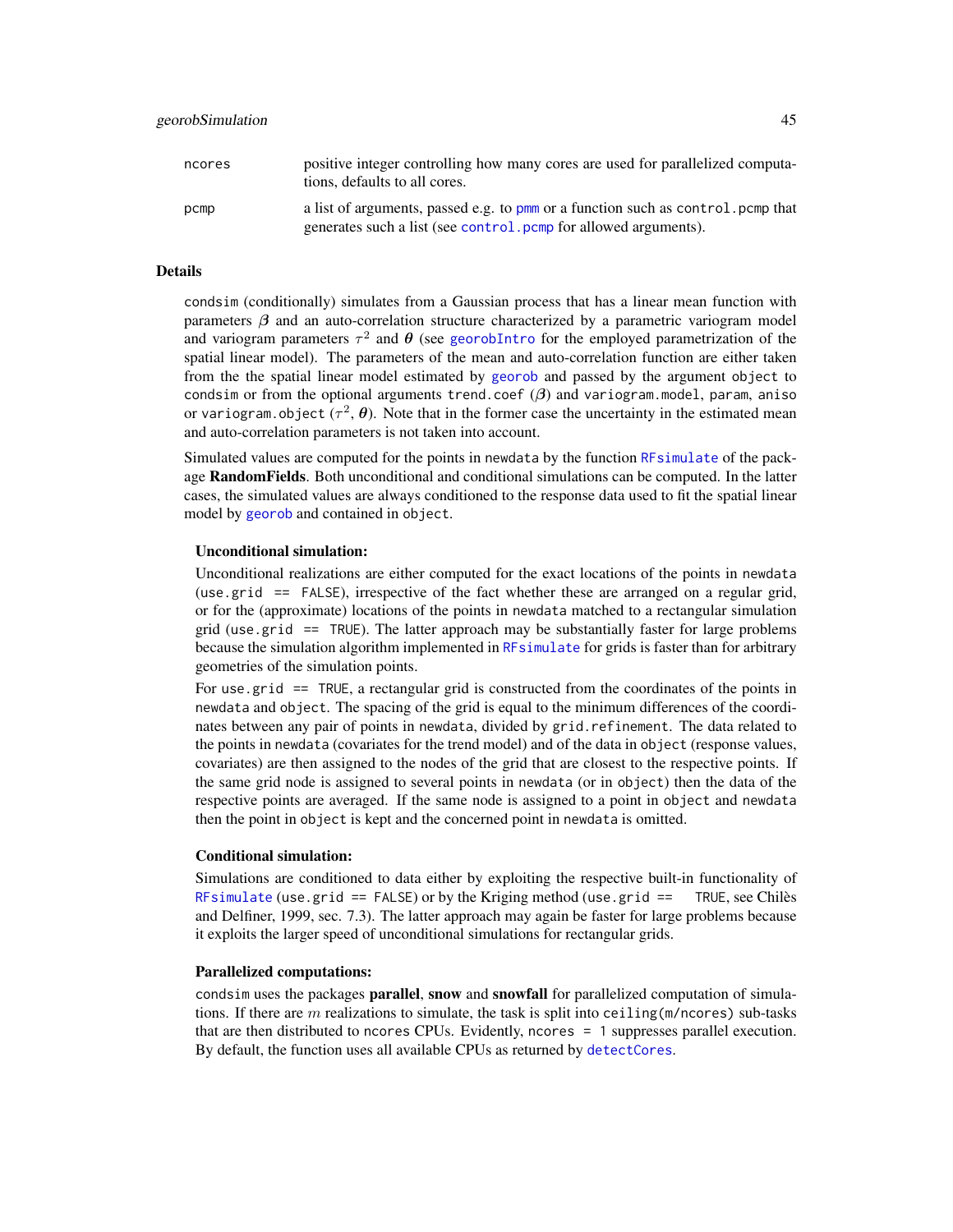```
The output generated by condsim is an object of a "similar" class as newdata (data frame,
SpatialPointsDataFrame, SpatialPixelsDataFrame, SpatialGridDataFrame,
SpatialPolygonsDataFrame).
```
The data frame or the data slot of the Spatial...DataFrame objects have the following components:

- the coordinates of the prediction points (only present if newdata is a data frame).
- expct: optionally the (un)conditional means.
- optionally the covariates required for the trend model.
- sim.1, sim.2, ...: the (un)conditionally simulated realizations.

#### Author(s)

Andreas Papritz <andreas.papritz@env.ethz.ch>

#### References

Chilès, J.-P. and Delfiner, P. (1999) *Geostatistics: Modeling Spatial Uncertainty*, John Wiley & Sons, New York.

## See Also

[georobIntro](#page-34-0) for a description of the model and a brief summary of the algorithms;

[georob](#page-21-0) for (robust) fitting of spatial linear models;

[georobObject](#page-31-0) for a description of the class georob;

[profilelogLik](#page-61-0) for computing profiles of Gaussian likelihoods;

[plot.georob](#page-52-0) for display of RE(ML) variogram estimates;

[control.georob](#page-2-0) for controlling the behaviour of georob;

[georobModelBuilding](#page-27-1) for stepwise building models of class georob;

[cv.georob](#page-9-0) for assessing the goodness of a fit by georob;

[georobMethods](#page-38-0) for further methods for the class georob;

[predict.georob](#page-57-0) for computing robust Kriging predictions;

[lgnpp](#page-46-0) for unbiased back-transformation of Kriging prediction of log-transformed data;

[sample.variogram](#page-63-0) and [fit.variogram.model](#page-15-0) for robust estimation and modelling of sample variograms.

#### Examples

```
## Not run:
```
data(meuse) data(meuse.grid)

## convert to SpatialGridDataFrame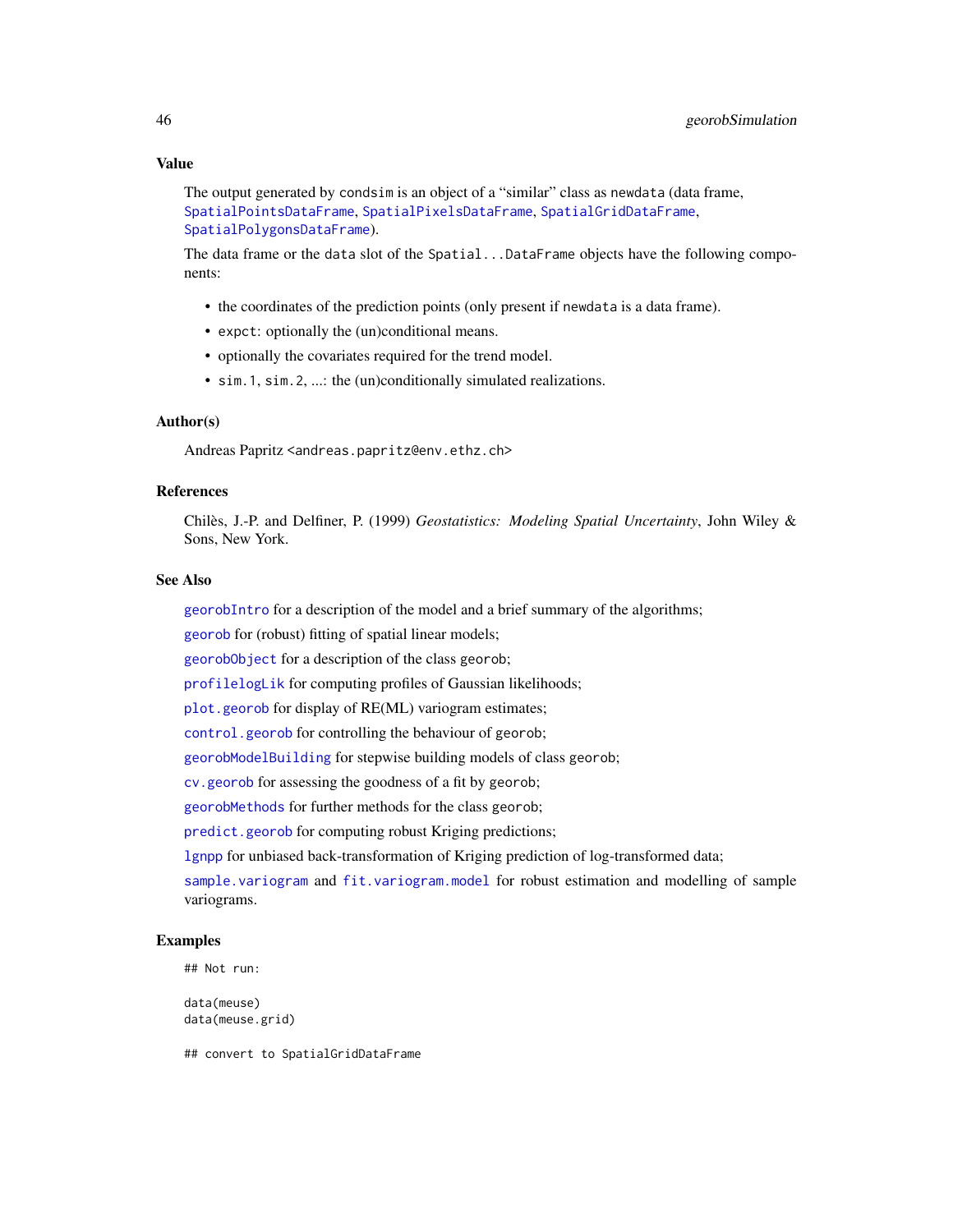#### lgnpp and the set of the set of the set of the set of the set of the set of the set of the set of the set of t

```
meuse.grid.sgdf <- meuse.grid
coordinates(meuse.grid.sgdf) <- x + ygridded(meuse.grid.sgdf) <- TRUE
fullgrid(meuse.grid.sgdf) <- TRUE
## Gaussian REML fit
r.logzn.reml <- georob(log(zinc) ~ sqrt(dist), data = meuse, locations = \sim x + y,
    variogram.model = "RMexp",
   param = c(variance = 0.15, nugget = 0.05, scale = 200),tuning.psi = 1000)
## Conditional simulations
r.sim <- condsim(r.logzn.reml, newdata = meuse.grid.sgdf, nsim = 100, seed = 1)
str(r.sim, max=2)
## Display
spplot(r.sim, zcol = "sim.1", at = seq(3.5, 8.5, by = 0.5))spplot(r.sim, zcol = "sim.2", at = seq(3.5, 8.5, by = 0.5))library(lattice)
levelplot(sim.1 \sim x + y, as.data.frame(r.sim), aspect = "iso", at = seq(3.5, 8.5, by = 0.5),
 panel = function(x, y, z, subscripts, data.points, ... ){
   panel.levelplot( x, y, z, subscripts, ...)
   panel.xyplot(data.points$x, data.points$y, col = 1)
 }, data.points = meuse[, c("x", "y")]
)
levelplot(sim.2 \sim x + y, as.data.frame(r.sim), aspect = "iso", at = seq(3.5, 8.5, by = 0.5),
 panel = function(x, y, z, subscripts, data.points, ... ){
   panel.levelplot( x, y, z, subscripts, ...)
   panel.xyplot(data.points$x, data.points$y, col = 1)
 }, data.points = meuse[, c("x", "y")]
\lambda
```
## End(Not run)

<span id="page-46-0"></span>lgnpp *Unbiased Back-Transformations for Log-normal Kriging*

#### Description

The function lgnpp back-transforms point or block Kriging predictions of a log-transformed response variable computed by [predict.georob](#page-57-0). Alternatively, the function averages log-normal point Kriging predictions for a block and approximates the mean squared prediction error of the block mean.

## Usage

```
lgnpp(object, newdata, locations, is.block = FALSE, all.pred = NULL,
   extended.output = FALSE)
```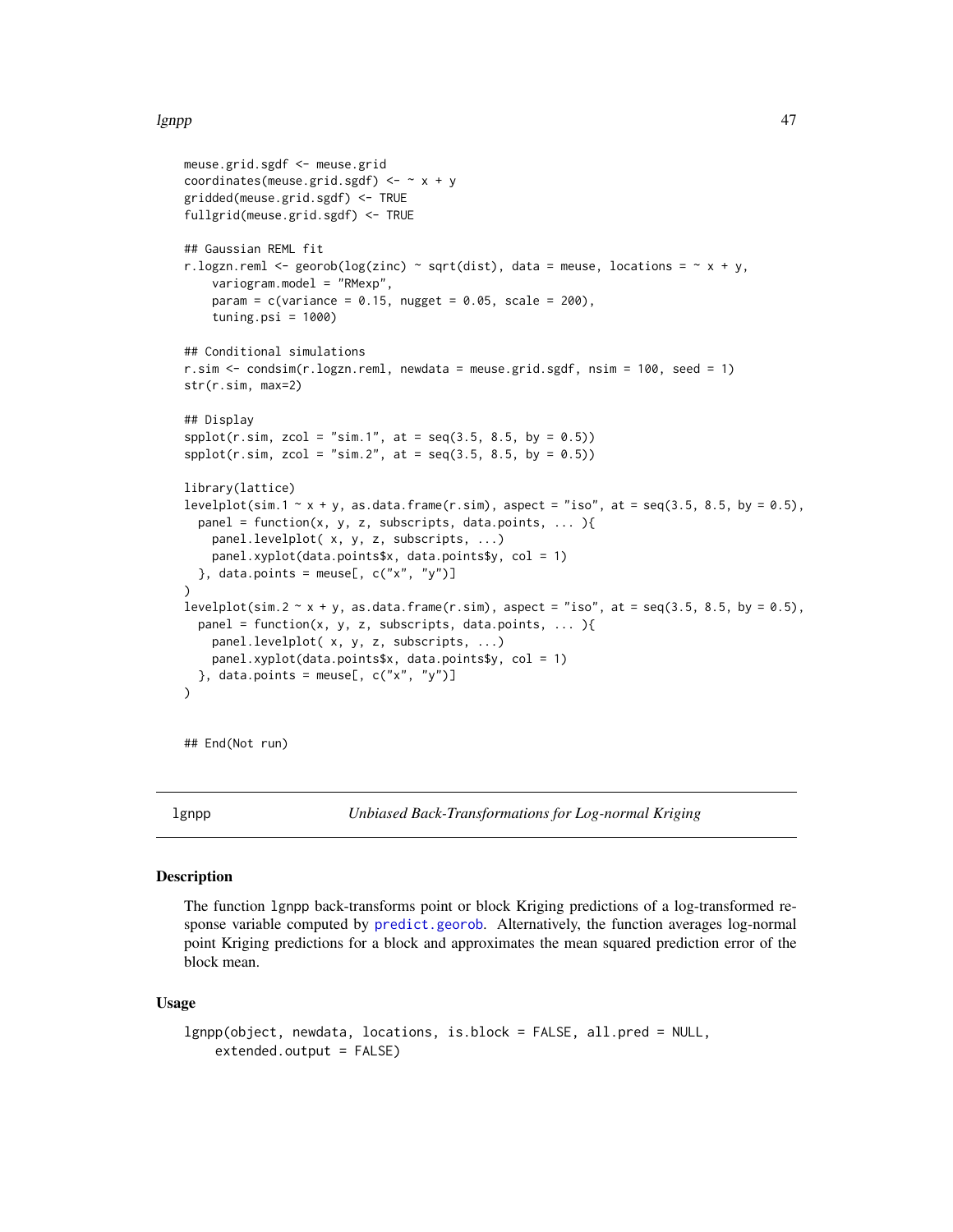#### Arguments

| object          | an object with Kriging predictions of a log-transformed response variable as<br>obtained by predict (georob-object, ).                                                                                                                                                            |
|-----------------|-----------------------------------------------------------------------------------------------------------------------------------------------------------------------------------------------------------------------------------------------------------------------------------|
| newdata         | an optional object as passed as argument newdata to predict. georob, see De-<br>tails.                                                                                                                                                                                            |
| locations       | an optional one-sided formula specifying what variables of newdata are the co-<br>ordinates of the prediction points, see predict.georob.                                                                                                                                         |
| is.block        | an optional logical (default FALSE) specifying whether point predictions con-<br>tained in object are considered to belong to a single block and should be av-<br>eraged after back-transformation. Ignored if object contains block Kriging<br>predictions, see <i>Details</i> . |
| all.pred        | an optional positive integer or an object as obtained by 1gnpp (predict (georob-<br>object, )), see <i>Details</i> .                                                                                                                                                              |
| extended.output |                                                                                                                                                                                                                                                                                   |
|                 | logical controlling whether the covariance matrix of the errors of the back-<br>transformed point predictions is added as an attribute to the result, see <i>Details</i> .                                                                                                        |

## Details

The function lgnpp performs three tasks:

# 1. Back-transformation of point Kriging predictions of a log-transformed response:

The usual, marginally unbiased back-transformation for log-normal point Kriging is used:

$$
U(\boldsymbol{s}) = \exp(Z(\boldsymbol{s}) + 1/2(\text{Var}_{\hat{\theta}}[Z(\boldsymbol{s})] - \text{Var}_{\hat{\theta}}[Z(\boldsymbol{s})])),
$$

$$
\text{Cov}_{\hat{\theta}}[U(\mathbf{s}_i) - \widehat{U}(\mathbf{s}_i), U(\mathbf{s}_j) - \widehat{U}(\mathbf{s}_j)] = \mu_{\hat{\theta}}(\mathbf{s}_i)\mu_{\hat{\theta}}(\mathbf{s}_j)
$$

$$
\times \{\exp(\text{Cov}_{\hat{\theta}}[Z(\mathbf{s}_i), Z(\mathbf{s}_j)]) - 2\exp(\text{Cov}_{\hat{\theta}}[\widehat{Z}(\mathbf{s}_i), Z(\mathbf{s}_j)]) + \exp(\text{Cov}_{\hat{\theta}}[\widehat{Z}(\mathbf{s}_i), \widehat{Z}(\mathbf{s}_j)])\},
$$

where  $\hat{Z}$  and  $\hat{U}$  denote the log- and back-transformed predictions of the signal, and

$$
\mu_{\hat{\theta}}(\boldsymbol{s}) \approx \exp(\boldsymbol{x}(\boldsymbol{s})^{\mathrm{T}} \widehat{\boldsymbol{\beta}} + 1/2 \mathrm{Var}_{\hat{\theta}}[Z(\boldsymbol{s})]).
$$

The expressions for the required covariance terms can be found in the Appendices of Nussbaum et al. (2012). Instead of the signal  $Z(s)$ , predictions of the log-transformed response  $Y(s)$  or the estimated trend  $x(s)$ <sup>T</sup> $\hat{\beta}$  of the log-transformed data can be back-transformed (see [georobIntro](#page-34-0)). The above transformations are used if object contains point Kriging predictions (see predict.georob, *Value*) and if is.block = FALSE and all.pred is missing.

## 2. Back-transformation of block Kriging predictions of a log-transformed response:

Block Kriging predictions of a log-transformed response variable are back-transformed by the approximately unbiased transformation proposed by Cressie (2006, Appendix C)

$$
\widehat{U}(A) = \exp(\widehat{Z}(A) + 1/2\{\text{Var}_{\widehat{\theta}}[Z(\boldsymbol{s})] + \widehat{\boldsymbol{\beta}}^{\mathrm{T}}\boldsymbol{M}(A)\widehat{\boldsymbol{\beta}} - \text{Var}_{\widehat{\theta}}[\widehat{Z}(A)]\}),
$$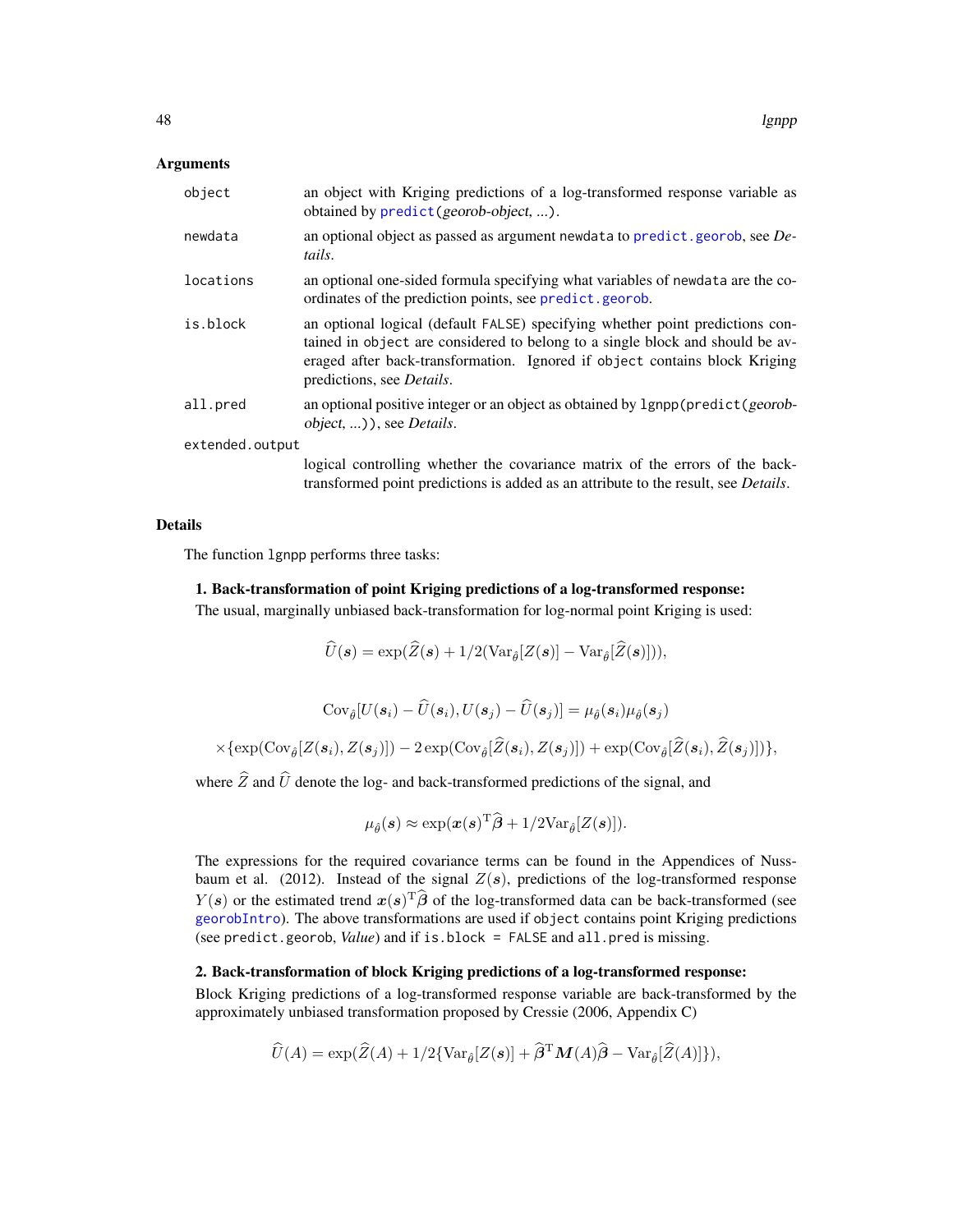$$
\mathcal{E}_{\hat{\theta}}[\{U(A) - \hat{U}(A))^2\} = \mu_{\hat{\theta}}(A)^2 \{ \exp(\text{Var}_{\hat{\theta}}[Z(A)]) - 2 \exp(\text{Cov}_{\hat{\theta}}[\hat{Z}(A), Z(A)]) + \exp(\text{Var}_{\hat{\theta}}[\hat{Z}(A)]) \}
$$

where  $\hat{Z}(A)$  and  $\hat{U}(A)$  are the log- and back-transformed predictions of the block mean  $U(A)$ , respectively,  $M(A)$  is the spatial covariance matrix of the covariates

$$
\boldsymbol{M}(A) = 1/|A| \int_A (\boldsymbol{x}(s)-\boldsymbol{x}(A)) (\boldsymbol{x}(s)-\boldsymbol{x}(A))^{\mathrm{T}} \, d s
$$

within the block A where

$$
\boldsymbol{x}(A) = 1/|A| \int_A \boldsymbol{x}(s) \, d\boldsymbol{s}
$$

and

$$
\mu_{\hat{\theta}}(A) \approx \exp(\boldsymbol{x}(A)^{\mathrm{T}} \widehat{\boldsymbol{\beta}} + 1/2 \mathrm{Var}_{\hat{\theta}}[Z(A)]).
$$

This back-transformation is based on the assumption that both the point data  $U(s)$  and the block means  $U(A)$  follow log-normal laws, which strictly cannot hold. But for small blocks the assumption works well as the bias and the loss of efficiency caused by this assumption are small (Cressie, 2006; Hofer et al., 2013).

The above formulae are used by lgnpp if object contains block Kriging predictions in the form of a [SpatialPolygonsDataFrame](#page-0-0). To approximate  $M(A)$ , one needs the covariates on a fine grid for the whole study domain in which the blocks lie. The covariates are passed lgnpp as argument newdata, where newdata can be any spatial data frame accepted by predict.georob. For evaluating  $M(A)$  the geometry of the blocks is taken from the polygons slot of the SpatialPolygonsDataFrame passed as object to lgnpp.

# 3. Back-transformation and averaging of point Kriging predictions of a log-transformed response:

lgnpp allows as a further option to back-transform and *average* point Kriging predictions passed as object to the function. One then assumes that the predictions in object refer to points that lie in *a single* block. Hence, one uses the approximation

$$
\widehat{U}(A) \approx \frac{1}{K} \sum_{s_i \in A} \widehat{U}(\boldsymbol{s}_i)
$$

to predict the block mean  $U(A)$ , where K is the number of points in A. The mean squared prediction error can be approximated by

$$
\mathrm{E}_{\hat{\theta}}[\{U(A)-\widehat{U}(A)\}^2] \approx \frac{1}{K^2} \sum_{s_i \in A} \sum_{s_j \in A} \mathrm{Cov}_{\hat{\theta}}[U(\boldsymbol{s}_i)-\widehat{U}(\boldsymbol{s}_i), U(\boldsymbol{s}_j)-\widehat{U}(\boldsymbol{s}_j)].
$$

In most instances, the evaluation of the above double sum is not feasible because a large number of points is used to discretize the block A. lgnpp then uses the following approximations to compute the mean squared error (see also Appendix E of Nussbaum et al., 2012):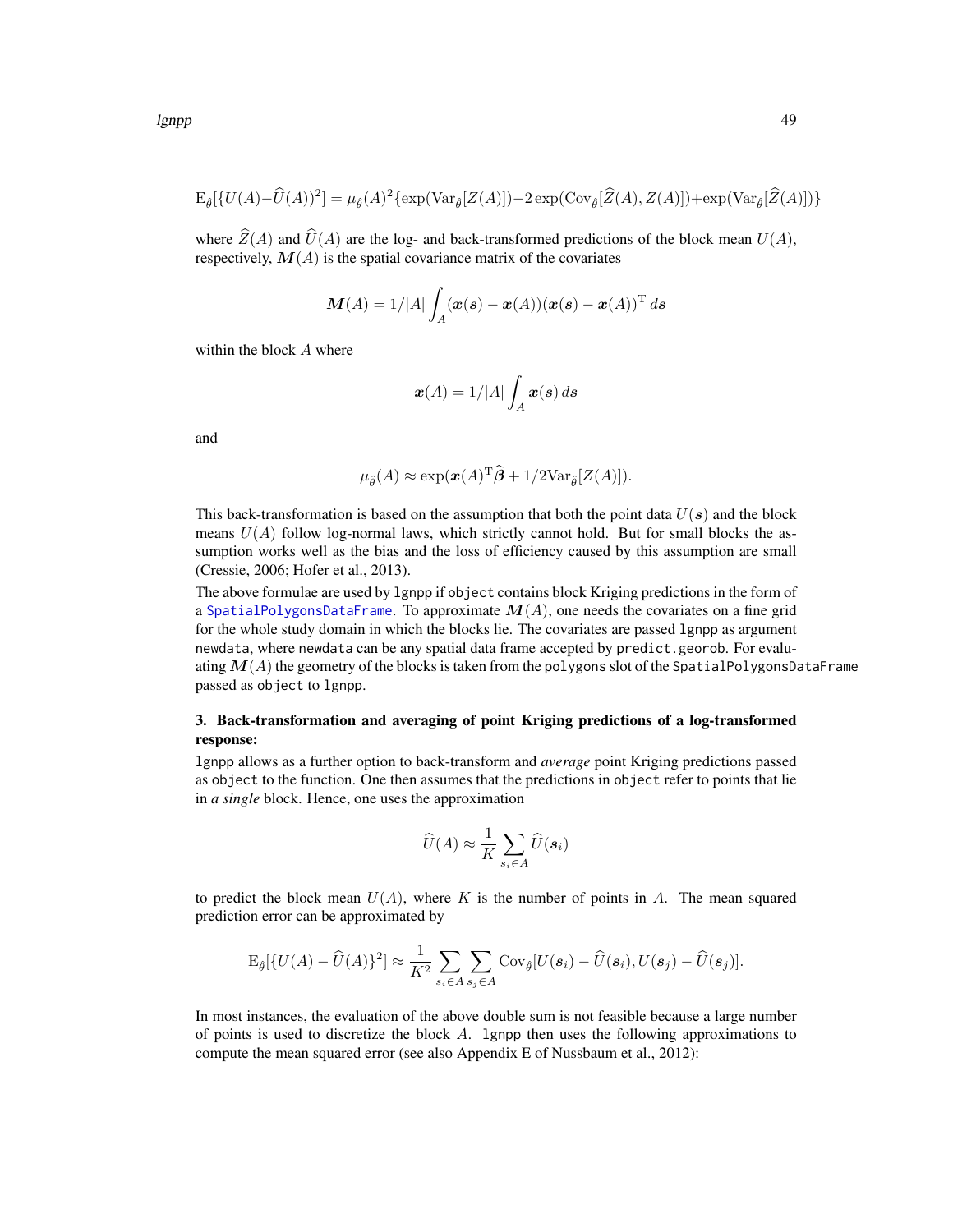- Point prediction results are passed as object to lgnpp only for a *random sample of points in* A (of size  $k$ ), for which the evaluation of the above double sum is feasible.
- The prediction results for the *complete set of points* within the block are passed as argument all.pred to lgnpp. These results are used to compute  $U(A)$ .
- The mean squared error is then approximated by

$$
\mathrm{E}_{\hat{\theta}}[\{U(A) - \widehat{U}(A)\}^2] \approx \frac{1}{K^2} \sum_{s_i \in A} \mathrm{E}_{\hat{\theta}}[\{U(\mathbf{s}_i) - \widehat{U}(\mathbf{s}_i)\}^2]
$$

$$
+\frac{K-1}{Kk(k-1)}\sum_{s_i \in \text{sample } s_j \in \text{sample}, s_j \neq s_i} \text{Cov}_{\hat{\theta}}[U(\boldsymbol{s}_i) - \widehat{U}(\boldsymbol{s}_i), U(\boldsymbol{s}_j) - \widehat{U}(\boldsymbol{s}_j)].
$$

The first term of the RHS (and  $\hat{U}(A)$ ) can be computed from the point Kriging results contained in all.pred, and the double sum is evaluated from the full covariance matrices of the predictions and the respective targets, passed to lgnpp as object (one has to use the arguments control=control.predict.georob(full.covmat=TRUE) for [predict.georob](#page-57-0) when computing the point Kriging predictions stored in object).

• If the prediction results are not available for the complete set of points in A then all.pred may be equal to  $K$ . The block mean is then approximated by

$$
\widehat{U}(A) \approx \frac{1}{k} \sum_{s_i \in \text{sample}} \widehat{U}(\boldsymbol{s}_i)
$$

and the first term of the RHS of the expression for the mean squared error by

$$
\frac{1}{kK} \sum_{s_i \in \text{sample}} \mathbf{E}_{\hat{\theta}}[\{U(\mathbf{s}_i) - \widehat{U}(\mathbf{s}_i)\}^2].
$$

• By drawing samples repeatedly and passing the related Kriging results as object to lgnpp, one can reduce the error of the approximation of the mean squared error.

## Value

If is.block is FALSE and all.pred is equal to NULL an updated object of the same class as object (see section *Value* of [predict.georob](#page-57-0)). The data frame with the point or block Kriging predictions is complemented by lgnpp with the following new components:

- lgn.pred: the back-transformed Kriging predictions of a log-transformed response.
- lgn.se: the standard errors of the back-transformed predictions.
- lgn.lower, lgn.upper: the bounds of the back-transformed prediction intervals.

If is.block is TRUE or all.pred not equal to NULL a named numeric vector with two elements:

- mean: the back-transformed block Kriging estimate, see *Details*.
- se: the (approximated) block Kriging standard error, see *Details*.

If extended, output is TRUE then the vector is supplemented with the attribute mse, 1gn, pred that contains the full covariance matrix of the back-transformed point prediction errors.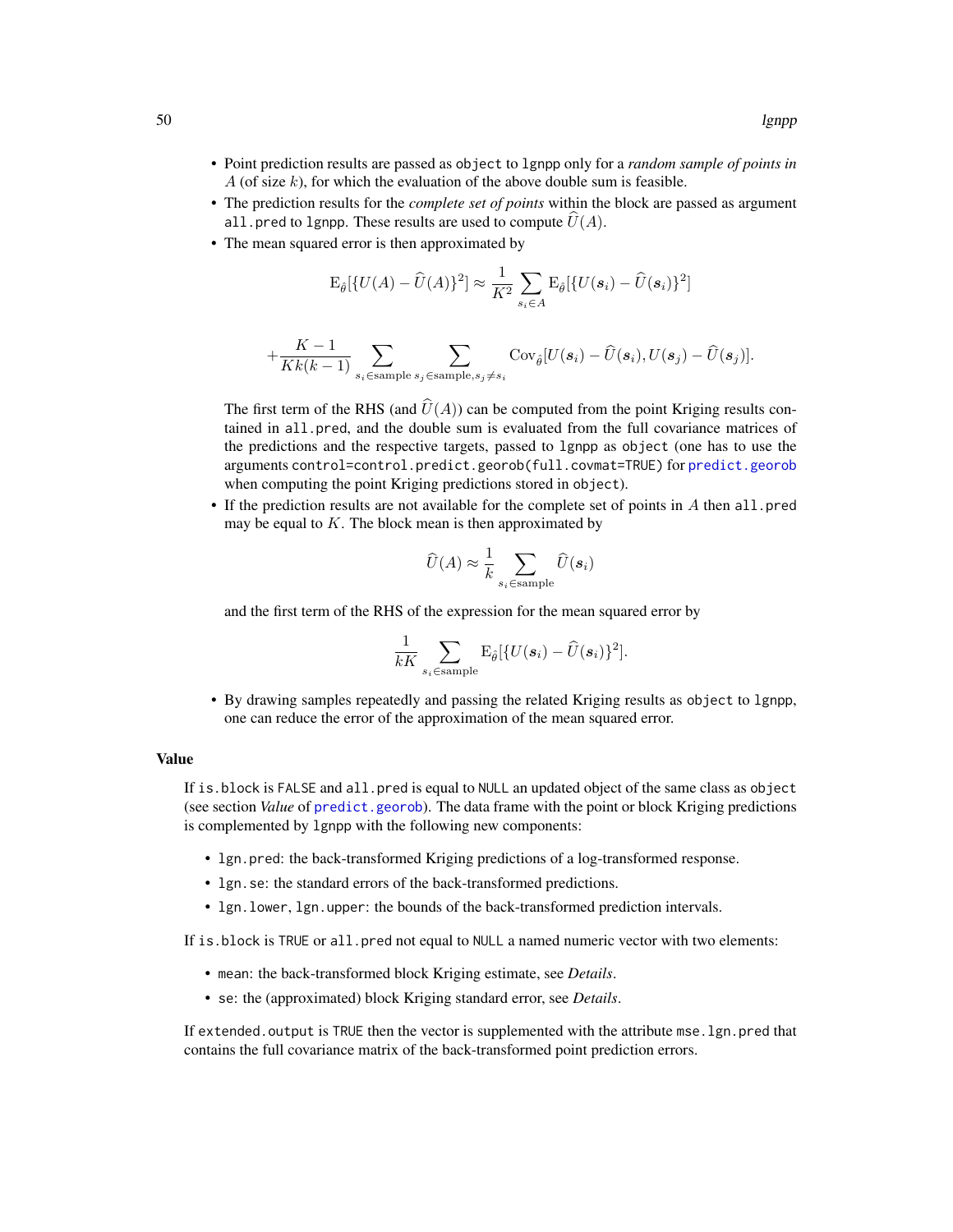#### lgnpp 51

## Author(s)

Andreas Papritz <andreas.papritz@env.ethz.ch>.

#### References

Cressie, N. (2006) Block Kriging for Lognormal Spatial Processes. *Mathematical Geology*, 38, 413–443.

Hofer, C., Borer, F., Bono, R., Kayser, A. and Papritz, A. 2013. Predicting topsoil heavy metal content of parcels of land: An empirical validation of customary and constrained lognormal block Kriging and conditional simulations. *Geoderma*, 193–194, 200–212.

Nussbaum, M., Papritz, A., Baltensweiler, A. and Walthert, L. (2012) *Organic Carbon Stocks of Swiss Forest Soils*, Institute of Terrestrial Ecosystems, ETH Zurich and Swiss Federal Institute for Forest, Snow and Landscape Research (WSL), pp. 51. [http://dx.doi.org/10.3929/](http://dx.doi.org/10.3929/ethz-a-007555133) [ethz-a-007555133](http://dx.doi.org/10.3929/ethz-a-007555133)

## See Also

[georobIntro](#page-34-0) for a description of the model and a brief summary of the algorithms;

[georob](#page-21-0) for (robust) fitting of spatial linear models;

[predict.georob](#page-57-0) for computing robust Kriging predictions.

```
## Not run:
data(meuse)
data(meuse.grid)
coordinates(meuse.grid) <- ~x+y
meuse.grid.pixdf <- meuse.grid
gridded(meuse.grid.pixdf) <- TRUE
library(constrainedKriging)
data(meuse.blocks)
r.logzn.rob <- georob(log(zinc) ~ sqrt(dist), data = meuse, locations = \sim x + y,
    variogram.model = "RMexp", param = c(variance = 0.15, nugget = 0.05, scale = 200),
    tuning.psi = 1., control = control.georob(cov.bhat = TRUE, full.cov.bhat = TRUE))
## point predictions of log(Zn)
r.pred.points <- predict(r.logzn.rob, newdata = meuse.grid.pixdf,
    control = control.predict.georob(extended.output = TRUE, full.covmat = TRUE))
str(r.pred.points$pred@data)
## back-transformation of point predictions
r.backtf.pred.points <- lgnpp(r.pred.points)
str(r.backtf.pred.points$pred@data)
spplot(r.backtf.pred.points[["pred"]], zcol = "lgn.pred", main = "Zn content")
## predicting mean Zn content for whole area
```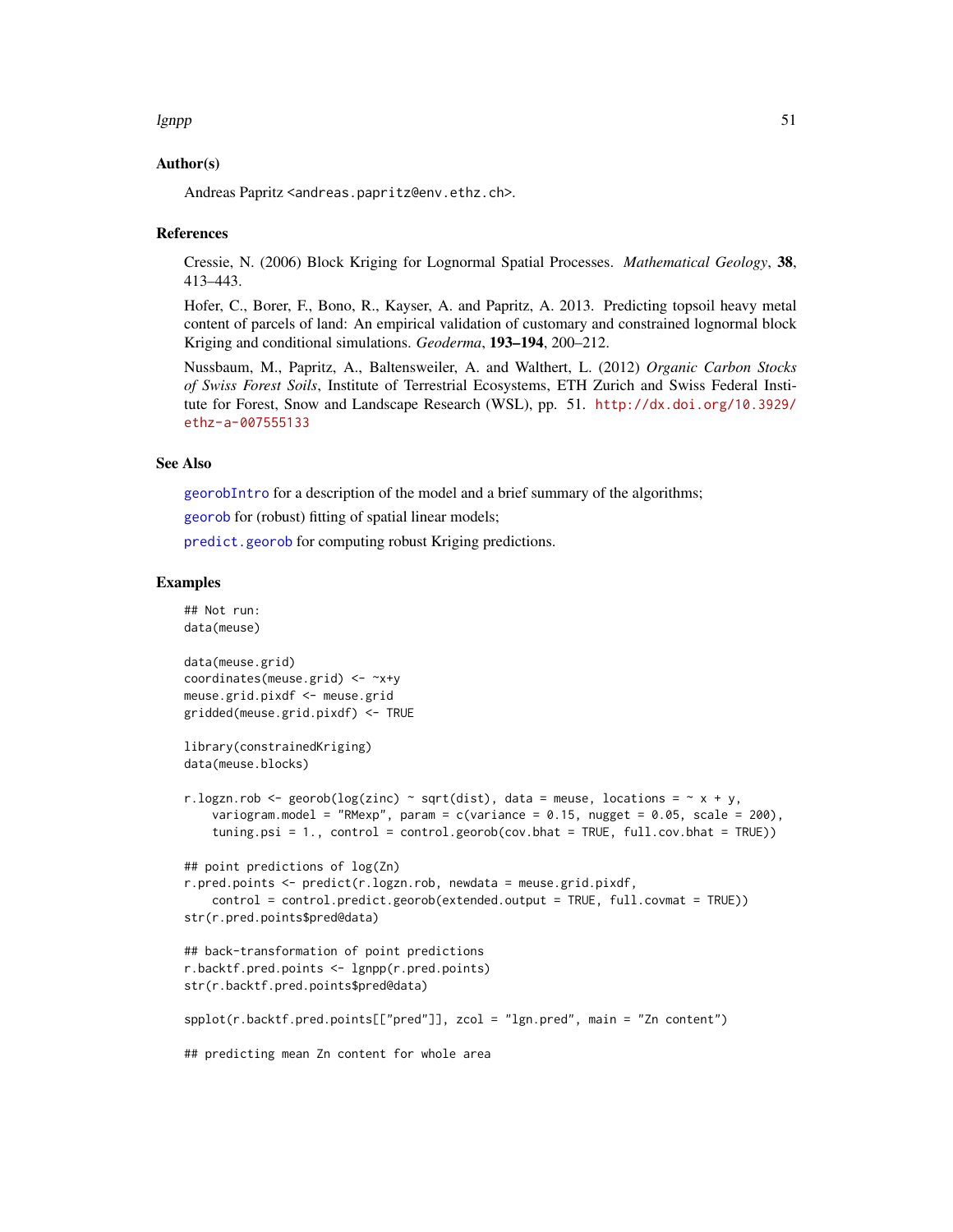```
r.block <- lgnpp(r.pred.points, is.block = TRUE, all.pred = r.backtf.pred.points[["pred"]])
r.block
## block predictions of log(Zn)
r.pred.block <- predict(r.logzn.rob, newdata = meuse.blocks,
    control = control.predict.georob(extended.output = TRUE,
       pwidth = 75, pheight = 75)
r.backtf.pred.block <- lgnpp(r.pred.block, newdata = meuse.grid)
splot(r.\text{backf},pred.\text{block}, zcol = "lgn.pred", main = "block means Zn content")## End(Not run)
```

```
param.names Names and Permissible Ranges of Variogram Parameters
```
#### Description

Helper functions to query names and permissible ranges of variogram parameters.

### Usage

param.names(model)

param.bounds(model, d)

### Arguments

| model | character keyword denoting a valid variogram, see georob and georobIntro. |
|-------|---------------------------------------------------------------------------|
|       | integer equal number of dimensions of the survey domain.                  |

#### Value

Either a character vector with the names of the additional variogram parameters such as the smoothness parameter of the Whittle-Matérn model (param.names) or a named list with the lower and upper bounds of permissible parameter ranges.

## Author(s)

Andreas Papritz <andreas.papritz@env.ethz.ch>

#### See Also

[georobIntro](#page-34-0) for a description of the model and a brief summary of the algorithms; [georob](#page-21-0) for (robust) fitting of spatial linear models.

```
param.names("RMgengneiting")
param.bounds("RMgengneiting", d = 2)
```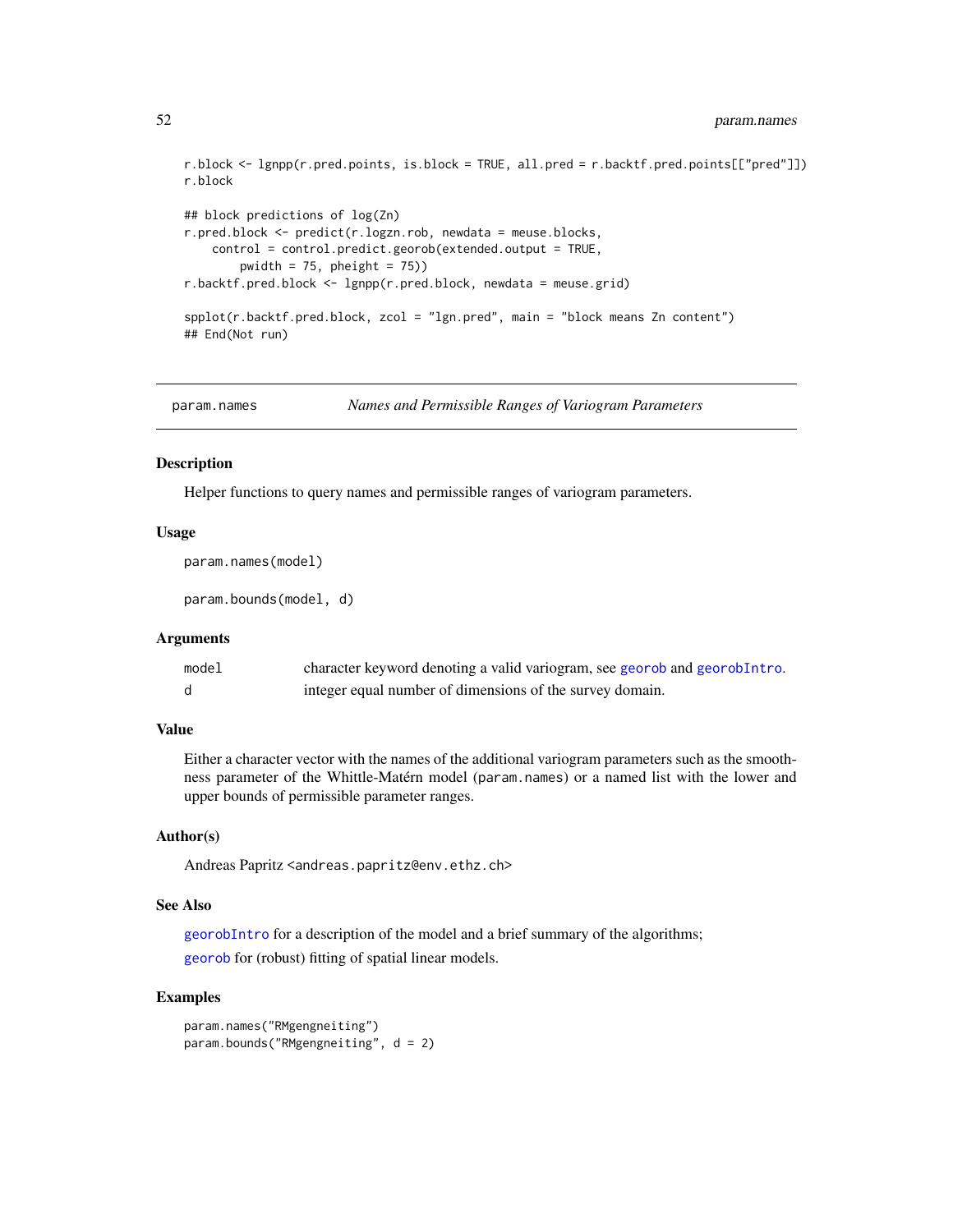<span id="page-52-0"></span>

#### Description

The plot and lines methods for class georob plot the variogram model, estimated by (robust) restricted maximum likelihood. plot.georob computes and plots in addition the sample variogram of the (robust) regression residuals and can be used to generate residual diagnostics plots (Tukey-Anscombe plot, normal QQ plots of residuals and random effects).

## Usage

```
## S3 method for class 'georob'
plot(x, what = c( "variogram", "covariance", "correlation",
    "ta", "sl", "qq.res", "qq.ranef" ), add = FALSE, lag.dist.def,
    xy.angle.def = c(\theta, 18\theta), xz.angle.def = c(\theta, 18\theta), max.lag = Inf,
    estimator = c("mad", "qn", "ch", "matheron"), mean.angle = TRUE,
    level = what != "ta", smooth = what == "ta" || what == "sl",id.n = 3, labels.id = names(residuals(x)), cex.id = 0.75,
    label.pos = c(4,2), col, pch, xlab, ylab, main, lty = "solid", ...)
## S3 method for class 'georob'
lines(x, what = c("variogram", "covariance", "correlation"),
    from = 1.e-6, to, n = 501, xy.angle = 90, xz.angle = 90,
```
 $col = 1$ :length(xy.angle), pch = 1:length(xz.angle), lty = "solid", ...)

# Arguments

| X            | an object of class georob, see georoboloject.                                                                                                                                                                                                                                                                                  |
|--------------|--------------------------------------------------------------------------------------------------------------------------------------------------------------------------------------------------------------------------------------------------------------------------------------------------------------------------------|
| what         | character keyword for the quantity that should be displayed. Possible values are:                                                                                                                                                                                                                                              |
|              | • "variogram": the variogram                                                                                                                                                                                                                                                                                                   |
|              | • "covariance": the covariance function                                                                                                                                                                                                                                                                                        |
|              | • "correlation": the correlation function                                                                                                                                                                                                                                                                                      |
|              | • "scale-location": square root of absolute regression residuals plotted<br>against fitted values (Scale-Location plot)                                                                                                                                                                                                        |
|              | • "ta": regression residuals plotted against fitted values (Tukey-Anscombe<br>plot)                                                                                                                                                                                                                                            |
|              | • "qq.res": normal Q-Q plot of standardized errors $\hat{\varepsilon}$                                                                                                                                                                                                                                                         |
|              | • "qq.ranef": normal Q-Q plot of standardized random effects $\hat{B}$                                                                                                                                                                                                                                                         |
| add          | logical controlling whether a new plot should be generated (FALSE, default) or<br>whether the information should be added to the current plot (TRUE).                                                                                                                                                                          |
| lag.dist.def | an optional numeric scalar defining a constant bin width for grouping the lag<br>distances or an optional numeric vector with the upper bounds of a set of con-<br>tiguous bins for computing the sample variogram of the regression residuals, see<br>sample variogram. If missing then the sample variogram is not computed. |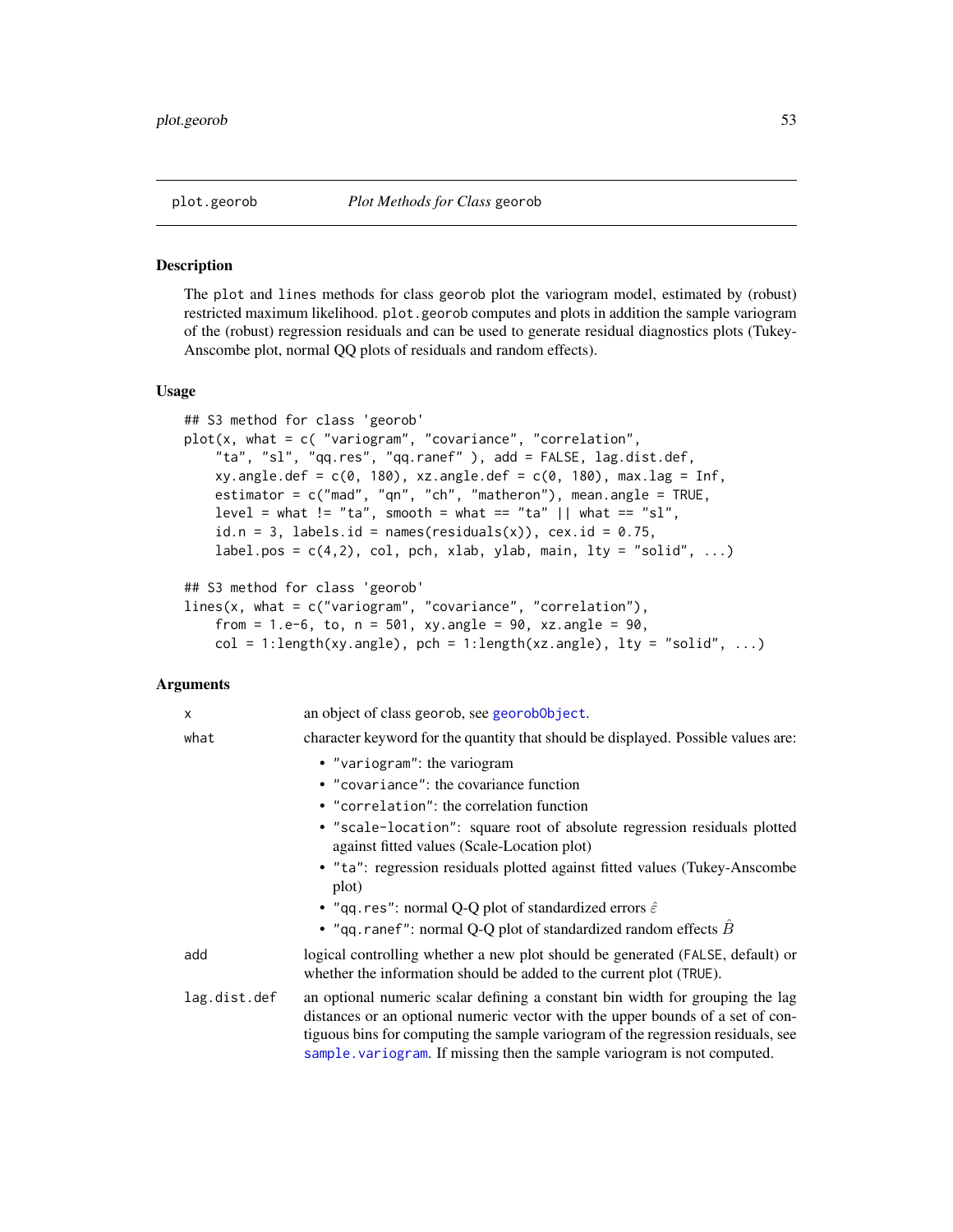| xy.angle.def | an numeric vector defining angular classes in the horizontal plane for com-<br>puting directional variograms. xy.angle.def must contain an ascending se-<br>quence of azimuth angles in degrees from north (positive clockwise to south),<br>see sample. variogram. Omnidirectional variograms are computed with the de-<br>fault c(0,180). |  |
|--------------|---------------------------------------------------------------------------------------------------------------------------------------------------------------------------------------------------------------------------------------------------------------------------------------------------------------------------------------------|--|
| xz.angle.def | an numeric vector defining angular classes in the $x-z$ -plane for computing direc-<br>tional variograms. xz. angle. def must contain an ascending sequence of angles<br>in degrees from zenith (positive clockwise to nadir), see sample.variogram.<br>Omnidirectional variograms are computed with the default c(0,180).                  |  |
| max.lag      | positive numeric defining the largest lag distance for which semi-variances should<br>be computed (default no restriction).                                                                                                                                                                                                                 |  |
| estimator    | character keyword defining the estimator for computing the sample variogram.<br>Possible values are:                                                                                                                                                                                                                                        |  |
|              | · "qn": Genton's robust Qn-estimator (default, Genton, 1998),<br>• "mad": Dowd's robust MAD-estimator (Dowd, 1984),<br>• "matheron": non-robust method-of-moments estimator,<br>• "ch": robust Cressie-Hawkins estimator (Cressie and Hawkins, 1980).                                                                                       |  |
| mean.angle   | logical controlling whether the mean lag vector (per combination of lag distance<br>and angular class) is computed from the mean angles of all the lag vectors falling<br>into a given class (TRUE, default) or from the mid-angles of the respective angular<br>classes (FALSE).                                                           |  |
| level        | an integer giving the level for extracting the residuals from object for what $=$ "ta"<br>or what = "qq.res". level = $\theta$ (default for what == "ta") extracts the regres-<br>sion residuals $B(s) + \hat{\varepsilon}(s)$ and level = 1 (default for what ==<br>"qq.res")<br>only the estimated errors $\hat{\varepsilon}(s)$ .        |  |
| smooth       | logical controlling whether a loess. smooth is added to the Tukey-Anscombe<br>plot (default TRUE.                                                                                                                                                                                                                                           |  |
| id.n         | number of points to be labelled in each plot, starting with the most extreme (see<br>plot. lmrob).                                                                                                                                                                                                                                          |  |
| labels.id    | vector of labels, from which the labels for extreme points will be chosen (see<br>plot. 1mrob). NULL uses observation numbers.                                                                                                                                                                                                              |  |
| cex.id       | magnification of point labels (see plot. lmrob).                                                                                                                                                                                                                                                                                            |  |
| label.pos    | positioning of labels, for the left half and right half of the graph respectively (see<br>plot.1mrob).                                                                                                                                                                                                                                      |  |
| from         | numeric, minimal lag distance for plotting variogram models.                                                                                                                                                                                                                                                                                |  |
| to           | numeric, maximum lag distance for plotting variogram models (default: largest<br>lag distance of current plot).                                                                                                                                                                                                                             |  |
| n            | positive integer specifying the number of equally spaced lag distances for which<br>semi-variances are evaluated in plotting variogram models (default 501).                                                                                                                                                                                |  |
| xy.angle     | numeric (vector) with azimuth angles (in degrees, clockwise positive from north)<br>in $x-y$ -plane for which semi-variances should be plotted.                                                                                                                                                                                             |  |
| xz.angle     | numeric (vector) with angles in $x$ - $z$ -plane (in degrees, clockwise positive from<br>zenith to south) for which semi-variances should be plotted.                                                                                                                                                                                       |  |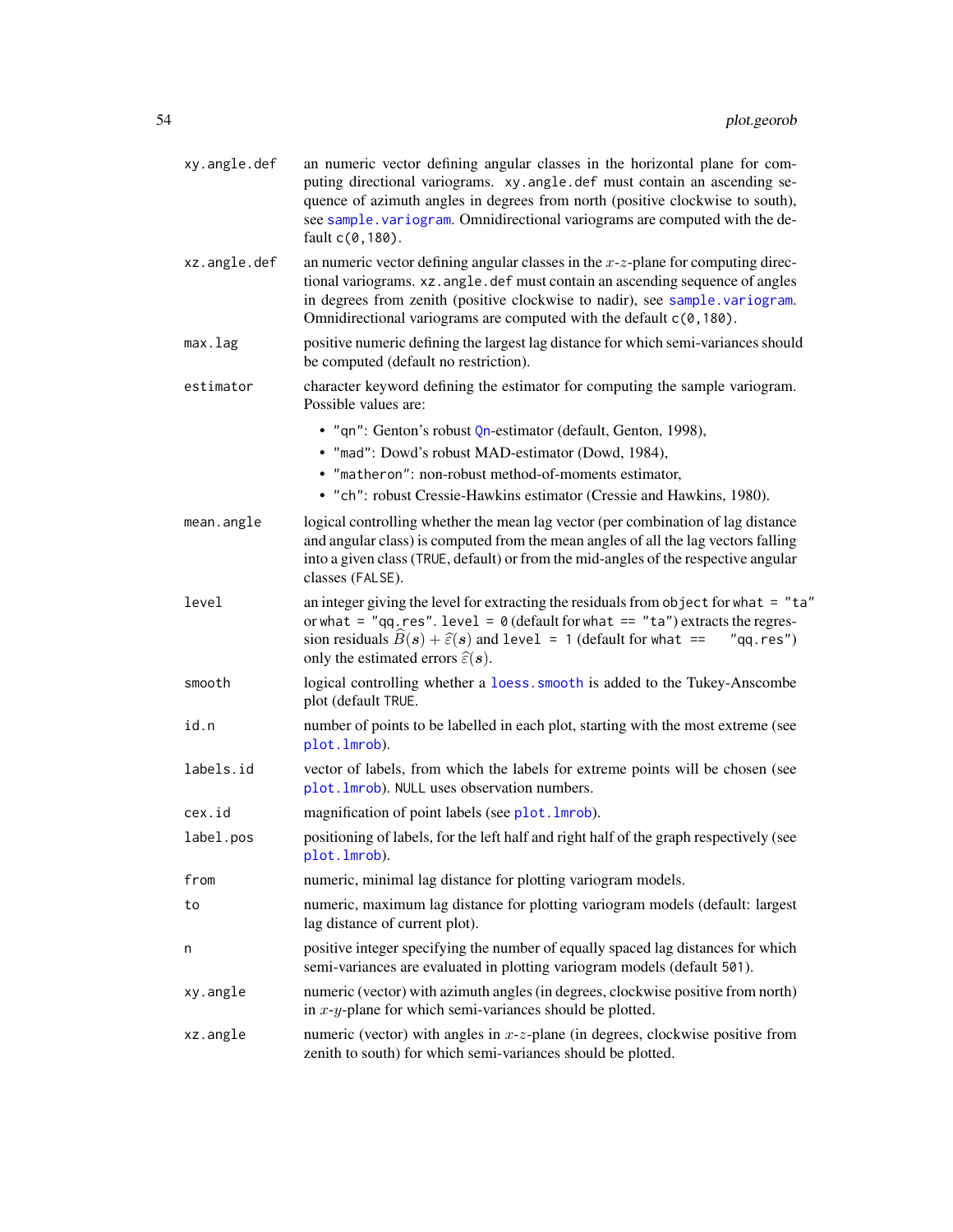# plot.georob 55

| col              | optional color of points and curves to distinguish items relating to different az-<br>imuth angles in $x-y$ -plane.     |
|------------------|-------------------------------------------------------------------------------------------------------------------------|
| pch              | optional symbol for points and curves to distinguish items relating to different<br>azimuth angles in $x$ - $z$ -plane. |
| lty              | line type for plotting variogram models.                                                                                |
| xlab, ylab, main |                                                                                                                         |
|                  | test annotation, see plot.                                                                                              |
| $\ddotsc$        | additional arguments passed to plot.sample.variogram, loess.smooth and<br>graphical methods.                            |

# Author(s)

Andreas Papritz <andreas.papritz@env.ethz.ch>.

#### See Also

[georobIntro](#page-34-0) for a description of the model and a brief summary of the algorithms;

[georob](#page-21-0) for (robust) fitting of spatial linear models;

[georobObject](#page-31-0) for a description of the class georob;

[profilelogLik](#page-61-0) for computing profiles of Gaussian likelihoods;

[control.georob](#page-2-0) for controlling the behaviour of georob;

[georobModelBuilding](#page-27-1) for stepwise building models of class georob;

[cv.georob](#page-9-0) for assessing the goodness of a fit by georob;

[georobMethods](#page-38-0) for further methods for the class georob;

[predict.georob](#page-57-0) for computing robust Kriging predictions;

[lgnpp](#page-46-0) for unbiased back-transformation of Kriging prediction of log-transformed data;

[georobSimulation](#page-42-0) for simulating realizations of a Gaussian process from model fitted by georob; and finally

[sample.variogram](#page-63-0) and [fit.variogram.model](#page-15-0) for robust estimation and modelling of sample variograms.

```
## Not run:
################
## meuse data ##
################
data(meuse)
## Gaussian REML fit
r.logzn.reml <- georob(log(zinc) ~ sqrt(dist), data = meuse, locations = \sim x + y,
    variogram.model = "RMexp",
   param = c(variance = 0.15, nugget = 0.05, scale = 200),tuning.psi = 1000)
summary(r.logzn.reml, correlation = TRUE)
```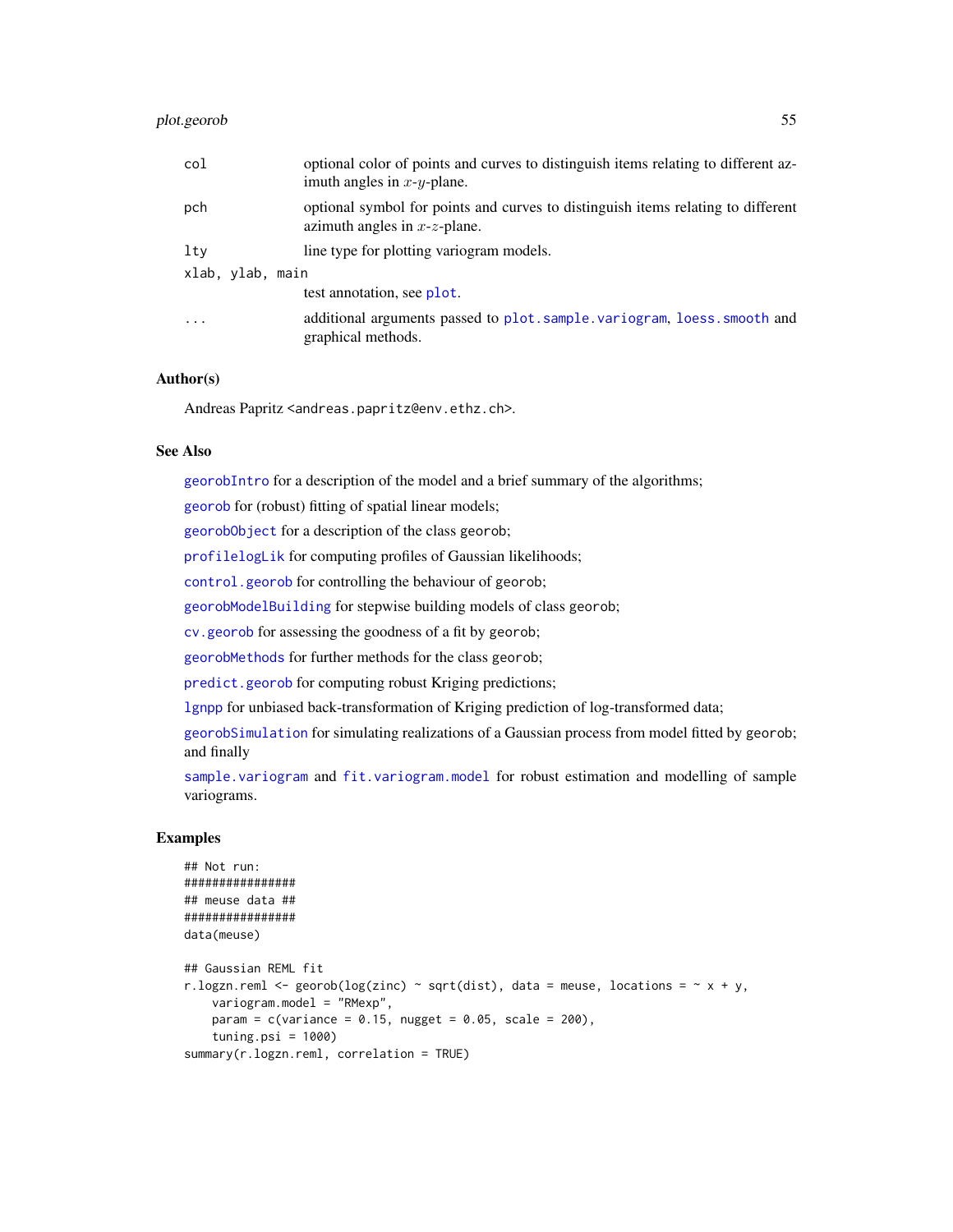56 pmm

```
## robust REML fit
r.logzn.rob <- update(r.logzn.reml, tuning.psi = 1)
summary(r.logzn.rob, correlation = TRUE)
plot(r.logzn.reml, lag.dist.def = seq(0, 2000, by = 100))lines(r.logzn.rob, col = "red")
## End(Not run)
```
## <span id="page-55-0"></span>pmm *Parallelized Matrix Multiplication*

# <span id="page-55-1"></span>Description

This page documents the function pmm for parallelized matrix multiplication and the function control.pcmp, which controls the behaviour of pmm and other functions that execute tasks in parallel.

## Usage

```
pmm(A, B, control = control.pcmp())
```

```
control.pcmp(pmm.ncores = 1, gcr.ncores = 1, max.ncores = detectCores(),
   f = 1, sfstop = FALSE, allow.recursive = TRUE,
   fork = !identical(.Platform[["OS.type"]], "windows"), ...)
```
# Arguments

| A, B            | matrices to be multiplied.                                                                                                                                            |
|-----------------|-----------------------------------------------------------------------------------------------------------------------------------------------------------------------|
| control         | a list of with the arguments pmm.ncores, gcr.ncores, max.ncores, f, sfstop<br>and allow. recursive or a function such as control. pcmp that generates such<br>a list. |
| pmm.ncores      | number (integer, default 1) of cores used for parallelized matrix multiplication.                                                                                     |
| gcr.ncores      | number (integer, default 1) of cores used for parallelized computation of semi-<br>variance matrix.                                                                   |
| max.ncores      | maximum number of cores (integer, default all cores of a machine) used for<br>parallelized computations.                                                              |
| $\mathbf{f}$    | number (integer, default 2) of tasks assigned to each core in parallelized opera-<br>tions.                                                                           |
| sfstop          | logical controlling whether the SNOW socket cluster is stopped after each par-<br>allelized matrix multiplication on windows OS (default FALSE).                      |
| allow.recursive |                                                                                                                                                                       |
|                 | logical controlling whether nested parallelized computation should be allowed<br>(default TRUE).                                                                      |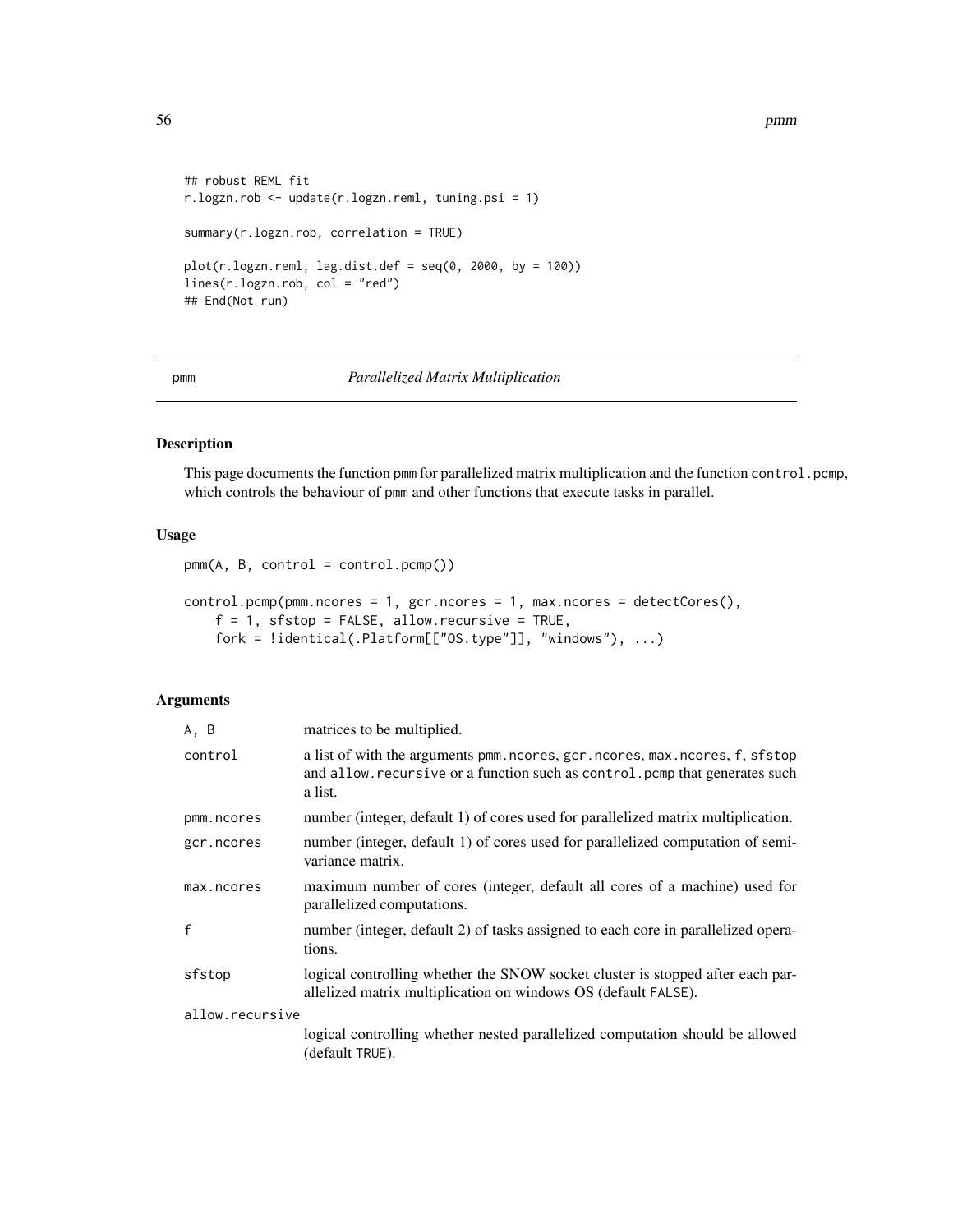| pmm | $- -$ |
|-----|-------|
|-----|-------|

| fork      | logical controlling whether forking should be used for parallel computations<br>(default TRUE on unix and FALSE on windows operating systems). Note that<br>settling for $k = TRUE$ on windows suppresses parallel computations. |
|-----------|----------------------------------------------------------------------------------------------------------------------------------------------------------------------------------------------------------------------------------|
| $\ddotsc$ | further arguments, currently not used.                                                                                                                                                                                           |

# Details

Parallelized matrix multiplication shortens computing time for large data sets ( $n > 1000$ ). However, spawning child processes requires itself resources and increasing the number of cores for parallel matrix multiplication does not always result in reduced computing time. A sensible default for the number of cores is likely pmm.ncores=2.

Note, however, that very substantial reductions in computing time results when one uses the Open-BLAS library instead of the reference BLAS library that ships with R, see [http://www.openblas.](http://www.openblas.net/) [net/](http://www.openblas.net/) and R FAQ for your OS. With OpenBLAS no gains are obtained by using more than one core for matrix multiplication, and one should therefore use the default argument pmm.ncores  $= 1$  for control.pcmp().

max.ncores controls how many child processes are spawned in total. This can be used to prevent that child processes spawn themselves children which may result in a considerable number of child processes.

## Value

pmm: the matrix product A %\*% B,

control.pcmp: a list with components pmm.ncores, gcr.ncores, max.ncores, f, sfstop, allow.recursive.

#### Author(s)

Andreas Papritz <andreas.papritz@env.ethz.ch>

## See Also

[georobIntro](#page-34-0) for a description of the model and a brief summary of the algorithms;

[georob](#page-21-0) for (robust) fitting of spatial linear models.

```
## Not run:
A <- as.matrix(dist(rnorm(2000)))
B <- as.matrix(dist(rnorm(2000)))
system.time(C \leq -\text{pmm}(A, B, \text{control} = \text{control.pcmp}(\text{pmn}.\text{ncores} = 1)))system.time(C \leq pmm(A, B, control = control.pcmp(pmm.ncores = 4)))## End(Not run)
```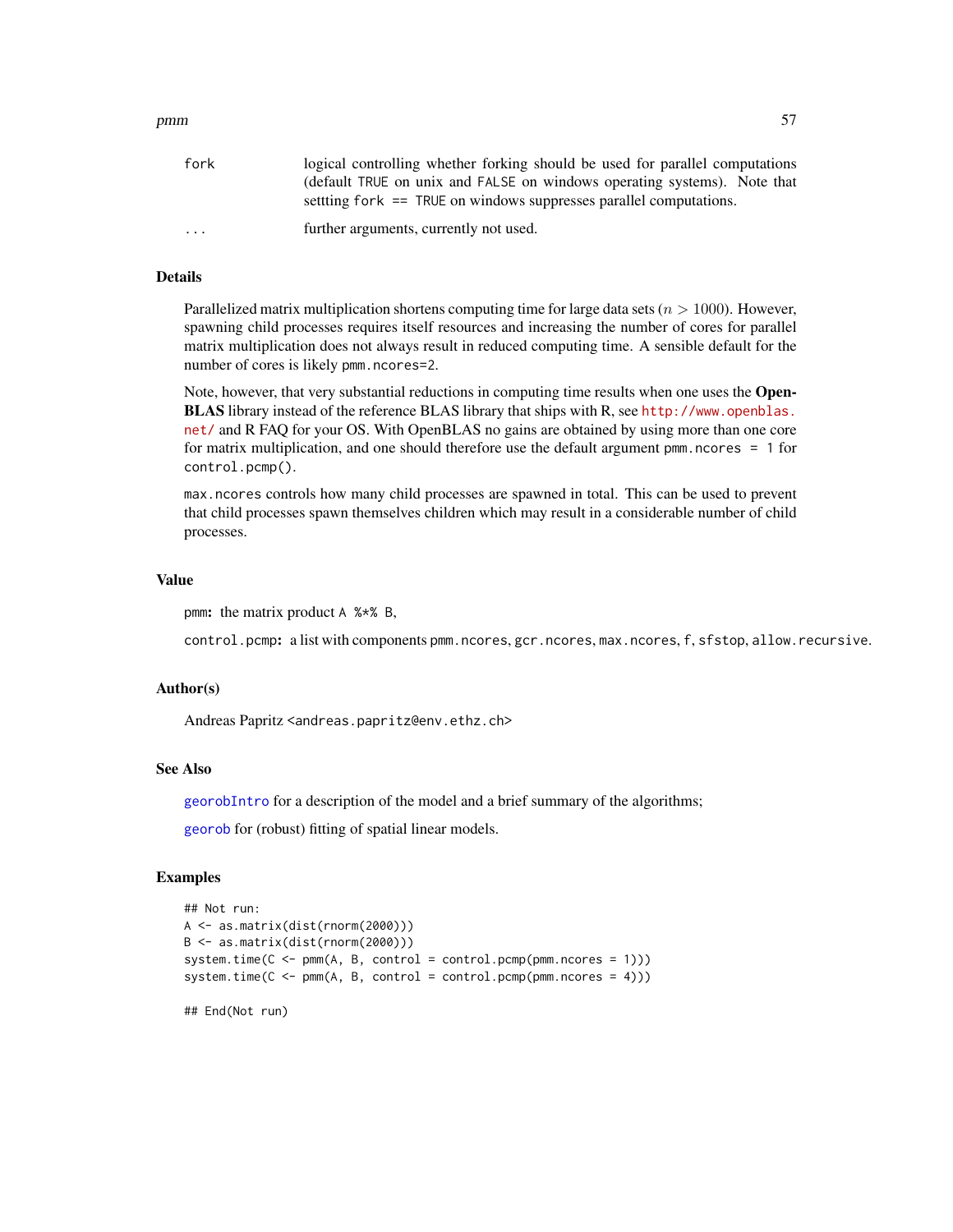#### <span id="page-57-1"></span>**Description**

Robust and customary external drift Kriging prediction based on a spatial linear models fitted by georob. The predict method for the class georob computes fitted values, point and block Kriging predictions as well as model terms for display by [termplot](#page-0-0).

#### Usage

```
## S3 method for class 'georob'
predict(object, newdata, type = c("signal", "response", "trend", "terms"),
    terms = NULL, se.fit = TRUE, signif = 0.95, locations,
   variogram.model = NULL, param = NULL, aniso = NULL, variogram.object = NULL,
   control = control.predict.georob(), verbose = 0, ...)control.predict.georob(full.covmat = FALSE, extended.output = FALSE,
   mmax = 10000, ncores = pcmp[["max.ncores"]], pwidth = NULL, pheight = NULL,
   napp = 1, pcmp = control.pcmp()
```
## Arguments

| object    | an object of class "georob" (mandatory argument), see georob0bject.                                                                                                                                                                                                                                                                                                                                                                                         |
|-----------|-------------------------------------------------------------------------------------------------------------------------------------------------------------------------------------------------------------------------------------------------------------------------------------------------------------------------------------------------------------------------------------------------------------------------------------------------------------|
| newdata   | an optional data frame, SpatialPointsDataFrame, SpatialPixelsDataFrame,<br>SpatialGridDataFrame, SpatialPolygonsDataFrame or an (optional) object<br>of class SpatialPoints, SpatialPixels or SpatialGrid, in which to look for<br>variables with which to compute fitted values or Kriging predictions, see De-<br>tails.<br>If newdata is a SpatialPolygonsDataFrame then block Kriging predictions are<br>computed, otherwise point Kriging predictions. |
| type      | character keyword defining what target quantity should be predicted (computed).<br>Possible values are                                                                                                                                                                                                                                                                                                                                                      |
|           | • "signal": the "signal" $Z(s) = x(s)^T \beta + B(s)$ of the process (default),<br>• "response": the observations $Y(s) = Z(s) + \varepsilon(s)$ ,<br>• "trend": the external drift $x(s)^T \beta$ ,<br>• "terms": the model terms.                                                                                                                                                                                                                         |
| terms     | If type = $"$ terms", which terms (default is all terms).                                                                                                                                                                                                                                                                                                                                                                                                   |
| se.fit    | logical, only used if type is equal to "terms", see predict. lm.                                                                                                                                                                                                                                                                                                                                                                                            |
| signif    | positive numeric equal to the tolerance or confidence level for computing re-<br>spective intervals. If NULL no intervals are computed.                                                                                                                                                                                                                                                                                                                     |
| locations | an optional one-sided formula specifying what variables of newdata are the co-<br>ordinates of the prediction points<br>(default: object[["locations.objects"]][["locations"]]).                                                                                                                                                                                                                                                                            |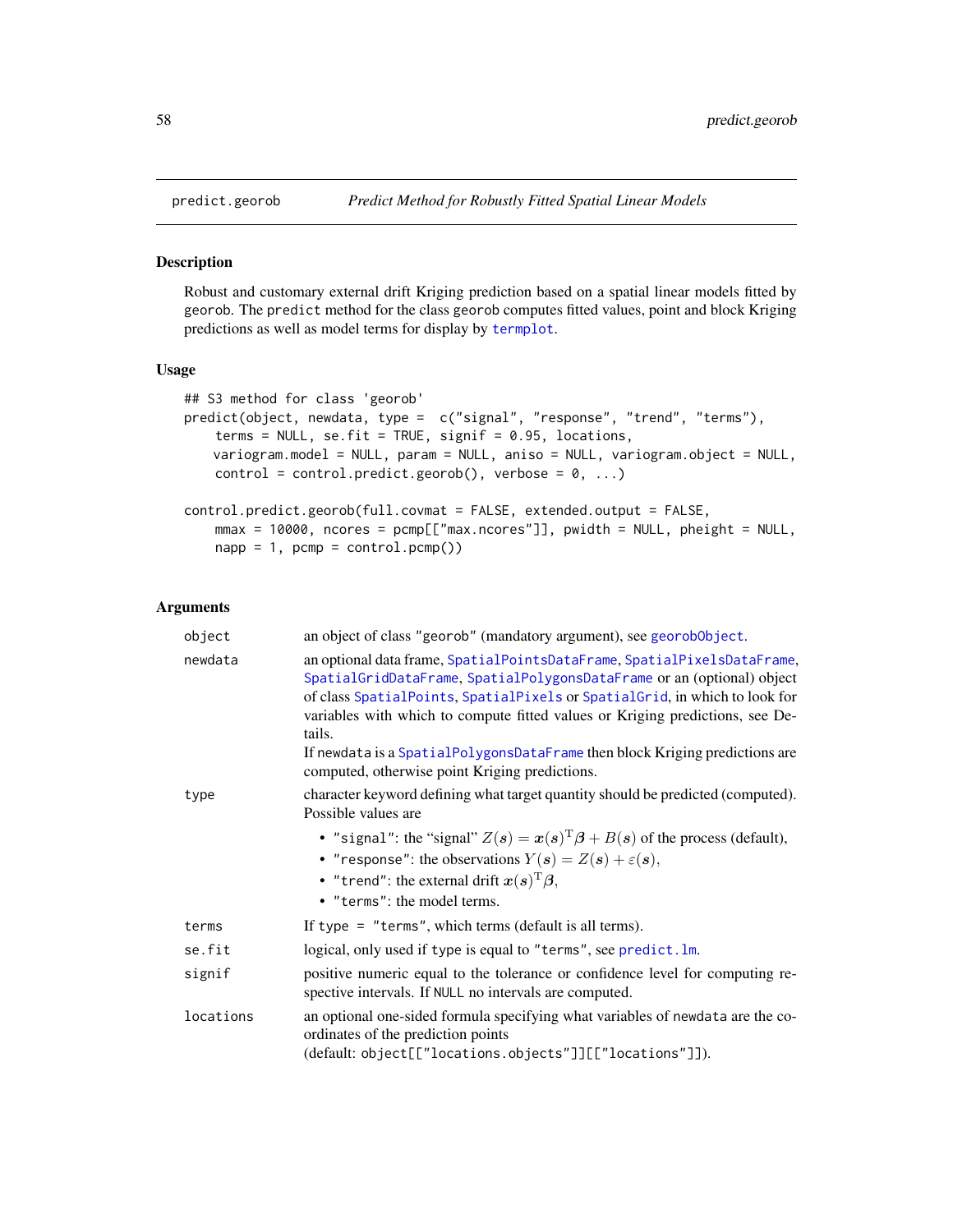| variogram.model       |                                                                                                                                                                                                                                     |
|-----------------------|-------------------------------------------------------------------------------------------------------------------------------------------------------------------------------------------------------------------------------------|
|                       | an optional character keyword defining the variogram model to be used for Krig-<br>ing, see georob and Details.                                                                                                                     |
| param                 | an optional named numeric vector with values of the variogram parameters used<br>for Kriging, see georob and Details.                                                                                                               |
| aniso                 | an optional named numeric vector with values of anisotropy parameters of a<br>variogram used for Kriging, see georob and Details.                                                                                                   |
| variogram.object      |                                                                                                                                                                                                                                     |
|                       | an optional list that defines a possibly nested variogram model used for Kriging,<br>see georob and <i>Details</i> .                                                                                                                |
| control               | a list with the components full.covmat, extended.output, mmax, ncores,<br>pwidth, pheight, napp and pcmp or a function such as control.predict.georob<br>that generates such a list.                                                |
| full.covmat           | logical controlling whether the full covariance matrix of the prediction errors is<br>returned (TRUE) or only the vector with its diagonal elements (FALSE, default),<br>see Value for an explanation of the effect of full.covmat. |
| extended.output       |                                                                                                                                                                                                                                     |
|                       | logical controlling whether the covariance matrices of the Kriging predictions<br>and of the data should be computed, see Details (default FALSE).                                                                                  |
| mmax                  | integer equal to the maximum number (default 10000) of prediction items, com-<br>puted in a sub-task, see Details.                                                                                                                  |
| ncores                | positive integer controlling how many cores are used for parallelized computa-<br>tions, see Details.                                                                                                                               |
| pwidth, pheight, napp |                                                                                                                                                                                                                                     |
|                       | numeric scalars, used to tune numeric integration of semi-variances for block<br>Kriging, see preCKrige.                                                                                                                            |
| pcmp                  | a list of arguments passed to pmm or a function such as control. pcmp that gen-<br>erates such a list (see control. pcmp for allowed arguments).                                                                                    |
| verbose               | positive integer controlling logging of diagnostic messages to the console.<br>verbose = $\theta$ (default) largely suppresses such messages.                                                                                       |
| $\cdots$              | arguments passed to control.predict.georob.                                                                                                                                                                                         |

## Details

If newdata is an object of class SpatialPoints, SpatialPixels or SpatialGrid then the drift model may only use the coordinates as covariates (universal Kriging). Furthermore the names used for the coordinates in newdata must be the same as in data when creating object (argument locations of predict.georob should not be used). Note that the result returned by predict.georob is then an object of class SpatialPointsDataFrame, SpatialPixelsDataFrame or SpatialGridDataFrame.

The predict method for class georob uses the packages **parallel, snow** and **snowfall** for parallelized computation of Kriging predictions. If there are  $m$  items to predict, the task is split into ceiling(m/mmax) sub-tasks that are then distributed to ncores CPUs. Evidently, ncores = 1 suppresses parallel execution. By default, the function uses all available CPUs as returned by [detectCores](#page-0-0).

Note that if  $full$ .covmat is TRUE mmax must exceed  $m$  (and parallel execution is not possible).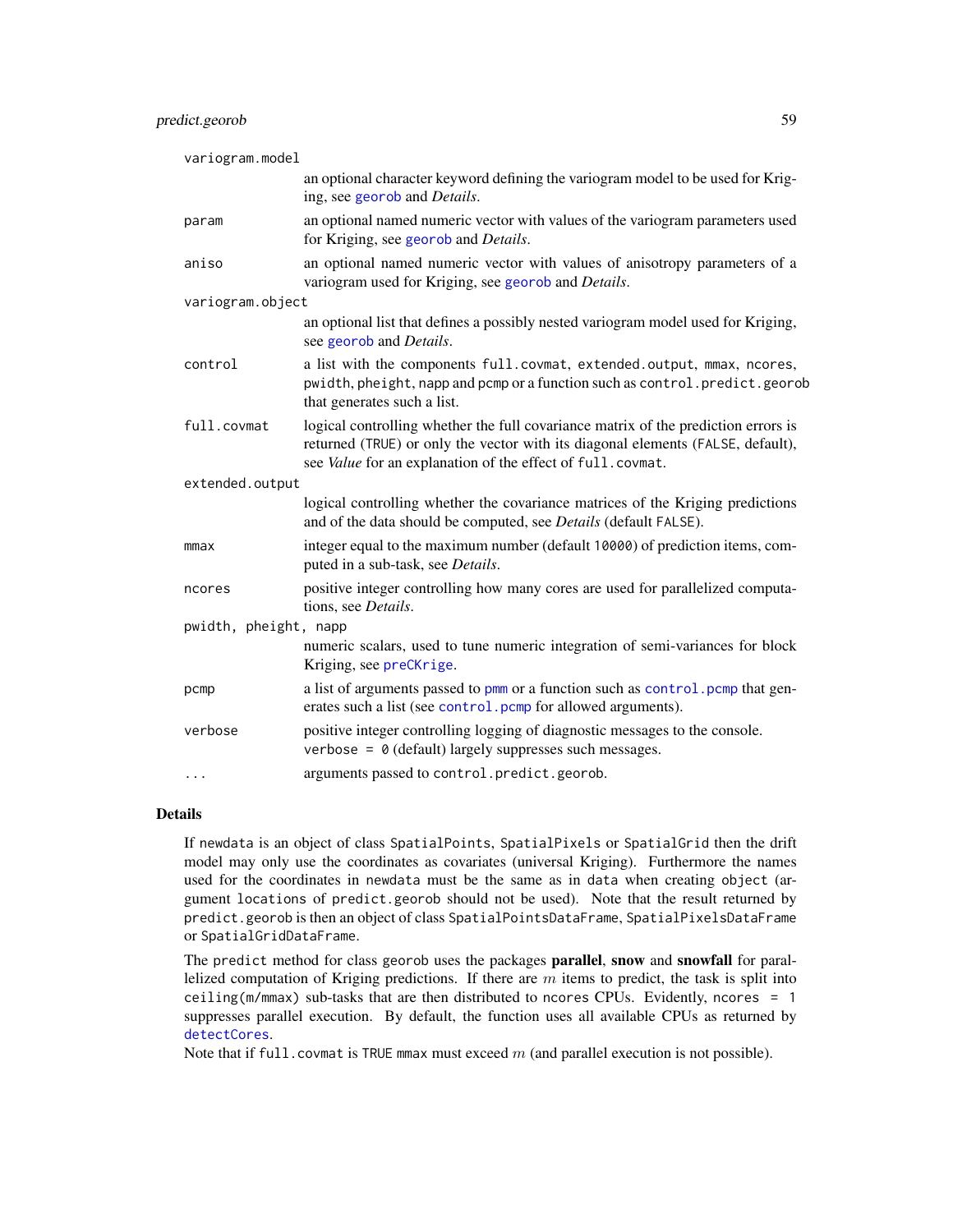The argument extended.output = TRUE is used to compute all quantities required for (approximately) unbiased back-transformation of Kriging predictions of log-transformed data to the original scale of the measurements by 1 gnpp. In more detail, the following items are computed:

- trend: the fitted values,  $x(s)^\text{T}\hat{\boldsymbol{\beta}},$
- var.pred: the variances of the Kriging predictions,  $Var_{\hat{\theta}}[\hat{Y}(s)]$  or  $Var_{\hat{\theta}}[\hat{Z}(s)]$ ,
- cov.pred.target: the covariances between the predictions and the prediction targets,  $Cov_{\hat{\theta}}[Y(\mathbf{s}), Y(\mathbf{s})]$  or  $Cov_{\hat{\theta}}[Z(\mathbf{s}), Z(\mathbf{s})],$
- var.target: the variances of the prediction targets  $Var_{\hat{\theta}}[Y(\boldsymbol{s})]$  or  $Var_{\hat{\theta}}[Z(\boldsymbol{s})]$ .

Note that the component var.pred is also present if type is equal to "trend", irrespective of the choice for extended.output. This component contains then the variances of the fitted values.

#### Value

If type is equal to "terms" then a vector, a matrix, or a list with prediction results along with bounds and standard errors, see [predict.lm](#page-0-0). Otherwise, the structure and contents of the output generated by predict.georob are determined by the class of newdata and the logical flags full.covmat and extended.output:

If full.covmat is FALSE then the result is an object of a "similar" class as newdata (data frame, [SpatialPointsDataFrame](#page-0-0), [SpatialPixelsDataFrame](#page-0-0) [SpatialGridDataFrame](#page-0-0), [SpatialPolygonsDataFrame](#page-0-0)).

The data frame or the data slot of the Spatial...DataFrame objects have the following components:

- the coordinates of the prediction points (only present if newdata is a data frame).
- pred: the Kriging predictions (or fitted values).
- se: the root mean squared prediction errors (Kriging standard errors).
- lower, upper: the limits of tolerance/confidence intervals,
- trend, var.pred, cov.pred.target, var.target: only present if extended.output is TRUE, see *Details*.

If full.covmat is TRUE then predict.georob returns a list with the following components:

- pred: a data frame or a Spatial...DataFrame object as described above for full.covmat = FALSE.
- mse.pred: the full covariance matrix of the prediction errors,  $Y(s) \hat{Y}(s)$  or  $Z(s) \hat{Z}(s)$ see *Details*.
- var.pred: the full covariance matrix of the Kriging predictions, see *Details*.
- cov.pred.target: the full covariance matrix of the predictions and the prediction targets, see *Details*.
- var.target: the full covariance matrix of the prediction targets, see *Details*.

#### Author(s)

Andreas Papritz <andreas.papritz@env.ethz.ch>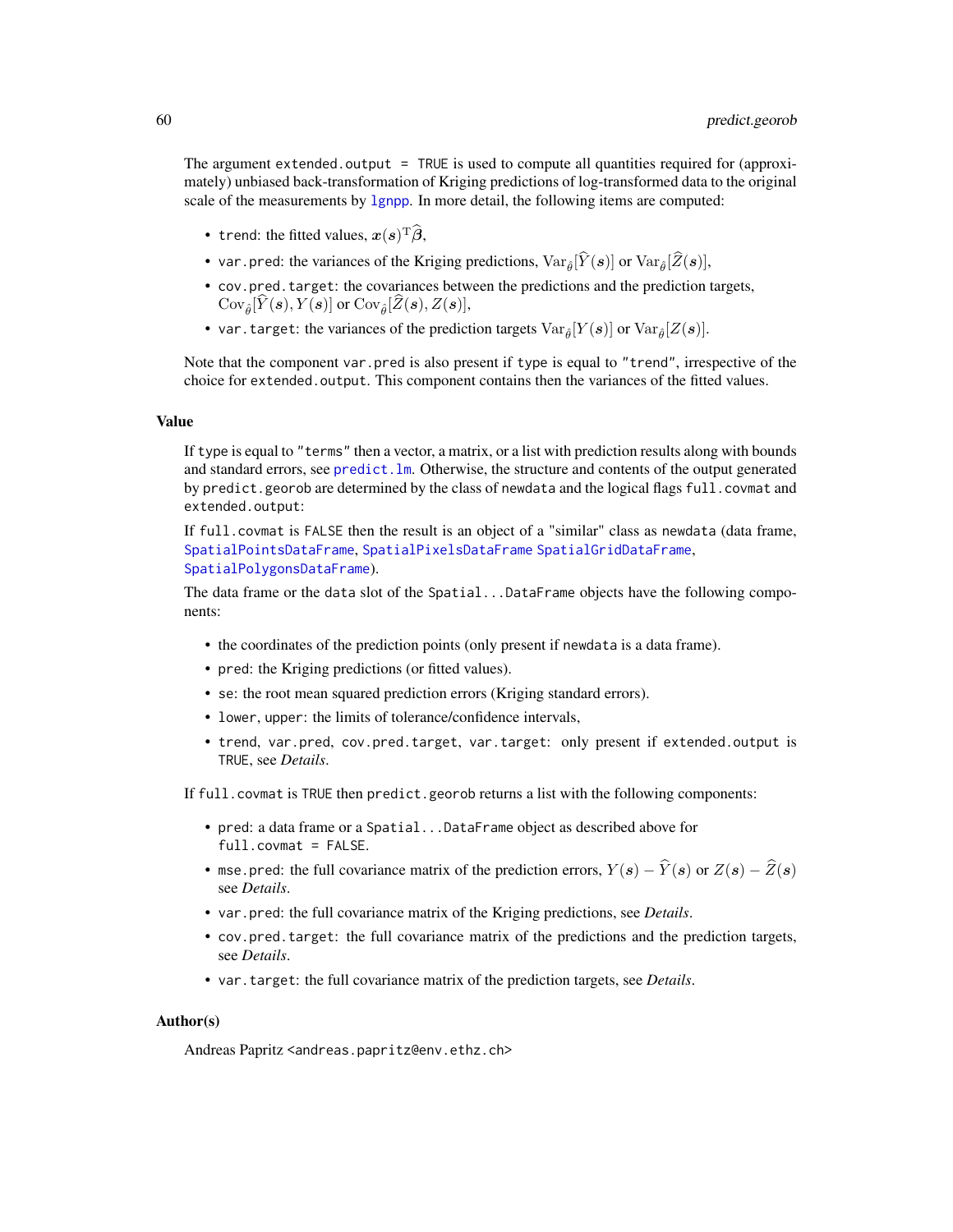#### predict.georob 61

#### References

Nussbaum, M., Papritz, A., Baltensweiler, A. and Walthert, L. (2012) *Organic Carbon Stocks of Swiss Forest Soils*, Institute of Terrestrial Ecosystems, ETH Zurich and Swiss Federal Institute for Forest, Snow and Landscape Research (WSL), pp. 51. [http://dx.doi.org/10.3929/](http://dx.doi.org/10.3929/ethz-a-007555133) [ethz-a-007555133](http://dx.doi.org/10.3929/ethz-a-007555133)

KŸnsch, H. R., Papritz, A., Schwierz, C. and Stahel, W. A. (2011) Robust estimation of the external drift and the variogram of spatial data. Proceedings of the ISI 58th World Statistics Congress of the International Statistical Institute. [http://e-collection.library.ethz.ch/eserv/eth:](http://e-collection.library.ethz.ch/eserv/eth:7080/eth-7080-01.pdf) [7080/eth-7080-01.pdf](http://e-collection.library.ethz.ch/eserv/eth:7080/eth-7080-01.pdf)

## See Also

[georobIntro](#page-34-0) for a description of the model and a brief summary of the algorithms;

[georob](#page-21-0) for (robust) fitting of spatial linear models;

[georobObject](#page-31-0) for a description of the class georob;

[profilelogLik](#page-61-0) for computing profiles of Gaussian likelihoods;

[plot.georob](#page-52-0) for display of RE(ML) variogram estimates;

[control.georob](#page-2-0) for controlling the behaviour of georob;

[georobModelBuilding](#page-27-1) for stepwise building models of class georob;

[cv.georob](#page-9-0) for assessing the goodness of a fit by georob;

[georobMethods](#page-38-0) for further methods for the class georob;

[lgnpp](#page-46-0) for unbiased back-transformation of Kriging prediction of log-transformed data;

[georobSimulation](#page-42-0) for simulating realizations of a Gaussian process from model fitted by georob; and finally

[sample.variogram](#page-63-0) and [fit.variogram.model](#page-15-0) for robust estimation and modelling of sample variograms.

```
## Not run:
data(meuse)
```

```
data(meuse.grid)
coordinates(meuse.grid) <- ~x+y
meuse.grid.pixdf <- meuse.grid
gridded(meuse.grid.pixdf) <- TRUE
```

```
library(constrainedKriging)
data(meuse.blocks)
```

```
r.logzn.rob <- georob(log(zinc) ~ sqrt(dist), data = meuse, locations = \sim x + y,
   variogram.model = "RMexp", param = c(variance = 0.15, nugget = 0.05, scale = 200),
   tuning.psi = 1., control = control.georob(cov.bhat = TRUE, full.cov.bhat = TRUE))
```

```
## point predictions of log(Zn)
```

```
r.pred.points <- predict(r.logzn.rob, newdata = meuse.grid.pixdf,
```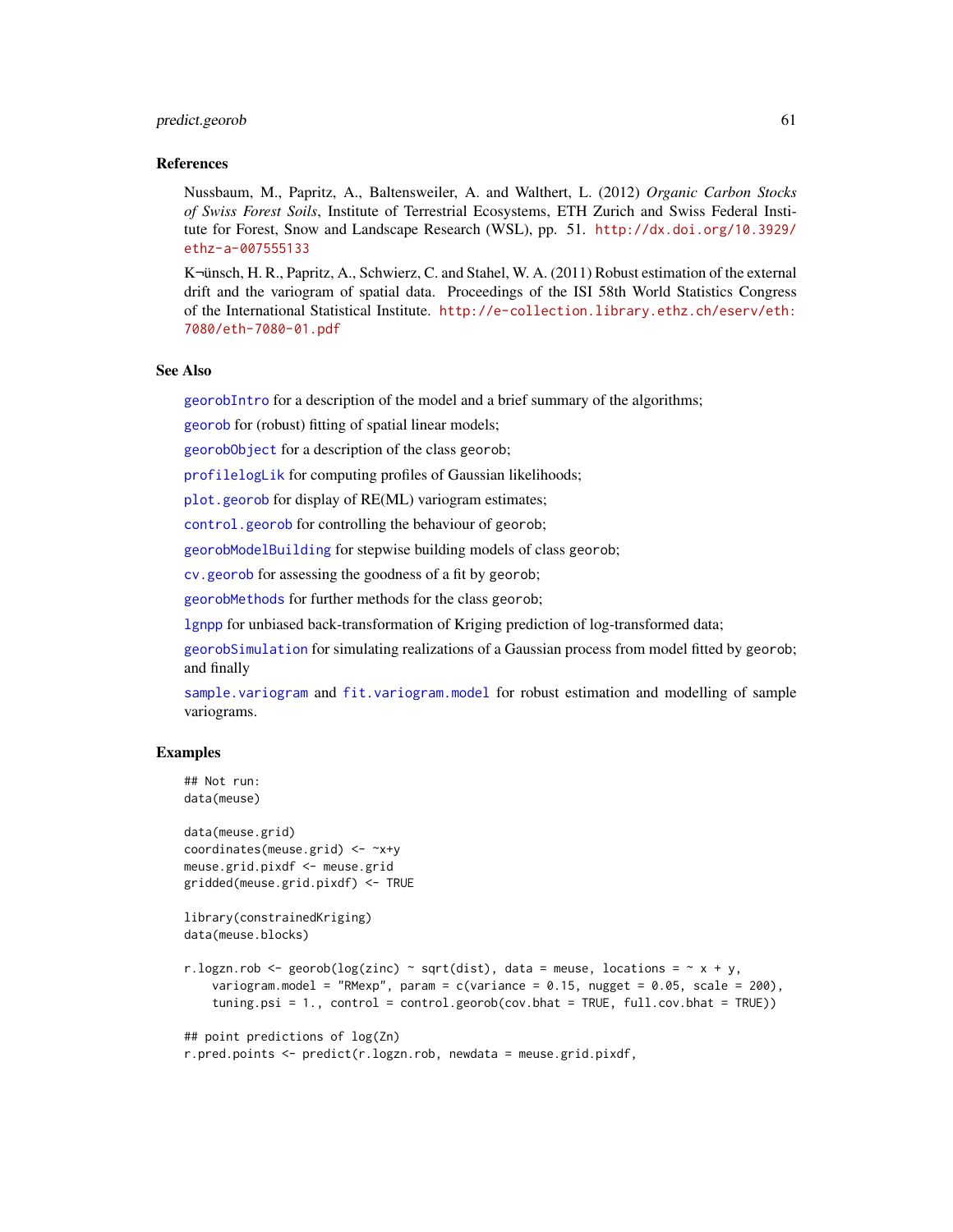```
control = control.predict.georob(extended.output = TRUE, full.covmat = TRUE))
str(r.pred.points$pred@data)
## back-transformation of point predictions
r.backtf.pred.points <- lgnpp(r.pred.points)
str(r.pred.points$pred@data)
spplot(r.backtf.pred.points[["pred"]], zcol = "lgn.pred", main = "Zn content")
## predicting mean Zn content for whole area
r.block <- lgnpp(r.pred.points, is.block = TRUE, all.pred = r.backtf.pred.points[["pred"]])
r.block
## block predictions of log(Zn)
r.pred.block <- predict(r.logzn.rob, newdata = meuse.blocks,
    control = control.predict.georob(extended.output = TRUE,
       pwidth = 75, pheight = 75)
r.backtf.pred.block <- lgnpp(r.pred.block, newdata = meuse.grid)
spplot(r.backtf.pred.block, zcol = "lgn.pred", main = "block means Zn content")
## End(Not run)
```
<span id="page-61-0"></span>profilelogLik *Profile Likelihood*

#### **Description**

The function profilelogLik computes for an array of fixed variogram parameters the profile loglikelihood by maximizing the (restricted) log-likelihood with respect to the remaining variogram parameters, the fixed and random effects.

#### Usage

```
profilelogLik(object, values, use.fitted = TRUE, verbose = 0,
  ncores = min(detectCores(), NROW(values)))
```
## Arguments

| object     | an object of class "georob" (mandatory argument), see georobologiect.                                                                                                                                                                                                                                                                      |
|------------|--------------------------------------------------------------------------------------------------------------------------------------------------------------------------------------------------------------------------------------------------------------------------------------------------------------------------------------------|
| values     | a data. frame or a matrix with the values of the variogram and anisotropy<br>parameters that should be kept fixed (mandatory argument, see georob and<br>georobIntro for information about the parametrization of variogram models).<br>The names of the columns of values must match the names of variogram and<br>anisotropy parameters. |
| use.fitted | logical scalar controlling whether the fitted variogram parameters of object<br>should be used as initial values (default TRUE) when maximizing the profile log-<br>likelihood or the initial values used to generate object.                                                                                                              |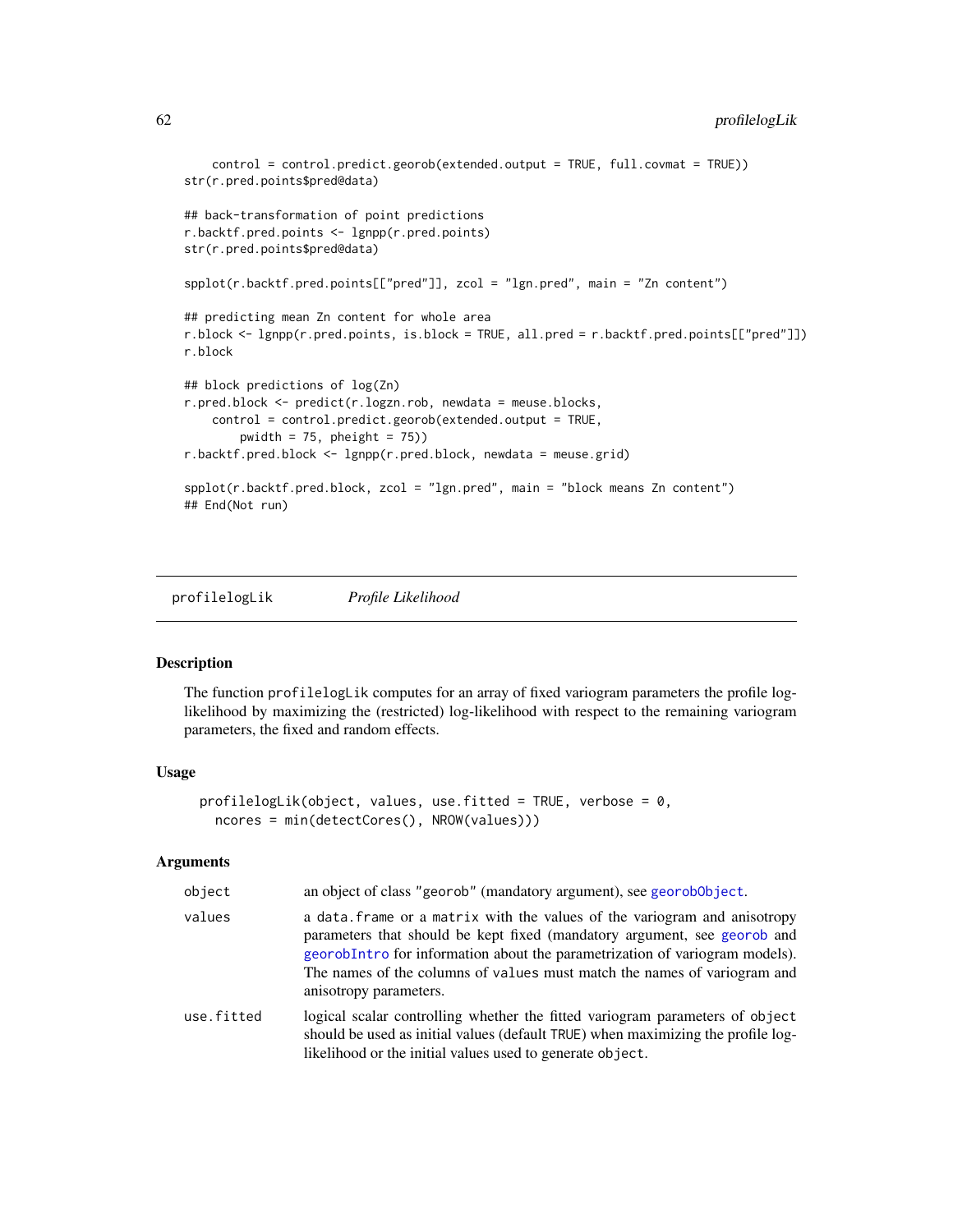## profilelogLik 63

#### Details

For robust REML fits profilelogLik returns (possibly with a warning) the log-likelihood of the Gaussian (RE)ML fit of the equivalent Gaussian spatial linear model with heteroscedastic nugget.

Note that *the data frame passed as* data *argument to* georob *must exist in the user workspace when calling* profilelogLik.

profilelogLik uses the packages parallel, snow and snowfall for parallelized computation of the profile likelihood. By default, the function uses NROW(values) CPUs but not more than are physically available (as returned by [detectCores](#page-0-0)).

profilelogLik uses the function [update](#page-0-0) to re-estimated the model with partly fixed variogram parameters. Therefore, any argument accepted by [georob](#page-21-0) except data can be changed when refitting the model. Some of them (e.g. verbose) are explicit arguments of profilelogLik, but also the remaining ones can be passed by ... to the function.

#### Value

A data.frame with the columns of values, a column loglik (contains the maximized [restricted] log-likelihood), columns with the estimated variogram and fixed effect parameters, columns with the gradient of the (restricted) log-likelihood (or the roots of the estimating equations) and a column converged, indicating whether convergence has occurred converged ==1 when fitting the respective model.

## Author(s)

Andreas Papritz <andreas.papritz@env.ethz.ch>

#### See Also

[georobIntro](#page-34-0) for a description of the model and a brief summary of the algorithms;

[georob](#page-21-0) for (robust) fitting of spatial linear models;

[georobObject](#page-31-0) for a description of the class georob;

[plot.georob](#page-52-0) for display of RE(ML) variogram estimates;

[control.georob](#page-2-0) for controlling the behaviour of georob;

[georobModelBuilding](#page-27-1) for stepwise building models of class georob;

[cv.georob](#page-9-0) for assessing the goodness of a fit by georob;

[georobMethods](#page-38-0) for further methods for the class georob;

[predict.georob](#page-57-0) for computing robust Kriging predictions;

[lgnpp](#page-46-0) for unbiased back-transformation of Kriging prediction of log-transformed data;

[georobSimulation](#page-42-0) for simulating realizations of a Gaussian process from model fitted by georob; and finally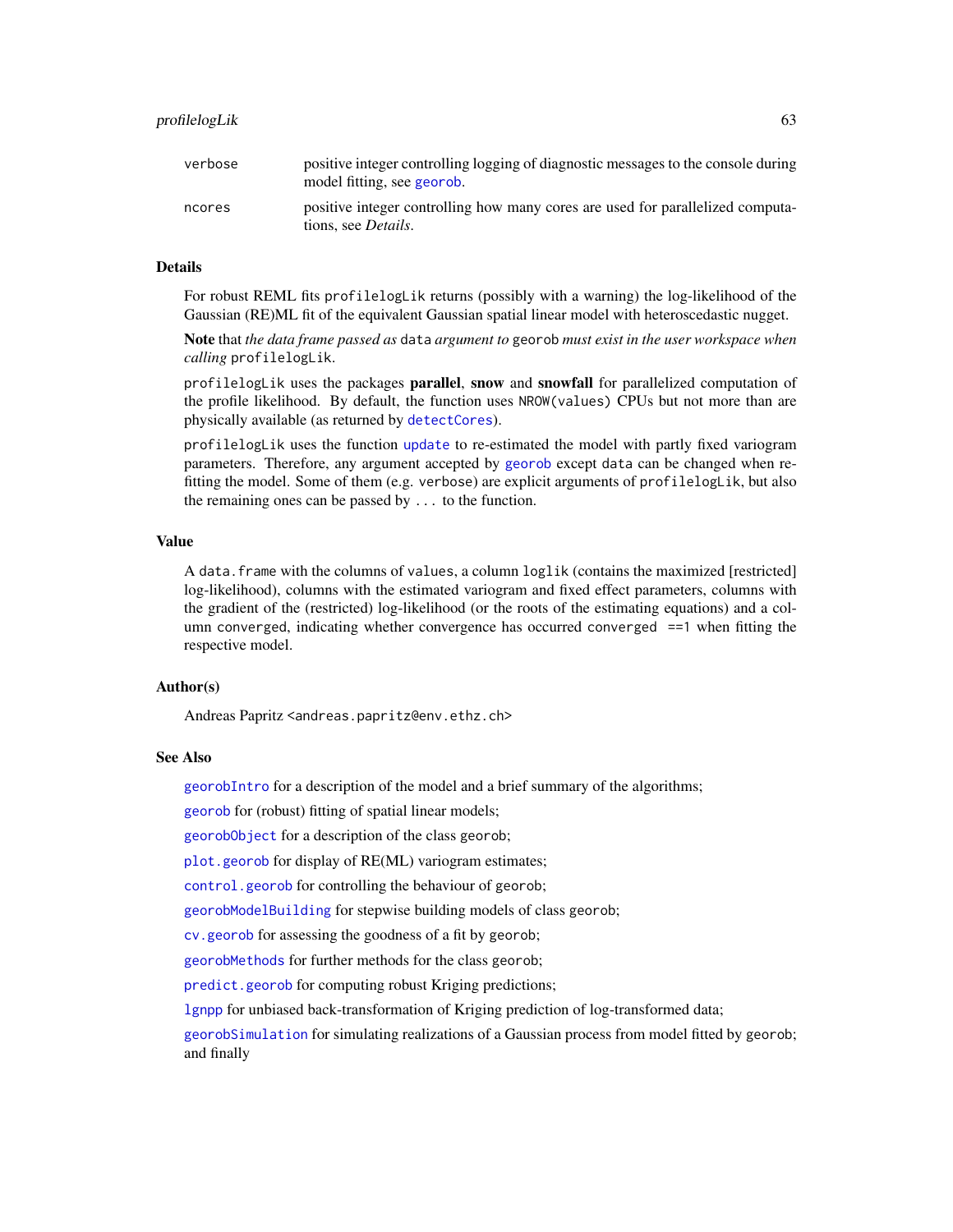[sample.variogram](#page-63-0) and [fit.variogram.model](#page-15-0) for robust estimation and modelling of sample variograms.

#### Examples

```
## Not run:
data(meuse)
r.logzn.ml <- georob(log(zinc)~sqrt(dist), data=meuse, locations=~x+y,
    variogram.model="RMexp", param=c(variance=0.15, nugget=0.05, scale=200),
    tuning.psi=1000, control=control.georob(ml.method="ML"))
r.prflik <- profilelogLik(r.logzn.ml, values=expand.grid(scale=seq(75, 600, by=25)))
plot(loglik~scale, r.prflik, type="l")
abline(v=r.logzn.ml$variogram.object[[1]]$param["scale"], lty="dotted")
abline(h=r.logzn.ml$loglik-0.5*qchisq(0.95, 1), lty="dotted")
```
## End(Not run)

<span id="page-63-0"></span>sample.variogram *Computing (Robust) Sample Variograms of Spatial Data*

#### <span id="page-63-1"></span>**Description**

The function sample.variogram computes the sample (empirical) variogram of a spatial variable by the method-of-moment and three robust estimators. Both omnidirectional and directiondependent variograms can be computed, the latter for observation locations in a three-dimensional domain. There are summary and plot methods for summarizing and displaying sample variograms.

## Usage

```
sample.variogram(object, ...)
## Default S3 method:
sample.variogram(object, locations, lag.dist.def,
    xy.angle.def = c(0, 180), xz.angle.def = c(0, 180), max.lag = Inf,
    estimator = c("qn", "mad", "matheron", "ch"), mean.angle = TRUE, ...)## S3 method for class 'formula'
sample.variogram(object, data, subset, na.action,
    locations, lag.dist.def, xy.angle.def = c(0, 180),
    xz.\angle{angle}.def = c(0, 180), max.lag = Inf,estimator = c("qn", "mad", "matheron", "ch"), mean.angle = TRUE, ...)
## S3 method for class 'georob'
```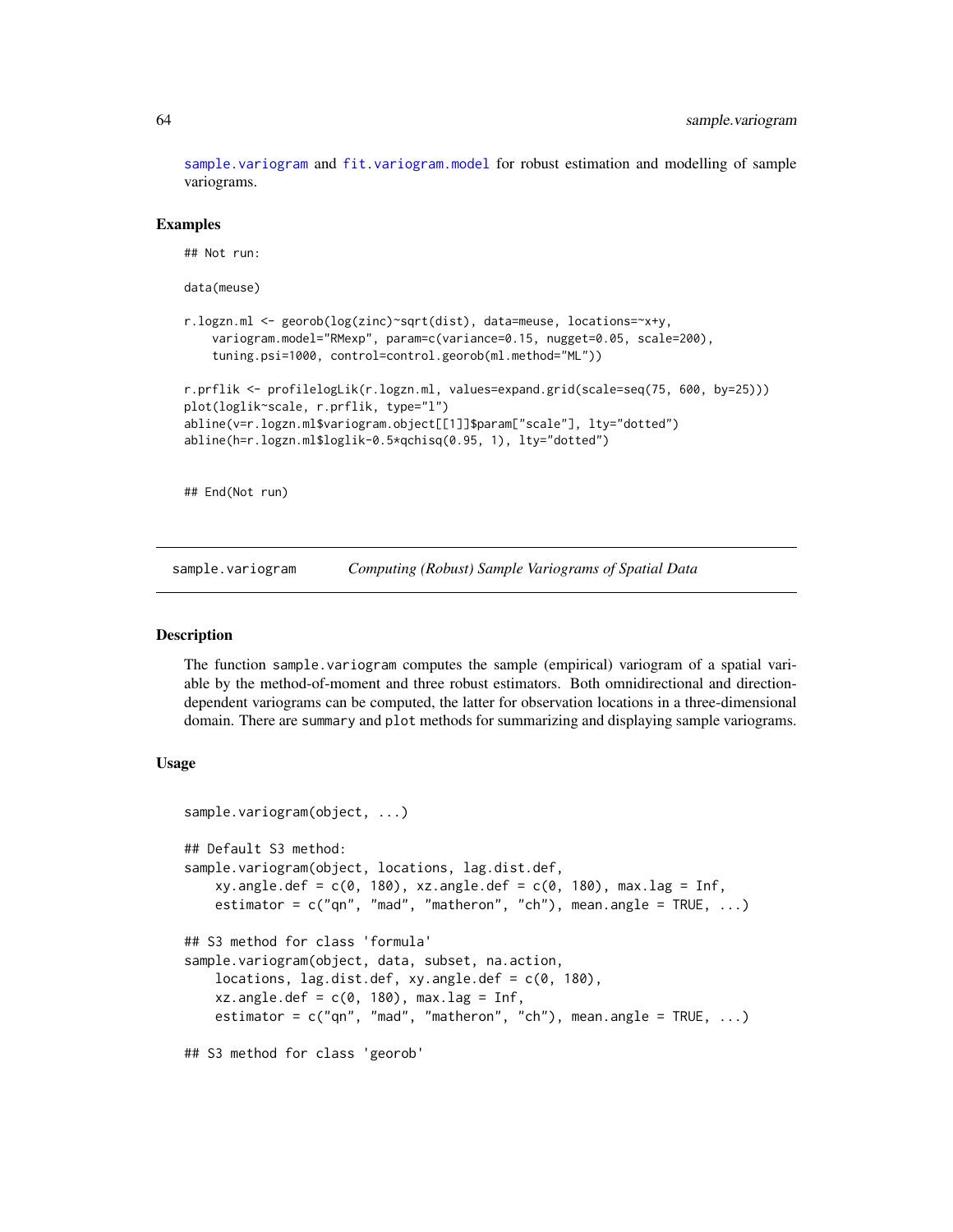```
sample.variogram(object, lag.dist.def,
   xy.angle.def = c(0, 180), xz.angle.def = c(0, 180), max.lag = Inf,
   estimator = c("qn", "mad", "matheron", "ch"), mean.angle = TRUE, ...)
## S3 method for class 'sample.variogram'
summary(object, ...)
## S3 method for class 'sample.variogram'
plot(x, type = "p", add = FALSE,xlim = c(0, max(x[["lag.dist"]])),
   ylim = c(0, 1.1 * max(x[["gamma"])); col, pch, lty, cex = 0.8,xlab = "lag distance", ylab = "semivariance",
   annotate.npairs = FALSE, npairs.pos = 3, npairs.cex = 0.7,
   legend = nlevels(x[["xy.angle"]]) > 1 || nlevels(x[["xz.angle"]]) > 1,
   legend.pos = "topleft", ...)
```
## Arguments

| object       | a numeric vector with the values of the response for which the sample vari-<br>ogram should be computed (sample.variogram.default), a formula, spec-<br>if ying in its left part the response variable (right part of formula is ignored,<br>sample. variogram. formula), an object of class georob (sample. variogram. georob)<br>or an object of class sample.variogram (summary.sample.variogram). |
|--------------|-------------------------------------------------------------------------------------------------------------------------------------------------------------------------------------------------------------------------------------------------------------------------------------------------------------------------------------------------------------------------------------------------------|
| locations    | a numeric matrix with the coordinates of the locations where the response was<br>observed (sample.variogram.default) or a one-sided formula specifying the<br>coordinates (sample.variogram.formula). The matrix may have an arbitrary<br>number of columns for an omnidirectional variogram, but at most 3 columns if<br>a directional variogram is computed.                                        |
| data         | an optional data frame, list or environment (or another object coercible by as . data. frame<br>to a data frame) containing the response variable and the coordinates where<br>the data was recorded. If not found in data, the variables are taken from<br>environment(formula), typically the environment from which sample. variogram<br>is called.                                                |
| subset       | an optional vector specifying a subset of observations to be used for estimating<br>the variogram.                                                                                                                                                                                                                                                                                                    |
| na.action    | a function which indicates what should happen when the data contain NAs. The<br>default is set by the na. action argument of options, and is na. fail if that is<br>unset. The "factory-fresh" default is na.omit. Another possible value is NULL,<br>no action. Value na. exclude can be useful.                                                                                                     |
| lag.dist.def | a numeric scalar defining a constant bin width for grouping the lag distances or<br>a numeric vector with the bounds of a set of contiguous bins (upper bounds of<br>bins except for the first element of lag.dist.def which is the lower bound of<br>the first bin).                                                                                                                                 |
| xy.angle.def | an numeric vector defining angular classes in the horizontal plane for computing<br>directional variograms. xy.angle.def must contain an ascending sequence of<br>azimuth angles in degrees from north (positive clockwise to south), see Details.<br>Omnidirectional variograms are computed with the default c(0,180).                                                                              |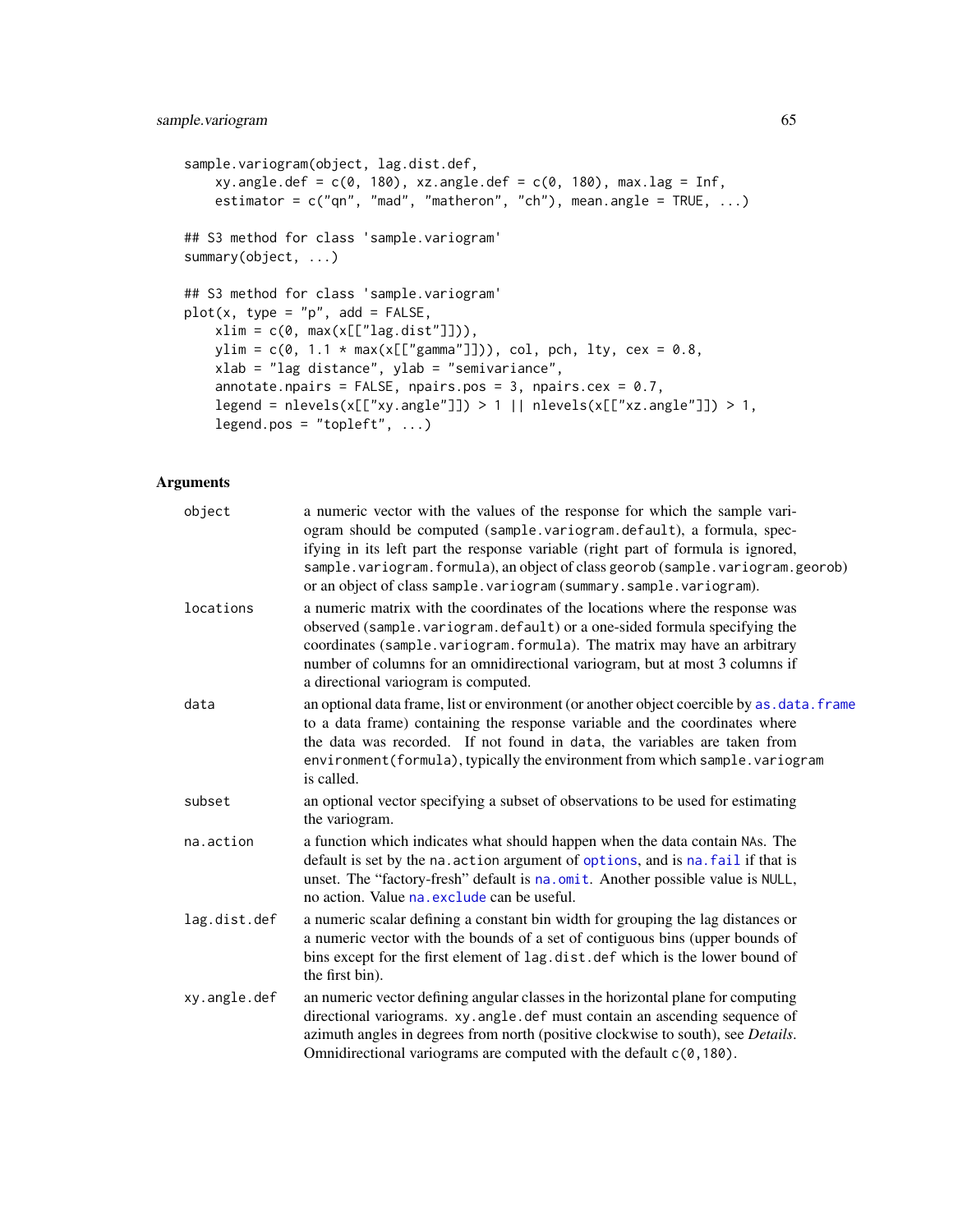| xz.angle.def                 | an numeric vector defining angular classes in the $x-z$ -plane for computing di-<br>rectional variograms. xz.angle.def must contain an ascending sequence of<br>angles in degrees from zenith (positive clockwise to nadir), see Details. Omni-<br>directional variograms are computed with the default c(0,180). |
|------------------------------|-------------------------------------------------------------------------------------------------------------------------------------------------------------------------------------------------------------------------------------------------------------------------------------------------------------------|
| max.lag                      | positive numeric defining the largest lag distance for which semi variances should<br>be computed (default no restriction).                                                                                                                                                                                       |
| estimator                    | character keyword defining the estimator for computing the sample variogram.<br>Possible values are:                                                                                                                                                                                                              |
|                              | • "qn": Genton's robust Qn-estimator (default, Genton, 1998),<br>· "mad": Dowd's robust MAD-estimator (Dowd, 1984),                                                                                                                                                                                               |
|                              | • "matheron": non-robust method-of-moments estimator,<br>• "ch": robust Cressie-Hawkins estimator (Cressie and Hawkins, 1980).                                                                                                                                                                                    |
| mean.angle                   | logical controlling whether the mean lag vector (per combination of lag distance<br>and angular class) is computed from the mean angles of all the lag vectors falling<br>into a given class (TRUE, default) or from the mid-angles of the respective angular<br>classes (FALSE).                                 |
| х                            | an object of class sample. variogram.                                                                                                                                                                                                                                                                             |
| type, xlim, ylim, xlab, ylab | see respective arguments of plot.default.                                                                                                                                                                                                                                                                         |
| add                          | logical controlling whether a new plot should be generated (FALSE, default) or                                                                                                                                                                                                                                    |
|                              | whether the information should be added to the current plot (TRUE).                                                                                                                                                                                                                                               |
| col                          | the color of plotting symbols for distinguishing semi variances for angular classes<br>in the $x-y$ -plane.                                                                                                                                                                                                       |
| pch                          | the type of plotting symbols for distinguishing semi variances for angular classes<br>in the $x$ - $z$ -plane.                                                                                                                                                                                                    |
| lty                          | the line type.                                                                                                                                                                                                                                                                                                    |
| cex                          | character expansion factor for plotting symbols.                                                                                                                                                                                                                                                                  |
| annotate.npairs              |                                                                                                                                                                                                                                                                                                                   |
|                              | logical controlling whether the plotting symbols should be annotated by the<br>number of data pairs per lag class.                                                                                                                                                                                                |
| npairs.pos                   | integer defining the position where text annotation about number of pairs should<br>be plotted, see text.                                                                                                                                                                                                         |
| npairs.cex                   | numeric defining the character expansion for text annotation about number of<br>pairs.                                                                                                                                                                                                                            |
| legend                       | logical controlling whether a legend should be plotted.                                                                                                                                                                                                                                                           |
| legend.pos                   | a character keyword defining where to place the legend, see legend for possible<br>values.                                                                                                                                                                                                                        |
|                              | additional arguments passed to plot. formula.                                                                                                                                                                                                                                                                     |

# Details

The angular classes in the  $x-y$ - and  $x-z$ -plane are defined by vectors of ascending angles on the half circle. The *i*th angular class is defined by the vector elements, say  $l$  and  $u$ , with indices  $i$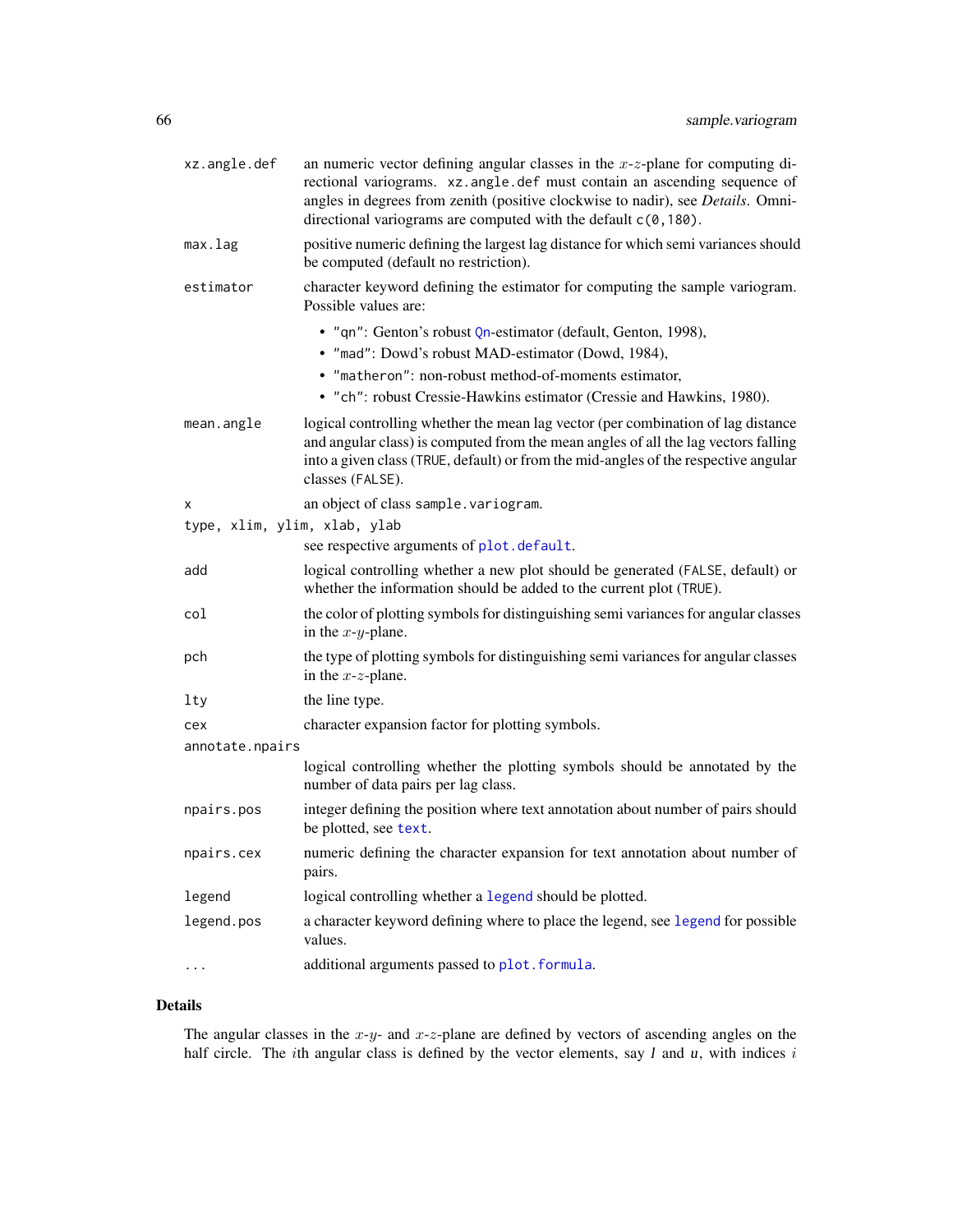and  $i + 1$ . A lag vector belongs to the *i*th angular class if its azimuth (or angle from zenith), say  $\varphi$ , satisfies  $l \leq \varphi \leq u$ . If the first and the last element of xy. angle. def or xz. angle. def are equal to 0 and 180 degrees, respectively, then the first and the last angular class are "joined", i.e., if there are K angles, there will be only  $K - 2$  angular classes and the first class is defined by the interval (*xy.angle.def*[K-1]-180, *xy.angle.def*[2] ] and the last class by (*xy.angle.def*[K-2], xy.angle.def[K-1]].

# Value

An object of class sample.variogram, which is a data frame with the following components:

| lag.dist | the mean lag distance of the lag class,                  |
|----------|----------------------------------------------------------|
| xy.angle | the angular class in the $x-y$ -plane,                   |
| xz.angle | the angular class in the $x$ - $z$ -plane,               |
| gamma    | the estimated semi-variance of the lag class,            |
| npairs   | the number of data pairs in the lag class,               |
| lag.x    | the x-component of the mean lag vector of the lag class, |
| lag.x    | the y-component of the mean lag vector of the lag class, |
| lag.z    | the z-component of the mean lag vector of the lag class. |

#### Author(s)

Andreas Papritz <andreas.papritz@env.ethz.ch>.

# References

Cressie, N. and Hawkins, D. M. (1980) Robust Estimation of the Variogram: I. *Mathematical Geology*, 12, 115–125.

Dowd, P. A. (1984) The variogram and Kriging: Robust and resistant estimators. In *Geostatistics for Natural Resources Characterization*, Verly, G., David, M., Journel, A. and Marechal, A. (Eds.) Dordrecht: D. Reidel Publishing Company, Part I, 1, 91–106.

Genton, M. (1998) Highly Robust Variogram Estimation. *Mathematical Geology*, 30, 213–220.

## See Also

[georobIntro](#page-34-0) for a description of the model and a brief summary of the algorithms;

[georob](#page-21-0) for (robust) fitting of spatial linear models;

[georobObject](#page-31-0) for a description of the class georob;

[profilelogLik](#page-61-0) for computing profiles of Gaussian likelihoods;

[plot.georob](#page-52-0) for display of RE(ML) variogram estimates;

[control.georob](#page-2-0) for controlling the behaviour of georob;

[georobModelBuilding](#page-27-1) for stepwise building models of class georob;

[cv.georob](#page-9-0) for assessing the goodness of a fit by georob;

[georobMethods](#page-38-0) for further methods for the class georob;

[predict.georob](#page-57-0) for computing robust Kriging predictions;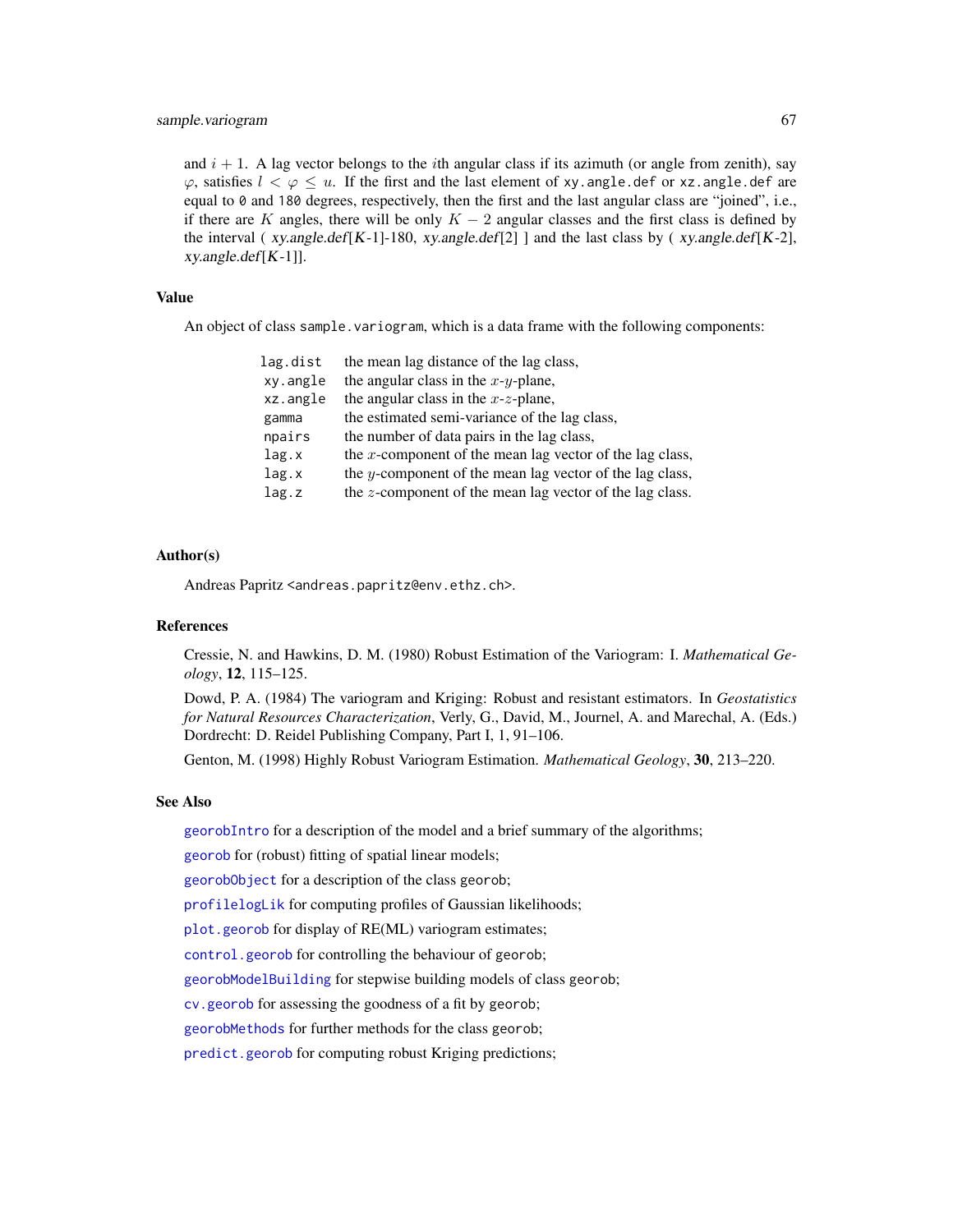[lgnpp](#page-46-0) for unbiased back-transformation of Kriging prediction of log-transformed data;

[georobSimulation](#page-42-0) for simulating realizations of a Gaussian process from model fitted by georob.

## Examples

```
data(wolfcamp, package = "geoR")
## fitting an isotropic IRF(0) model
r.sv.iso <- sample.variogram(wolfcamp[["data"]], locations = wolfcamp[[1]],
    lag.dist.def = seq(0, 200, by = 15)## Not run:
plot(r.sv.iso, type = "l")
## End(Not run)
## fitting an anisotropic IRF(0) model
r.sv.aniso <- sample.variogram(wolfcamp[["data"]],
   locations = wolfcamp[[1]], lag.dist.def = seq(0, 200, by = 15),
    xy.angle.def = c(0., 22.5, 67.5, 112.5, 157.5, 180.))
## Not run:
plot(r.sv.aniso, type = "l", add = TRUE, col = 2:5)## End(Not run)
```
<span id="page-67-0"></span>validate.predictions *Summary Statistics of (Cross-)Validation Prediction Errors*

# Description

Functions to compute and plot summary statistics of prediction errors to (cross-)validate fitted spatial linear models by the criteria proposed by Gneiting et al. (2007) for assessing probabilistic forecasts.

#### Usage

```
validate.predictions(data, pred, se.pred,
    statistic = c("crys", "pit", "mc", "bs", "st"), ncutoff = NULL)## S3 method for class 'cv.georob'
plot(x,
    type = c("sc", "lgn.sc", "ta", "qq", "hist.pit", "ecdf.pit", "mc", "bs"),
    smooth = TRUE, span = 2/3, ncutoff = NULL, add = FALSE,
    col, pch, lty, main, xlab, ylab, ...)
## S3 method for class 'cv.georob'
print(x, \text{ digits} = max(3, \text{ getOption("digits")} - 3), ...)
```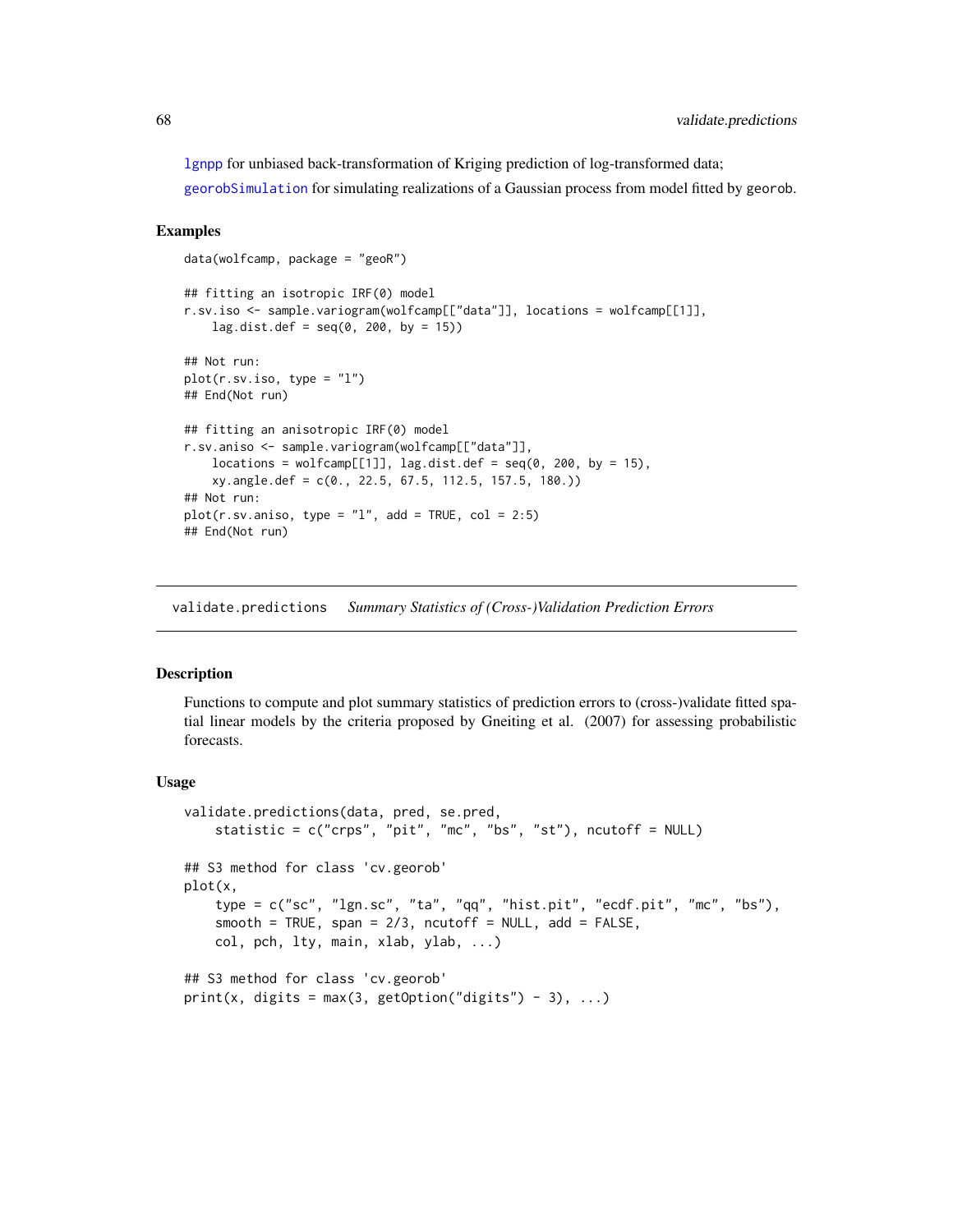# validate.predictions 69

## S3 method for class 'cv.georob' summary(object, se = FALSE, ...)

# Arguments

| data             | a numeric vector with observations about a response (mandatory argument).                                                                                                                                                                                     |
|------------------|---------------------------------------------------------------------------------------------------------------------------------------------------------------------------------------------------------------------------------------------------------------|
| pred             | a numeric vector with predictions for the response (mandatory argument).                                                                                                                                                                                      |
| se.pred          | a numeric vector with prediction standard errors (mandatory argument).                                                                                                                                                                                        |
| statistic        | character keyword defining what statistic of the prediction errors should be com-<br>puted. Possible values are (see <i>Details</i> ):                                                                                                                        |
|                  | • "crps": continuous ranked probability score (default),                                                                                                                                                                                                      |
|                  | • "pit": probability integral transform,                                                                                                                                                                                                                      |
|                  | • "mc": average predictive distribution (marginal calibration),                                                                                                                                                                                               |
|                  | · "bs": Brier score,                                                                                                                                                                                                                                          |
|                  | • "st": mean and dispersion statistics of (standardized) prediction errors.                                                                                                                                                                                   |
| ncutoff          | positive integer $(N)$ giving the number of quantiles, for which CDFs are eval-<br>uated (type = $\degree$ mc $\degree$ ), or the number of thresholds for which the Brier score is<br>computed (type = "bs"), see Details (default: min(500, length(data))). |
| x, object        | objects of class cv. georob.                                                                                                                                                                                                                                  |
| digits           | positive integer indicating the number of decimal digits to print.                                                                                                                                                                                            |
| type             | character keyword defining what type of plot is created by the plot.cv.georob.<br>Possible values are:                                                                                                                                                        |
|                  | • "sc": a scatter-plot of the (possibly log-transformed) response vs. the re-<br>spective predictions (default).                                                                                                                                              |
|                  | • "1gn.sc": a scatter-plot of the untransformed response against back-<br>transformed predictions of the log-transformed response.                                                                                                                            |
|                  | • "ta": Tukey-Anscombe plot (plot of standardized prediction errors vs. pre-<br>dictions).                                                                                                                                                                    |
|                  | • "qq": normal QQ plot of standardized prediction errors.                                                                                                                                                                                                     |
|                  | · "hist.pit": histogram of probability integral transform, see Details.<br>• "ecdf.pit": empirical CDF of probability integral transform, see Details.                                                                                                        |
|                  | · "mc": a marginal calibration plot, see Details,                                                                                                                                                                                                             |
|                  | • "bs": a plot of Brier score vs. threshold, see Details.                                                                                                                                                                                                     |
| smooth           | control whether scatter plots of data vs. predictions should be smoothed by<br>loess.smooth.                                                                                                                                                                  |
| span             | smoothness parameter for loess (see loess. smooth).                                                                                                                                                                                                           |
| add              | logical controlling whether the current high-level plot is added to an existing<br>graphics without cleaning the frame before (default: FALSE).                                                                                                               |
| main, xlab, ylab |                                                                                                                                                                                                                                                               |
|                  | title and axes labels of plot.                                                                                                                                                                                                                                |
| col, pch, lty    | color, symbol and line type.                                                                                                                                                                                                                                  |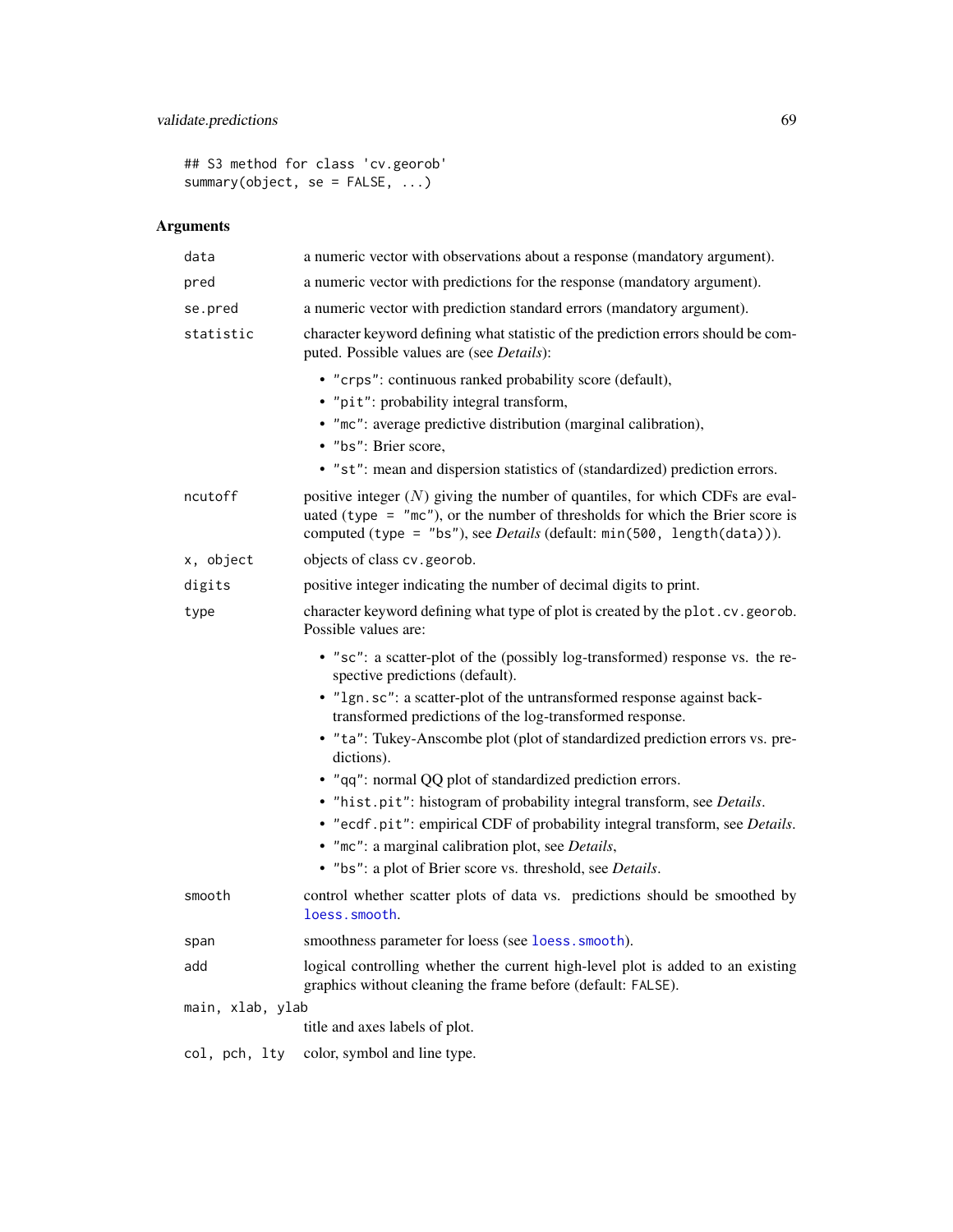| se                      | logical controlling if the standard errors of the averaged continuous ranked prob-                                              |
|-------------------------|---------------------------------------------------------------------------------------------------------------------------------|
|                         | ability score and of the mean and dispersion statistics of the prediction errors                                                |
|                         | (see <i>Details</i> ) are computed from the respective values computed for the K cross-<br>validation subsets (default: FALSE). |
| $\cdot$ $\cdot$ $\cdot$ | additional arguments passed to the methods.                                                                                     |
|                         |                                                                                                                                 |

#### Details

validate.predictions computes the items required to evaluate (and plot) the diagnostic criteria proposed by Gneiting et al. (2007) for assessing the *calibration* and the *sharpness* of probabilistic predictions of (cross-)validation data. To this aim, validate.predictions uses the assumption that the prediction errors  $Y(s) - \hat{Y}(s)$  follow normal distributions with zero mean and standard deviations equal to the Kriging standard errors. This assumption is an approximation if the errors  $\varepsilon$ come from a long-tailed distribution. Furthermore, for the time being, the Kriging variance of the *response* Y is approximated by adding the estimated nugget  $\hat{\tau}^2$  to the Kriging variance of the signal  $\mathbb{Z}$ . This approximation likely underestimates the mean squared prediction error of the response if Z. This approximation likely underestimates the mean squared prediction error of the response if the errors come from a long-tailed distribution. Hence, for robust Kriging, the standard errors of the (cross-)validation errors are likely too small.

Notwithstanding these difficulties and imperfections, validate.predictions computes

• the *probability integral transform* (PIT),

$$
\text{PIT}_i = F_i(y_i),
$$

where  $F_i(y_i)$  denotes the (plug-in) predictive CDF evaluated at  $y_i$ , the value of the *i*th (cross-)validation datum,

• the *average predictive CDF* (plug-in)

$$
\bar{F}_n(y) = 1/n \sum_{i=1}^n F_i(y),
$$

where n is the number of (cross-)validation observations and the  $F_i$  are evaluated at N quantiles equal to the set of distinct  $y_i$  (or a subset of size N of them),

• the *Brier Score* (plug-in)

$$
BS(y) = 1/n \sum_{i=1}^{n} (F_i(y) - I(y_i \le y))^2,
$$

where  $I(x)$  is the indicator function for the event x, and the Brier score is again evaluated at the unique values of the (cross-)validation observations (or a subset of size  $N$  of them),

• the *averaged continuous ranked probability score*, CRPS, a strictly proper scoring criterion to rank predictions, which is related to the Brier score by

$$
CRPS = \int_{-\infty}^{\infty} \mathrm{BS}(y) \, dy.
$$

Gneiting et al. (2007) proposed the following plots to validate probabilistic predictions: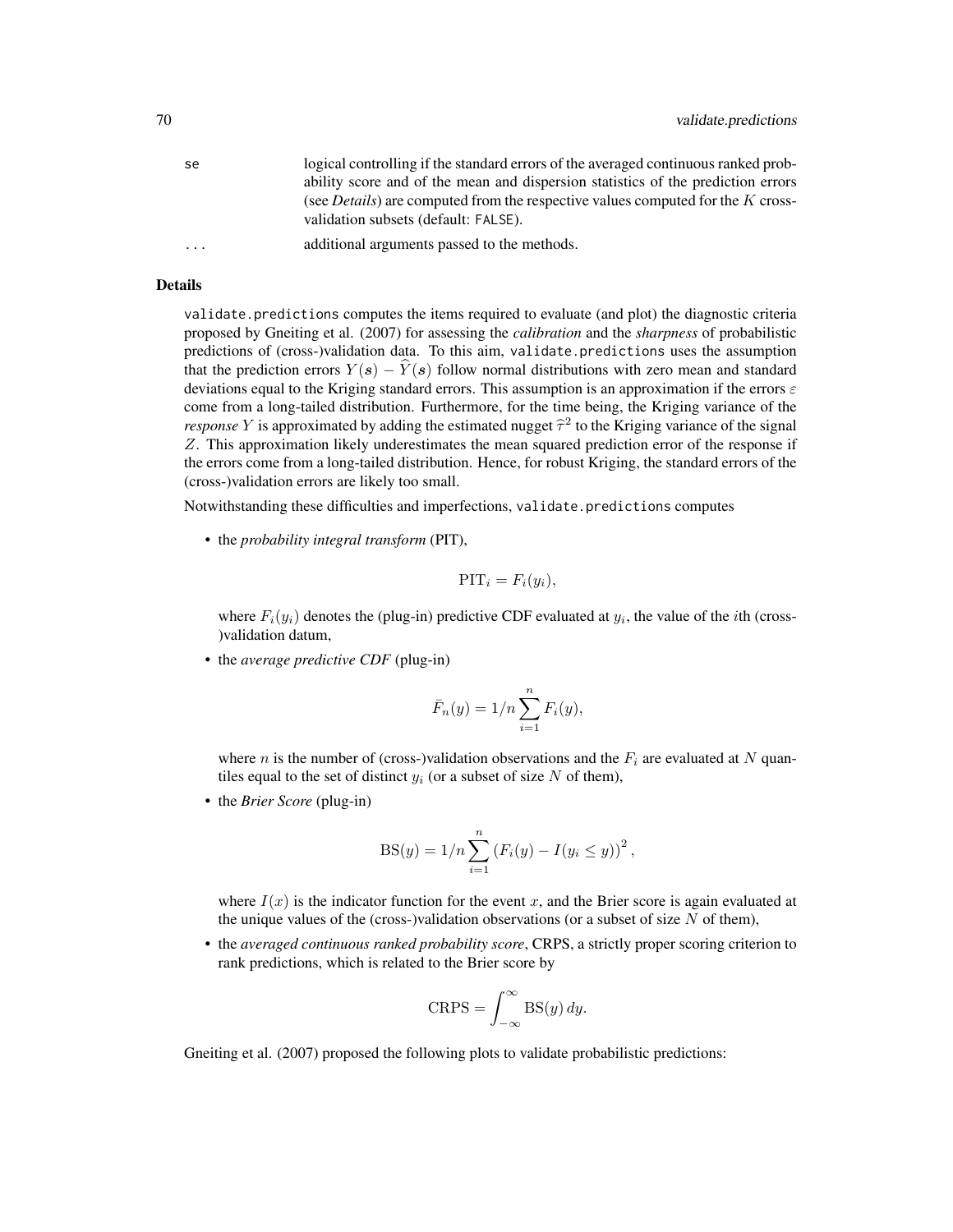validate. predictions 71

- A histogram (or a plot of the empirical CDF) of the PIT values. For ideal predictions, with observed coverages of prediction intervals matching nominal coverages, the PIT values have an uniform distribution.
- Plots of  $\bar{F}_n(y)$  and of the empirical CDF of the data, say  $\hat{G}_n(y)$ , and of their difference,  $\bar{F}_n(y) - \widehat{G}_n(y)$  vs y. The forecasts are said to be *marginally calibrated* if  $\bar{F}_n(y)$  and  $\widehat{G}_n(y)$ match.
- A plot of BS(y) vs. y. Probabilistic predictions are said to be *sharp* if the area under this curve, which equals CRPS, is minimized.

The plot method for class cv.georob allows to create these plots, along with scatter-plots of observations and predictions, Tukey-Anscombe and normal QQ plots of the standardized prediction errors.

summary.cv.georob computes the mean and dispersion statistics of the (standardized) prediction errors (by a call to validate.prediction with argument statistic = "st", see *Value*) and the averaged continuous ranked probability score (crps). If present in the cv.georob object, the error statistics are also computed for the errors of the unbiasedly back-transformed predictions of a log-transformed response. If se is TRUE then these statistics are evaluated separately for the  $K$ cross-validation subsets and the standard errors of the means of these statistics are returned as well.

The print method for class cv.georob returns the mean and dispersion statistics of the (standardized) prediction errors.

#### Value

Depending on the argument statistic, the function validate.predictions returns

- a numeric vector of PIT values if statistic is equal to "pit",
- a named numeric vector with summary statistics of the (standardized) prediction errors if statistic is equal to "st". The following statistics are computed:

| me     | mean prediction error                                  |
|--------|--------------------------------------------------------|
| mede   | median prediction error                                |
| rmse   | root mean squared prediction error                     |
| made   | median absolute prediction error                       |
| ane    | On dispersion measure of prediction errors (see $Qn$ ) |
| msse   | mean squared standardized prediction error             |
| medsse | median squared standardized prediction error           |
|        |                                                        |

- a data frame if statistic is equal to "mc" or "bs" with the components (see *Details*):
- z the sorted unique (cross-)validation observations (or a subset of size ncutoff of them)
- ghat the empirical CDF of the (cross-)validation observations  $\hat{G}_n(y)$ <br>fbar the average predictive distribution  $\bar{F}_n(y)$
- fbar the average predictive distribution  $\bar{F}_n(y)$ 
	- bs the Brier score  $BS(y)$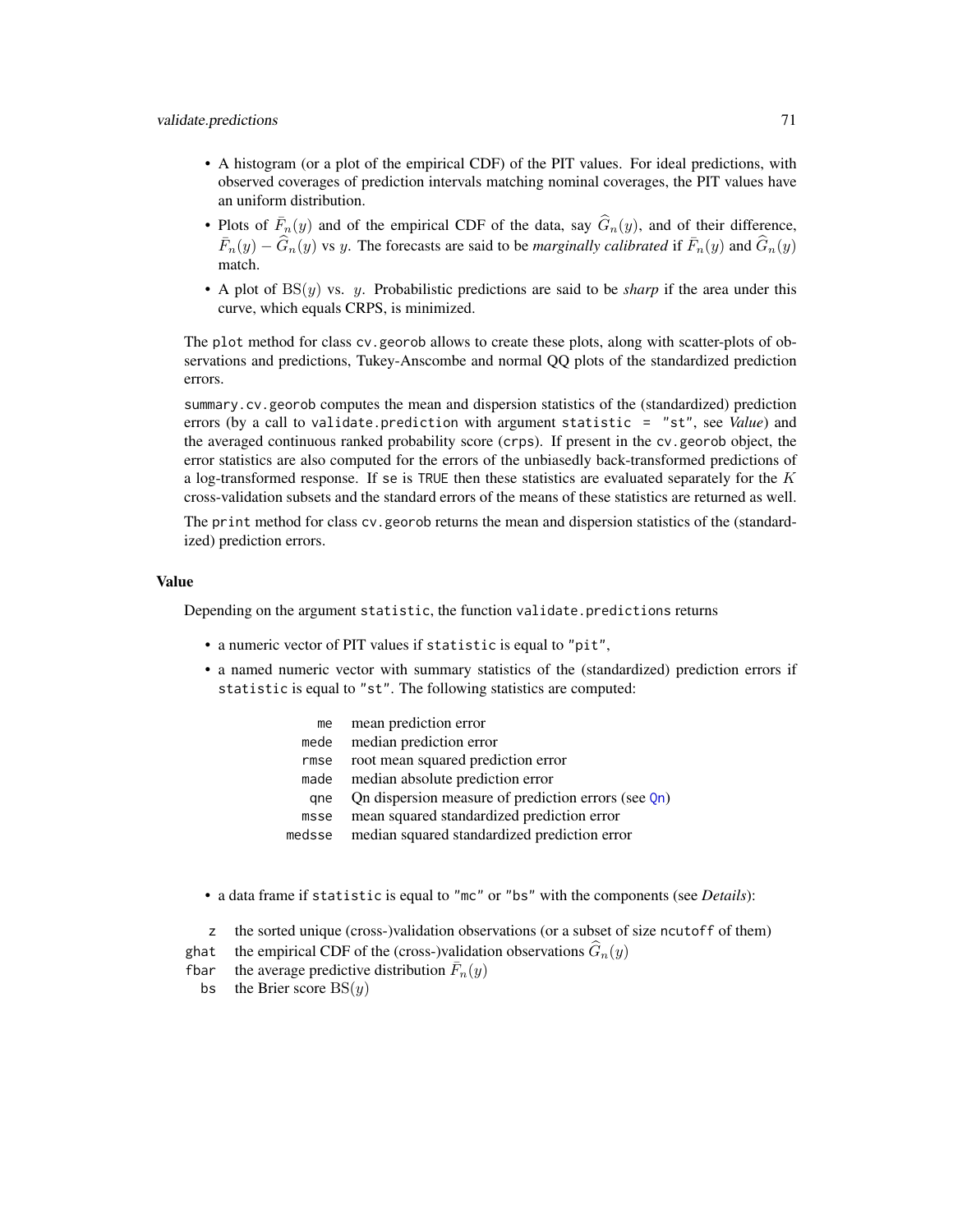## Author(s)

Andreas Papritz <andreas.papritz@env.ethz.ch>

#### References

Gneiting, T., Balabdaoui, F. and Raftery, A. E.(2007) Probabilistic forecasts, calibration and sharpness. *Journal of the Royal Statistical Society Series B* 69, 243–268.

#### See Also

[georob](#page-21-0) for (robust) fitting of spatial linear models;

[cv.georob](#page-9-0) for assessing the goodness of a fit by georob.

```
## Not run:
data(meuse)
r.logzn <- georob(log(zinc) ~ sqrt(dist), data = meuse, locations = \sim x + y,
    variogram.model = "RMexp",
   param = c(variance = 0.15, nugget = 0.05, scale = 200),tuning.psi = 1)
r.logzn.cv.1 \leq cv(r.logzn, seed = 1, Ign = TRUE)r.logzn.cv.2 <- cv(r.logzn, formula = . \sim . + ffreq, seed = 1, lgn = TRUE)
summary(r.logzn.cv.1, se = TRUE)
summary(r.logzn.cv.2, se = TRUE)
op \leq par(mfrow = c(2,2))
plot(r.logzn.cv.1, type = "lgn.sc")
plot(r.logzn.cv.2, type = "lgn.sc", add = TRUE, col = "red")abline(0, 1, lty= "dotted")
plot(r.logzn.cv.1, type = "ta")
plot(r.logzn.cv.2, type = "ta", add = TRUE, col = "red")abline(h=0, lty= "dotted")
plot(r.logzn.cv.2, type = "mc", add = TRUE, col = "red")plot(r.logzn.cv.1, type = "bs")
plot(r.logzn.cv.2, type = "bs", add = TRUE, col = "red")
legend("topright", lty = 1, col = c("black", "red"), bty = "n",
    legend = c("log(Zn) \sim sqrt(dist)", "log(Zn) \sim sqrt(dist) + ffreq"))par(op)
## End(Not run)
```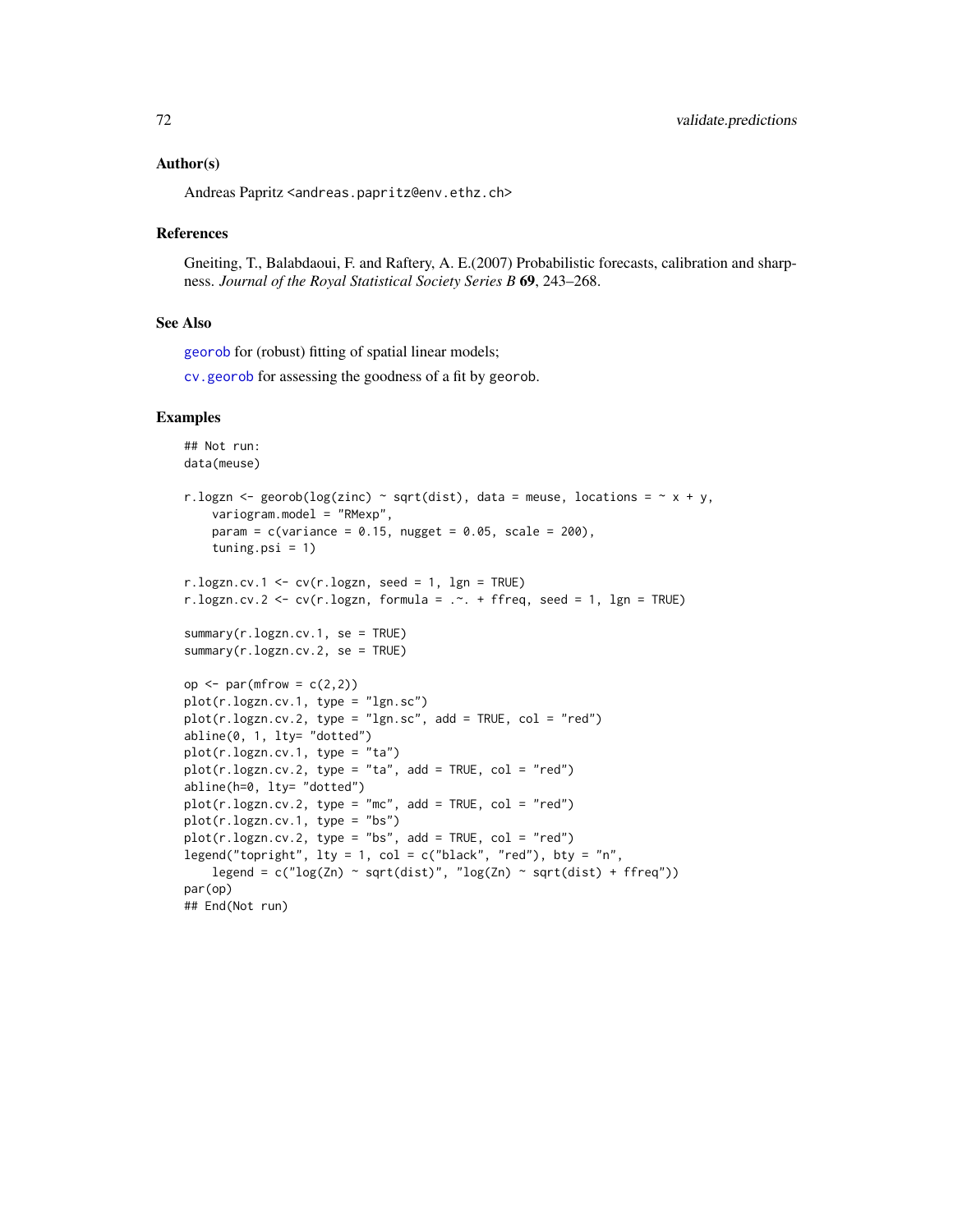## **Index**

∗Topic models compress, [2](#page-1-0) control.georob, [3](#page-2-0) cv, [9](#page-8-0) cv.georob, [10](#page-9-0) default.aniso, [14](#page-13-0) fit.variogram.model, [16](#page-15-0) georob, [22](#page-21-0) georobModelBuilding, [28](#page-27-0) georobObject, [32](#page-31-0) georobPackage, [35](#page-34-0) georobS3methods, [39](#page-38-0) georobSimulation, [43](#page-42-0)  $l$ gnpp,  $47$ param.names, [52](#page-51-0) plot.georob, [53](#page-52-0) pmm, [56](#page-55-0) predict.georob, [58](#page-57-0) profilelogLik, [62](#page-61-0) sample.variogram, [64](#page-63-0) validate.predictions, [68](#page-67-0) ∗Topic package georobPackage, [35](#page-34-0) ∗Topic robust compress, [2](#page-1-0) control.georob, [3](#page-2-0) default.aniso, [14](#page-13-0) fit.variogram.model, [16](#page-15-0) georob, [22](#page-21-0) georobModelBuilding, [28](#page-27-0) georobObject, [32](#page-31-0) georobPackage, [35](#page-34-0) georobS3methods, [39](#page-38-0) georobSimulation, [43](#page-42-0) lgnpp, [47](#page-46-0) param.names, [52](#page-51-0) plot.georob, [53](#page-52-0) pmm, [56](#page-55-0) predict.georob, [58](#page-57-0)

profilelogLik, [62](#page-61-0) sample.variogram, [64](#page-63-0) validate.predictions, [68](#page-67-0) ∗Topic spatial compress, [2](#page-1-0) control.georob, [3](#page-2-0) cv, [9](#page-8-0) cv.georob, [10](#page-9-0) default.aniso, [14](#page-13-0) fit.variogram.model, [16](#page-15-0) georob, [22](#page-21-0) georobModelBuilding, [28](#page-27-0) georobObject, [32](#page-31-0) georobPackage, [35](#page-34-0) georobS3methods, [39](#page-38-0) georobSimulation, [43](#page-42-0) lgnpp, [47](#page-46-0) param.names, [52](#page-51-0) plot.georob, [53](#page-52-0) pmm, [56](#page-55-0) predict.georob, [58](#page-57-0) profilelogLik, [62](#page-61-0) sample.variogram, [64](#page-63-0) validate.predictions, [68](#page-67-0) add1.georob, *[38](#page-37-0)* add1.georob *(*georobModelBuilding*)*, [28](#page-27-0) as.data.frame, *[22](#page-21-0)*, *[65](#page-64-0)* bwd.transf, *[19](#page-18-0)* bwd.transf *(*control.georob*)*, [3](#page-2-0) coef.georob *(*georobS3methods*)*, [39](#page-38-0) compress, [2,](#page-1-0) *[33](#page-32-0)*, *[44](#page-43-0)* condsim *(*georobSimulation*)*, [43](#page-42-0)

control.condsim *(*georobSimulation*)*, [43](#page-42-0)

*(*fit.variogram.model*)*, [16](#page-15-0)

control.fit.variogram.model

confint, *[41](#page-40-0)*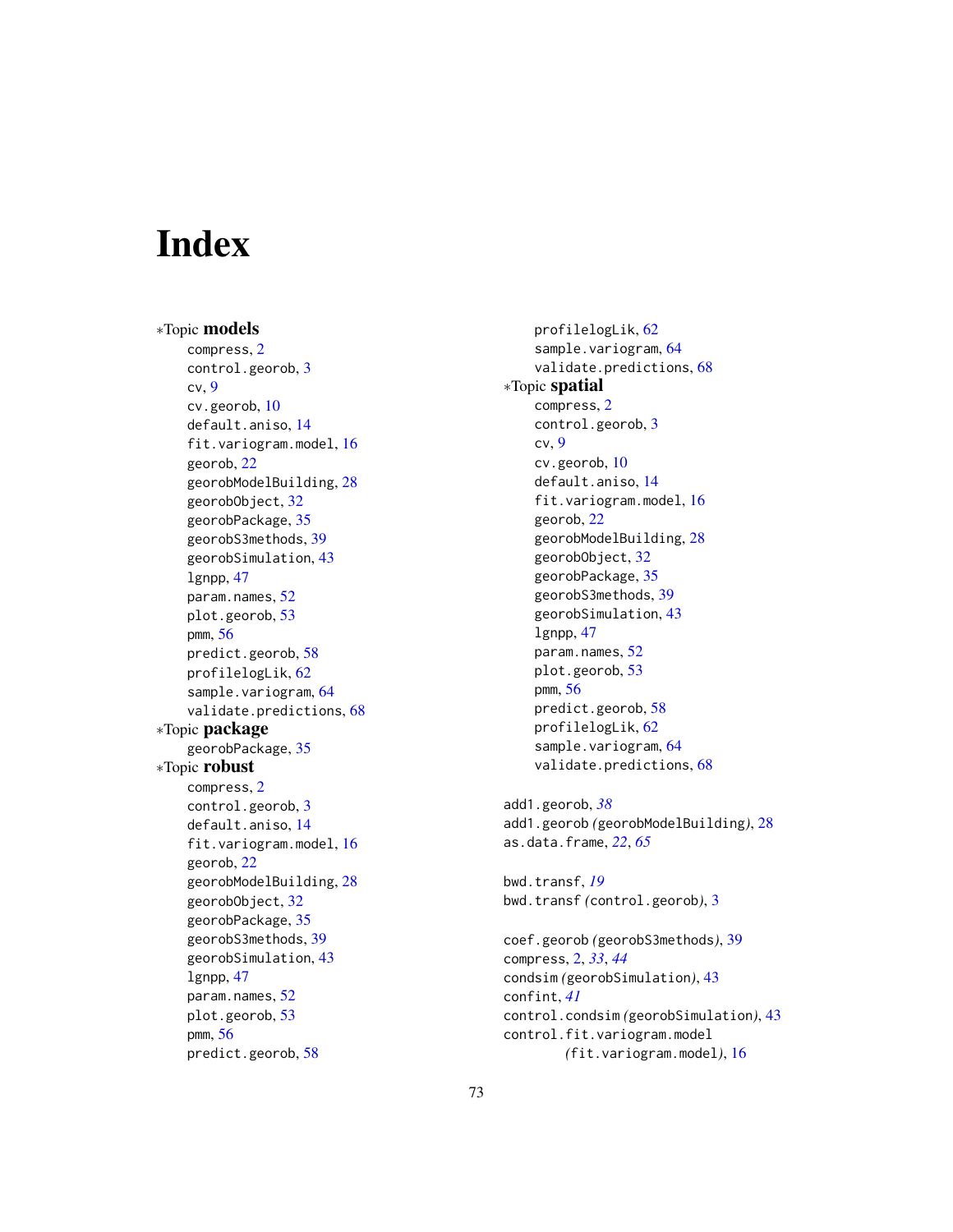control.georob, [3,](#page-2-0) *[14](#page-13-0)*, *[18,](#page-17-0) [19](#page-18-0)*, *[21](#page-20-0)*, *[24–](#page-23-0)[27](#page-26-0)*, *[31](#page-30-0)*, *[33](#page-32-0)[–35](#page-34-0)*, *[38,](#page-37-0) [39](#page-38-0)*, *[42](#page-41-0)*, *[46](#page-45-0)*, *[55](#page-54-0)*, *[61](#page-60-0)*, *[63](#page-62-0)*, *[67](#page-66-0)* control.nleqslv *(*control.georob*)*, [3](#page-2-0) control.nlminb, *[19](#page-18-0)* control.nlminb *(*control.georob*)*, [3](#page-2-0) control.optim, *[19](#page-18-0)*, *[25](#page-24-0)* control.optim *(*control.georob*)*, [3](#page-2-0) control.pcmp, *[7](#page-6-0)*, *[45](#page-44-0)*, *[59](#page-58-0)* control.pcmp *(*pmm*)*, [56](#page-55-0) control.predict.georob, *[38](#page-37-0)* control.predict.georob *(*predict.georob*)*, [58](#page-57-0) control.rq *(*control.georob*)*, [3](#page-2-0) cv, [9](#page-8-0) cv.georob, *[9,](#page-8-0) [10](#page-9-0)*, [10,](#page-9-0) *[21](#page-20-0)*, *[27](#page-26-0)*, *[31,](#page-30-0) [32](#page-31-0)*, *[35](#page-34-0)*, *[38,](#page-37-0) [39](#page-38-0)*, *[42](#page-41-0)*, *[46](#page-45-0)*, *[55](#page-54-0)*, *[61](#page-60-0)*, *[63](#page-62-0)*, *[67](#page-66-0)*, *[72](#page-71-0)* default.aniso, [14,](#page-13-0) *[17](#page-16-0)*, *[23,](#page-22-0) [24](#page-23-0)* default.fit.aniso, *[18](#page-17-0)*, *[23,](#page-22-0) [24](#page-23-0)* default.fit.aniso *(*default.aniso*)*, [14](#page-13-0) default.fit.param, *[17](#page-16-0)*, *[23,](#page-22-0) [24](#page-23-0)* default.fit.param *(*default.aniso*)*, [14](#page-13-0) detectCores, *[13](#page-12-0)*, *[45](#page-44-0)*, *[59](#page-58-0)*, *[63](#page-62-0)* deviance.georob, *[38](#page-37-0)* deviance.georob *(*georobModelBuilding*)*,  $28$ df.residual, *[41](#page-40-0)* dfwd.transf *(*control.georob*)*, [3](#page-2-0) drop1.georob, *[38](#page-37-0)* drop1.georob *(*georobModelBuilding*)*, [28](#page-27-0) expand, *[33](#page-32-0)* expand *(*compress*)*, [2](#page-1-0) extractAIC, *[30](#page-29-0)* extractAIC.georob, *[38](#page-37-0)* extractAIC.georob *(*georobModelBuilding*)*, [28](#page-27-0) fit.variogram.model, *[9](#page-8-0)*, *[14](#page-13-0)*, [16,](#page-15-0) *[27](#page-26-0)*, *[31](#page-30-0)*, *[35](#page-34-0)*, *[38,](#page-37-0) [39](#page-38-0)*, *[42](#page-41-0)*, *[46](#page-45-0)*, *[55](#page-54-0)*, *[61](#page-60-0)*, *[64](#page-63-0)* fitted, *[41](#page-40-0)* fixed.effects *(*georobS3methods*)*, [39](#page-38-0) fixef *(*georobS3methods*)*, [39](#page-38-0) formula, *[22](#page-21-0)*, *[30](#page-29-0)*, *[41](#page-40-0)* fwd.transf, *[18](#page-17-0)* fwd.transf *(*control.georob*)*, [3](#page-2-0) georob, *[3](#page-2-0)*, *[5](#page-4-0)*, *[8](#page-7-0)[–14](#page-13-0)*, *[16,](#page-15-0) [17](#page-16-0)*, *[19,](#page-18-0) [20](#page-19-0)*, [22,](#page-21-0) *[30–](#page-29-0)[32](#page-31-0)*, *[35](#page-34-0)*, *[38,](#page-37-0) [39](#page-38-0)*, *[42–](#page-41-0)[46](#page-45-0)*, *[51,](#page-50-0) [52](#page-51-0)*, *[55](#page-54-0)*, *[57](#page-56-0)*, *[59](#page-58-0)*, *[61](#page-60-0)[–63](#page-62-0)*, *[67](#page-66-0)*, *[72](#page-71-0)*

georobIntro, *[9](#page-8-0)*, *[14](#page-13-0)*, *[16,](#page-15-0) [17](#page-16-0)*, *[19,](#page-18-0) [20](#page-19-0)*, *[23](#page-22-0)[–25](#page-24-0)*, *[27](#page-26-0)*, *[31](#page-30-0)*, *[33](#page-32-0)*, *[35](#page-34-0)*, *[42,](#page-41-0) [43](#page-42-0)*, *[45,](#page-44-0) [46](#page-45-0)*, *[48](#page-47-0)*, *[51,](#page-50-0) [52](#page-51-0)*, *[55](#page-54-0)*, *[57](#page-56-0)*, *[61](#page-60-0)[–63](#page-62-0)*, *[67](#page-66-0)* georobIntro *(*georobPackage*)*, [35](#page-34-0) georobMethods, *[9](#page-8-0)*, *[14](#page-13-0)*, *[21](#page-20-0)*, *[27](#page-26-0)*, *[31,](#page-30-0) [32](#page-31-0)*, *[35](#page-34-0)*, *[39](#page-38-0)*, *[46](#page-45-0)*, *[55](#page-54-0)*, *[61](#page-60-0)*, *[63](#page-62-0)*, *[67](#page-66-0)* georobMethods *(*georobS3methods*)*, [39](#page-38-0) georobModelBuilding, *[9](#page-8-0)*, *[14](#page-13-0)*, *[21](#page-20-0)*, *[27](#page-26-0)*, [28,](#page-27-0) *[32](#page-31-0)*, *[35](#page-34-0)*, *[39](#page-38-0)*, *[42](#page-41-0)*, *[46](#page-45-0)*, *[55](#page-54-0)*, *[61](#page-60-0)*, *[63](#page-62-0)*, *[67](#page-66-0)* georobObject, *[9](#page-8-0)*, *[11](#page-10-0)*, *[13,](#page-12-0) [14](#page-13-0)*, *[20](#page-19-0)*, *[26,](#page-25-0) [27](#page-26-0)*, *[30,](#page-29-0) [31](#page-30-0)*, [32,](#page-31-0) *[39](#page-38-0)*, *[41](#page-40-0)[–43](#page-42-0)*, *[46](#page-45-0)*, *[53](#page-52-0)*, *[55](#page-54-0)*, *[58](#page-57-0)*, *[61](#page-60-0)[–63](#page-62-0)*, *[67](#page-66-0)* georobPackage, *[31](#page-30-0)*, [35](#page-34-0) georobS3methods, [39](#page-38-0) georobSimulation, *[9](#page-8-0)*, *[14](#page-13-0)*, *[21](#page-20-0)*, *[27](#page-26-0)*, *[31](#page-30-0)*, *[35](#page-34-0)*, *[39](#page-38-0)*, *[42](#page-41-0)*, [43,](#page-42-0) *[55](#page-54-0)*, *[61](#page-60-0)*, *[63](#page-62-0)*, *[68](#page-67-0)*

kmeans, *[11](#page-10-0)*

legend, *[66](#page-65-0)* lgnpp, *[9](#page-8-0)*, *[14](#page-13-0)*, *[21](#page-20-0)*, *[27](#page-26-0)*, *[31](#page-30-0)*, *[35](#page-34-0)*, *[38,](#page-37-0) [39](#page-38-0)*, *[42](#page-41-0)*, *[46](#page-45-0)*, [47,](#page-46-0) *[55](#page-54-0)*, *[60,](#page-59-0) [61](#page-60-0)*, *[63](#page-62-0)*, *[68](#page-67-0)* lines.fitted.variogram *(*fit.variogram.model*)*, [16](#page-15-0) lines.georob *(*plot.georob*)*, [53](#page-52-0) lm, *[5](#page-4-0)*, *[22](#page-21-0)*, *[26](#page-25-0)*, *[35](#page-34-0)* lmrob, *[5](#page-4-0)*, *[26](#page-25-0)*, *[34](#page-33-0)* lmrob.control, *[7](#page-6-0)*, *[34](#page-33-0)* loess.smooth, *[54,](#page-53-0) [55](#page-54-0)*, *[69](#page-68-0)* logLik.georob, *[38](#page-37-0)* logLik.georob *(*georobModelBuilding*)*, [28](#page-27-0)

model.frame.georob *(*georobS3methods*)*, [39](#page-38-0) model.matrix.default, *[22](#page-21-0)* model.matrix.georob *(*georobS3methods*)*, [39](#page-38-0)

na.exclude, *[22](#page-21-0)*, *[65](#page-64-0)* na.fail, *[22](#page-21-0)*, *[65](#page-64-0)* na.omit, *[22](#page-21-0)*, *[65](#page-64-0)* nleqslv, *[7,](#page-6-0) [8](#page-7-0)*, *[24](#page-23-0)*, *[26](#page-25-0)*, *[33](#page-32-0)*, *[37](#page-36-0)* nlminb, *[5](#page-4-0)*, *[7,](#page-6-0) [8](#page-7-0)*, *[18,](#page-17-0) [19](#page-18-0)*, *[24](#page-23-0)*, *[33](#page-32-0)*, *[37](#page-36-0)* nobs.georob *(*georobS3methods*)*, [39](#page-38-0) numericDeriv, *[38](#page-37-0)*

offset, *[23](#page-22-0)* optim, *[5](#page-4-0)*, *[7,](#page-6-0) [8](#page-7-0)*, *[18](#page-17-0)[–20](#page-19-0)*, *[24](#page-23-0)[–26](#page-25-0)*, *[33](#page-32-0)*, *[37](#page-36-0)* options, *[22](#page-21-0)*, *[65](#page-64-0)*

param.bounds, *[25](#page-24-0)*